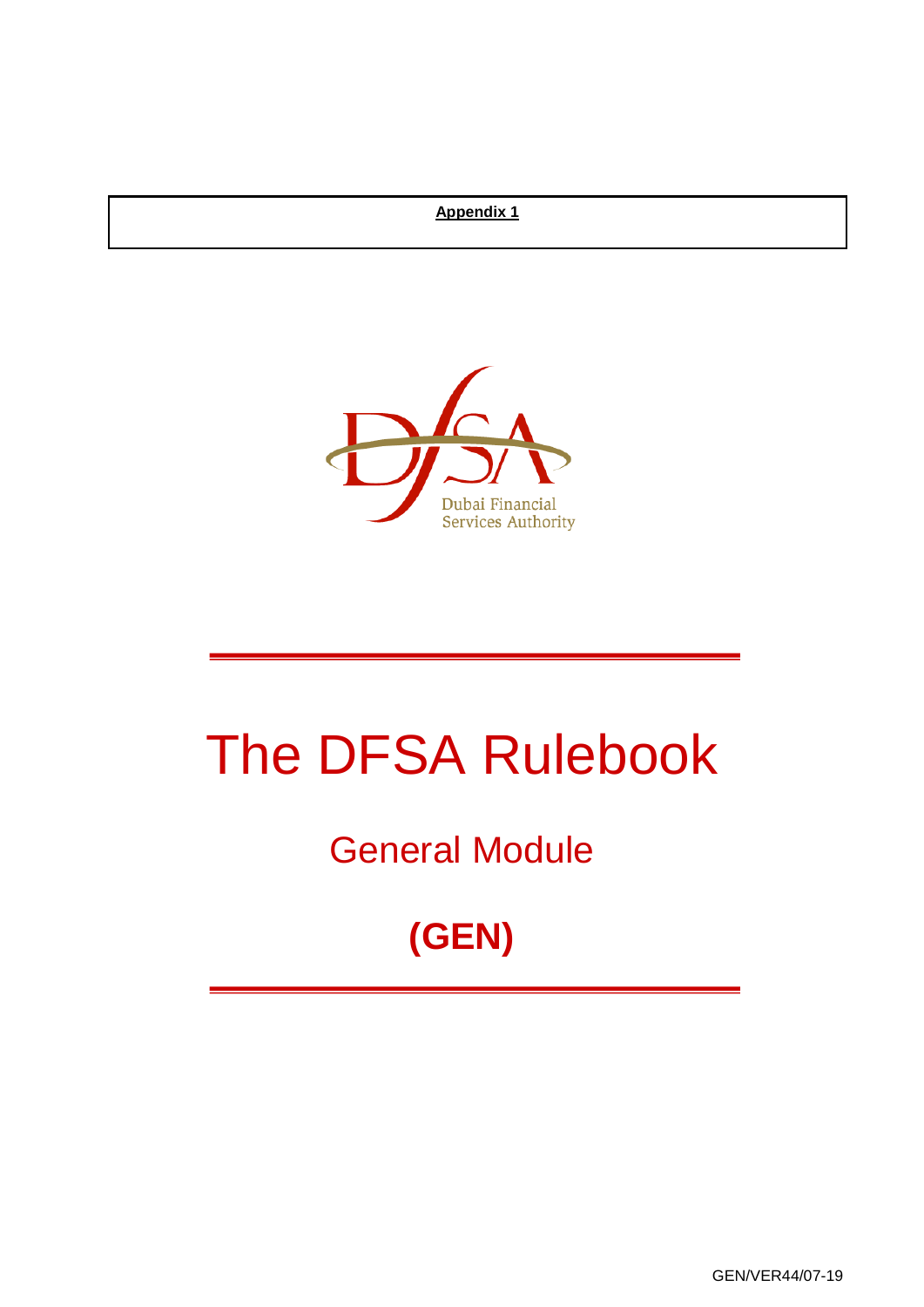

## **Contents**

The contents of this module are divided into the following chapters, sections and appendices:

| 1.1                                                                                                                                                                                                                         |                                                |  |
|-----------------------------------------------------------------------------------------------------------------------------------------------------------------------------------------------------------------------------|------------------------------------------------|--|
| 2                                                                                                                                                                                                                           |                                                |  |
| 2.1<br>2.2<br>2.3<br>2.4<br>2.5<br>2.6<br>2.7<br>2.8<br>2.9<br>2.10<br>2.11<br>2.12<br>2.13<br>2.14<br>2.15<br>2.16<br>2.17<br>2.18<br>2.19<br>2.20<br>2.21<br>2.22<br>2.23<br>2.24<br>2.25<br>2.26<br>2.27<br>2.28<br>2.29 |                                                |  |
| 2A.                                                                                                                                                                                                                         | DEFINITION OF FINANCIAL PRODUCT IN THE GENERAL |  |
|                                                                                                                                                                                                                             |                                                |  |
| 3.                                                                                                                                                                                                                          |                                                |  |
| 3.1<br>3.2<br>3.3<br>3.4<br>3.5                                                                                                                                                                                             |                                                |  |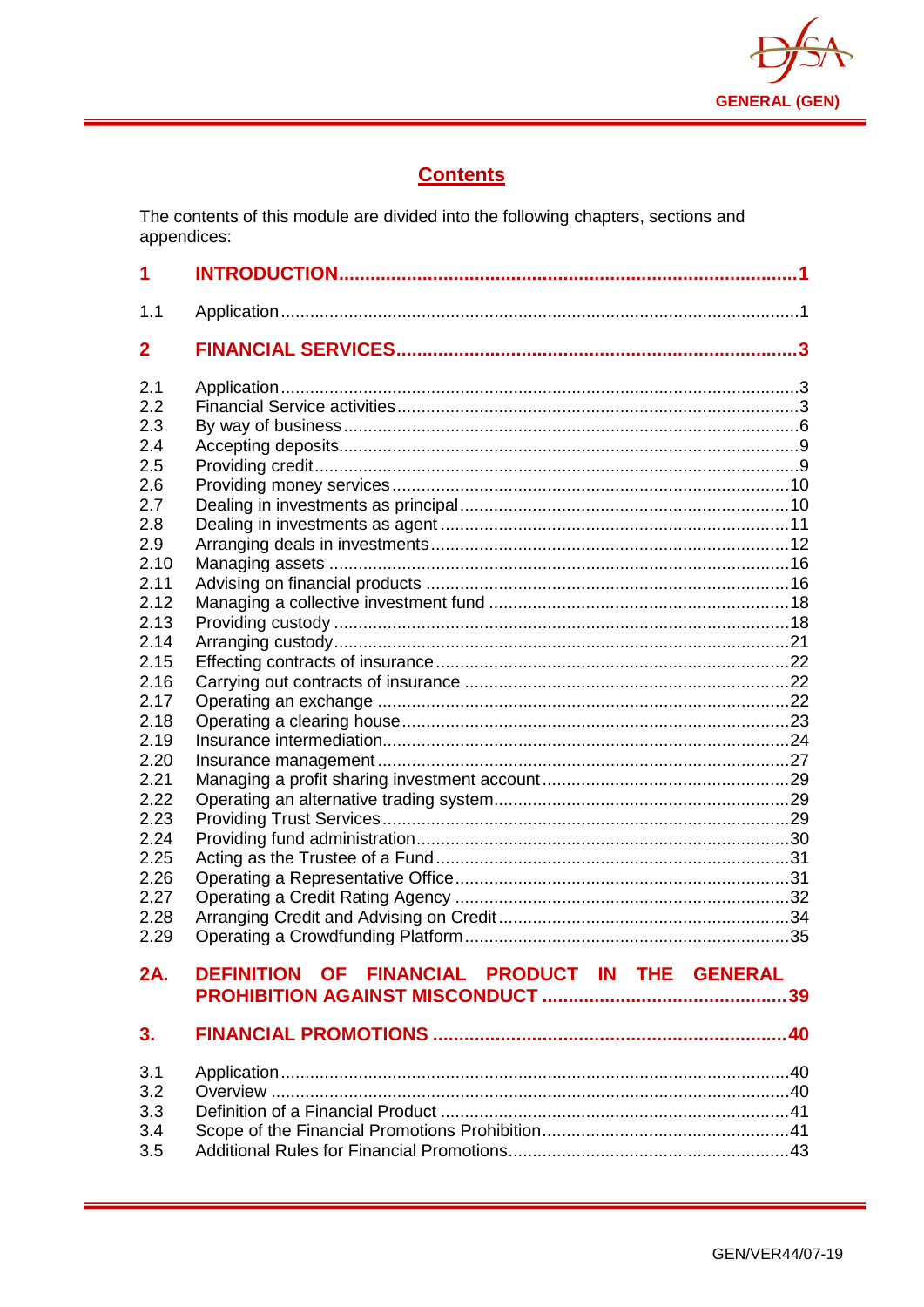

| 4                                                                   |                                                      |  |
|---------------------------------------------------------------------|------------------------------------------------------|--|
| 4.1<br>4.2<br>4.3<br>4.4                                            |                                                      |  |
| 5                                                                   |                                                      |  |
| 5.1<br>5.2<br>5.3                                                   |                                                      |  |
| 6                                                                   |                                                      |  |
| 6.1<br>6.2<br>6.3<br>6.4<br>6.5<br>6.6<br>6.7<br>6.8<br>6.9<br>6.10 |                                                      |  |
| 7                                                                   |                                                      |  |
| 7.1<br>7.2<br>7.3<br>7.4<br>7.5<br>7.6                              |                                                      |  |
| 8                                                                   |                                                      |  |
| 8.1<br>8.2<br>8.3<br>8.4<br>8.5<br>8.6                              |                                                      |  |
| 9                                                                   | <b>COMPLAINTS HANDLING AND DISPUTE RESOLUTION 87</b> |  |
| 9.1<br>9.2<br>9.3                                                   |                                                      |  |
| 10                                                                  |                                                      |  |
| 10.1                                                                |                                                      |  |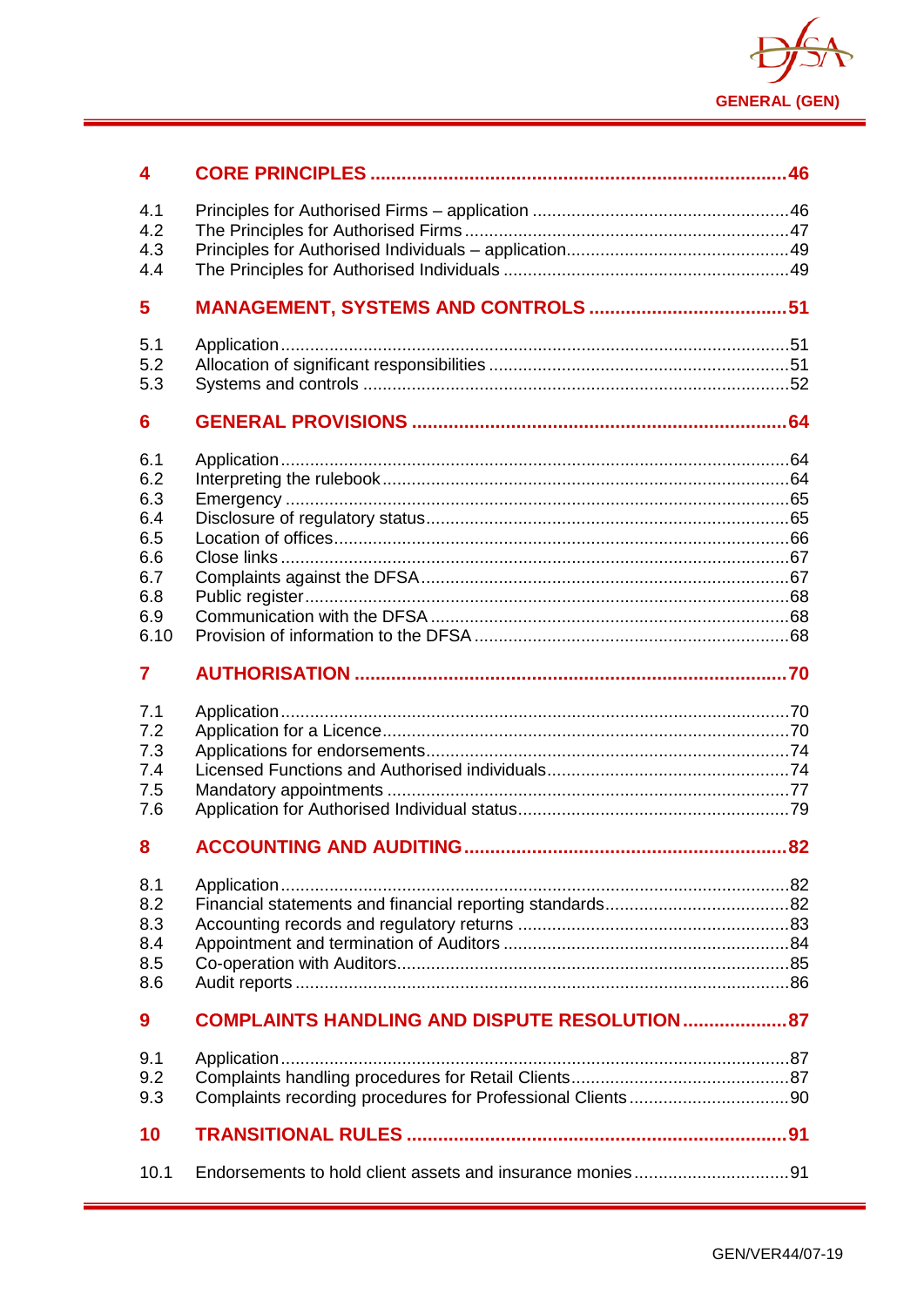

| 10.2<br>10.3                                                                                    |                                                                                                                                                 |  |
|-------------------------------------------------------------------------------------------------|-------------------------------------------------------------------------------------------------------------------------------------------------|--|
| 11                                                                                              |                                                                                                                                                 |  |
| 11.1<br>11.2<br>11.3<br>11.4<br>11.5<br>11.6<br>11.7<br>11.8<br>11.9<br>11.10<br>11.12<br>11.13 | Creation of additional cells of a protected cell company for an Insurer108<br>Imposing Restrictions on an Authorised Person's business or on an |  |
| 12                                                                                              |                                                                                                                                                 |  |
| 12.1                                                                                            |                                                                                                                                                 |  |
| 13.                                                                                             |                                                                                                                                                 |  |
|                                                                                                 |                                                                                                                                                 |  |
| App1                                                                                            |                                                                                                                                                 |  |
| A1.1                                                                                            |                                                                                                                                                 |  |
|                                                                                                 |                                                                                                                                                 |  |
| A2.1<br>A2.2<br>A2.3<br>A2.4                                                                    |                                                                                                                                                 |  |
|                                                                                                 | App3 BEST PRACTICE RELATING TO CORPORATE GOVERNANCE                                                                                             |  |
| A3.1<br>A3.2                                                                                    |                                                                                                                                                 |  |
|                                                                                                 |                                                                                                                                                 |  |
| A4.1                                                                                            |                                                                                                                                                 |  |
|                                                                                                 |                                                                                                                                                 |  |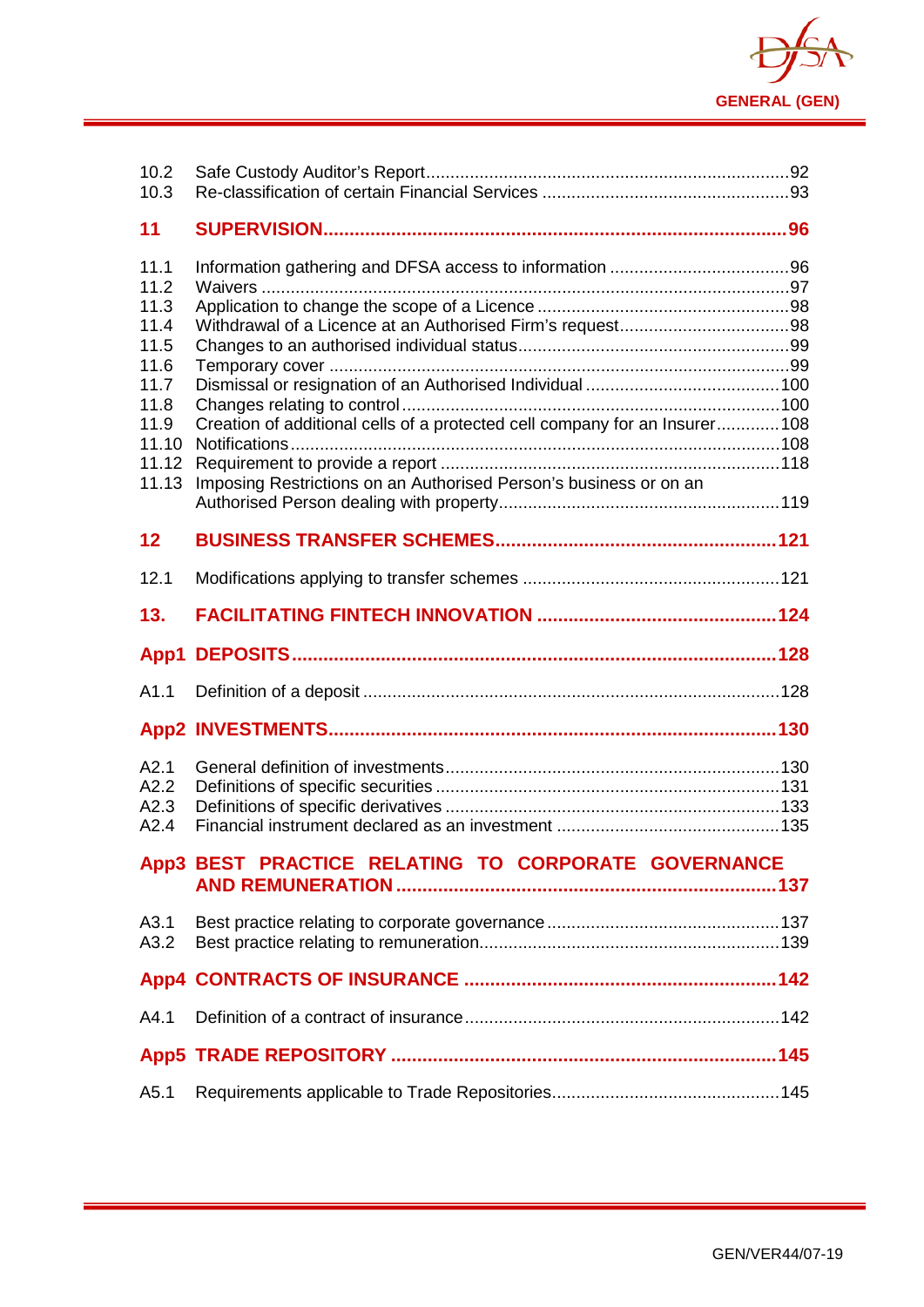

## <span id="page-4-0"></span>**1 INTRODUCTION**

## <span id="page-4-1"></span>**1.1 Application**

**1.1.1** This module (GEN) applies to every Person to whom the Regulatory Law or Markets Law applies and to the same extent in relation to every such Person as that law, except to the extent that a provision of GEN provides for a narrower application.

#### **Guidance**

Pursuant to the application provisions in each chapter, only chapters 1 to 3 inclusive and sections 6.9, 6.10, 11.2, 11.3, 11.12 and 11.13 of GEN apply to a Representative Office.

## **Overview of the module**

#### **Guidance**

- 1. Chapter 2 prescribes, pursuant to Article 41(2) of the Regulatory Law, the activities which constitute a Financial Service and, pursuant to Article 42(1) of the Regulatory Law, the kind of Financial Services that may be carried on by Authorised Firms and Authorised Market Institutions. It also specifies various exclusions in relation to the 'by way of business' requirement and, where applicable, in relation to each Financial Service. Further, the appendices contain detailed definitions of what constitutes a Deposit, Investment, Collective Investment Fund and Contract of Insurance.
- 1A. Chapter 2A defines a Financial Product for the purposes of the general prohibition against misconduct in Article 41B of the Regulatory Law.
- 2. Chapter 3 sets out the requirements for a Person making or intending to make a Financial Promotion in or from the DIFC.
- 3. Chapter 4 sets out the Principles for Authorised Firms and Authorised Individuals.
- 4. Chapter 5 specifies the requirements upon senior management to implement effective systems and controls. There are also requirements upon the Authorised Firm to apportion material responsibility among its senior management.
- 5. Chapter 6 contains mainly guidance in respect of: interpretation of the Rulebook, emergency procedures, disclosure, the location of offices, close links, complaints against the DFSA and the public register.
- 6. Chapter 7 specifies the DFSA's authorisation requirements for any applicant intending to become an Authorised Firm or Authorised Individual.
- 7. Chapter 8 specifies, in relation to Authorised Persons, the auditing and accounting requirements which deal with such matters as the appointment and termination of auditors, accounts and regulatory returns and the functions of an auditor. There are also requirements for auditors to register with the DFSA.
- 8. Chapter 9 prescribes the manner in which an Authorised Firm must handle Complaints made against it by Retail Clients or Professional Clients.
- 9. Chapter 10 contains three sets of transitional rules.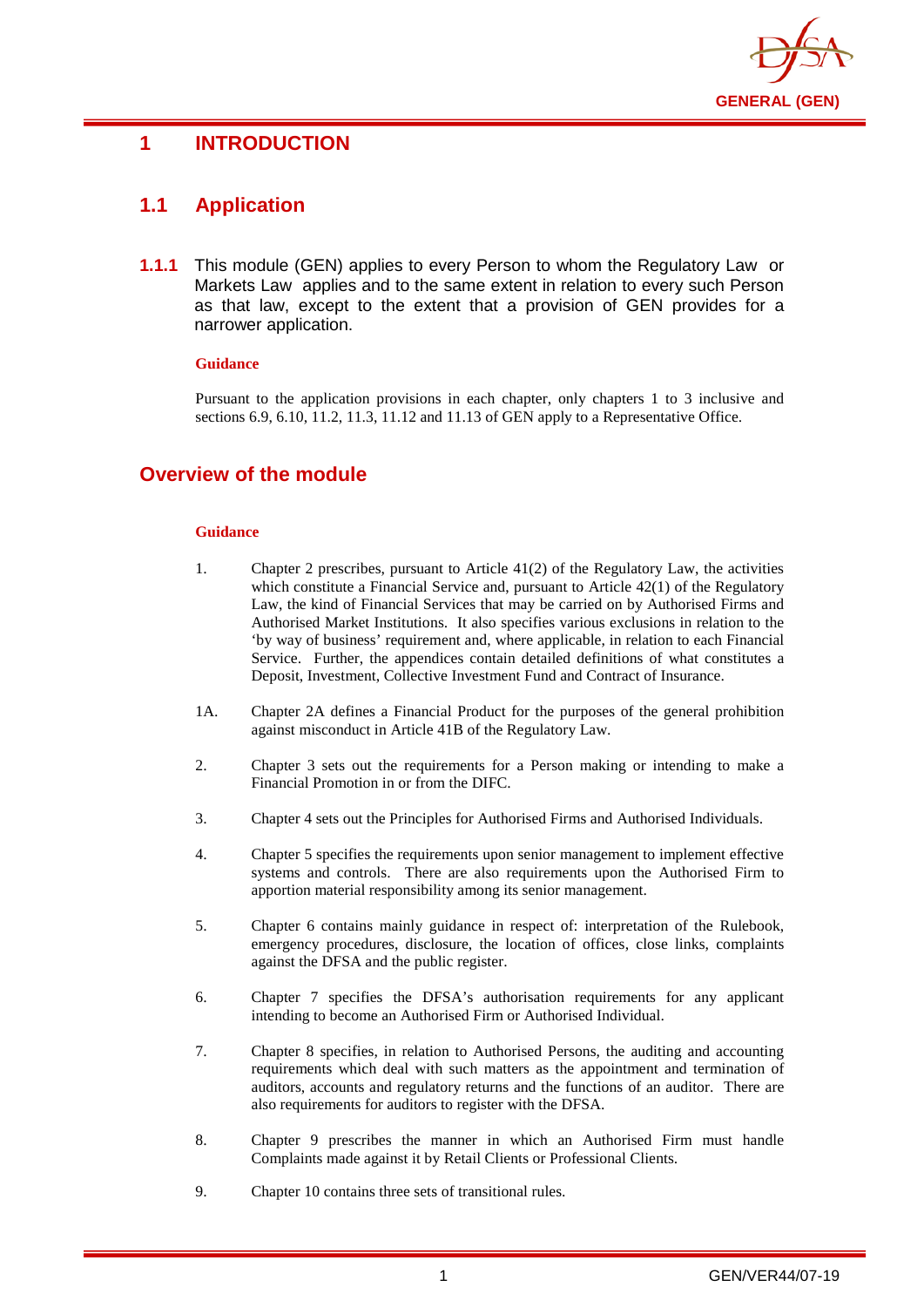

- a. Section 10.1 contains transitional rules relating to endorsements to hold Client Assets and Insurance Monies.
- b. Section 10.2 contains transitional rules relating to a Safe Custody Auditor's Report.
- c. Section 10.3 contains transitional rules relating to the reclassification of the Financial Services of 'Arranging Credit or Deals in Investments' and 'Advising on Financial Products or Credit'.
- 10. Chapter 11 specifies the DFSA's supervisory requirements for any Authorised Person being regulated by the DFSA.
- 11. Chapter 12 sets out Rules relating to business transfer schemes under Part 9 of the Regulatory Law.
- 12. Chapter 13 contains guidance on the DFSA's approach to facilitating the testing and development of innovative financial technology (Fintech) in the DIFC.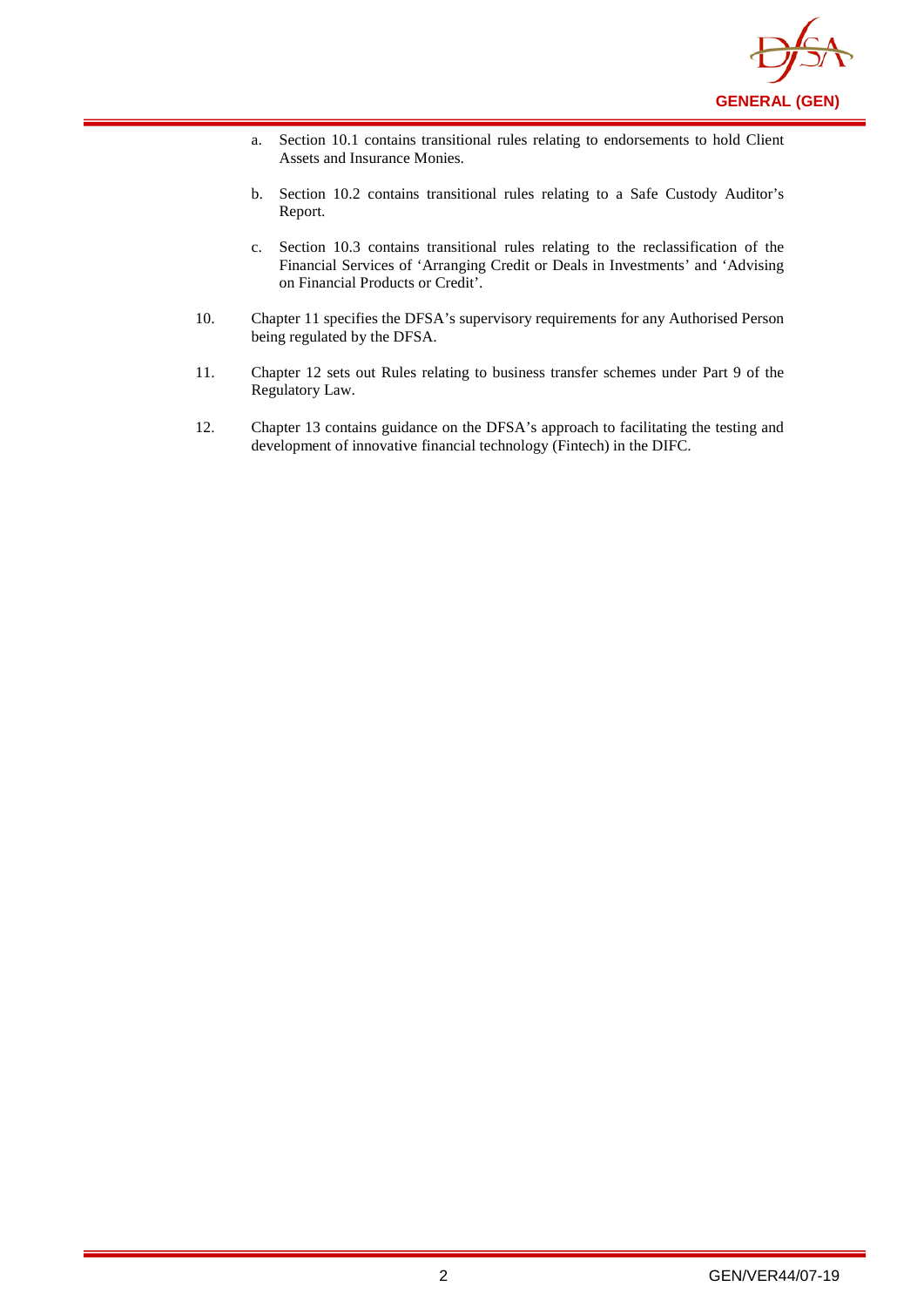

## <span id="page-6-0"></span>**2 FINANCIAL SERVICES**

## <span id="page-6-1"></span>**2.1 Application**

**2.1.1** This chapter applies to every Person to whom the Regulatory Law applies, and to the same extent in relation to every such Person as that law.

## <span id="page-6-2"></span>**2.2 Financial Service activities**

- **2.2.1** An activity constitutes a Financial Service under the Regulatory Law and these Rules where:
	- (a) it is an activity specified in Rule 2.2.2; and
	- (b) such activity is carried on by way of business in the manner described in section 2.3.
- **2.2.2** The following activities are specified for the purposes of Rule 2.2.1:
	- (a) Accepting Deposits;
	- (b) Providing Credit;
	- (c) Providing Money Services;
	- (d) Dealing in Investments as Principal;
	- (e) Dealing in Investments as Agent;
	- (f) Arranging Deals in Investments;
	- (g) Managing Assets;
	- (h) Advising on Financial Products;
	- (i) Managing a Collective Investment Fund;
	- (j) Providing Custody;
	- (k) Arranging Custody;
	- (l) Effecting Contracts of Insurance;
	- (m) Carrying Out Contracts of Insurance;
	- (n) Operating an Exchange;
	- (o) Operating a Clearing House;
	- (p) Insurance Intermediation;
	- (q) Insurance Management;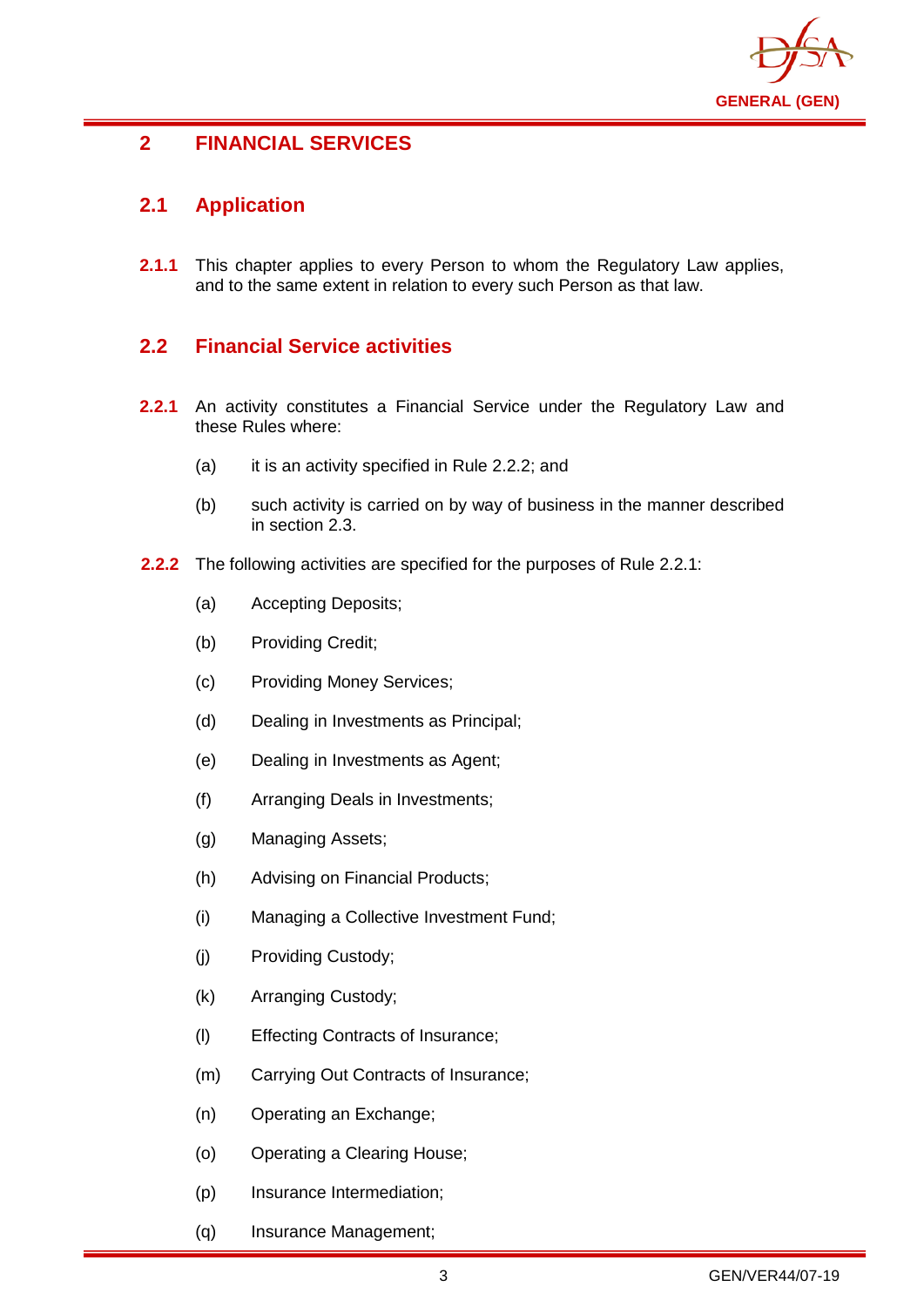

- (r) Managing a Profit Sharing Investment Account;
- (s) Operating an Alternative Trading System;
- (t) Providing Trust Services;
- (u) Providing Fund Administration;
- (v) Acting as the Trustee of a Fund;
- (w) Operating a Representative Office;
- (x) Operating a Credit Rating Agency;
- (y) Arranging Credit and Advising on Credit; and
- (z) Operating a Crowdfunding Platform.

Note that the ambit of these activities in Rule 2.2.2 may be restricted under COB, AMI or REP and may be fettered by the continuing operation of the Federal Law.

- **2.2.3** Each activity specified in Rule 2.2.2:
	- (a) is to be construed in the manner provided under these Rules; and
	- (b) is subject to exclusions under these Rules which may apply to such an activity.

#### **Permitted Financial Services for Authorised Firms**

- **2.2.4** Pursuant to Article 42(1)(a) of the Regulatory Law 2004 an Authorised Firm, subject to the Rules, may carry on any one or more Financial Services other than Providing Money Services.
- **2.2.5** The Financial Services of Effecting Contracts of Insurance and Carrying Out Contracts of Insurance may be carried on only by an Authorised Firm which by virtue of its Licence is permitted to carry on such Financial Services and no other Financial Services.
- **2.2.6** The Financial Service of Managing a Profit Sharing Investment Account may be carried on only by an Authorised Firm which by virtue of an appropriate endorsement on its Licence is permitted to conduct Islamic Financial Business.
- **2.2.7** The Financial Service of Managing a Collective Investment Fund may be carried on in respect of an Islamic Fund only by an Operator which by virtue of an appropriate endorsement on its Licence is permitted to conduct Islamic Financial Business.
- **2.2.8** A Financial Service may be carried on with or for a Retail Client only by an Authorised Firm which is permitted to do so by endorsement on its Licence.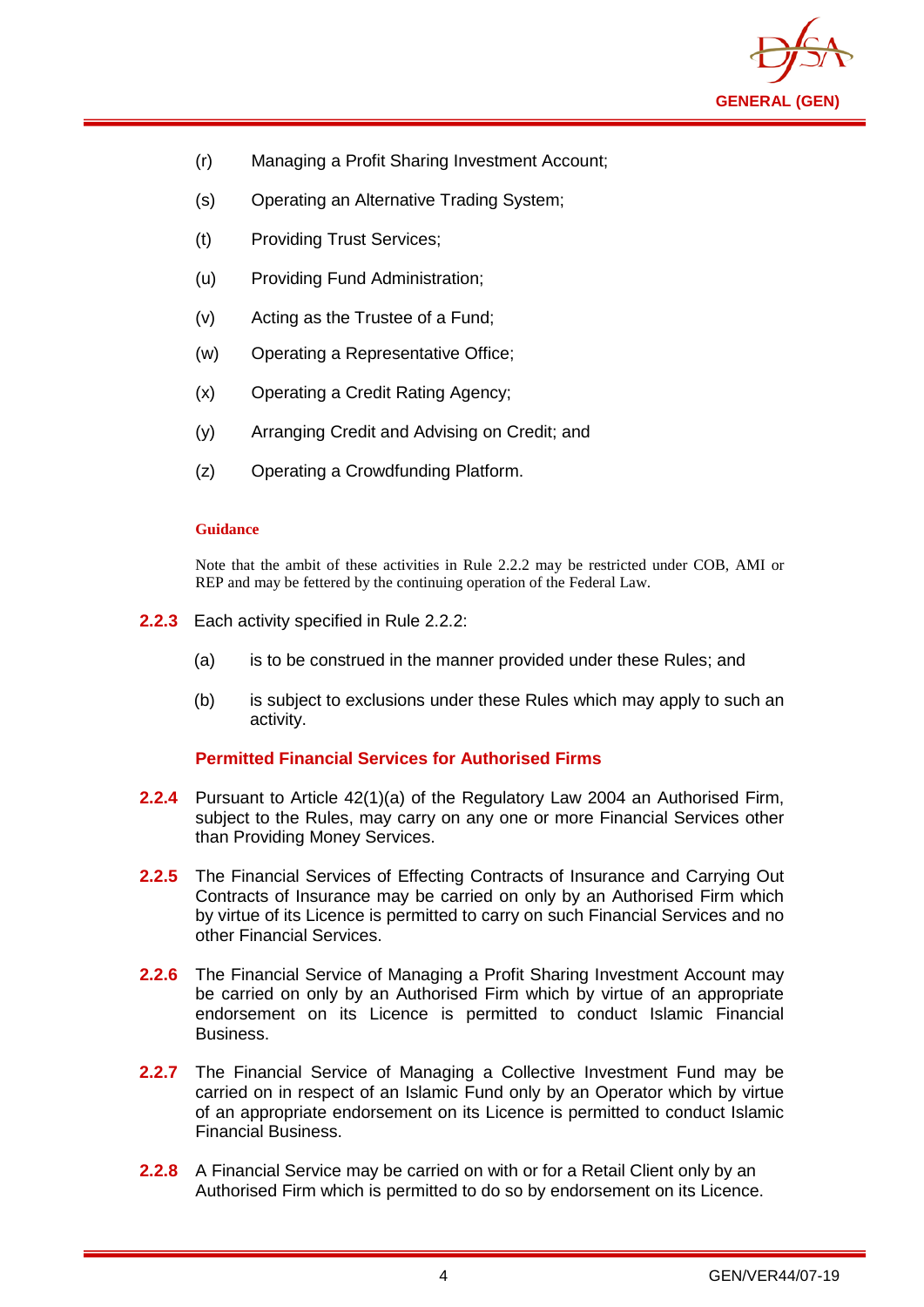

- **2.2.9** An Authorised Firm which is licenced to carry on the Financial Service of Operating a Representative Office may not be licenced to carry on any other Financial Service.
- **2.2.10** An Authorised Firm (other than a Representative Office) may carry on an activity of the kind described in Rule 2.26.1 that constitutes marketing without the need for any additional authorisation to do so.
- **2.2.10A** (1) An Authorised Firm may hold or control Client Assets only if it is permitted to do so by an endorsement on its Licence.
	- (2) In (1), the expression "hold or control Client Assets" has the meaning given in COB Rule 6.11.4.
	- (3) An endorsement under (1) is not required by an Authorised Firm that has an authorisation for Providing Custody.
- **2.2.10B** An Insurance Intermediary or Insurance Manager may hold Insurance Monies only if it is permitted to do so by an endorsement on its Licence.
- **2.2.10C** An Insurance Intermediary may conduct Insurance Intermediation activities in respect of a contract of Long-Term Insurance, that is not a contract of reinsurance, only if it is permitted to do so by an endorsement on its Licence.
- **2.2.10D** The Financial Service of Operating a Crowdfunding Platform may be carried on only by a Body Corporate incorporated under the DIFC Companies Law.
- **2.2.10E** A Crowdfunding Operator must not carry on the following activities:
	- (a) Managing Assets;
	- (b) Advising on Financial Products;
	- (c) Managing a Collective Investment Fund; or
	- (d) Advising on Credit.
- **2.2.10F** A Crowdfunding Operator must not Operate a Crowdfunding Platform that facilitates a Person investing in the following kinds of Investments through the platform:
	- (a) Warrants, Units or Structured Products; or
	- (b) Derivatives.

#### **Permitted Financial Services for Authorised Market Institutions**

- **2.2.11** Pursuant to Article 42(1)(b) of the Regulatory Law 2004 and subject to Rule 2.2.12, an Authorised Market Institution may carry on any one or more of the following Financial Services:
	- (a) Operating an Exchange;
	- (b) Operating a Clearing House; or
	- (c) Operating an Alternative Trading System to the extent that such activities constitute operating a Multilateral Trading Facility as defined in Rule 2.22.1(1)(a).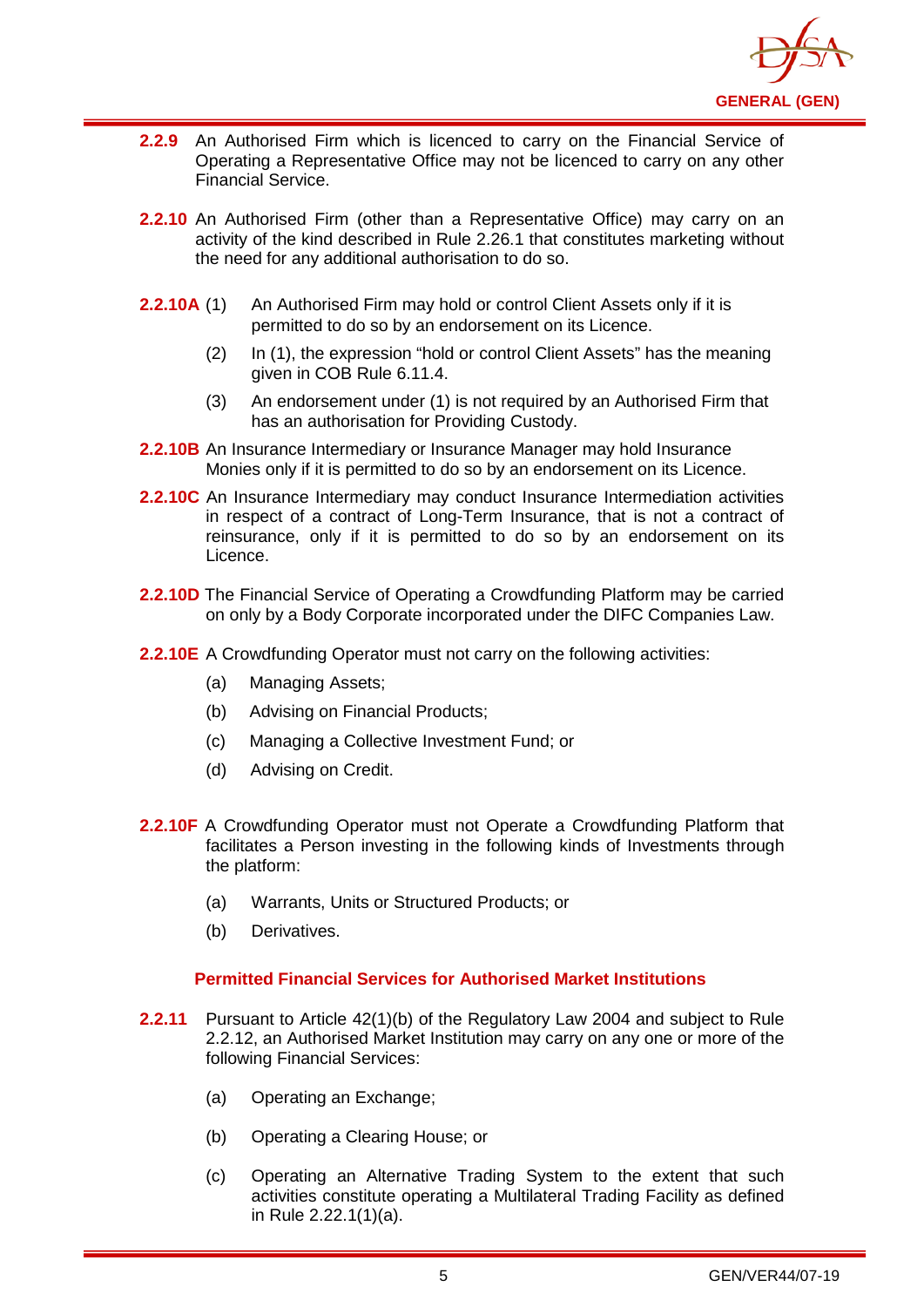

**2.2.12** The Financial Service of Operating an Alternative Trading System, to the extent that such activities constitute operating a Multilateral Trading Facility, may be carried on by an Authorised Market Institution which is permitted to do so by an endorsement on its Licence.

#### **Other permitted activities**

- **2.2.13** (1) The activity of maintaining a Trade Repository may be carried on by an Authorised Person which is permitted to do so by an endorsement on its Licence.
	- (2) In (1), a Trade Repository is a centralised registry that maintains an electronic database containing records of transactions in Investments and over-the-counter derivatives.

#### **Guidance**

- 1. Maintaining a Trade Repository is not a separately licensed Financial Service, but may be carried on by an Authorised Person which has on its Licence an endorsement permitting it to do so. An Authorised Person maintaining a Trade Repository is subject to some specific requirements relating to that activity, which are set out in App 5.
- 2. The functions of a Trade Repository promote increased transparency and integrity of information, particularly for centrally clearing over-the-counter derivatives. Currently there are no transaction reporting requirements in the DIFC which require reporting to Trade Repositories.
- 3. An Authorised Person does not carry on the activities of a Trade Repository to the extent that it maintains records of transactions pursuant to the record keeping requirements applicable to that firm (such as those relating to transactions carried out on behalf of its Clients by an Authorised Firm, or transactions carried out on the facilities of an Authorised Market Institution).

## <span id="page-9-0"></span>**2.3 By way of business**

- **2.3.1** Subject to Rules 2.3.2 and 2.3.3, for the purpose of these Rules a Person carries on an activity by way of business if the Person:
	- (a) engages in the activity in a manner which in itself constitutes the carrying on of a business;
	- (b) holds himself out as willing and able to engage in that activity; or
	- (c) regularly solicits other Persons to engage with him in transactions constituting that activity.

#### **Exclusions**

- **2.3.2** (1) Subject to Rule 2.3.5, a Person does not carry on an activity specified under paragraphs (a), (b), (c), (d), (e), (f), (g), (h), (j), (k), (p), (q) (r) and (y) of Rule 2.2.2 by way of business if:
	- (a) the Person enters into transactions solely as a nominee for another Person and is bound to and does act on that other Person's instructions;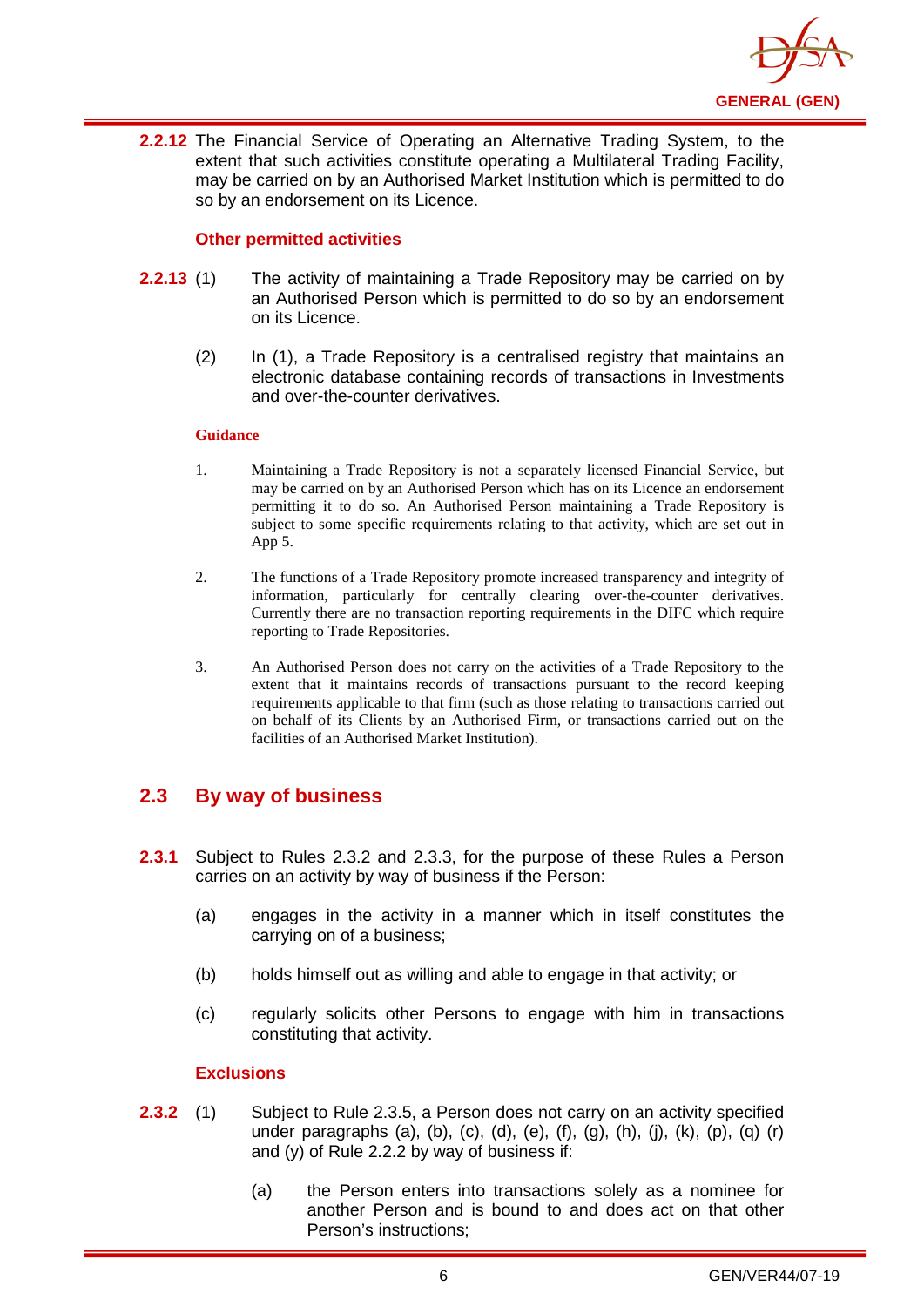

- (b) the Person is a Body Corporate and carries on that activity solely as principal with or for other Bodies Corporate:
	- (i) which are within the same Group as that Person; or
	- (ii) which are or propose to become participators in a joint enterprise and the transaction is entered into for the purposes of or in connection with that enterprise;

provided:

- (iii) for the purposes of the activities specified in paragraphs (g), (j), (k) and (r) of Rule 2.2.2 the assets in question belong to a Body Corporate falling within (i) or (ii); and
- (iv) for the purposes of the activities specified in paragraphs  $(f)$ ,  $(h)$ ,  $(p)$ ,  $(q)$  and  $(y)$  of Rule 2.2.2, the activity does not involve an insurance Policyholder who is not a Group member; or
- (c) the Person carries on the activity solely for the purposes of or in connection with the sale of goods or the supply of services to a customer of that Person or a customer of a member of the same Group, provided that:
	- (i) the supplier's main business is to sell goods or supply services and not to carry on any Financial Service; and
	- (ii) the customer is not an individual;

and for the purposes of the activities specified in paragraphs (g), (j), (k) and (r) of Rule 2.2.2 the assets in question belong to that customer or member.

- (2) A Person who is a Body Corporate does not carry on the activity specified under paragraph (d) or (e) of [Rule 2.2.2](http://www.complinet.com/dfsa/display/display.html?rbid=1547&element_id=1854) by way of business, if:
	- (a) the Person carries on such activities as a member of an Authorised Market Institution or Recognised Body;
	- (b) the Person carries on such activities for its own account or for another Body Corporate which is in the same Group as the Person, provided that any such member of the Group for which the Person acts is a wholly-owned Subsidiary of a Holding Company within the Group or is the Holding Company itself;
	- (c) the Person restricts such activities to transactions involving or relating only to Commodity Derivatives on that Authorised Market Institution or Recognised Body;
	- (d) the main business of the Person is dealing in relation to Commodity Derivatives; and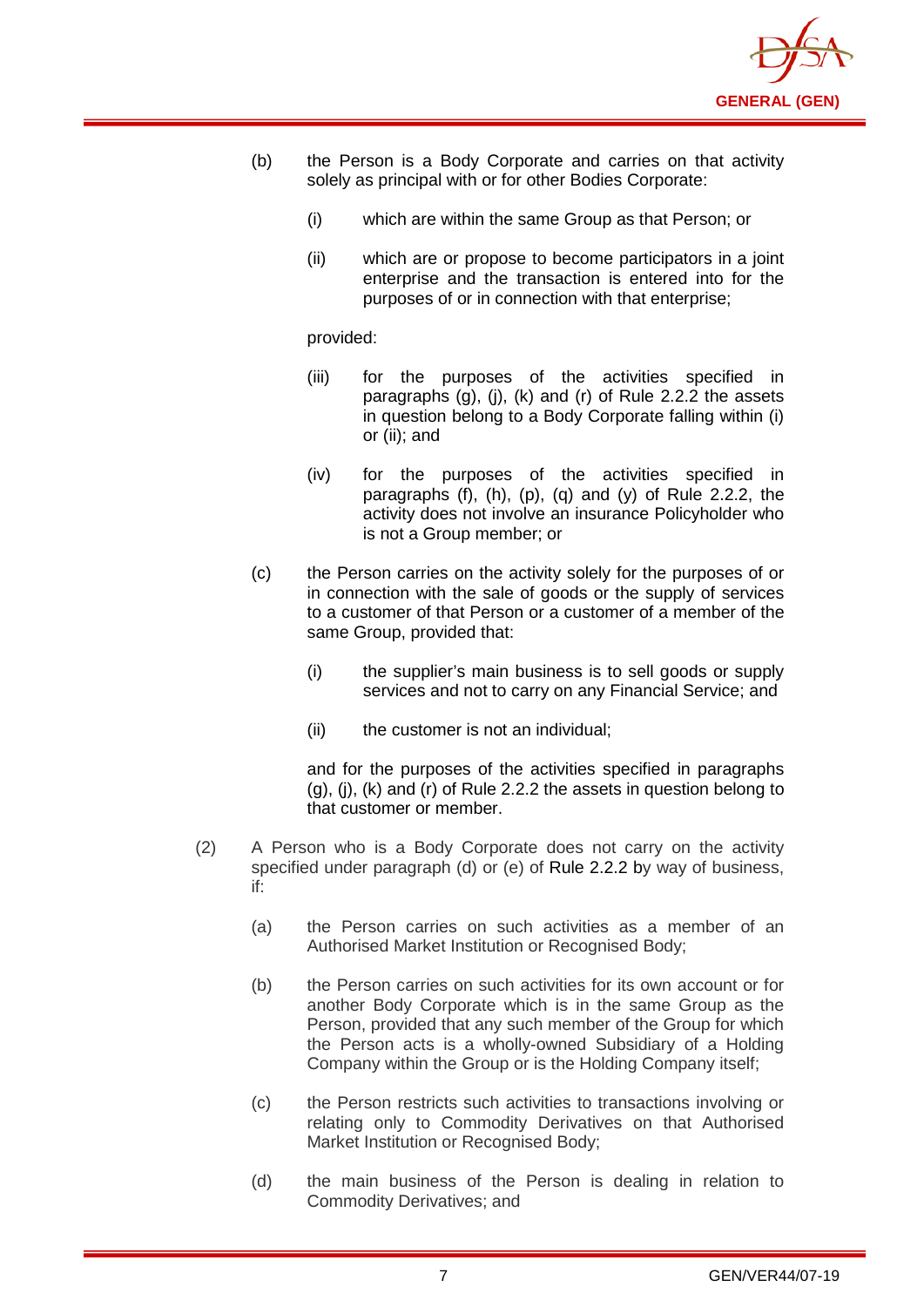

- (e) the Person is not part of a Group whose main business is the provision of financial services.
- **2.3.3** A Person does not carry on an activity specified under paragraphs (d), (e), (f), (h), or (y) of Rule 2.2.2 by way of business if the activity is carried on solely for the purposes of or in connection with the acquisition or disposal of Shares in a Body Corporate, other than an Investment Company or Investment Partnership, provided that:
	- (a) such Shares carry at least 50% of the voting rights or the acquisition will take an existing holding to at least 50%; or
	- (b) the object of the transaction may reasonably be regarded as being the acquisition of day to day control of the Body Corporate; and
	- (c) he is to enter as principal into the transaction.
- **2.3.4** (1) A Person who is a Trustee does not carry on an activity specified under paragraphs (d), (g), and (j) of Rule 2.2.2 by way of business in circumstances where he is acting as a trustee.
	- (2) A Person who is an individual does not carry on an activity specified under paragraph (t) by way of business where he is acting as trustee, enforcer or protector or where he is arranging for a Person to act as trustee, in respect of less than three (3) trusts.
- **2.3.5** (1) A Person does not carry on an activity specified under paragraphs (d), (e), (f), (g), (h), (i), (i), (k), (p), (t), (u), (v) and (y) of Rule 2.2.2 by way of business if:
	- (a) that Person is the holder of a licence under the SFO Regulations to establish a Single Family Office in the DIFC; and
	- (b) the activity is carried on exclusively for the purposes of, and only in so far as it is, carrying out its duties as a Single Family Office.
	- (2) A Private Trust Company or Family Fiduciary Structure does not carry on an activity specified under paragraph (t) of Rule 2.2.2 by way of business if it:
		- (a) carries on that activity exclusively for the purposes of, and only in so far as it is, providing services to a Single Family; and
		- (b) does not solicit trust business from, or provide trust services to, any Person outside the structure of the Single Family Office and outside the Single Family.
- **2.3.6** (1) This Rule applies if the DIFC is the Host Jurisdiction of a Passported Fund.
	- (2) A Fund Manager of the Passported Fund does not carry on an activity specified under paragraphs (d), (e), (f), (h) or (i) of Rule 2.2.2 by way of business to the extent that it Promotes the Passported Fund in the DIFC.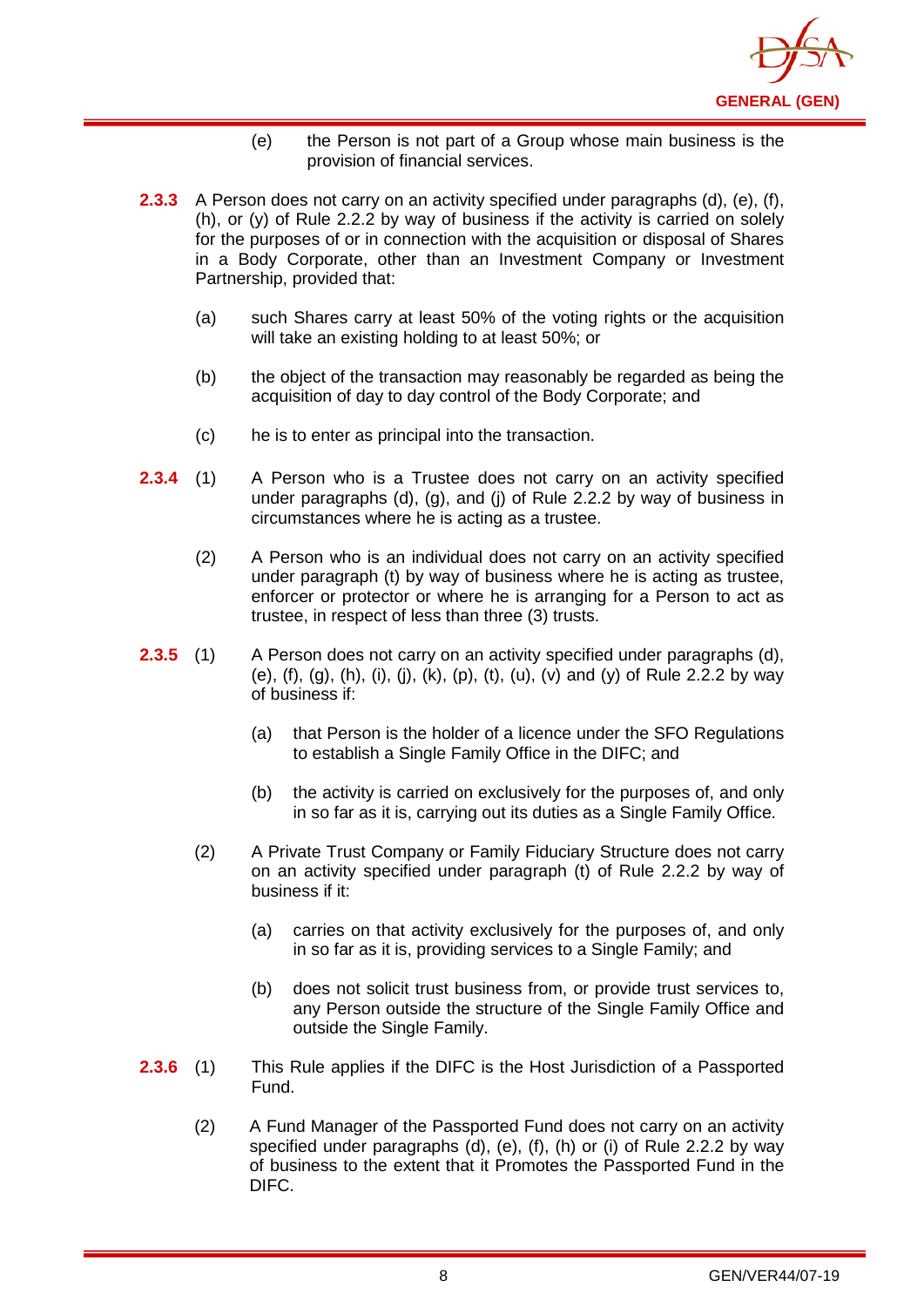

- (3) An Agent of the Fund Manager or another Licensed Person does not carry on an activity specified under paragraphs (d), (e), (f) or (h) of Rule 2.2.2 by way of business to the extent that it Promotes the Passported Fund in the DIFC.
- (4) The exclusions in (2) and (3) do not apply if the relevant Fund Manager, Agent or Licensed Person is an Authorised Person.

The terms "Host Jurisdiction", "Passported Fund", "Fund Manager", "Promote", "Agent" and "Licensed Person" are defined in the Fund Protocol Rules (and in GLO). The exclusion in Rule 2.3.6 does not apply if the Person is already an Authorised Person in the DIFC; it applies to a Fund Manager or its Agent or a Licensed Person that is authorised by another Authority.

## <span id="page-12-0"></span>**2.4 Accepting deposits**

- **2.4.1** In Rule 2.2.2, Accepting Deposits means accepting Deposits where:
	- (a) money received by way of Deposit is lent to others; or
	- (b) any other activity of the Person accepting the Deposit is financed, wholly or to a material extent, out of the capital of or returns on any money received by way of Deposit.

## <span id="page-12-1"></span>**2.5 Providing credit**

**2.5.1** In Rule 2.2.2, Providing Credit means providing a Credit Facility to a Person in his capacity as a borrower or potential borrower.

#### **Exclusions**

- **2.5.2** A Person who is an Authorised Firm does not Provide Credit where the provision of the Credit Facility is incidental to or in connection with the trading of Investments, or conducting Insurance Business.
- **2.5.3** A Crowdfunding Operator does not Provide Credit to the extent that it Operates a Loan Crowdfunding Platform.

#### **Guidance**

- 1. Where an Authorised Firm is providing brokerage services pursuant to its Financial Service of Dealing in Investments as Agent, it may in the ordinary course of that business also be necessary to provide margin lending facilities to its Clients. In doing so the Authorised Firm will not be considered to be Providing Credit to its Client.
- 2. Where an Authorised Firm is Effecting Contracts of Insurance or Carrying Out Contracts of Insurance, it may in the ordinary course of that Insurance Business be necessary to provide an instalment contract to a Client with respect to the payment of an insurance premium. In doing so the Authorised Firm will not be considered to be Providing Credit to its Client.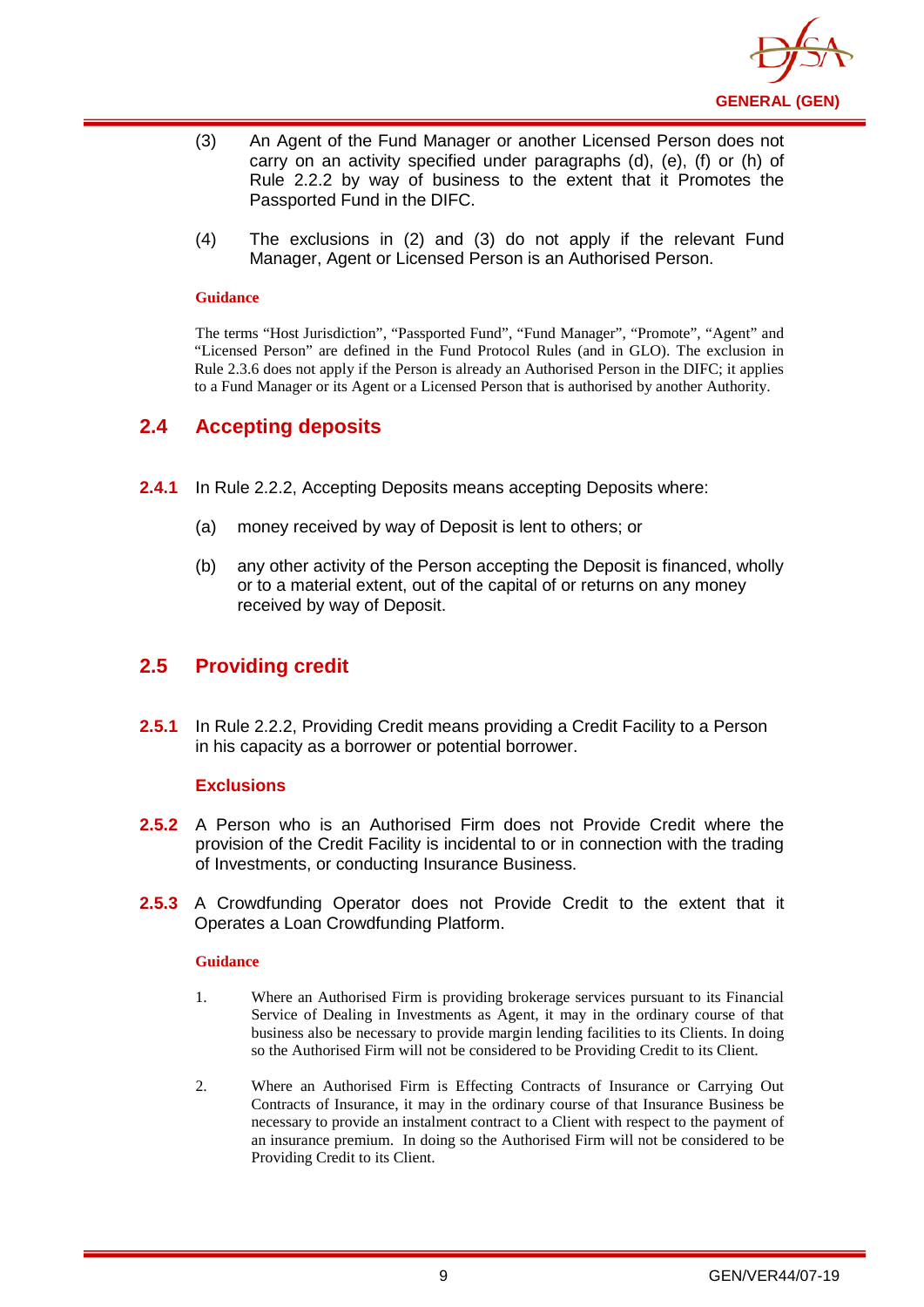

## <span id="page-13-0"></span>**2.6 Providing money services**

- **2.6.1** (1) In Rule 2.2.2, Providing Money Services means providing currency exchange or money transmission.
	- (2) In (1) 'money transmission' means:
		- (a) selling or issuing payment instruments;
		- (b) selling or issuing stored value; or
		- (c) receiving money or monetary value for transmission, including electronic transmission, to a location within or outside the DIFC.

#### **Exclusions**

**2.6.2** A Person who is an Authorised Firm does not Provide Money Services if it does so in relation to the carrying on of another Financial Service where Providing Money Services is in connection with and a necessary part of that other Financial Service.

## <span id="page-13-1"></span>**2.7 Dealing in investments as principal**

**2.7.1** In Rule 2.2.2, Dealing in Investments as Principal means buying, selling, subscribing for or underwriting any Investment as principal.

#### **Exclusions**

- **2.7.2** A Person does not Deal in Investments as Principal merely by accepting an instrument, creating or acknowledging indebtedness in respect of any loan, credit, guarantee or other similar financial accommodation which that person has made or provided.
- **2.7.3** A Person does not Deal in Investments as Principal by issuing or redeeming Securities issued by that person.
- **2.7.4** (1) A Person who is not an Authorised Firm or an Authorised Market Institution does not Deal in Investments as Principal in relation to an Investment by entering into a transaction with or through an Authorised Firm or a Regulated Financial Institution.
	- (2) The exclusion in (1) does not apply if the Person holds itself out as:
		- (a) willing to enter into transactions in Investments of the kind to which the transaction relates; or
		- (b) engaging in the business of buying, selling, subscribing for or underwriting Investments.

#### **Guidance**

1. The exclusion in Rule 2.7.4 is intended to apply, for example, to a Person who executes proprietary trades through a duly authorised broker, or to a Person who is carrying on a commercial business and enters into a transaction with a firm for a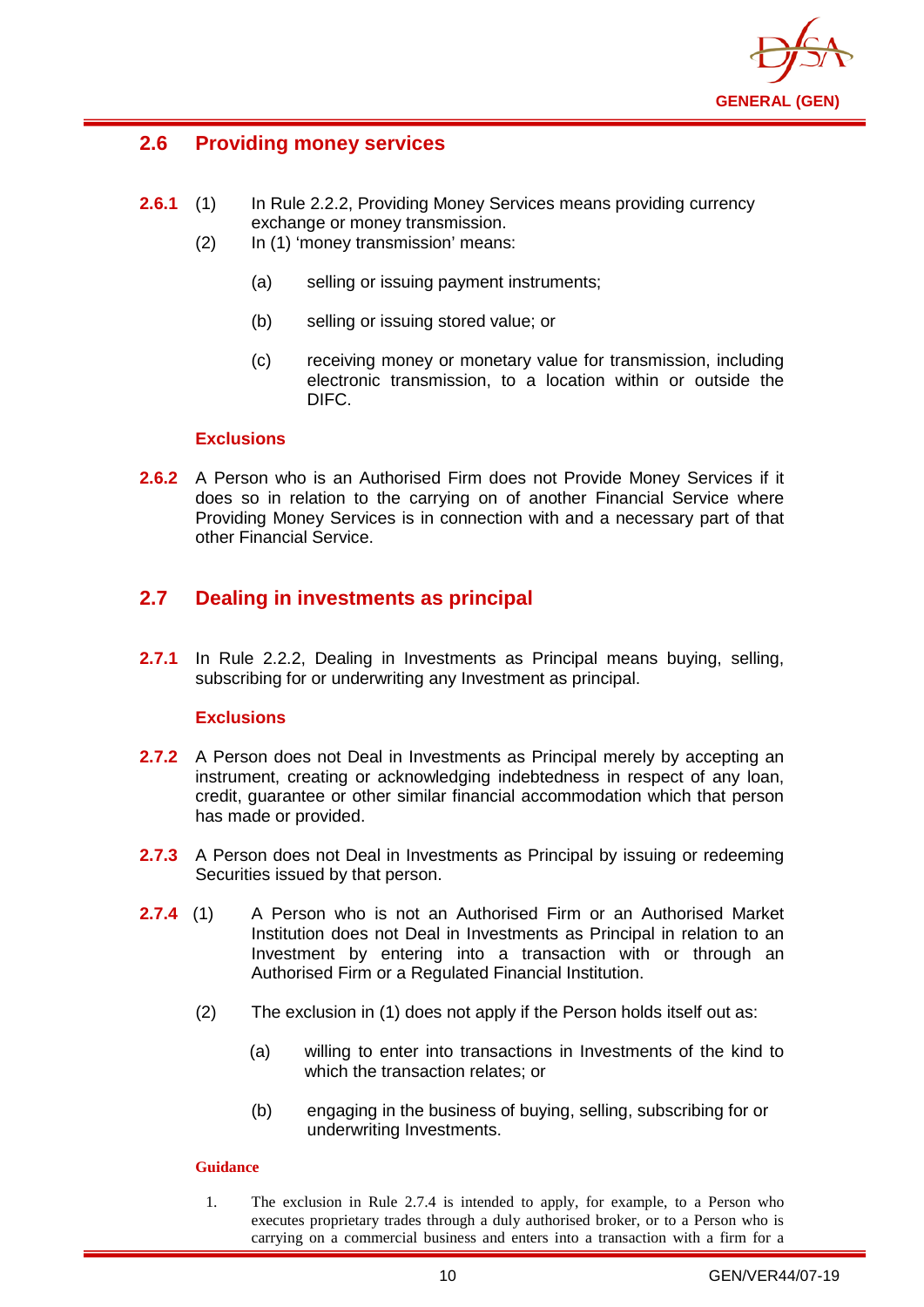

purpose related to that business, such as to hedge a risk. It does not apply to a Person that holds itself out as willing to enter into transactions relating to Investments of that kind or as engaging in the business of dealing in Investments, such as a market maker or an online trading platform operator (even if it enters into transactions only with Authorised Firms or Regulated Financial Institutions).

- 2. A Person may hold itself out as carrying on an activity by various means including, for example, on its webpage, in an advertisement or through representations made by its staff. However, merely placing orders with a broker or on a market will not amount to holding out.
- **2.7.5** A Person who is an Authorised Firm does not Deal in Investments as Principal if in the course of managing the assets of a Private Equity Fund:
	- (a) the Person makes an initial subscription for Units of that Fund; and
	- (b) the Units are held by that Person for a period of more than 12 months.

## <span id="page-14-0"></span>**2.8 Dealing in investments as agent**

**2.8.1** In Rule 2.2.2, Dealing in Investments as Agent means buying, selling, subscribing for or underwriting any Investment as agent.

#### **Exclusions**

- **2.8.2** A Person does not Deal in Investments as Agent if the activity:
	- (a) is carried on in the course of providing legal or accountancy services which do not otherwise consist of the carrying on of Financial Services;
	- (b) may reasonably be regarded as a necessary part of any other services provided in the course of providing legal or accountancy services; and
	- (c) is not remunerated separately from the other services.
- **2.8.3** A Person does not Deal in Investments as Agent if that Person:
	- (a) is merely receiving and transmitting a Client order in respect of an Investment; and
	- (b) does not execute the Client order for and on behalf of the Client or otherwise commit the Client to the transaction relating to the relevant Investment.
- **2.8.4** An Exchange does not Deal in Investments as Agent merely by taking action in accordance with its Default Rules.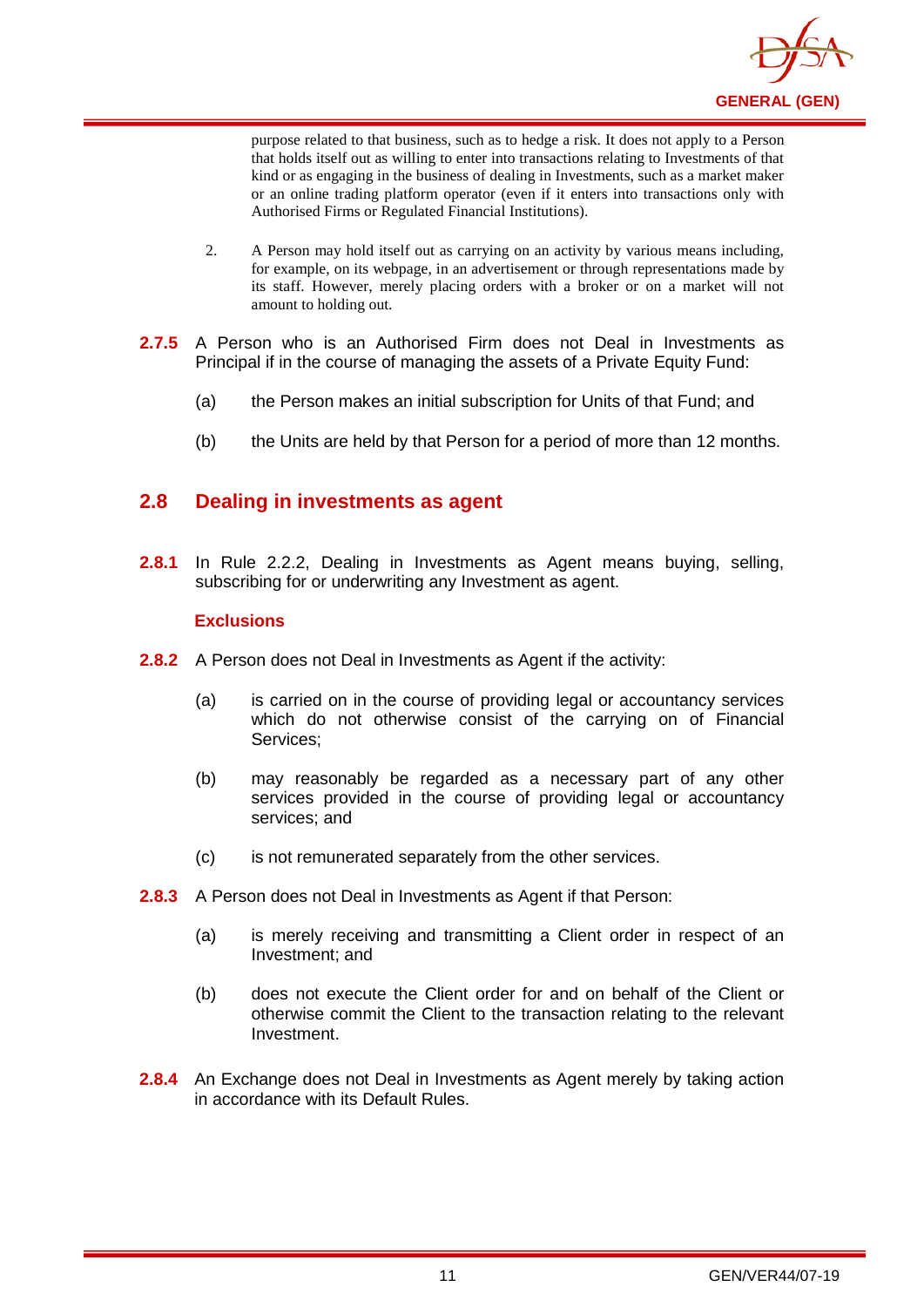

## <span id="page-15-0"></span>**2.9 Arranging deals in investments**

- **2.9.1** (1) In Rule 2.2.2, Arranging Deals in Investments means making arrangements with a view to another Person buying, selling, subscribing for or underwriting an Investment (whether that other Person is acting as principal or agent).
	- (2) The arrangements in (1) include:
		- (a) arrangements which do not bring about the transaction; and
		- (b) arrangements comprising or involving the receipt and transmission of Client orders in relation to Investments.
	- (3) The arrangements in (1) do not include arrangements which amount to Operating an Alternative Trading System.
	- (4) In this Rule and in Rules 2.9.2 to 2.9.7, an "Investment" includes rights under a contract of Long-Term Insurance, that is not a contract of reinsurance.

#### **Guidance**

#### **What constitutes 'Arranging deals in Investments'?**

- 1. The activities which constitute making arrangements with a view to another Person buying, selling, underwriting or subscribing for an Investment (whether that other Person is acting as principal or agent) generally involve the following elements:
	- a. the purpose of such an arrangement is to 'facilitate' or 'bring about' transactions between other parties such as:
		- i. buyers and sellers of Investments;
		- ii. issuers of and subscribers for Securities (note subscription is generally an activity associated with an initial offer of Securities);
		- iii. issuers and underwriters of securities (note underwriting here is an activity associated with an initial offer of Securities, as opposed to underwriting of risks, which is an activity of an insurer); and
		- iv. insurers writing Long-Term Insurance and policyholders who wish to obtain such insurance.
	- b. such arrangements can be either of an on-going nature, for example, an arrangement which is available to potential buyers or sellers of Investments, or an arrangement which is bespoke (i.e. available on a one-off basis for a particular client, such as an underwriter of Securities).
- 2. The activities referred to in Guidance item 1 can include one or more of the following:
	- a. the introduction of:
		- i. potential buyers of Investments to issuers or sellers of Investments, or vice versa;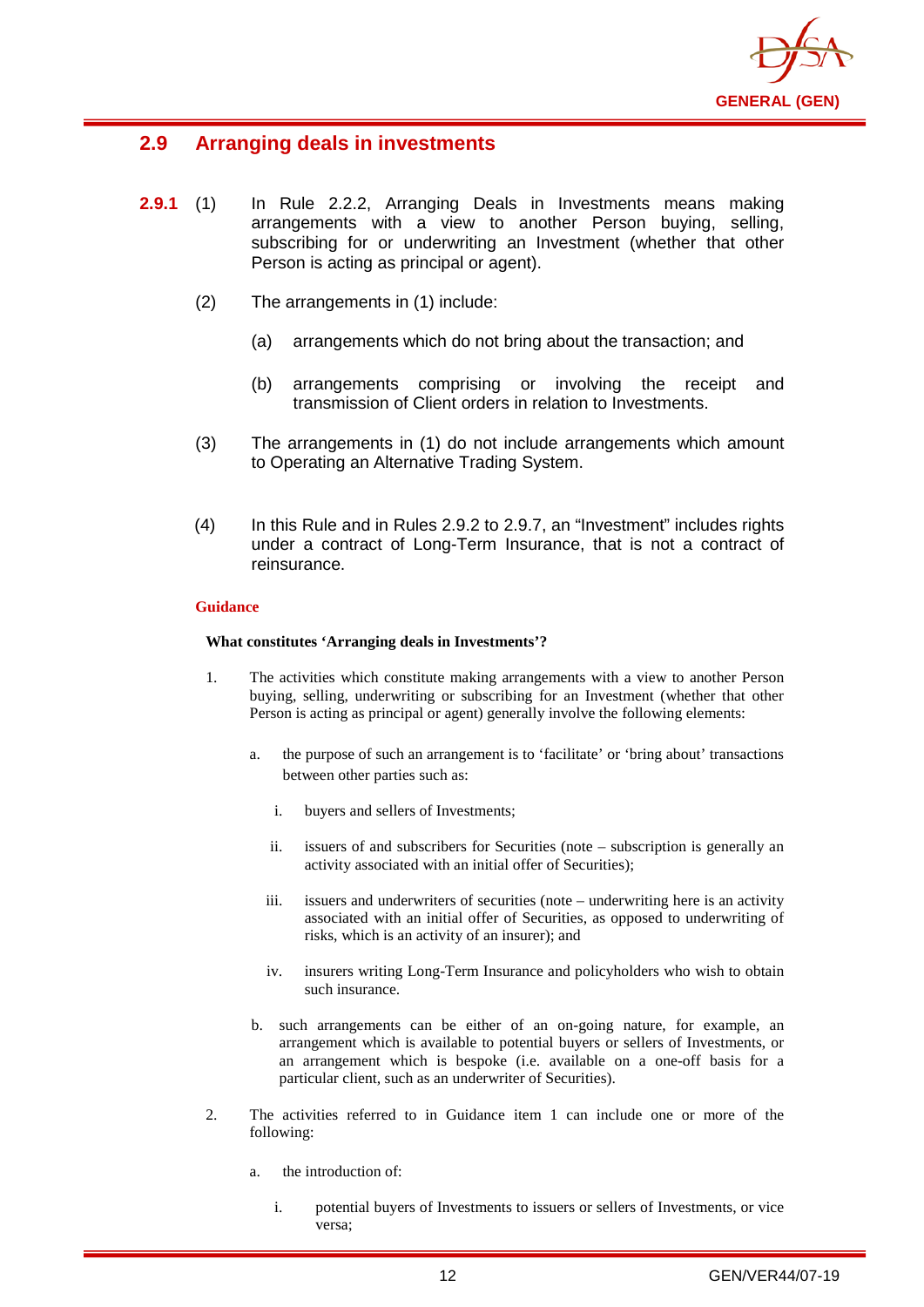

- ii. potential subscribers for Securities to issuers;
- iii. potential underwriters to issuers of Securities, or vice–versa;
- iv. potential parties to a derivatives transaction; and
- v. policyholders or cedants to insurers or reinsurers underwriting Long-Term Insurance;
- b. assisting any of the parties referred to in a. through activities, such as, completing the applications or other processes relevant to the transaction;
- c. negotiating and settling terms of the contracts between the parties referred to in a.;
- d. collecting and processing fees, commissions or other payments (such as premiums in the case of Long-Term Insurance); and
- e. transmitting instructions or confirmations relating to transactions.

#### **Do arrangements which form part of another facility constitute arranging?**

3. An arrangement which is part of a wider arrangement for the purpose of bringing about transactions in Investments still falls within the scope of the Financial Service of arranging. For example, an arranger may arrange (i.e. allow access) for potential investors to access a facility set up by an offeror of Securities. The arrangement to allow access constitutes arranging, although, for a transaction to be concluded, the investor will also need to use the offeror's facility.

#### **How does 'arranging deals' differ from 'dealing as agent'?**

- 4. 'Arranging Deals in Investments' differs from the Financial Service of 'Dealing in Investments as Agent' in Rule 2.8.1 because:
	- a. a Person 'arranging deals' (i.e. the 'arranger') does not have the authority to bind the parties to an Investment transaction resulting from its 'arranging' activities; and
	- b. a Person 'dealing as agent' acts as the agent of a party to the Investment transaction and has the authority to bind its principal.
- 5. For example, a Person acting as an agent either:
	- a. executes the transaction for its principal (the Client); or
	- b. if using another broker to execute the client order, commits the Client to the transaction by giving a binding order to the broker.
- 6. In contrast, a Person acting as an arranger may, for example, receive and transmit client orders to a broker, but does not have the power to execute or enter into the transaction for the client, or commit the client to a transaction. See the exclusion in GEN Rule 2.8.3 from 'Dealing in Investments as Agent', and GEN Rule 2.9.1(2)(b), both of which reflect the above position.

#### **Do arrangements that do not bring about transactions constitute arranging?**

7. An activity falls within the scope of the Financial Service of 'arranging' even if it does not necessarily lead to a completed transaction. For example, a prospective buyer or seller of Securities may change his mind and not sign a contract for the sale or purchase of Securities. Similarly, a potential buyer of Long-Term Insurance, after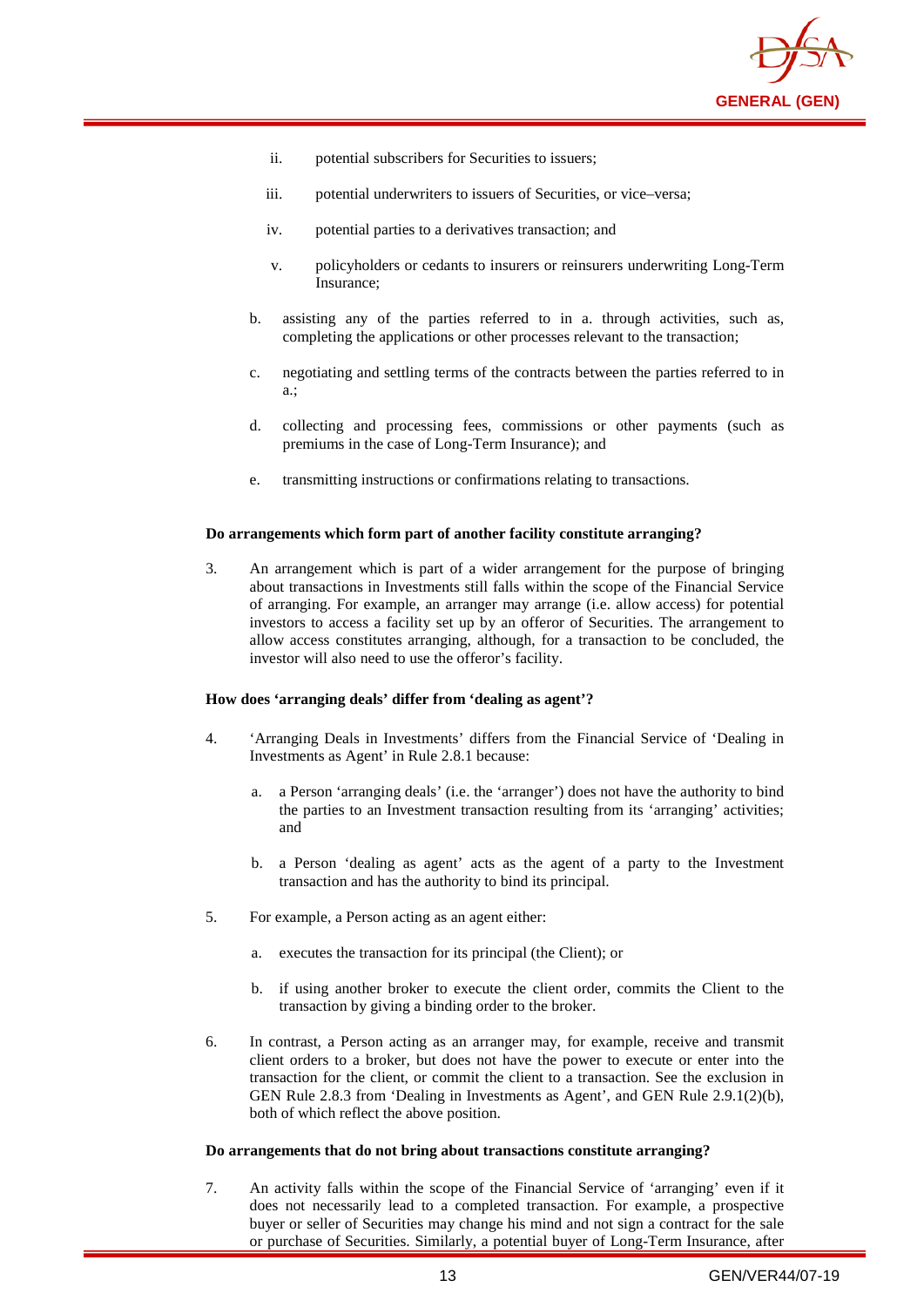

having completed an application form for Long-Term Insurance with the assistance of an arranger, may not go ahead with the purchase of the policy. In both examples, just because the transaction has not been concluded, the arranger's activities do not cease to be 'arranging' under Rule 2.9.1.

#### **Which activities do not constitute 'arranging'?**

- 8. A Person who performs for a financial service provider (in or outside the DIFC) delegated or outsourced functions, such as back office administration services, does not carry on 'arranging' activities under Rule 2.9.1. For example, a Person undertaking administrative tasks (such as processing applications, transmitting orders, or issuing confirmations of transactions for a brokerage firm or an insurer) is not arranging transactions.
- 9. A passive display of literature which advertises Investments does not amount to arranging, unless something more is done to help potential investors or policyholders to buy such Investments or policies. For example, a passive display of leaflets advertising Investments in property funds at the reception of an office, such as an accountant's office, or a display of leaflets advertising permanent health policies of an Long-Term Insurance insurer at a doctor's or dentist's waiting rooms, would not constitute arranging, provided the relevant service providers or employees in their offices do not assist or facilitate transactions by potential investors/policyholders.

#### **Arranging Long-Term Insurance**

10. An 'Investment' is defined in Rule 2.9.1(4) to include rights under a contract of Long-Term Insurance (other than a contract of reinsurance). As a result, arranging activities relating to contracts of Long-Term Insurance fall within Arranging Deals in Investments. 'Long-Term Insurance' is defined in GLO, in summary, as a contract of the type described in Rule A4.1.2 (certain types of life insurance) that is expressed to be in force for more than one year and meets specified conditions.

#### **Exclusions**

- **2.9.2** A Person does not carry on the activity of Arranging Deals in Investments under Rule 2.9.1(1) in relation to a transaction if the Person becomes, or proposes to become, a party to the transaction (regardless of whether the transaction is effected). This exclusion does not apply in the case of a branch which makes arrangements for its head office, or any other branch of the same legal entity as itself, to enter into a transaction as provided under Rule 2.9.1(1).
- **2.9.3** A Person does not Arrange Deals in Investments merely by providing means by which one party to a transaction is able to communicate with other such parties.
- **2.9.4** A Person does not Arrange Deals in Investments by making arrangements under which another Person accepts or is to accept an instrument creating or acknowledging indebtedness in respect of any loan, credit, guarantee or other similar financial accommodation which he or his principal has made or provided.
- **2.9.5** A Person does not Arrange Deals in Investments merely by making arrangements having as their sole purpose the provision of finance to enable a Person to buy, sell, subscribe for or underwrite Investments.
- **2.9.6** A Person does not Arrange Deals in Investments by making arrangements for the issue or redemption of Securities issued by it.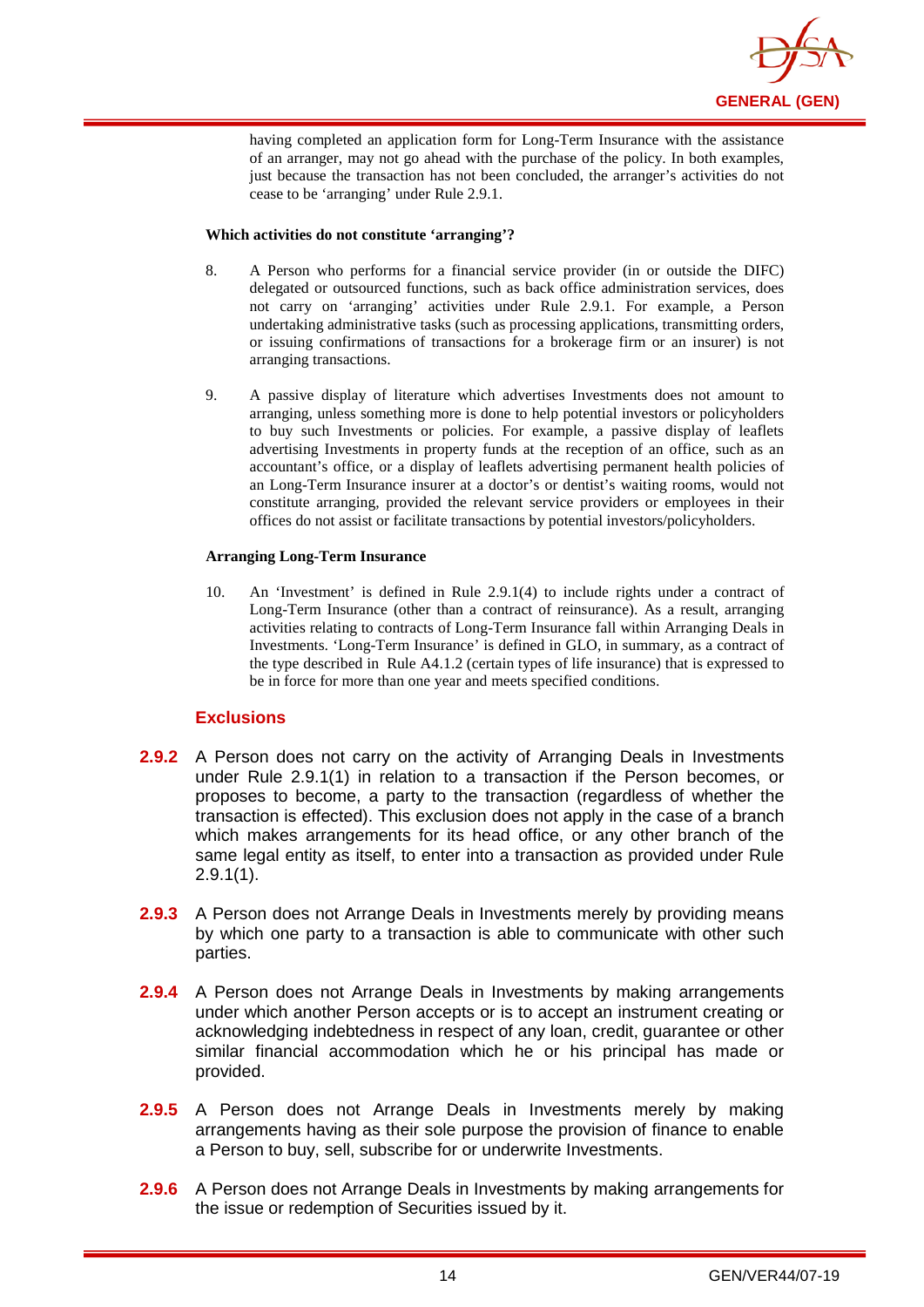

- **2.9.7** A Person does not Arrange Deals in Investments if the activity:
	- (a) is carried on in the course of providing legal or accountancy services, which do not otherwise consist of the carrying on of Financial Services;
	- (b) may reasonably be regarded as a necessary part of any other services provided in the course of providing legal or accountancy services;
	- (c) is not remunerated separately from the other services; and
	- (d) in the case of a contract of Long-Term Insurance, does not assist in the conclusion or performance of the contract.
- **2.9.8** An Exchange does not make arrangements referred to in Rule 2.9.1(1), merely by making arrangements for, or taking steps that facilitate, another Person to act as Central Counterparty to transactions entered into on a facility operated by the Exchange.
- **2.9.9** A Crowdfunding Operator does not Arrange Deals in Investments to the extent that it Operates an Investment Crowdfunding Platform.

- 1. Rule 2.9.2 excludes the activities of a party to a transaction from being 'arranging'. This is because a person cannot be both a party to a transaction, and its arranger.
- 2. Where a Person (an arranger) makes arrangements in the DIFC for another Person to obtain dealing services (e.g. broking services) from its head office, the arranger is not regarded as 'Dealing in Investments as Agent' in the DIFC merely because it is the same legal entity as its head office. However, to be able to do so without breaching the Financial Services Prohibition, the arranger would need to have an Authorisation for 'Arranging Deals in Investments'. It would also need to take care not to conduct activities that go beyond 'arranging' (see Guidance under Rule 2.9.1 for activities which constitute arranging).
- 3. Rule 2.9.3 excludes providers of means by which one party to a transaction (or potential transaction) communicates with the other contracting parties, from being arrangers. Communication channel providers, such as internet or telecommunication network providers, are excluded from being arrangers under this exclusion. However, if such a provider goes beyond being a 'mere' communication channel provider, for example, by adding value to the service provided to those communicating with each other, with a view to facilitating a contract being concluded, this exclusion will not apply to them.
- 4. Rule 2.9.4 excludes from being arranging the activity of making arrangements for a lender (such as a bank) to accept an instrument acknowledging debt by a person who has obtained credit, a loan, a guarantee or any other form of financial facility. This mirrors the similar carve-out from regulation available to banks and other lenders where they are not considered to be 'dealing as principal' in Investments merely because they accept instruments acknowledging debt from those obtaining credit, loans, guarantees or any other form of financial facility from them.
- 5. Rule 2.9.6 excludes issuers of Securities from being regarded as arrangers. For example, if an issuer of Securities sets up a website which enables prospective buyers of Securities to read the offer document and apply for the relevant Securities, the issuer is not required to have a Licence as an arranger due to this exclusion (but may have to comply with the disclosure requirements in MKT relating to the offer).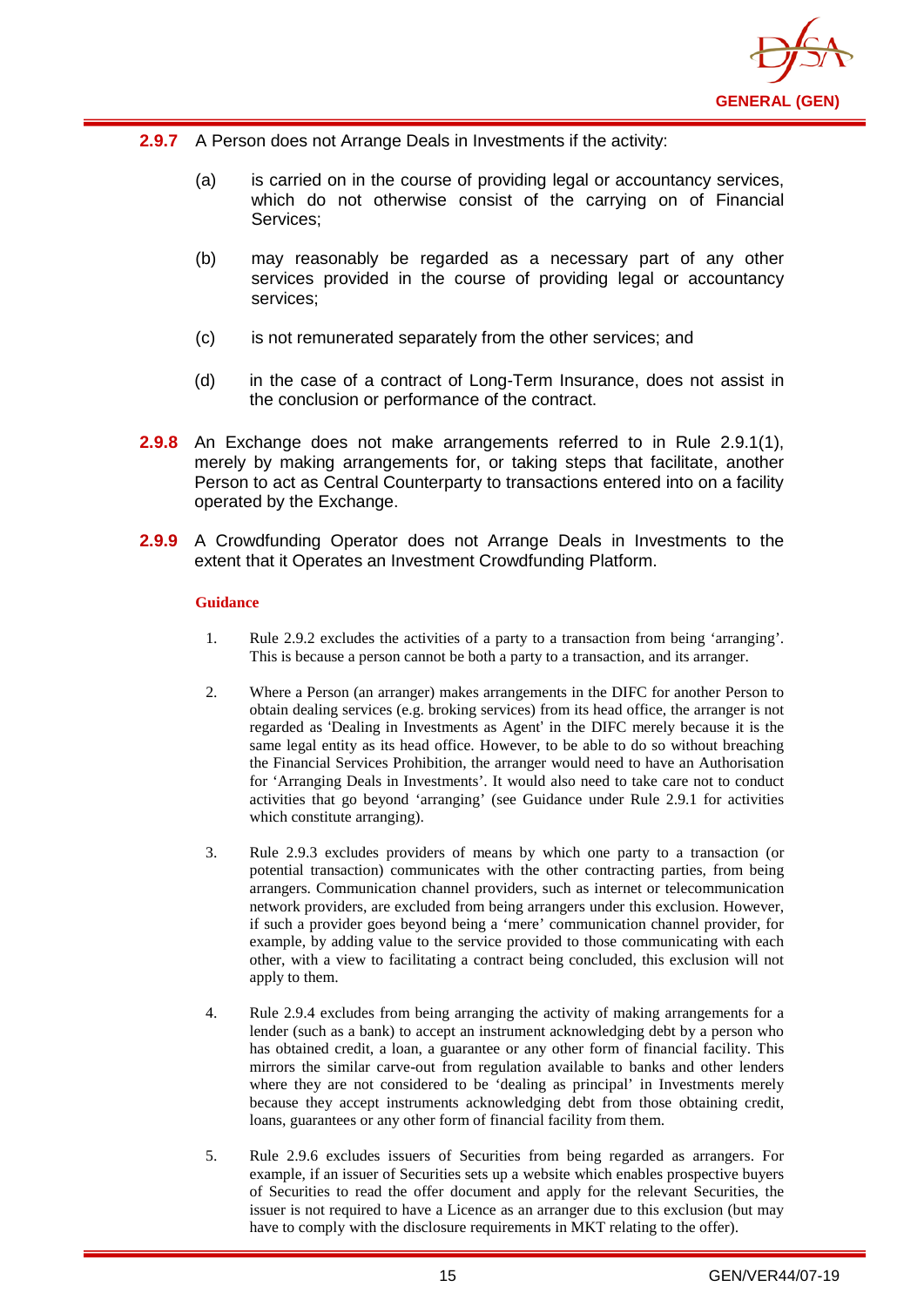

6. Rule 2.9.7 excludes from being 'arrangers' lawyers and accountants, who, in the course of conducting their legal and accounting business, arrange for their clients to buy or sell Securities. To have the benefit of this exclusion, certain conditions have to be met (such as the activity being reasonably regarded as a necessary part of services provided by legal and accounting practitioners and not being separately remunerated). For example, if a lawyer arranges as part of estate planning services for a portfolio of investments to be sold by a brokerage firm, this exclusion can be applied, provided the lawyer's fees do not include a separate charge for arranging the liquidation of the portfolio, and the lawyer does not assist or participate in the conclusion of the contracts.

## <span id="page-19-0"></span>**2.10 Managing assets**

**2.10.1** In Rule 2.2.2, Managing Assets means managing on a discretionary basis assets belonging to another Person if the assets include any Investment or rights under a contract of Long-Term Insurance, not being a contract of reinsurance.

#### **Exclusions**

- **2.10.2** A Person who is not an Authorised Firm or an Authorised Market Institution does not Manage Assets if:
	- (a) he is a Person formally appointed in writing by the owner of the assets to manage the assets in question; and
	- (b) all day-to-day decisions relating to the Investments which are included in those assets are taken by an Authorised Firm or a Regulated Financial Institution.

#### **Guidance**

- 1. A Person does not become a Fund Manager of a Fund merely by being appointed by a Fund Manager of a Fund to provide the Financial Service of Managing Assets to the Fund. This is because the Fund Manager remains legally accountable to the Unitholders of the Fund for the proper management of the Fund in accordance with its Constitution and Prospectus.
- 2. If an Authorised Firm has a discretionary portfolio mandate from a Client to manage assets on behalf of the Client, the firm controls those Client Assets as it can execute transactions relating to those assets, within the parameters set in the mandate (see also COB Rule 6.11.4(d)).

## <span id="page-19-1"></span>**2.11 Advising on financial products**

- **2.11.1** (1) In Rule 2.2.2, Advising on Financial Products means giving advice to a Person in his capacity as an investor or potential investor, or in his capacity as agent for an investor or a potential investor, on the merits of his buying, selling, holding, subscribing for or underwriting a particular financial product (whether as principal or agent).
	- (2) Advice in (1) includes a statement, opinion or report: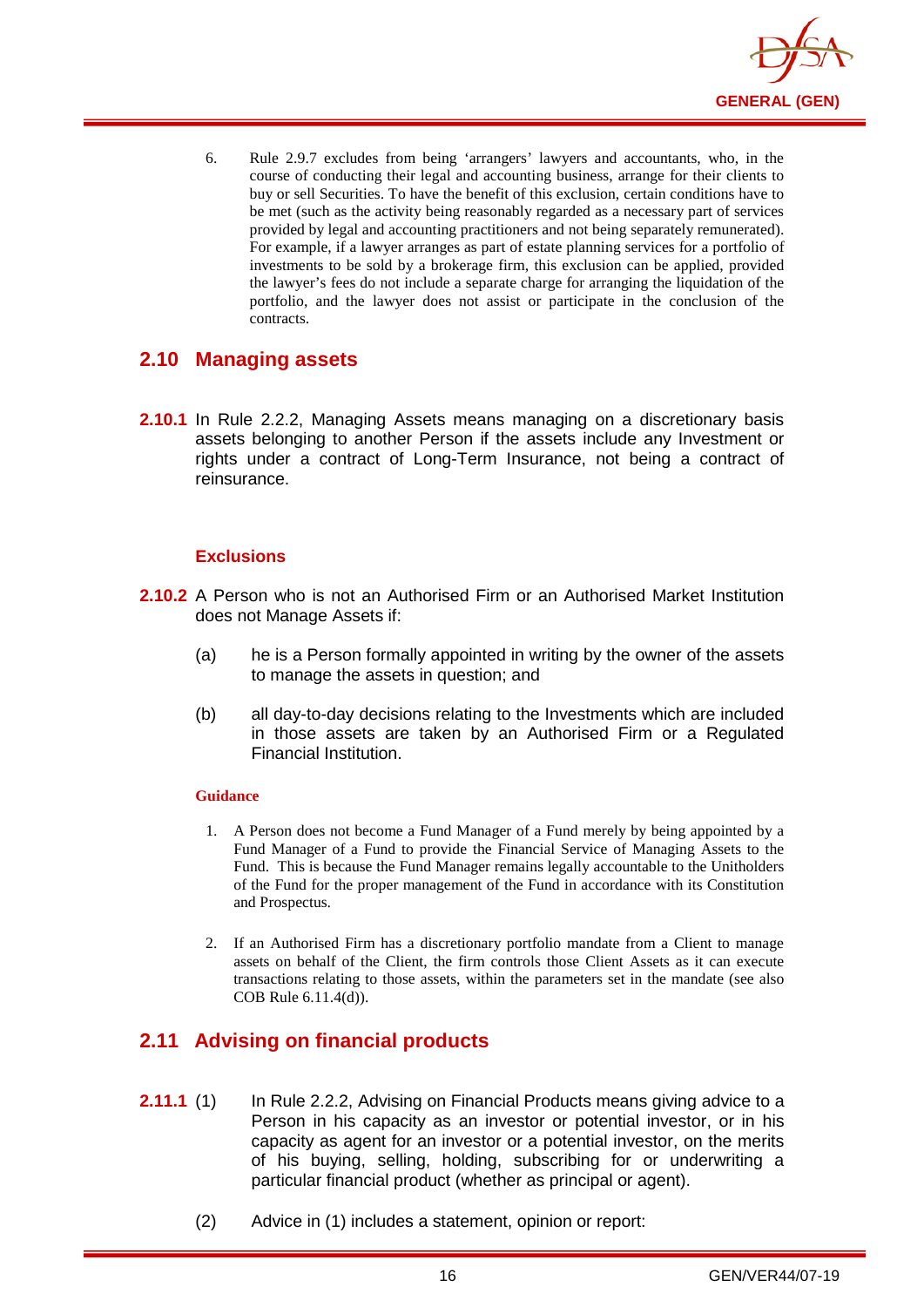

- (a) where the intention is to influence a Person, in making a decision, to select a particular financial product or an interest in a particular financial product; or
- (b) which could reasonably be regarded as being intended to have such an influence.
- (3) Giving advice to a Person under (1) includes operating an Insurance Aggregation Site relating to contracts of Long-Term Insurance, other than contracts of reinsurance.
- (4) For the purposes of this Rule and Rule 2.11.2, a "financial product" is an Investment, Deposit, Profit Sharing Investment Account or rights under a contract of Long-Term Insurance, that is not a contract of reinsurance.

- 1. As a 'financial product' is defined in Rule 2.11.1(4) to include rights under a contract of Long-Term Insurance (other than a contract of reinsurance), advice on contracts of Long-Term Insurance will fall within Advising on Financial Products.
- 2. An 'Insurance Aggregation Site' is defined in GLO. In summary, it is a website or other form of electronic media that provides a facility for a user to search for, and then to conclude, directly or indirectly, a Contract of Insurance. The site may, for example, enable the user to conclude a Contract of Insurance:
	- a. directly, if the user can enter into the Contract of Insurance by clicking a button on the website itself; or
	- b. indirectly, if it provides a link to the insurer, transmits the details of one party to the other party or otherwise facilitates contact between the parties.
- 3. Operating an Insurance Aggregation Site will fall under Advising on Financial Products to the extent that it relates to contracts of Long-Term Insurance, and under Insurance Intermediation to the extent that it relates to other types of Contracts of Insurance.
- 4. An operator of an Insurance Aggregation Site that can be used by Retail Clients will need an endorsement on its Licence to deal with Retail Clients (see Rule 2.2.8).

#### **Exclusions**

- **2.11.2** A Person does not Advise on Financial Products by giving advice in any newspaper, journal, magazine, broadcast service or similar service in any medium if the principal purpose of the publication or service, taken as a whole, is neither:
	- (a) that of giving advice of the kind mentioned in Rule 2.11.1; nor
	- (b) that of leading or enabling Persons to buy, sell, subscribe for or underwrite a particular financial product of the kind in Rule 2.11.1(4).
- **2.11.3** A Person does not Advise on Financial Products if the activity:
	- (a) is carried on in the course of providing legal or accountancy services, which do not otherwise consist of the carrying on of Financial Services;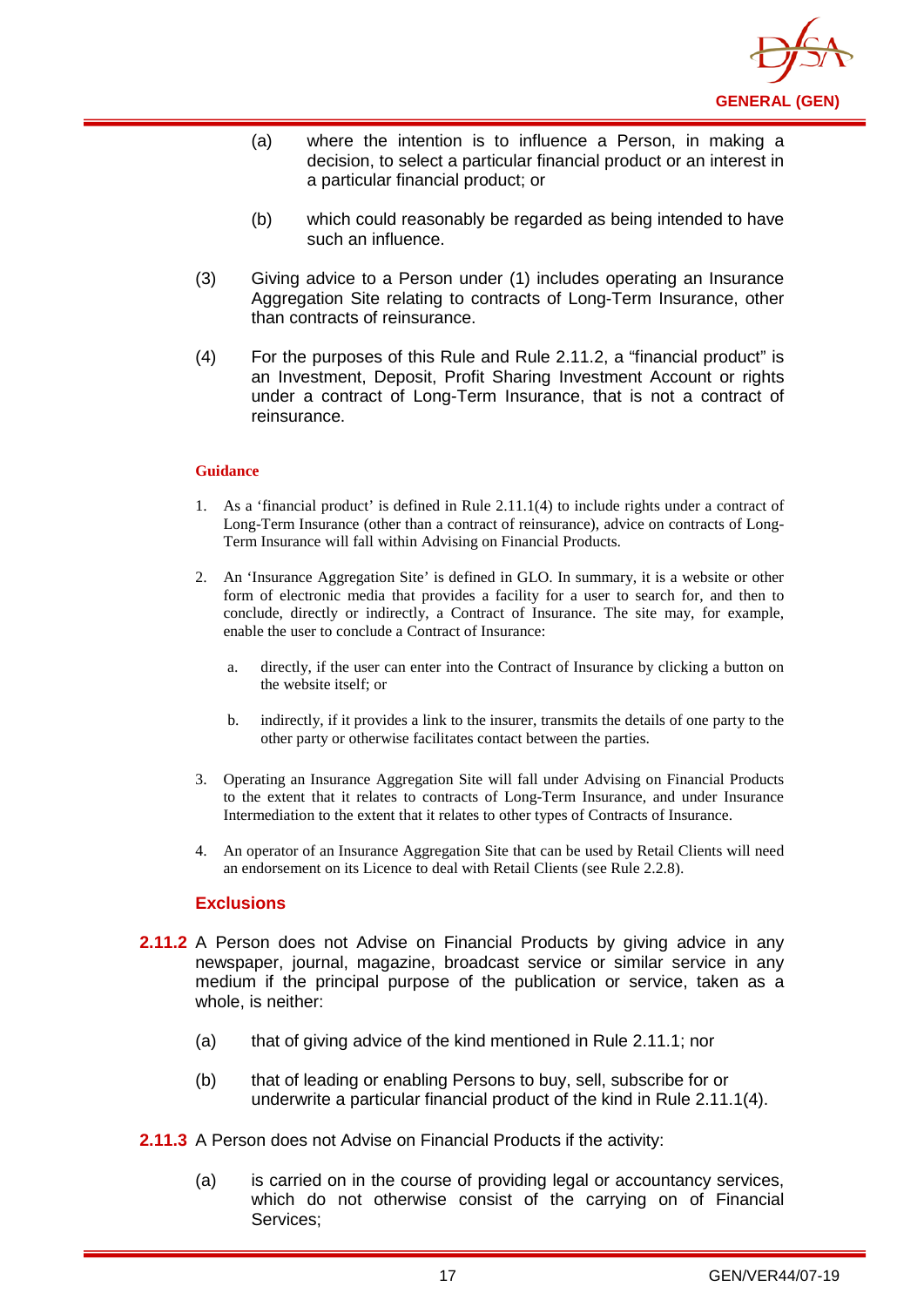

- (b) may reasonably be regarded as a necessary part of any other services provided in the course of providing legal or accountancy services; and
- (c) is not remunerated separately from the other services.

## <span id="page-21-0"></span>**2.12 Managing a collective investment fund**

- **2.12.1** (1) In Rule 2.2.2, Managing a Collective Investment Fund means:
	- (a) being legally accountable to the Unitholders in the Fund for the management of the property held for or within a Fund under the Fund's Constitution; and
	- (b) establishing, managing or otherwise operating or winding up a Collective Investment Fund; and
	- (2) To the extent that any activity under (1) constitutes Managing Assets, Providing Fund Administration, Dealing as Agent, Dealing as Principal, Arranging Deals in Investments, or Providing Custody, such a Financial Service is taken to be incorporated within Managing a Collective Investment Fund.
	- (3) The Person referred to in (1) is a Fund Manager.

#### **Exclusions**

- **2.12.2** Pursuant to Article 20(3) of the Collective Investment Law 2010, a Person is hereby prescribed by the DFSA as not Managing a Collective Investment Fund merely because that Person:
	- (a) is acting as an agent, employee or delegate of the Fund Manager; or
	- (b) takes steps to wind up or dissolve a Fund or remedy a defect that led to a Fund being deregistered.

## <span id="page-21-1"></span>**2.13 Providing custody**

- **2.13.1** (1) In Rule 2.2.2, Providing Custody means one or more of the following activities:
	- (a) safeguarding and administering Investments belonging to another Person;
	- (b) in the case of a Fund, safeguarding and administering Fund Property; or
	- (c) acting as a Central Securities Depository.
	- (2) In (1) (a) and (b), the following activities do not constitute administering Investments or Fund Property: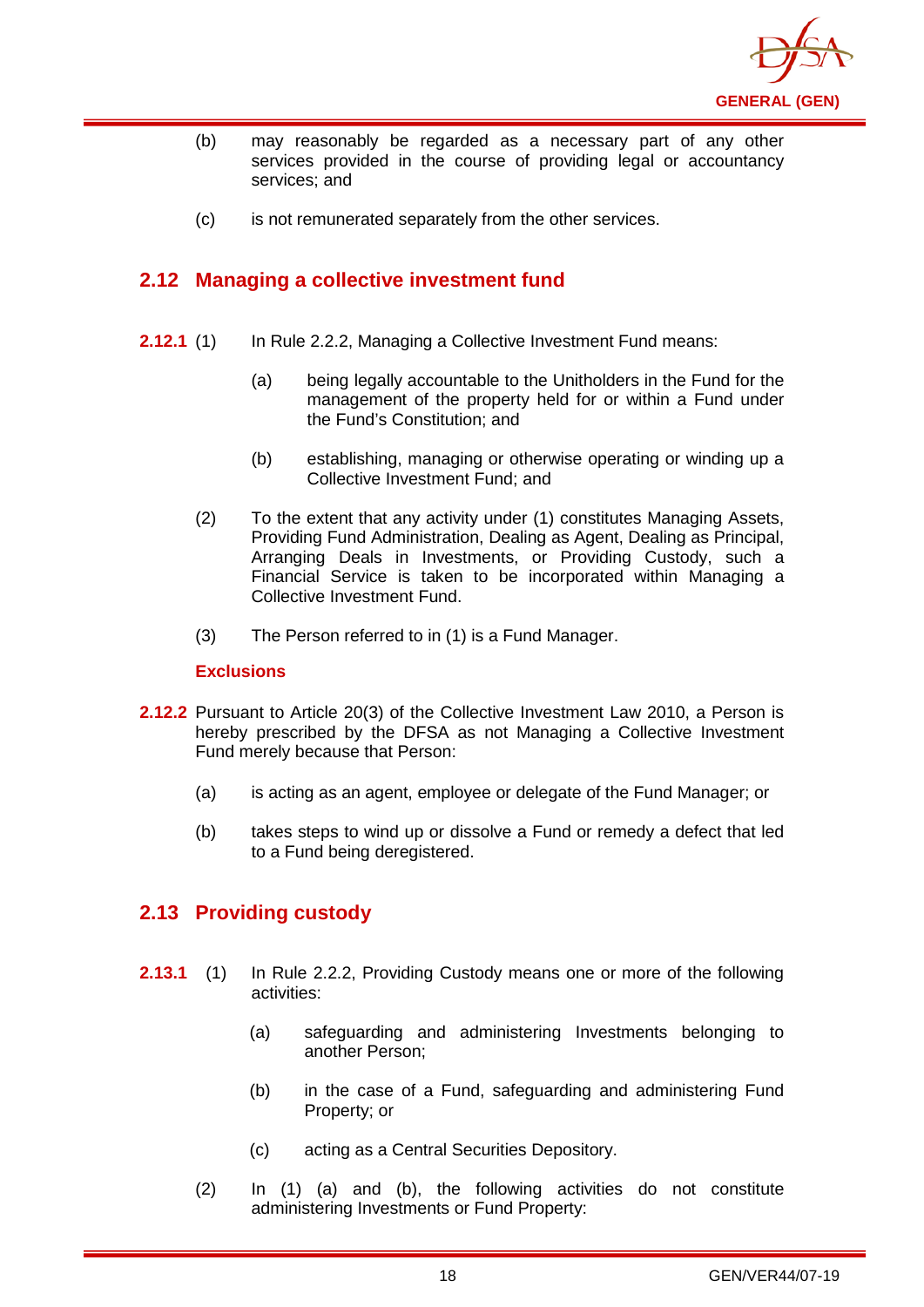

- (a) providing information as to the number and value of any Investments or Fund Property safeguarded;
- (b) converting currency; or
- (c) receiving documents relating to an Investment or Fund Property for the purpose of onward transmission to, from or at the direction of the Person to whom the Investment or Fund Property belongs.
- (3) In (1)(c), "acting as a Central Securities Depository" means holding securities in uncertificated (dematerialised) form to enable [book entry](http://en.wikipedia.org/wiki/Book_entry) transfer of such securities for the purposes of clearing or settlement of transactions executed on a facility operated by an Authorised Market Institution or an Alternative Trading System or a similar facility regulated and supervised by a Financial Services Regulator.

1. A Person does not become a Fund Manager of a Fund merely by being appointed by a Fund Manager of a Fund to provide the Financial Service of Providing Custody to the Fund. This is because the Fund Manager remains legally accountable to the Unitholders of the Fund for the safe custody and proper management of the Fund in accordance with its Constitution and Prospectus.

#### **How does Providing Custody differ from Arranging Custody?**

- 2. The Financial Service of Providing Custody differs from that of Arranging Custody because:
	- a. a Person Providing Custody is legally accountable to Clients for safeguarding and administering Client Investments (which are defined as Client Assets – see the GLO definition), even if it appoints a Third Party Agent (see GLO) to hold Client Investments; and
	- b. a Person arranging Custody does not become a party to the arrangement to Provide Custody and hence does not assume any duties or responsibilities to the Client for the safe custody of the Client's Investments – instead, such a Person merely facilitates a custodian to provide its services to a potential user of its services.

#### **What is 'Safeguarding' and 'Administering' Investments?**

- 3. As set out in Rule 2.13.1, both the elements (i.e. the activities) of safeguarding and administering, must be present before a Person is said to carry on the Financial Service of Providing Custody.
- 4. A Person:
	- a. 'safeguards' a Client's Investments if that Person is the holder of the legal title to the Client's Investments (whether in certificated or uncertificated form); and
	- b. 'administers' a Client's Investments if that Person carries out activities as the holder of legal title to the Investments, such as effecting transactions, reinvesting dividends or other income arising from the Investments, and carrying out corporate actions relating to the exercise of rights attaching to the Investments (e.g. voting or appointing proxies to vote and accepting a rights offer/issue of Investments).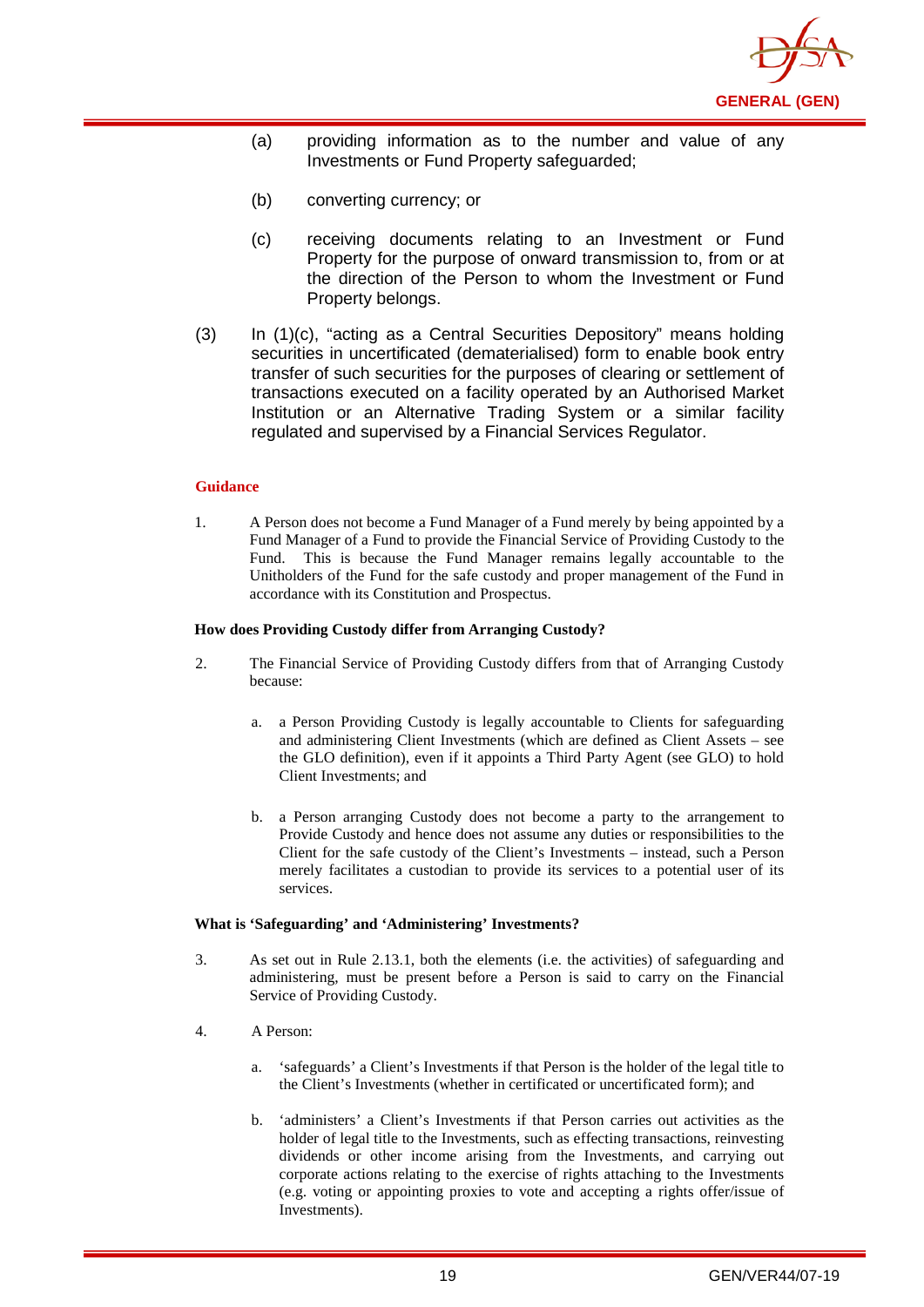

#### **Who is a Third Party Agent?**

- 5. A Third Party Agent is simply an agent of the firm which Provides Custody. A Person is regarded as Providing Custody even if it appoints a Third Party Agent (see GLO) to carry out either or both of the activities of safeguarding and administering its Clients' Investments. The Person Providing Custody (and not the Third Party Agent) remains accountable to the Client for the safe custody of the Investments of the Client.
- 6. The DFSA requires a firm which Provides Custody, if it is outsourcing or delegating the safeguarding or administering of Client Investments to a Third Party Agent, to undertake due diligence relating to the Third Party Agent (see COB Rule A6.5.1).

#### **What is the relationship between 'Providing Custody' and 'holding or controlling' Client Assets?**

- 7. A firm Providing Custody, in order to safeguard and administer Client Investments, must hold and control those Investments. Therefore, a firm Providing Custody is subject to the Client Investments provisions in COB section 6.13 and the Safe Custody Provisions in COB App6. The firm may hold and control Client Investments directly (i.e. itself) or indirectly (i.e. through a Third Party Agent).
- 8. Activities that constitute 'holding or controlling' Client Investments and 'safeguarding and administering' Client Investments can overlap. Guidance items 9 to 11 set out some examples to illustrate the interconnectivity and overlap of such activities.
- 9. In the case of Investments the title to which is evidenced by a physical instrument (e.g. a share or debenture certificate), a Person who has physical possession of the certificate 'holds' it. It is possible that the Person who has physical possession is also the legal owner (i.e. the Person in whose name the title to the certificate is registered). If this is not the case, the Person who 'holds' the certificate is generally regarded as an agent of the legal owner whose name appears on the share or debenture certificate. An example would be a firm Providing Custody in whose name the certificates are registered, but the actual possession of the certificates is with a Third Party Agent (custodian) appointed by the firm. In this example, the firm Providing Custody continues to be subject to the Client Investments provisions in COB 6.13 and the Safe Custody Provisions in COB App6.
- 10. In the case of Investments which are held in uncertificated or dematerialised form, the Person in whose name the rights to the relevant Investments are registered (by the central securities depository) is the holder and controller of the relevant Investments. Generally, the 'PIN' or other unique identifier of the owner of the Investments will be issued to the Person in whose name the dematerialised Investments are registered. Again, a firm that Provides Custody may appoint a Third Party Agent to hold and have access to them, in which case, the firm Providing Custody indirectly holds and controls those Investments, and remains accountable to the Client for the safe custody of those Investments. The firm must also comply with the Client Investments provisions in COB 6.13 and the Safe Custody Provisions in COB App6.
- 11. A Person, who has the power and authority to give directions in relation to Investments, controls the relevant Investments. Generally, the Person who is the legal owner would have the power to give such directions. Examples are directions to effect transactions, to reinvest dividends or other income arising from the Investments, and to carry out corporate actions relating to the exercise of rights attaching to the Investments (e.g. to vote or appoint proxies to vote and to accept or renounce a rights offer/issue of Investments). A firm Providing Custody would carry out such tasks for the purposes of administering Client Investments, either directly (i.e. itself) or indirectly (i.e. through a Third Party Agent appointed by it).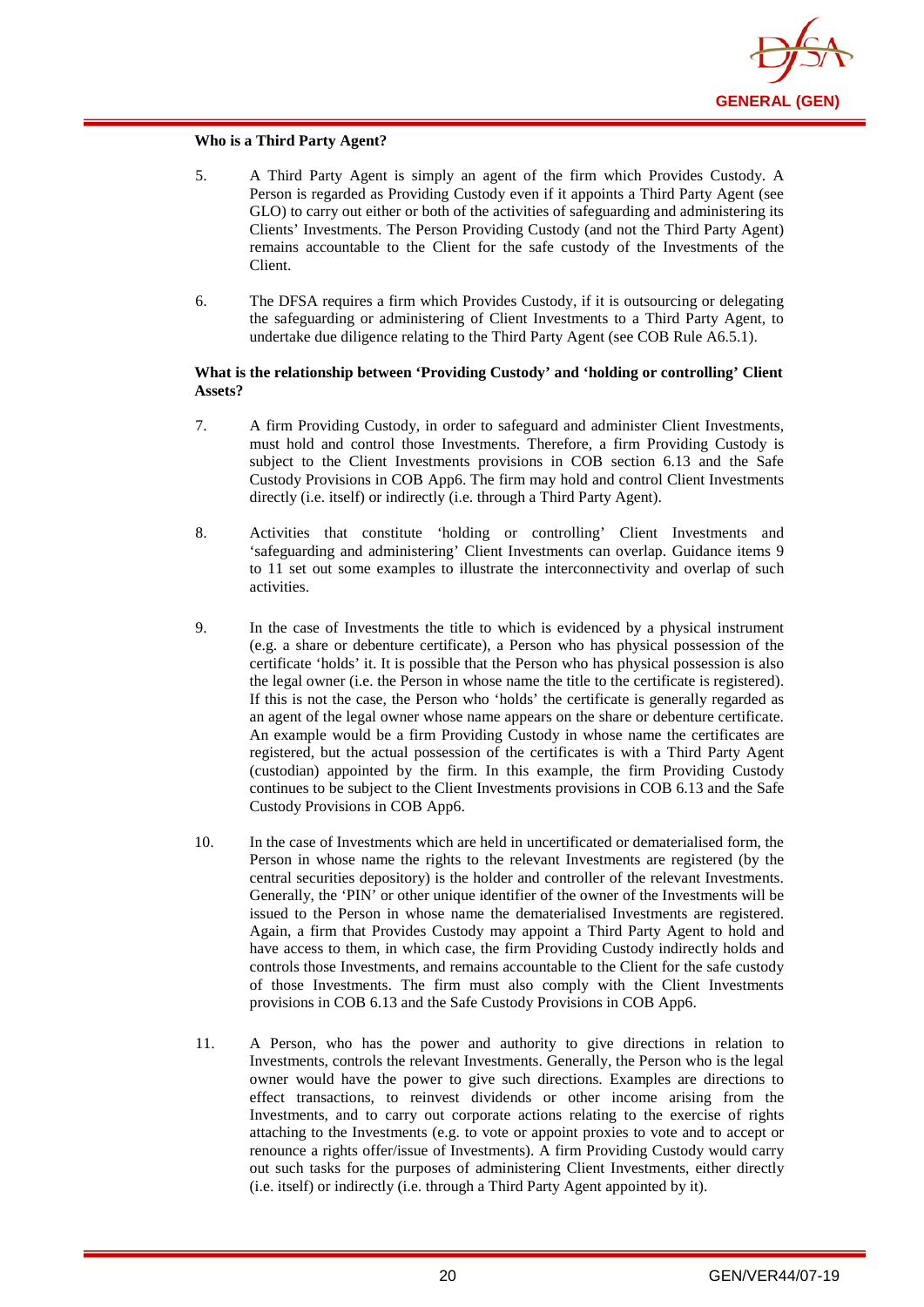

## <span id="page-24-0"></span>**2.14 Arranging custody**

**2.14.1** In Rule 2.2.2, Arranging Custody means arranging for one or more Persons to carry on the activity described in Rule 2.13.1 (Providing Custody).

#### **Exclusions**

- **2.14.2** A Person (an 'introducer') does not carry on the activity of Arranging Custody specified in Rule 2.14.1 merely by introducing another Person to a custodian who is an Authorised Firm or a Regulated Financial Institution authorised to provide custody. This exclusion does not apply if:
	- (a) the custodian is a member of the same Group as the introducer;
	- (b) the custodian is a part of the same legal entity as the introducer and, conducts custody services outside the DIFC; or
	- (c) the introducer is remunerated for making the introduction by any Person, including by an entity referred to in (a) or (b).
- **2.14.3** An Exchange does not Arrange Custody merely by making arrangements for, or taking steps that facilitate:
	- (a) the safeguarding and administration of assets belonging to Members or other participants for the purposes of AMI section 5.10; or
	- (b) the settlement by another Person of transactions entered into on a facility operated by the Exchange.

#### **Guidance**

#### **How does Providing Custody differ from Arranging Custody?**

1. Refer to Guidance item 2 under Providing Custody in section 2.13.

#### **Activities which constitute arranging**

- 2. The type of activities that constitute Arranging Custody include:
	- a. negotiating and settling terms of the contract between the custody provider and the Person who is obtaining that service (the Client);
	- b. assisting the Client to complete application forms and other processes;
	- c. collecting and processing the Client's payments; and
	- d. transmitting information (including instructions from the Client and confirmations by the custody provider) between the Customer and the custody provider.

#### **Non-application of the Client Asset provisions**

3. The Client Asset provisions only apply to firms holding or controlling Client Assets and to firms Providing Custody. As a firm Arranging Custody does not 'safeguard and administer Investments' (see Guidance items 3 and 4 under Providing Custody in section 2.13), the Client Asset provisions in COB section 6.11 have only limited application to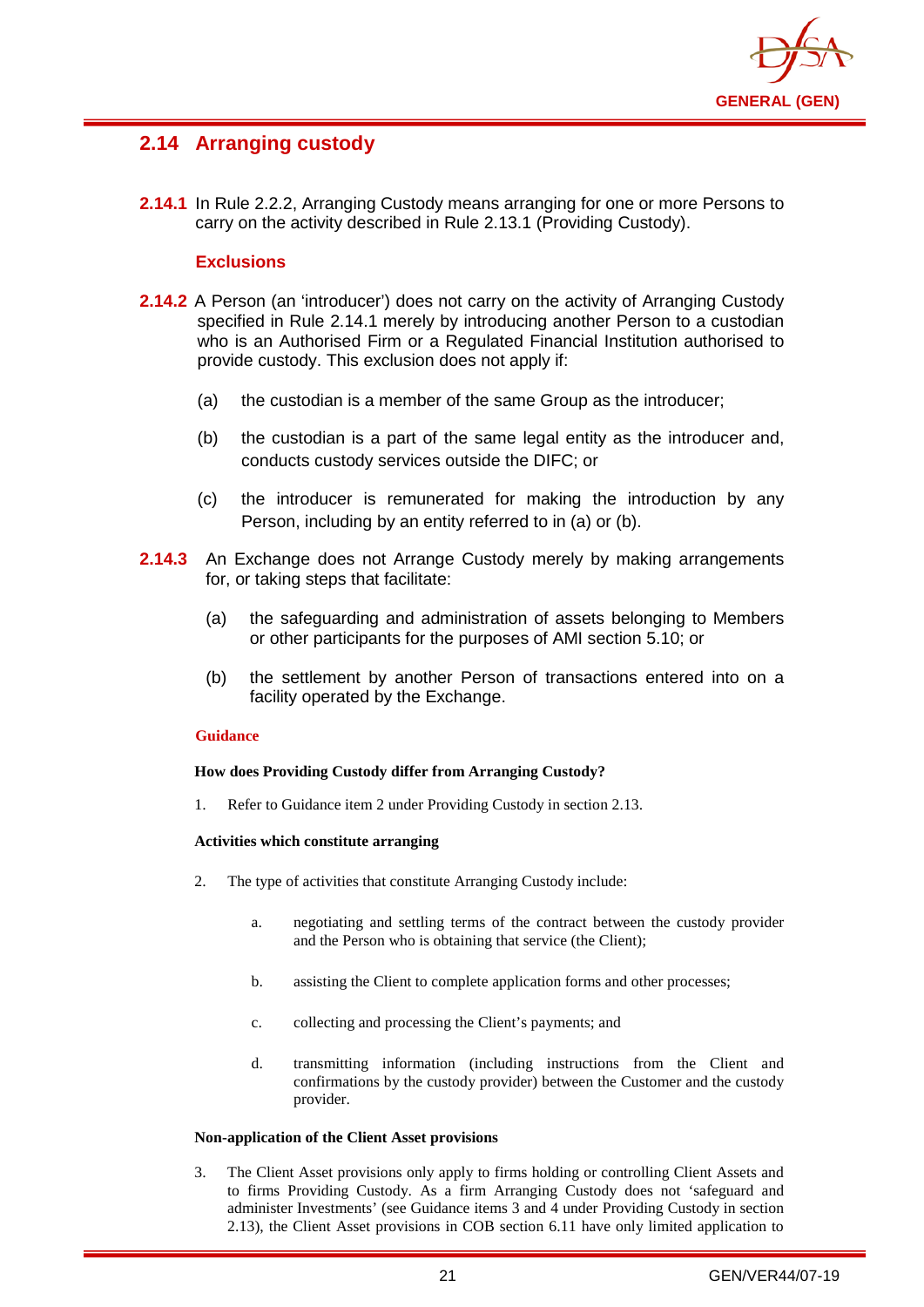

such a firm (see COB Rule 6.11.2(3)). The requirement for a Safe Custody Auditor's Report under Rule 8.6.1(e) also does not apply to a firm Arranging Custody.

4. A firm 'Arranging Custody', although not subject to substantive Client Asset provisions (because it does not hold or control Client Assets), is still required to undertake due diligence on a non-DIFC custodian with whom it arranges for its Client to obtain custody services – see COB Rule A6.5.1A.

#### **Who can rely on the exclusion in Rule 2.14.2?**

- 5. The exclusion in Rule 2.14.2 is available to an introducer who introduces a potential customer to a regulated firm. However, this exclusion does not apply if the introducer:
	- a. is a member of the same Group as the custodian;
	- b. is part of the same legal entity as the custodian (i.e. the custodian is the introducer's head office or another branch of the same legal entity as the introducer); or
	- c. receives remuneration for making the introduction from any Person which can be a related party referred to in a. or b. above or any unrelated party.

## <span id="page-25-0"></span>**2.15 Effecting contracts of insurance**

- **2.15.1** (1) In Rule 2.2.2, Effecting Contracts of Insurance means effecting such contracts as principal.
	- (2) An Insurer authorised to Effect Contracts of Insurance is taken under that authorisation to be authorised also to carry on an activity that:
		- (a) is referred to in Rule 2.9.1(1), 2.11.1(1) or 2.19(1)(a) or (c); and
		- (b) relates to a Contract of Insurance entered into, or to be entered into, as principal by the Insurer.

#### **Guidance**

A Contract of Insurance is defined in App 4 to include a contract of reinsurance.

## <span id="page-25-1"></span>**2.16 Carrying out contracts of insurance**

**2.16.1** In Rule 2.2.2, Carrying Out Contracts of Insurance means carrying out such contracts as principal.

#### **Guidance**

A Contract of Insurance is defined in GEN App 4 to include a contract of reinsurance.

## <span id="page-25-2"></span>**2.17 Operating an exchange**

**2.17.1** (1) In Rule 2.2.2, Operating an Exchange means operating a facility which functions regularly and brings together multiple third party buying and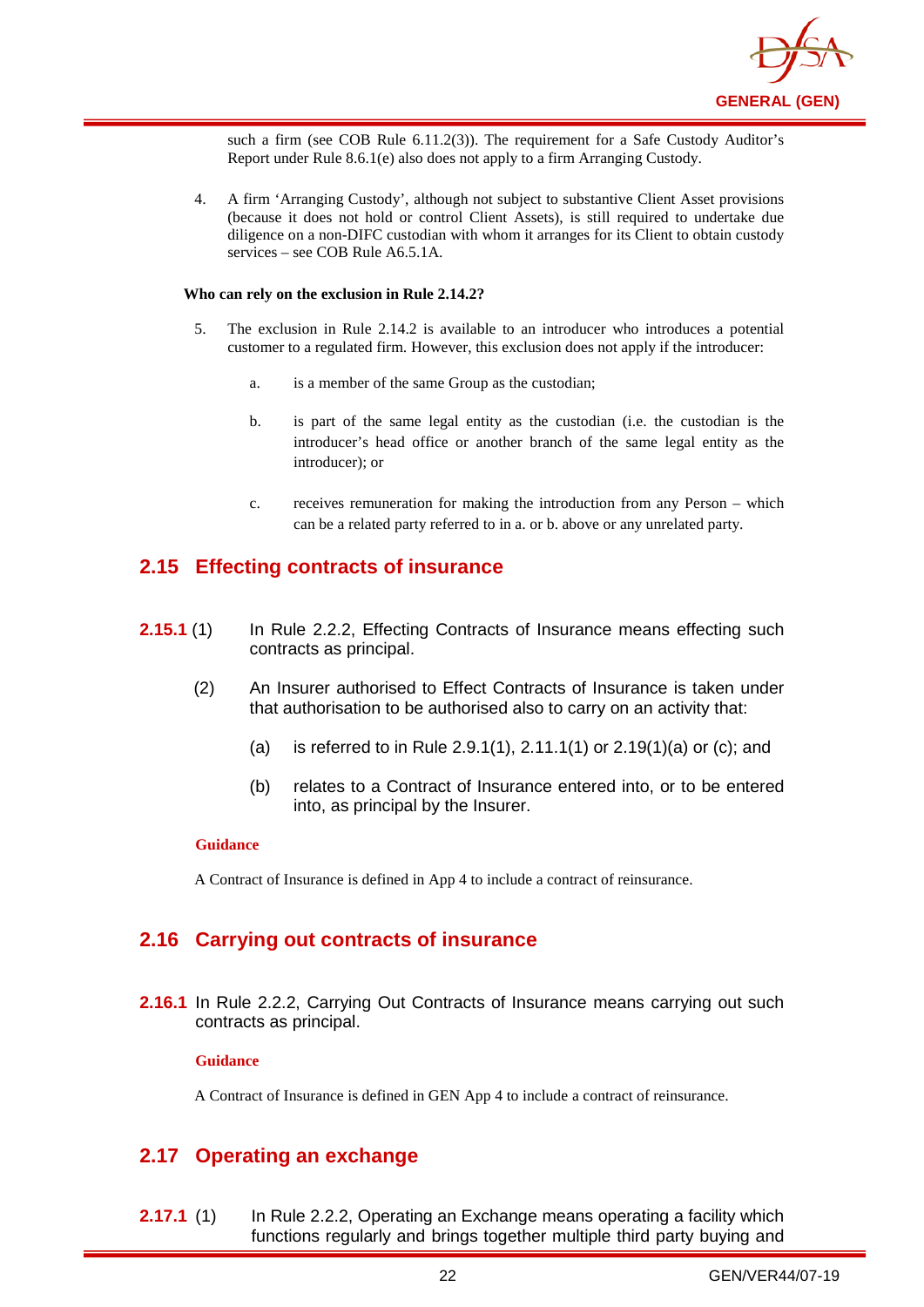

selling interests in Investments, in accordance with its nondiscretionary rules, in a way that can result in a contract in respect of Investments admitted to trading or traded on the facility.

(2) The facility referred to in (1) may be organised on a temporary or permanent basis and can be an order driven system, a quote driven system or a hybrid of such systems that enables the market to operate electronic trading or trading by other means.

#### **Guidance**

- 1. An Authorised Market Institution authorised to Operate an Exchange may carry on the Financial Service of operating a Multilateral Trading Facility, as defined in Rule  $2.22.1(1)(a)$ , provided it has an endorsement on its Licence that permits it to do so (see Rule 2.2.12).
- 2. An Authorised Market Institution may also act as a Trade Repository if it has an endorsement on its Licence that permits it to do so (see Rule 2.2.13). Acting as a Trade Repository does not constitute a Financial Service but is subject to the additional conduct requirements in App 5.

## <span id="page-26-0"></span>**2.18 Operating a clearing house**

- **2.18.1** (1) In Rule 2.2.2, operating a Clearing House means operating a facility where confirmation, clearance and settlement of transactions in Investments are carried out in accordance with the non-discretionary rules of the facility, under which the Person operating the facility:
	- (a) becomes a Central Counterparty ("CCP"); or
	- (b) provides a book-entry Securities Settlement System ("SSS"),

regardless of whether or not such a Person also operates a Central Securities Depository.

- (2) In (1), confirmation, clearance and settlement means the process of:
	- (a) establishing settlement positions, including the calculation of net positions arising from any transactions in Investments (the transactions);
	- (b) checking that Investments, cash or both, including margin, are available to secure the exposure arising from the transactions; and
	- (c) securing the timely discharge (whether by performance, compromise or otherwise) of the rights and liabilities in relation to the transactions.
- $(3)$  In  $(1)(a)$ , a Person operates as a CCP where it:
	- (a) ensures the performance of open contracts relating to Investments made on a facility for trading Investments; and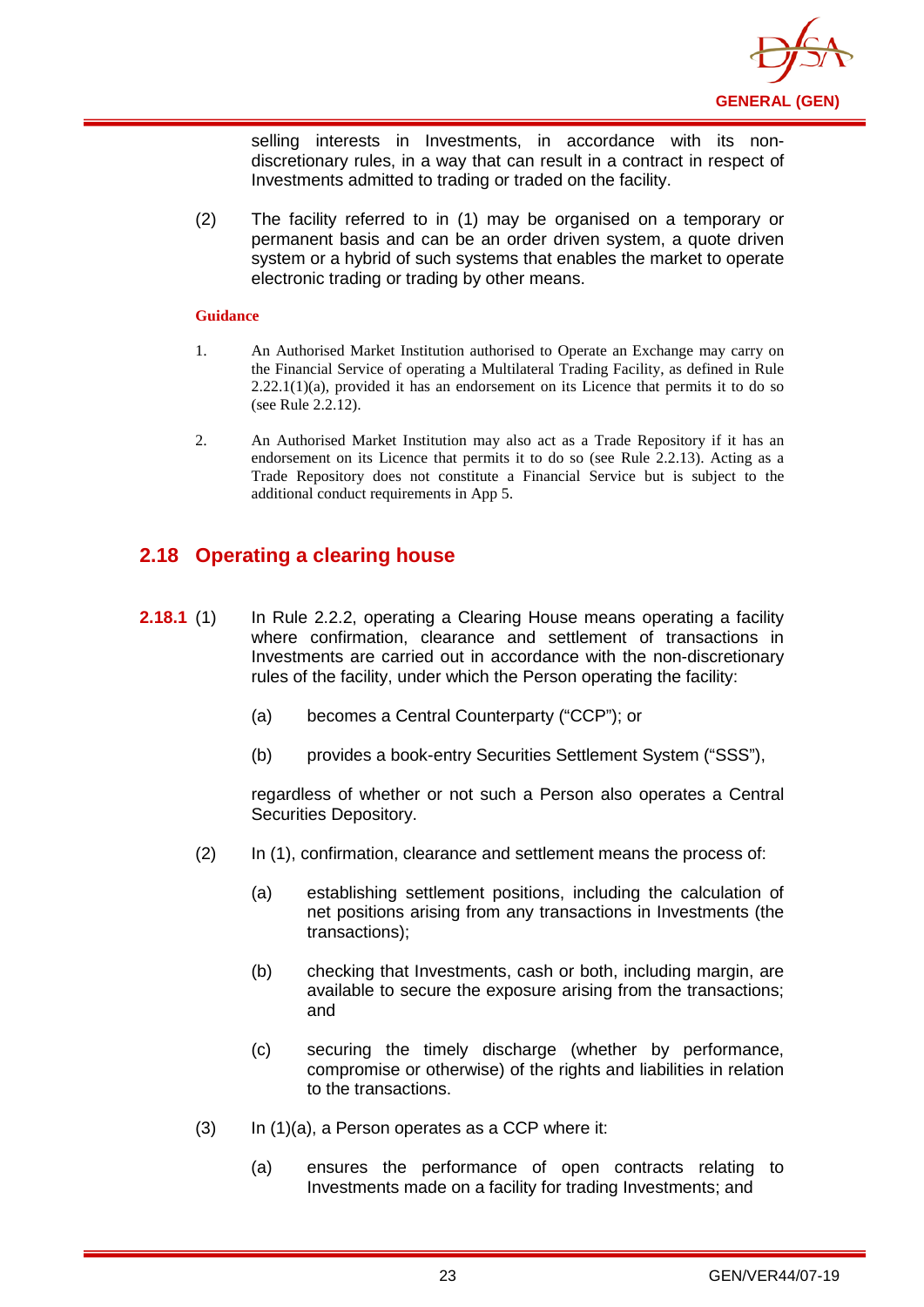

- (b) does so by interposing itself between counterparties to such contracts by becoming either the buyer to every seller, or the seller to every buyer.
- (4) In (1)(b), a Person operates an SSS where it operates a system which enables Investments held in accounts to be transferred and settled by book entry according to a set of predetermined multilateral rules.
- (5) Acting as a Central Securities Depository in (1) means holding securities in uncertificated (dematerialised) form to enable [book entry](http://en.wikipedia.org/wiki/Book_entry) transfer of such securities for the purposes of clearing or settlement of transactions on its own facility and on any other similar facility, including an Alternative Trading Facility or a facility supervised or regulated by another Financial Services Regulator.
- (6) To the extent that any activity under (1) constitutes Dealing In Investments as Principal, Dealing in Investments as Agent, Arranging Deals in Investments, Managing Assets, Arranging Custody or Arranging Credit, such Financial Services are taken to be incorporated within Operating a Clearing House, provided such activities are carried out as an incidental and integral part of Operating a Clearing House.

- 1. The activity of operating a Central Securities Depository may be carried on by an Authorised Market Institution licensed to Operate a Clearing House in conjunction with its regulated activities, particularly operating an SSS. An Authorised Firm which has a licence authorising it to carry on Providing Custody may also operate a CSD under its licence (see Rule 2.13.1(3)). If a Clearing House were to operate a CSD through a subsidiary, that subsidiary would need to be licensed separately as an Authorised Firm Providing Custody.
- 2. An Authorised Market Institution licensed to Operate a Clearing House may also act as a Trade Repository if it has an endorsement on its Licence that permits it to do so (see Rule 2.2.13). Acting as a Trade Repository does not constitute a Financial Service but is subject to the additional conducts requirements in App 5.

## <span id="page-27-0"></span>**2.19 Insurance intermediation**

- **2.19.1** (1) In Rule 2.2.2, Insurance Intermediation means:
	- (a) advising on a Contract of Insurance;
	- (b) acting as agent for another Person in relation to the buying or selling of a Contract of Insurance for that other Person;
	- (c) making arrangements with a view to another Person, whether as principal or agent, buying a Contract of Insurance; or
	- (d) operating an Insurance Aggregation Site.
	- (2) In (1)(a), 'advising' means giving advice to a Person in his capacity as a Policyholder, or in his capacity as agent for a Policyholder on the merits of his entering into a Contract of Insurance whether as principal or agent.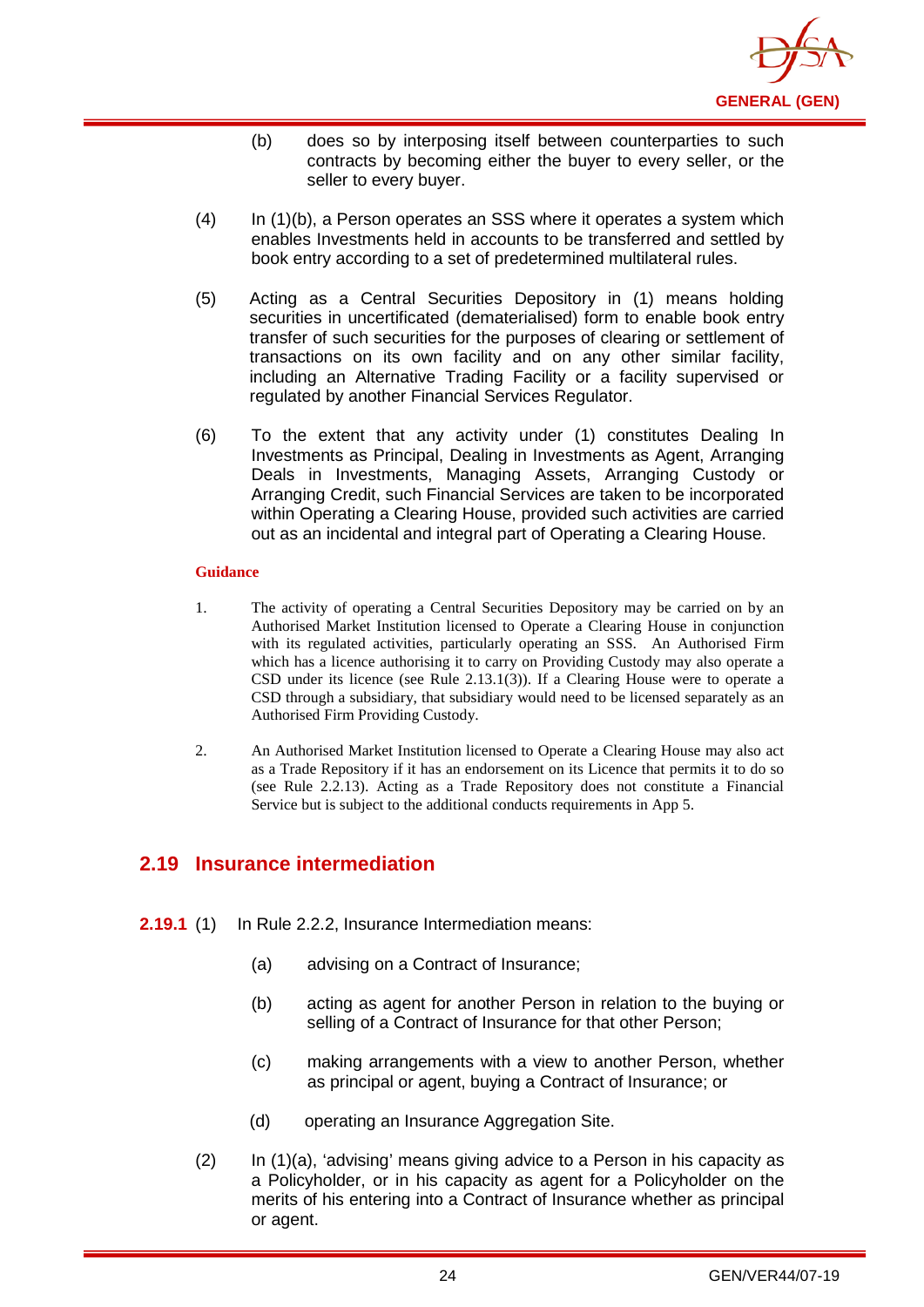

- (3) In (2), 'advice' includes a statement, opinion or report:
	- (a) where the intention is to influence a Person, in making a decision, to select a Contract of Insurance or insurance cover; or
	- (b) which could reasonably be regarded as being intended to have such influence.
- (4) The arrangements in (1)(c) include arrangements which do not bring about the transaction.
- (5) The arrangements in (1)(c) do not include the mere provision of information about:
	- (a) a Contract of Insurance, insurer, insurance intermediary or insurance manager to a Policyholder; or
	- (b) a Policyholder to an insurer, insurance intermediary or insurance manager,

if the Person providing that information does not take any further steps to assist in concluding the Contract of Insurance.

#### **Guidance**

- 1. Insurance Intermediation activities may be carried on by an Insurance Agent (i.e. a Person who acts as an agent of one or more insurers) or an Insurance Broker (i.e. a Person who acts as an agent of a policyholder), or by an Insurer itself, in relation to its own Contracts of Insurance. Generally, most activities of an Insurance Agent can be carried on by an Insurance Manager that has the authority to underwrite Contracts of Insurance in the DIFC.
- 2. For more information about Insurance Aggregation Sites, see Guidance items 2 to 4 under Rule 2.11.1.
- 3. See the Guidance under Arranging Deals in Investments in section 2.9 for the distinction between the activities of 'acting as agent' and 'arranging'.
- 4. A Person 'acting as agent' as set out in Rule 2.19.1(1)(b) for an Insurer effecting or carrying out contracts of Long-Term Insurance will need to hold an Insurance Intermediation or Insurance Management Licence.
- 5. If an Insurance Intermediary wishes to carry on Insurance Intermediation activities in respect of a contract of Long-Term Insurance, that is not a contract of reinsurance, it must obtain an endorsement on its Licence (see Rule 2.2.10C).
- 6. See also Guidance item 2 under Rule 2.9.1 for examples of activities that constitute arranging.

## **Exclusions**

**2.19.2** A Person (an 'arranger'), does not carry on the activity of Insurance Intermediation specified in Rule 2.19.1(1) if that Person enters, or is to enter, into a transaction in respect of a Contract of Insurance as principal. This exclusion does not apply in the case of a branch which makes arrangements for its head office, or any other branch of the same legal entity as itself, to enter into a transaction as provided under Rule 2.19.1(1).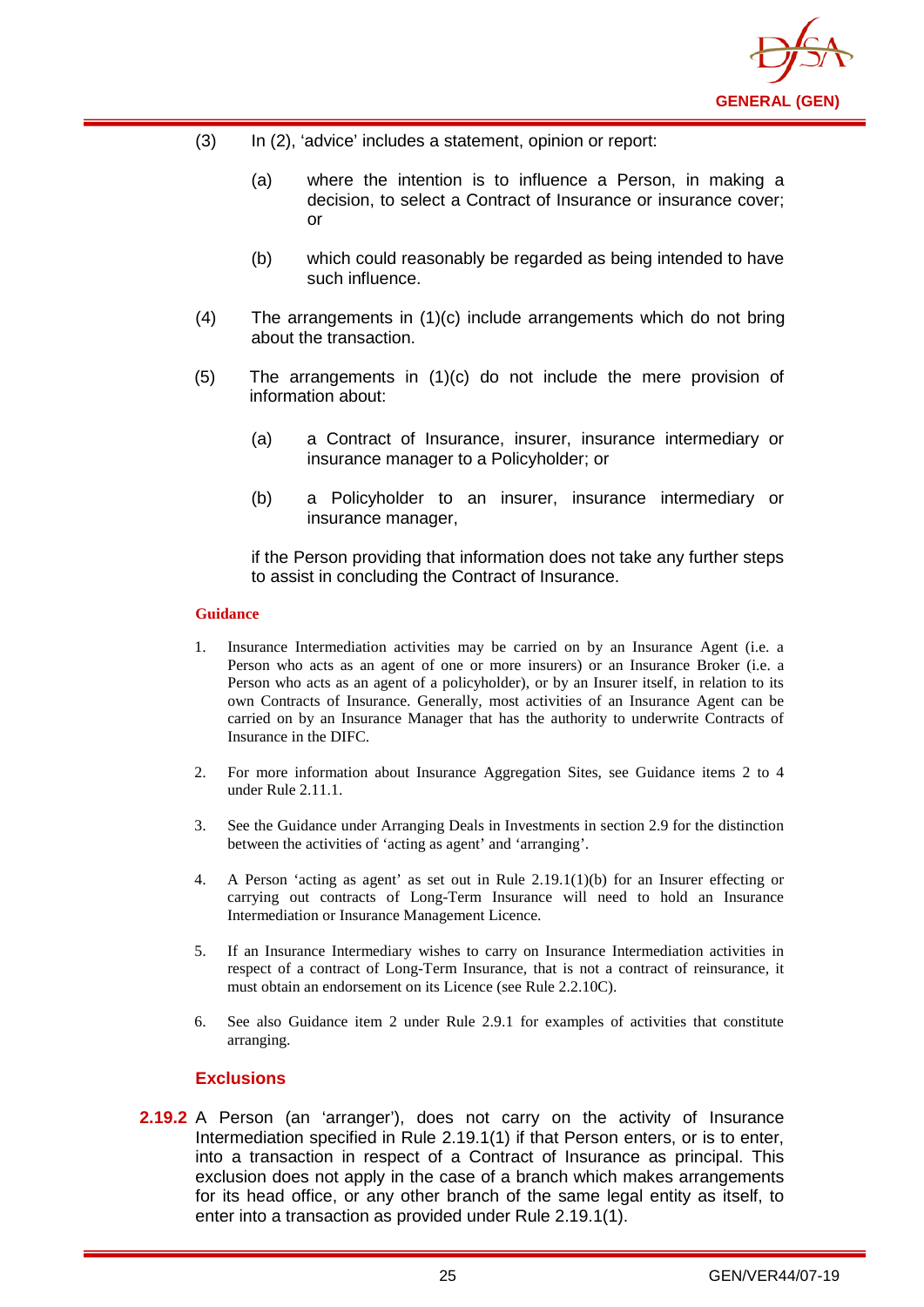

**2.19.3** A Person does not carry on Insurance Intermediation if the activity:

- (a) is carried on in the course of any professional business which does not otherwise consist of the carrying on of Financial Services;
- (b) may reasonably be regarded as a necessary part of any other services provided in the course of that professional business;
- (c) is not remunerated separately from the other services; and
- (d) does not assist in the conclusion or performance of a Contract of Insurance.

**2.19.3A** A Person does not carry on an Insurance Intermediation activity if:

- (a) the activity is carried on in the course of a business of providing goods or services (other than Financial Services);
- (b) providing goods or services referred to in (a) is the principal business of that Person; and
- (c) the activity:
	- (i) can reasonably be regarded as being ancillary and complementary to the principal business of that Person; and
	- (ii) does not relate to a contract of Long-Term Insurance.

#### **Guidance**

- 1. The exclusions in Rules 2.19.3 and 2.19.3A apply to certain Insurance Intermediation activities which occur in the course of carrying on other businesses.
- 2. Rule 2.19.3 applies to activities carried on as a necessary part of a professional service, such as insurance advice provided by an accountant or solicitor as part of estate planning or tax advice.
- 3. Rule 2.19.3A applies to activities that are ancillary and complementary to a business of providing goods or services. This might include, for example, a travel agent arranging travel insurance or a supplier of electrical goods arranging insurance of those goods. It does not apply if the main service or good is not provided to the customer, for example, if a travel agent does not provide the main travel service to the customer.
- **2.19.4** A Person does not give advice in relation to a Contract of Insurance by giving advice in any newspaper, journal, magazine, broadcast service or similar service in any medium if the principal purpose of the publication or service, taken as a whole, is neither:
	- (a) that of giving advice of the kind mentioned in Rule 2.19.1; nor
	- (b) that of leading or enabling Persons to buy types of insurance.
- **2.19.5** A Person does not arrange a Contract of Insurance merely by providing the means by which one party to a transaction is able to communicate with other such parties.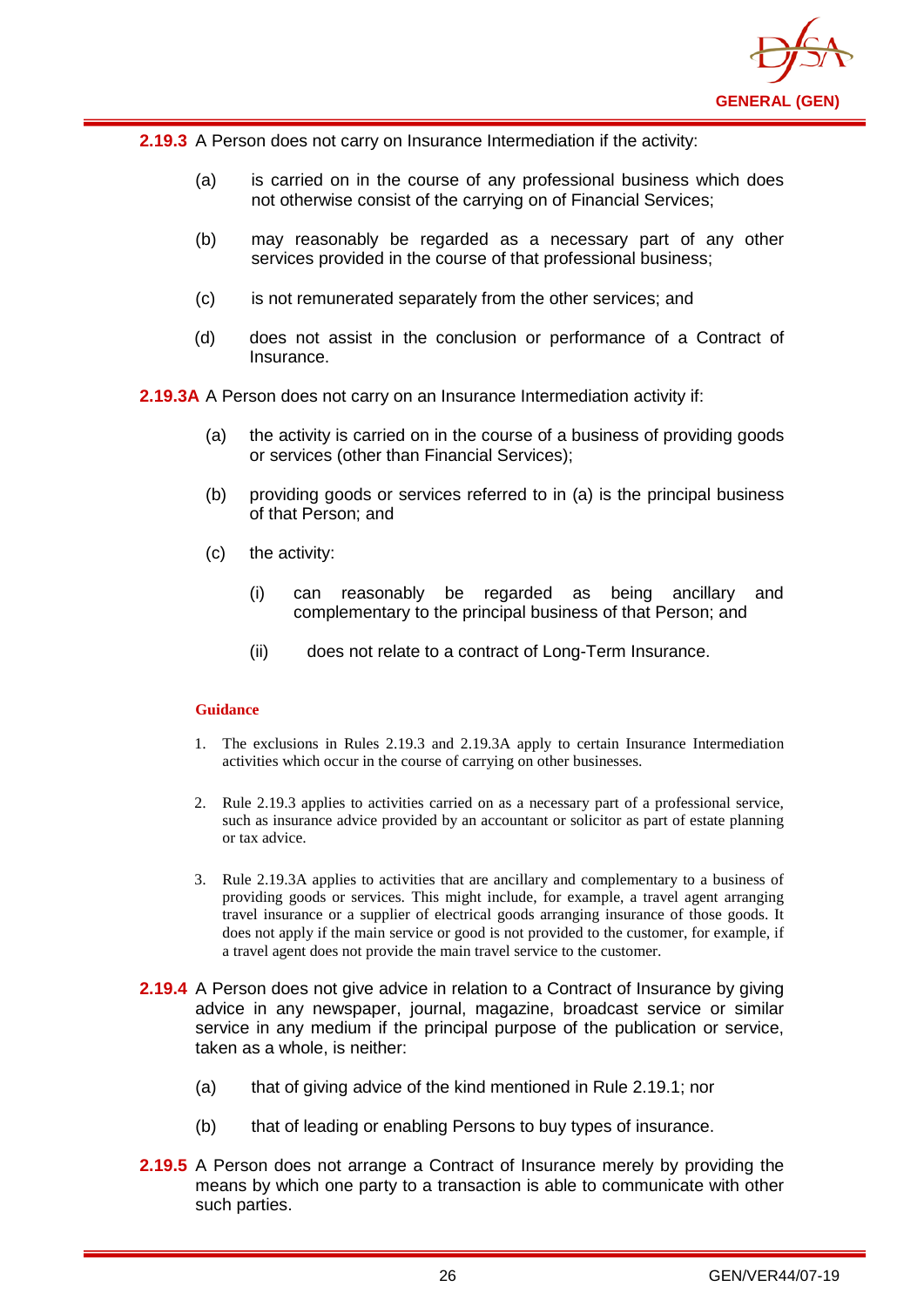

- **2.19.6** A Person who is an Authorised Firm does not advise in relation to a Contract of Insurance if it is authorised under its Licence to carry on the Financial Service of Advising on Financial Products, to the extent the advice relates to a contract of Long-Term Insurance, that is not a contract of reinsurance.
- **2.19.7** A Person who is an Authorised Firm does not arrange a Contract of Insurance if it is authorised under its Licence to carry on the Financial Service of Arranging Deals in Investments, to the extent that the arranging relates to rights under a contract of Long-Term Insurance, that is not a contract of reinsurance.
- **2.19.8** An Insurance Manager does not carry on Insurance Intermediation to the extent that it carries on an activity that constitutes Insurance Management.
- **2.19.9** A Person does not carry on Insurance Intermediation by reason only of providing either or both of the following services:
	- (a) an insurance loss adjustment service; or
	- (b) the expert appraisal of insurance claims.

## <span id="page-30-0"></span>**2.20 Insurance management**

- **2.20.1** (1) In Rule 2.2.2, Insurance Management means:
	- (a) performing underwriting or administration functions for or on behalf of an insurer, for the purposes of that insurer effecting or carrying out a Contract of Insurance as principal;
	- (b) advising on a Contract of Insurance for which the Person performs, or is proposing to perform, underwriting functions referred to in (a); or
	- (c) arranging reinsurance for and on behalf of an insurer for whom it is underwriting.
	- $(2)$  In  $(1)$ :
		- (a) "administration" includes, without limitation, one or more of the following activities:
			- (i) processing applications for, and endorsements on, Contracts of Insurance;
			- (ii) collecting and processing premiums;
			- (iii) negotiating terms of settlement of claims; or
			- (iv) settling claims;
		- (b) "advising" has the same meaning as in Rule  $2.19.1(2)$  and  $(3)$ ; and
		- (c) "underwriting" includes, without limitation, one or more of the following activities: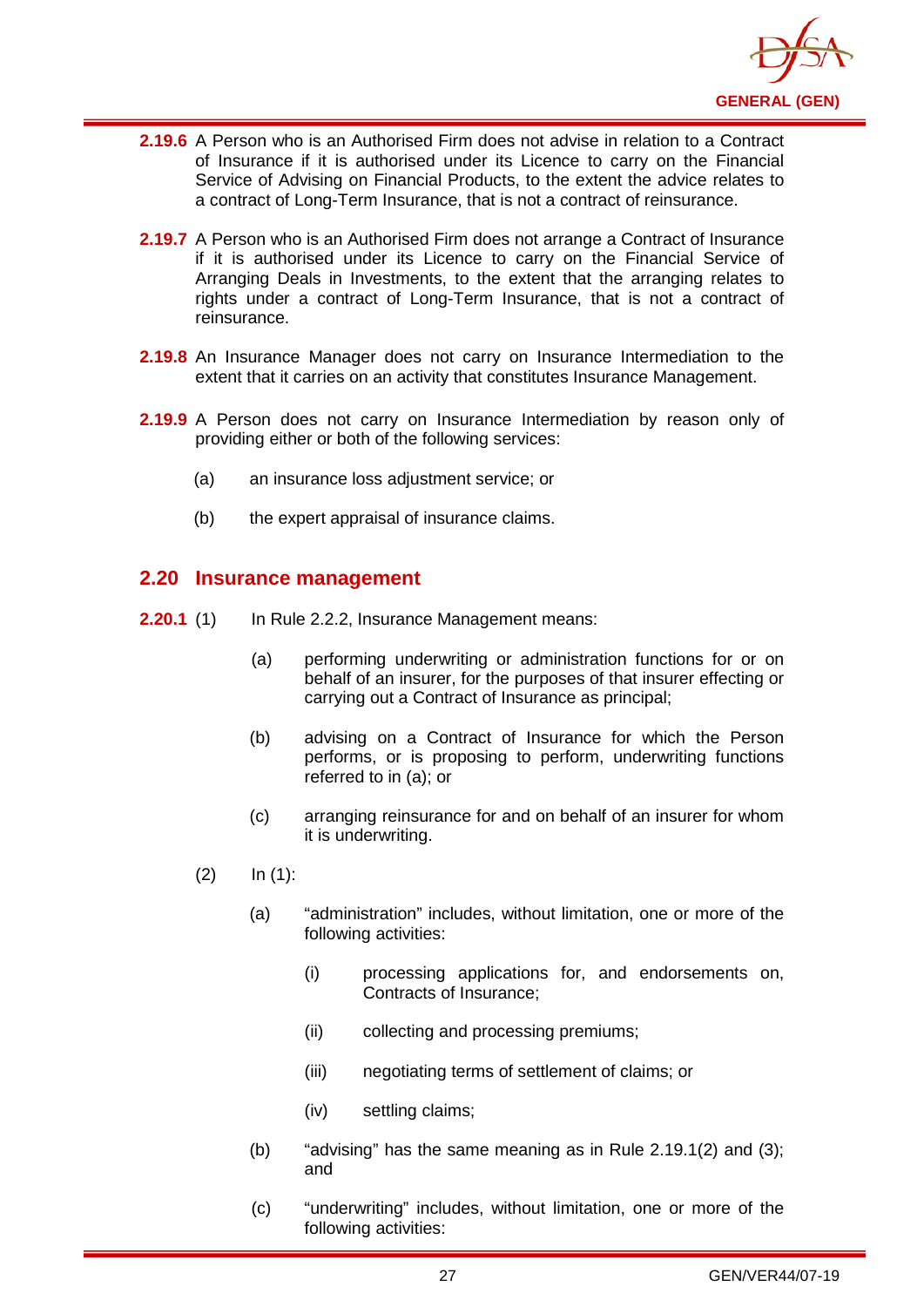

- (i) assessing underwriting risks;
- (ii) negotiating and settling terms of Contracts of Insurance including exclusions;
- (iii) negotiating and settling premiums;
- (iv) negotiating commissions; or
- (v) countersigning, stamping and issuing Contracts of Insurance.
- (3) In this Rule, a reference to an "insurer" is a reference to:
	- (a) an Insurer; or
	- (b) a Non-DIFC insurer.

- 1. As a Contract of Insurance is defined in GEN App4 to include a contract of reinsurance, Insurance Management includes functions performed for or on behalf of a reinsurer. A Person may carry on Insurance Management for or on behalf of a domestic (i.e. DIFC) Insurer or a Non-DIFC insurer (i.e. an insurer located and regulated outside the DIFC). A Person may also do so for a single insurer or a number of insurers.
- 2. An Insurance Manager can under Rule 2.20.1(1)(b) advise on Contracts of Insurance for which it performs, or proposes to perform, underwriting functions. This includes advising sponsors and members of captive cells it manages or proposes to manage.
- 3. An Insurance Manager advising on contracts of insurance which it underwrites or proposes to underwrite is not generally expected to act also as an Insurance Broker, i.e. as agent of a Policyholder, because this would cause conflicts of interest that are difficult to manage. See the Guidance under COB Rule 7.9.1.

#### **Exclusions**

- **2.20.2** A Person does not provide Insurance Management to an Insurer if he is an Employee of that Insurer.
- **2.20.3** A Person who is an Authorised Firm does not carry on Insurance Management if it is an Insurer.
- **2.20.4** A Person does not carry on Insurance Management by reason only of providing to an insurer any one or more of the following services:
	- (a) an actuarial service;
	- (b) an insurance loss adjustment service; or
	- (c) advice relating to insurance risks.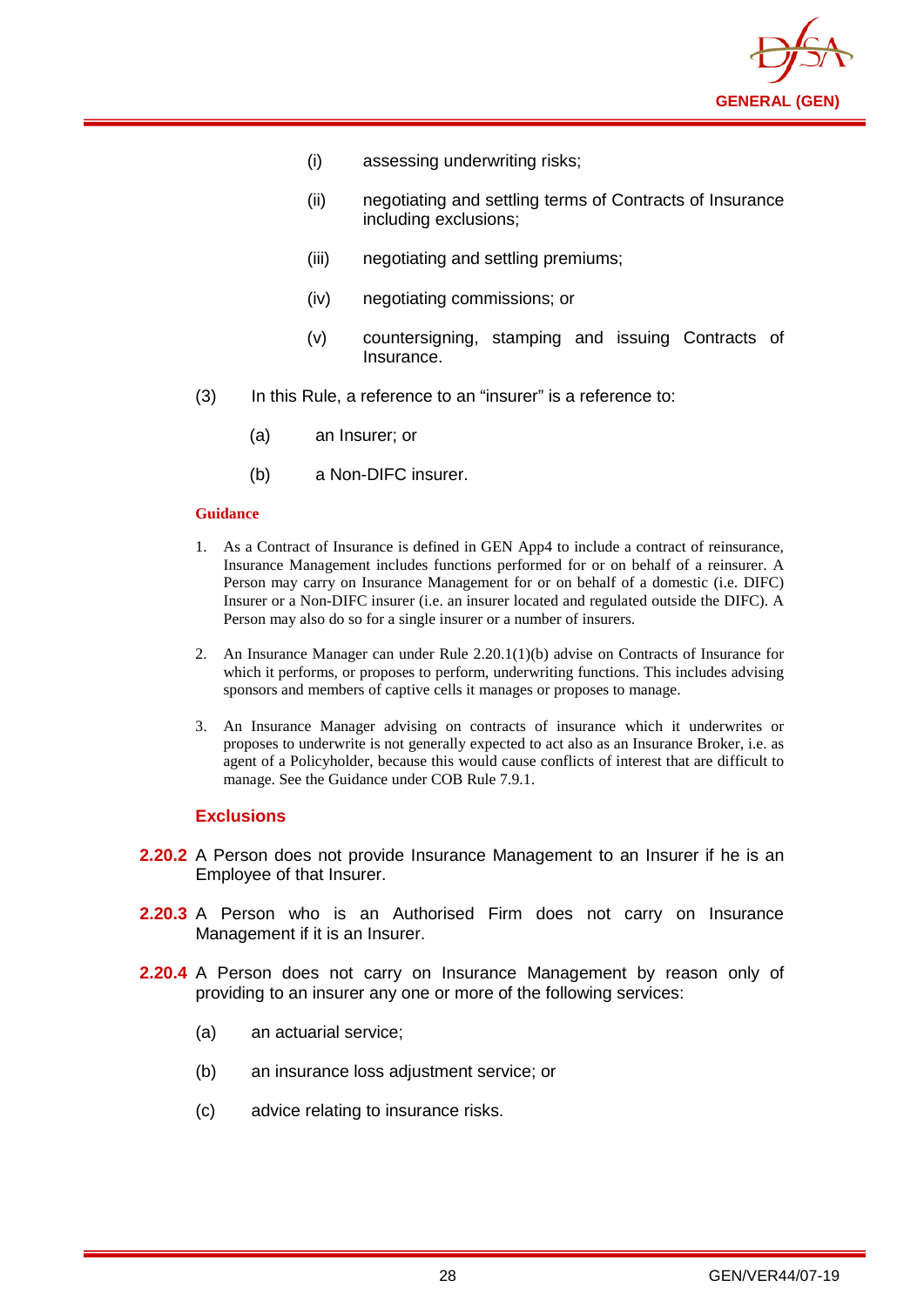

## <span id="page-32-0"></span>**2.21 Managing a profit sharing investment account**

**2.21.1** In Rule 2.2.2, Managing a Profit Sharing Investment Account means managing an account or portfolio which is a Profit Sharing Investment Account.

## <span id="page-32-1"></span>**2.22 Operating an alternative trading system**

- **2.22.1** (1) In Rule 2.2.2, Operating an Alternative Trading System means:
	- (a) operating a Multilateral Trading Facility ("MTF"); or
	- (b) operating an Organised Trading Facility ("OTF").
	- (2) In (1)(a), a Person operates an MTF if that Person operates a system which brings together multiple third party buying and selling interests in Investments, in accordance with its non-discretionary rules, in a way that results in a contract in respect of such Investments.
	- (3) In (1)(b), a Person operates an OTF if that Person operates a system which brings together multiple third party buying and selling interests in Investments, in accordance with its discretionary rules, in a way that results in a contract in respect of such Investments.

#### **Guidance**

The main distinction between operating an MTF and operating an OTF is that the former is operated in accordance with the non-discretionary rules adopted and implemented by the operator, whereas the latter is operated in accordance with the discretionary rules of the operator. Accordingly, a Person operating an OTF has more flexibility relating to how it applies its rules to participants on its facility, whereas a Person operating an MTF is required to apply its rules in a non-discretionary manner across all participants on its facility.

#### **Exclusions**

- **2.22.2** A Person does not carry on the activity of the kind specified in Rule 2.22.1 if it operates a facility which is merely an order routing system where buying and selling interests in, or orders for, Investments are merely transmitted but do not interact.
- **2.22.3** A Crowdfunding Operator does not Operate an Alternative Trading System to the extent that it Operates a Crowdfunding Platform.

## <span id="page-32-2"></span>**2.23 Providing Trust Services**

- **2.23.1** In Rule 2.2.2, Providing Trust Services means:
	- (a) the provision of services with respect to the creation of an express trust;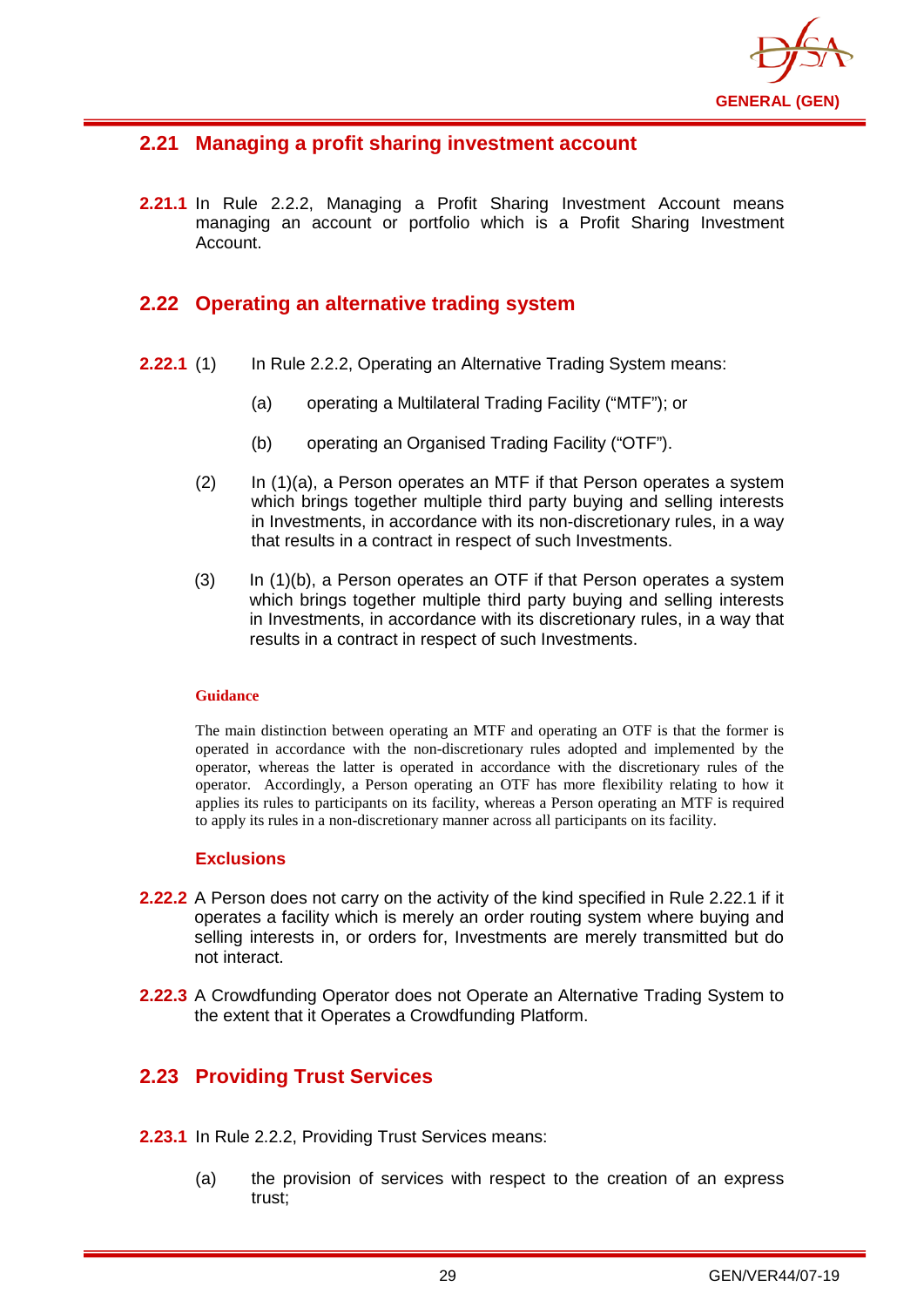

- (b) arranging for any Person to act as a trustee in respect of any express trust;
- (c) acting as trustee in respect of an express trust;
- (d) the provision of Trust Administration Services in respect of an express trust; or
- (e) acting as protector or enforcer in respect of an express trust.

Providing generic advice on the desirability of using a trust does not amount to Providing Trust Services as defined in Rule 2.23.1.

#### **Exclusions**

- **2.23.2** A Person meeting part (1)(d) or (e) of the definition of a DNFBP does not provide Trust Services where it only:
	- (a) arranges for a Person to act as trustee in respect of an express trust; or
	- (b) provides services with respect to the creation of an express trust;

provided that:

- (i) the provision of such services is solely incidental to the practice of law or accounting as the case may be; and
- (ii) the DNFBP is not holding itself out as Providing Trust Services.

#### **Guidance**

Acting as trustee, protector or enforcer or Providing Trust Administration Services are not activities incidental to the practice of law or accounting and require a Licence.

**2.23.3** A Person is not Providing Trust Services if that Person is the Trustee of a Fund and the activities are in connection with or arise from, acting as the Trustee of the Fund.

## <span id="page-33-0"></span>**2.24 Providing fund administration**

- **2.24.1** In Rule 2.2.2, Providing Fund Administration means providing one or more of the following services in relation to a Fund:
	- (a) processing dealing instructions including subscriptions, redemptions, stock transfers and arranging settlements;
	- (b) valuing of assets and performing net asset value calculations;
	- (c) maintaining the share register and Unitholder registration details;
	- (d) performing anti money laundering requirements;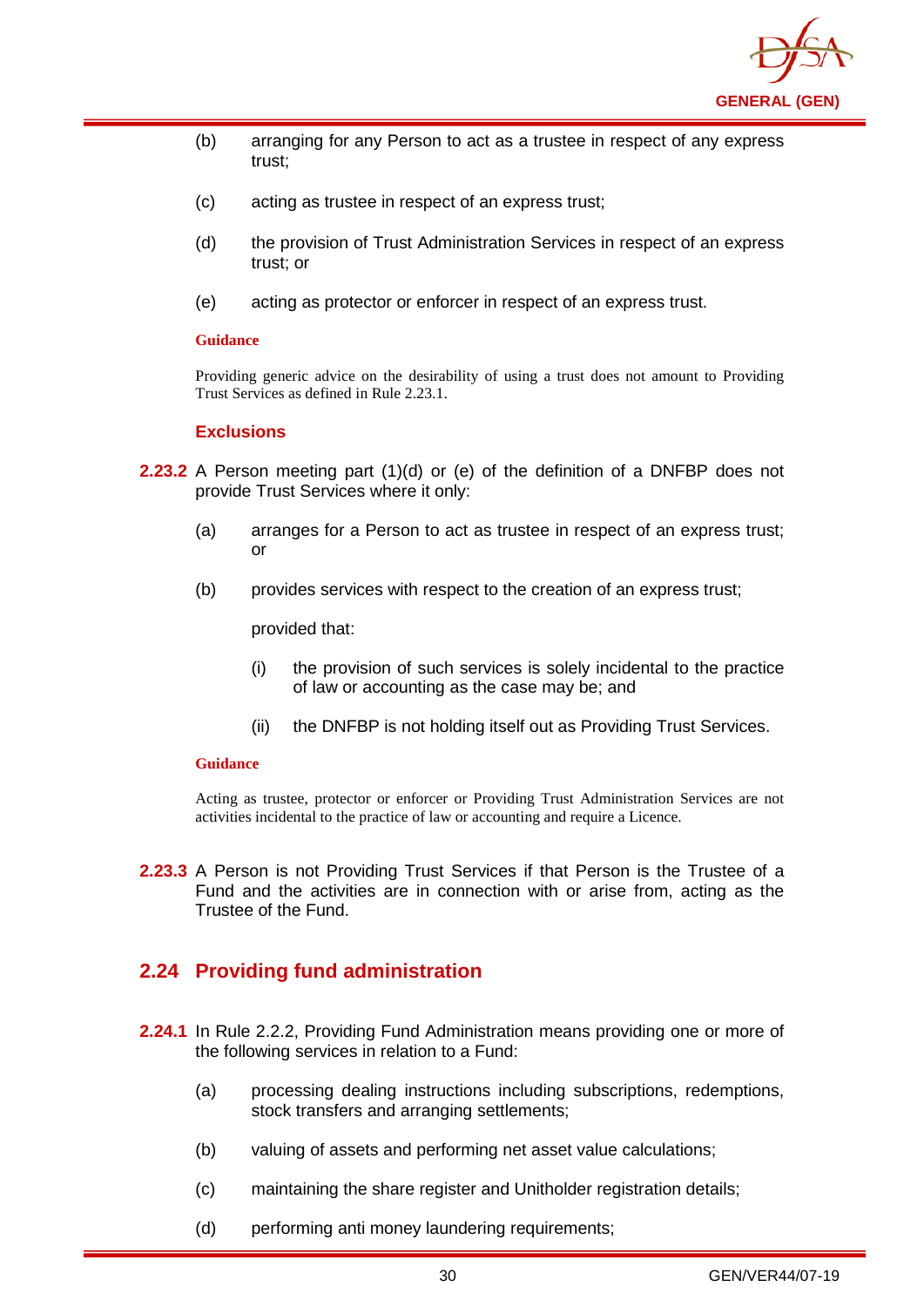

- (e) undertaking transaction monitoring and reconciliation functions;
- (f) performing administrative activities in relation to banking, cash management, treasury and foreign exchange;
- (g) producing financial statements, other than as the Fund's registered auditor; or
- (h) communicating with participants, the Fund, the Fund Manager, and investment managers, the prime brokers, the Regulators and any other parties in relation to the administration of the Fund.

## <span id="page-34-0"></span>**2.25 Acting as the Trustee of a Fund**

- **2.25.1** (1) In Rule 2.2.2, Acting as the Trustee of a Fund means holding the assets of a Fund on trust for the Unitholders where the Fund is in the form of an Investment Trust.
	- (2) To the extent that any activity under (1) constitutes Providing Fund Administration or Providing Custody, such a Financial Service is taken to be incorporated within Acting as the Trustee of a Fund.

#### **Guidance**

Rule 2.25.1(2) alleviates any requirement upon a Trustee to obtain further authorisations for certain Financial Services where the activities fall within the ordinary scope of the activity of Acting as the Trustee of a Fund. The provision also facilitates the delegation of these discrete activities under CIR section 7.3.

#### **Exclusions**

**2.25.2** A Person is not Acting as the Trustee of a Fund merely because he is acting as an agent, employee or delegate of a Trustee.

## <span id="page-34-1"></span>**2.26 Operating a Representative Office**

- **2.26.1** (1) In Rule 2.2.2 Operating a Representative Office means the marketing of one or more financial services or financial products, provided such services or products are those offered:
	- (a) in a jurisdiction other than the DIFC; and
	- (b) by a related party of the Representative Office.
	- (2) For the purposes of (1) 'marketing' means:
		- (a) providing information on one or more financial products or financial services;
		- (b) engaging in Financial Promotions in relation to (a); or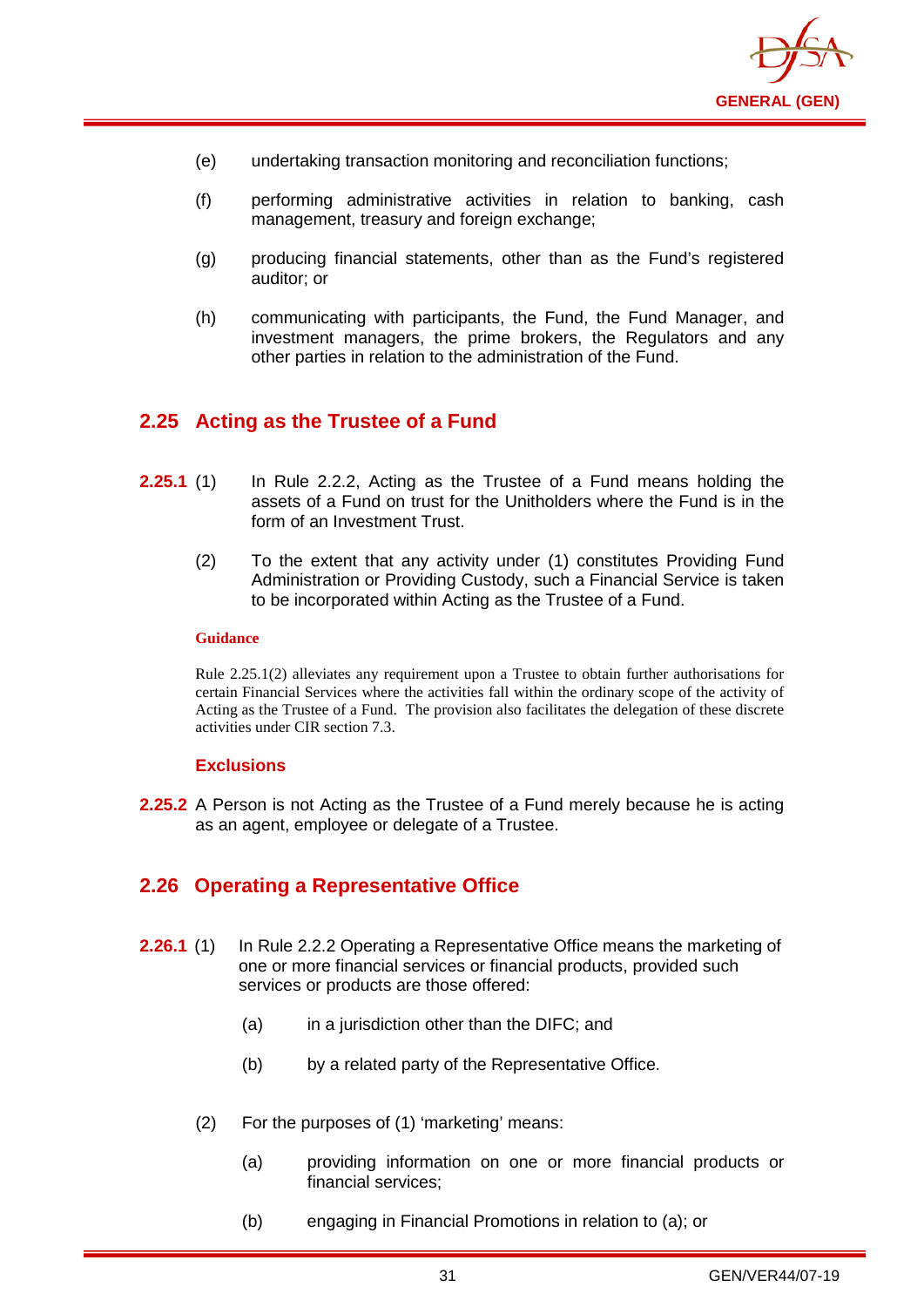

(c) making introductions or referrals in connection with the offer of financial services or financial products;

provided that such activities do not constitute:

- (d) Advising on Financial Products;
- (e) Advising on Credit; or
- (f) 'arranging' under Rules 2.9.1, 2.14.1, 2.19.1(1)(c) and 2.28.1(1)(a), including receiving and transmitting orders in relation to a financial product.
- (3) For the purposes of this Rule:
	- (a) a 'financial product' means an Investment, a Credit Facility, a Deposit, a Profit Sharing Investment Account or a Contract of Insurance; and
	- (b) a 'related party' of a Representative Office means:
		- (i) the same Body Corporate as the Representative Office, including its head office or any other branch; and
		- (ii) a member of the same Group as the Body Corporate referred to in (i).

#### **Exclusions**

- **2.26.2** An Authorised Firm other than a Representative Office does not Operate a Representative Office if it undertakes any activities of the kind described in Rule 2.26.1 that constitute marketing.
- **2.26.3** Any communication which amounts to marketing in respect of a financial service or financial product, which is issued by or on behalf of a government or non-commercial government entity, does not constitute marketing for the purposes of Rule 2.26.1.

#### **Guidance**

Refer to Guidance under REP section 1.3 for the scope of the activities which a Representative Office can conduct under its Licence.

## <span id="page-35-0"></span>**2.27 Operating a Credit Rating Agency**

- **2.27.1** (1) In Rule 2.2.2, Operating a Credit Rating Agency means undertaking one or more Credit Rating Activities for the purpose of producing a Credit Rating with a view to that Credit Rating being:
	- (a) disseminated to the public; or
	- (b) distributed to a Person by subscription;

whether or not it is in fact disseminated or distributed.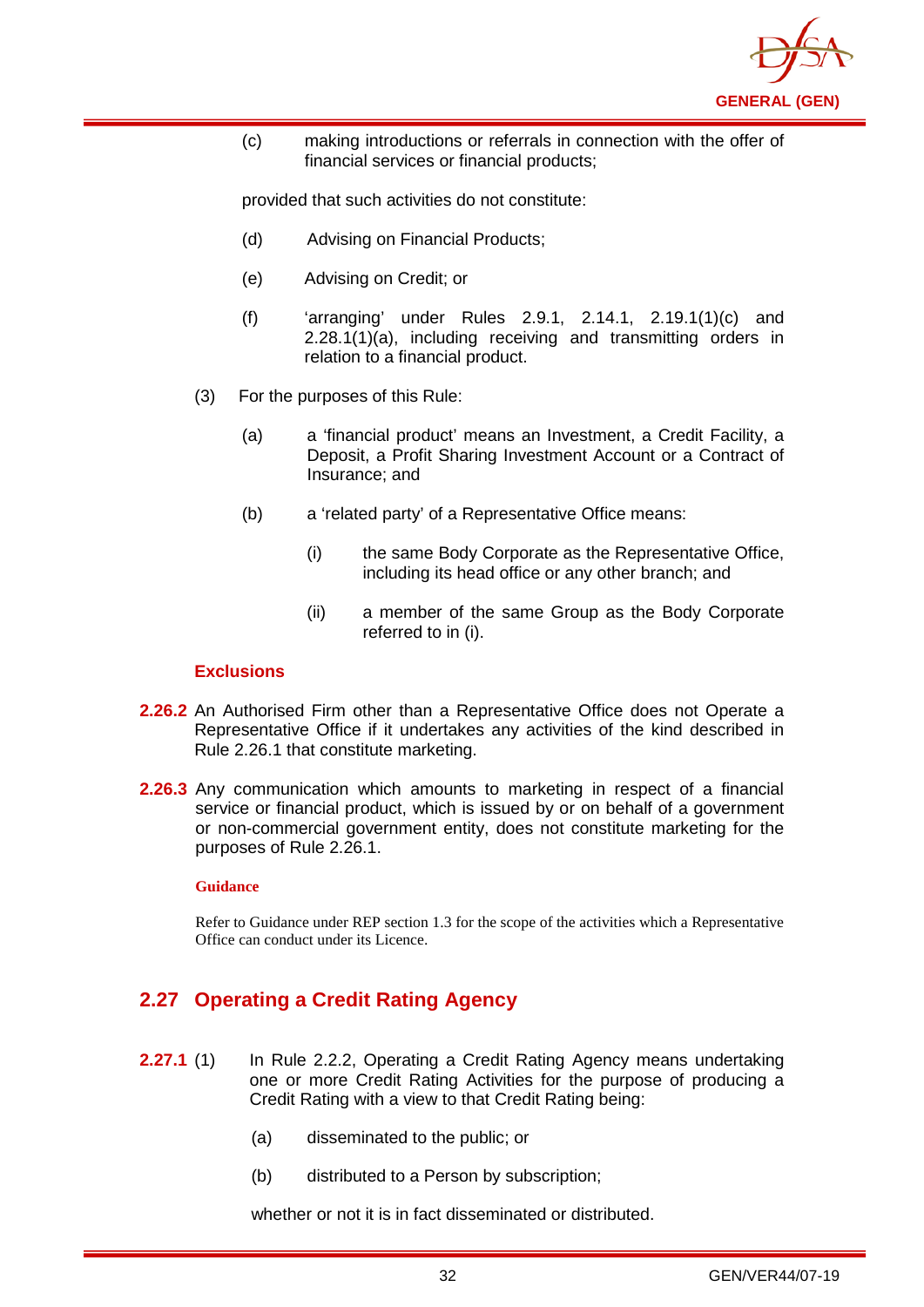

- (2) For the purposes of (1):
	- (a) Credit Rating Activities are data and information analysis relating to a Credit Rating or the evaluation, approval, issue or review of a Credit Rating; and
	- (b) a Credit Rating is an opinion expressed using an established and defined ranking system of rating categories regarding the creditworthiness of a Rating Subject.
- (3) In (2), a Rating Subject means:
	- (a) a Person other than a natural person;
	- (b) a credit commitment; or
	- (c) a debt or debt-like Investment.

#### **Exclusions**

**2.27.2** A Person does not Operate a Credit Rating Agency where that Person prepares any credit scores, credit scoring systems or similar assessments relating to obligations arising from consumer, commercial or industrial relationships.

#### **Guidance**

- 1. The effect of Rule 2.27.1 is that even if a Person undertakes from a place of business in the DIFC some but not all of the Credit Rating Activities for the purpose of producing a Credit Rating, that Person needs to have a Licence authorising it to Operate a Credit Rating Agency.
- 2. Where a Credit Rating Agency outsources some of its Credit Rating Activities, it will need to ensure that it meets the relevant requirements, including those relating to outsourcing, in Rule 5.3.21.
- 3. There is no express prohibition against carrying on the Financial Service of Operating a Credit Rating Agency by Persons who are authorised to carry on other Financial Services. However, the specific conduct requirements applicable to Credit Rating Agencies in COB chapter 8, include a prohibition against certain types of consultancy and advisory services being provided by a Credit Rating Agency. Therefore, even if a Credit Rating Agency has an appropriate Licence authorising it to provide advice on financial products, it will not be able to provide the prohibited type of consultancy and advisory services.
- 4. A Person may provide a private Credit Rating for the exclusive use of another Person (Second Person) without seeking a License authorising it to Operate a Credit Rating Agency where the Credit Rating is produced based on the request of the Second Person and is not intended to be disseminated to the public or distributed by subscription. Such a Person may wish to include an express warning in the Credit Rating that it is intended only for the exclusive use of the Second Person and obtain from such Second Person a prior written undertaking that the Credit Rating will not be disseminated to the public or distributed on subscription.
- 5. Credit scoring referred to in Rule 2.27.2 is a method of assessing creditworthiness. A credit score is primarily based on credit report information typically sourced from credit bureaus. A Person does not become a Credit Rating Agency merely by preparing or providing credit assessments. Lenders, such as banks and credit card companies, use credit scores to evaluate the potential risk posed by lending money to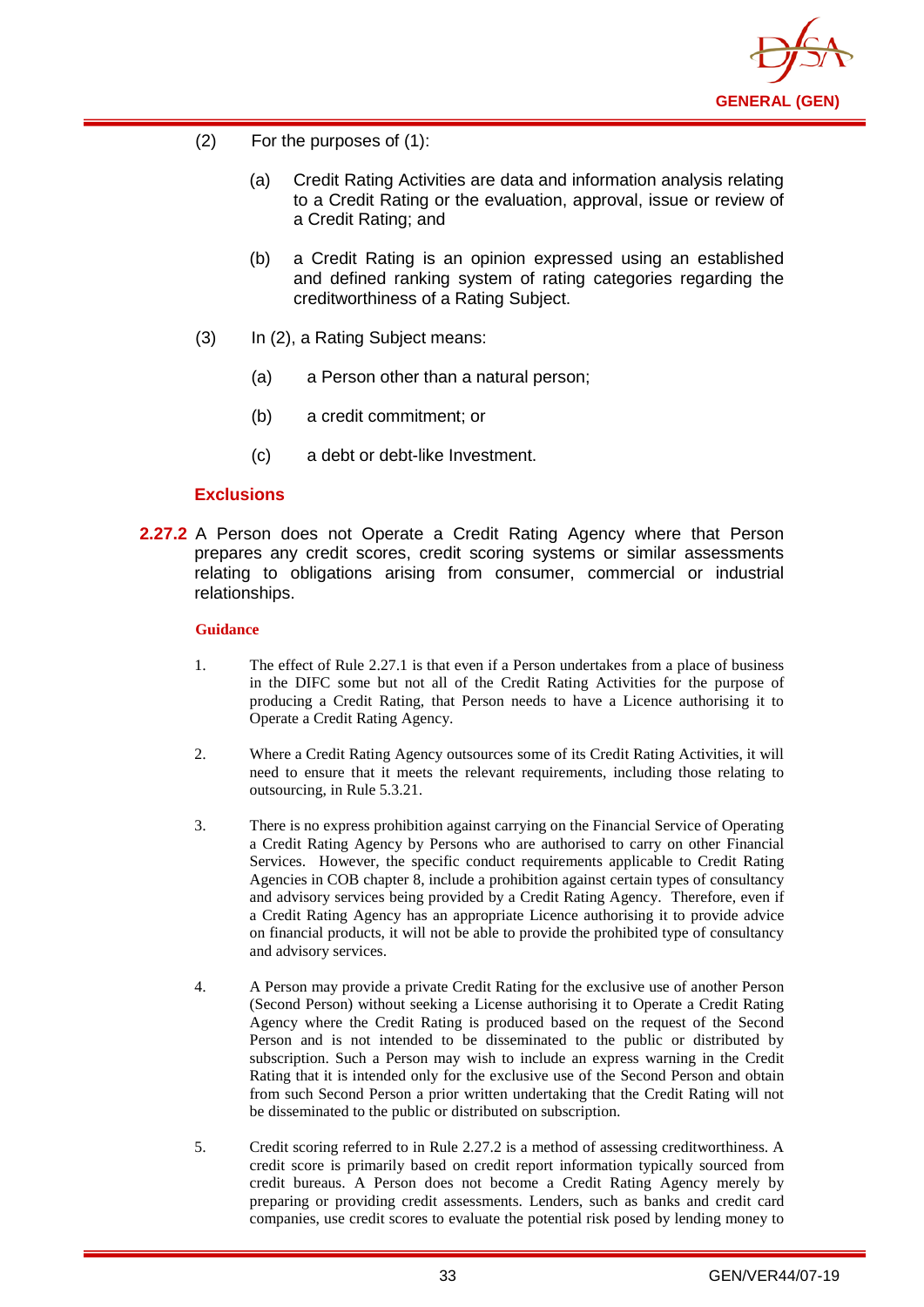

consumers and to mitigate losses due to bad debt. Insurance companies, and government departments also employ the same techniques.

# **2.28 Arranging Credit and Advising on Credit**

- **2.28.1** (1) In Rule 2.2.2, Arranging Credit and Advising on Credit means:
	- (a) making arrangements for another Person, whether as principal or agent, to borrow money by way of a Credit Facility; or
	- (b) giving advice to a Person in his capacity as a borrower or potential borrower or as agent for a borrower or potential borrower on the merits of his entering into a particular Credit Facility.
	- (2) Advice in (1)(b) includes a statement, opinion or report:
		- (a) where the intention is to influence a Person, in making a decision, to enter into a particular Credit Facility; or
		- (b) which could reasonably be regarded as being intended to have such an influence.

#### **Guidance**

#### **Activities that constitute 'Arranging Credit'**

- 1. Generally, the following activities constitute Arranging Credit:
	- a. Introducing potential borrowers to a credit provider (who can be in the DIFC or outside the DIFC);
	- b. Assisting a potential borrower to obtain credit, such as completing application forms and other processes relevant to the transaction;
	- c. Negotiating terms of credit, including any fees payable to the arranger; and
	- d. Arranging collateral or other assurances needed by the potential borrower to obtain credit.
- 2. The Guidance under 'Arranging Deals in Investments' is generally relevant for 'Arranging Credit', although the activities relate to 'credit' in this context, instead of 'Investments'. Therefore, a reference to Investment in that Guidance should be read as 'credit' for the purposes of 'Arranging Credit'.

### **Exclusions**

- **2.28.2** A Person does not carry on the activity of Arranging Credit under Rule 2.28.1(1)(a) if that Person enters, or is to enter, into the transaction to Provide Credit. This exclusion does not apply in the case of a branch which makes arrangements for its head office, or any other branch of the same legal entity as itself, to enter into a transaction as provided under Rule 2.28.1(1)(a).
- **2.28.3** A Person does not make arrangements referred to in Rule 2.28.1(1)(a) merely by providing means by which one party to a transaction is able to communicate with other such parties.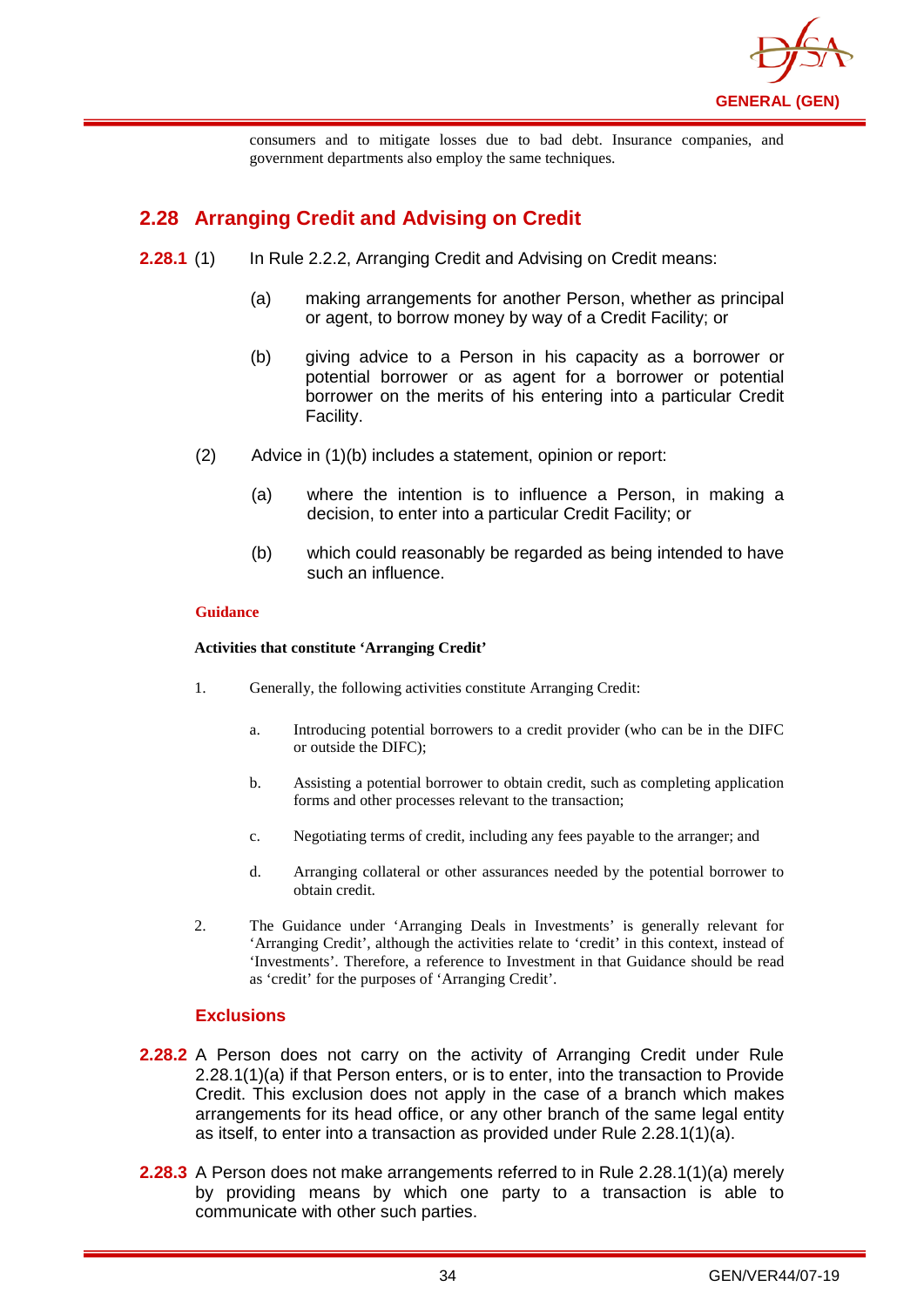

- **2.28.4** A Person does not carry on the activity referred to in Rule 2.28.1(1)(a) by making arrangements under which another Person accepts or is to accept an instrument creating or acknowledging indebtedness in respect of any loan, credit, guarantee or other similar financial accommodation which he or his principal has made or provided.
- **2.28.5** A Person does not Arrange Credit merely by making arrangements having as their sole purpose the provision of finance to enable a Person to buy, sell, subscribe for or underwrite Investments.
- **2.28.6** A Person does not carry on the activities in Rule 2.28.1(1)(a) or (b) if the activity:
	- (a) is carried on in the course of Providing Legal Services or Providing Accountancy Services, which does not otherwise consist of the carrying on of Financial Services;
	- (b) may reasonably be regarded as a necessary part of any other services provided in the course of Providing Legal Services or Providing Accountancy Services; and
	- (c) is not remunerated separately from the other services.
- **2.28.7** A Person does not carry on the activity in Rule 2.28.1(1)(b) by giving advice in any newspaper, journal, magazine, broadcast service or similar service in any medium if the principal purpose of the publication or service, taken as a whole, is neither:
	- (a) that of giving advice of the kind mentioned in Rule  $2.28.1(1)(b)$ ; nor
	- (b) that of leading or enabling Persons to enter into a particular Credit Facility.
- **2.28.8** A Crowdfunding Operator does not Arrange Credit to the extent that it Operates a Loan Crowdfunding Platform.

The Guidance relating to the exclusions from the activity of 'Arranging Deals in Investments' is generally relevant for the exclusions from 'Arranging Credit', although the activities relate to 'credit' in this context, instead of 'Investments'. To the extent relevant, a reference to an Investment in that Guidance should be read as 'credit' for the purposes of Guidance on exclusions from 'Arranging Credit'.

## **2.29 Operating a Crowdfunding Platform**

- **2.29.1** (1) In Rule 2.2.2, a Person carries on the activity of Operating a Crowdfunding Platform if the Person operates:
	- (a) a Loan Crowdfunding Platform;
	- (b) an Investment Crowdfunding Platform; or
	- (c) a Property Investment Crowdfunding Platform.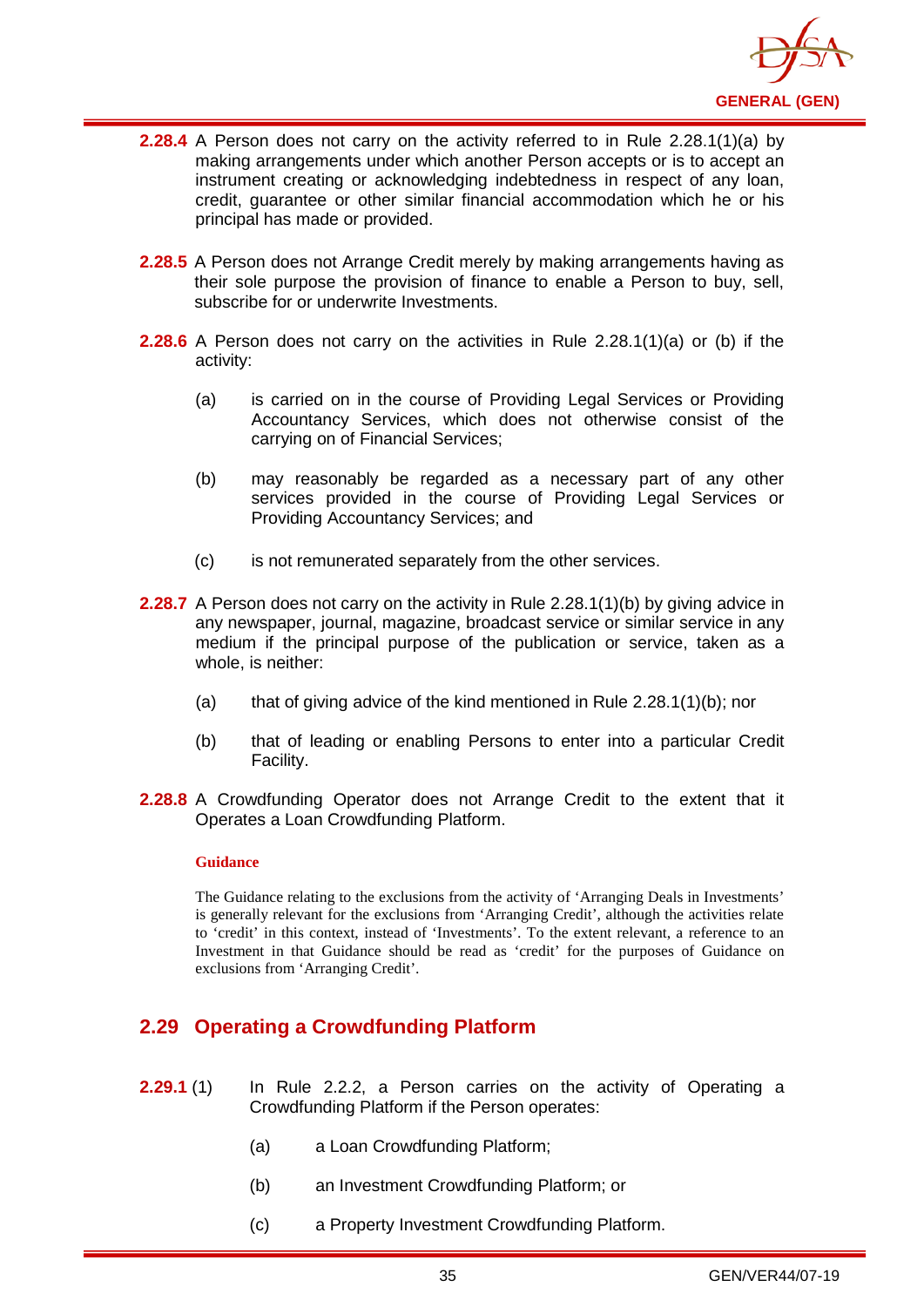

- (2) A Person operates a Loan Crowdfunding Platform under (1)(a) if it does both of the following:
	- (a) operates an electronic platform that facilitates the bringing together of potential lenders and borrowers who wish to obtain funding for a business or project; and
	- (b) administers a loan agreement that results from operating the electronic platform.
- (3) If the Person referred to in (2) also provides a facility that assists a lender to transfer his rights and obligations under a loan agreement referred to in that paragraph, that activity is also included within operating a Loan Crowdfunding Platform.
- (4) A Person operates an Investment Crowdfunding Platform under (1)(b) if it does both of the following:
	- (a) operates an electronic platform that facilitates the bringing together of potential investors and Persons who wish to obtain funding for a business or project (other than the sale of a property), resulting in an investor making an Investment with the Person seeking funding; and
	- (b) administers an Investment that results from operating the electronic platform.
- (5) A Person operates a Property Investment Crowdfunding Platform under (1)(c) if it does both of the following:
	- (a) operates an electronic platform that facilitates the bringing together of potential investors and Persons who wish to sell a property, resulting in an investor making an investment in an individual property; and
	- (b) administers an Investment that results from operating the electronic platform.
- $(6)$  If the Person referred to in (4) or (5) also provides a facility that assists an investor to sell an investment referred to in those paragraphs, that activity is also included within operating a Crowdfunding Platform under the relevant paragraph.
- (7) In this Rule:
	- (a) "administer a loan agreement" in (2) means:
		- (i) provide information or perform other duties under the loan agreement on behalf of the borrower or lender;
		- (ii) take steps to obtain the repayment of the loan; or
		- (iii) exercise rights or perform obligations under the loan agreement on behalf of the borrower or lender;
	- (b) "administer an Investment" in (4) means: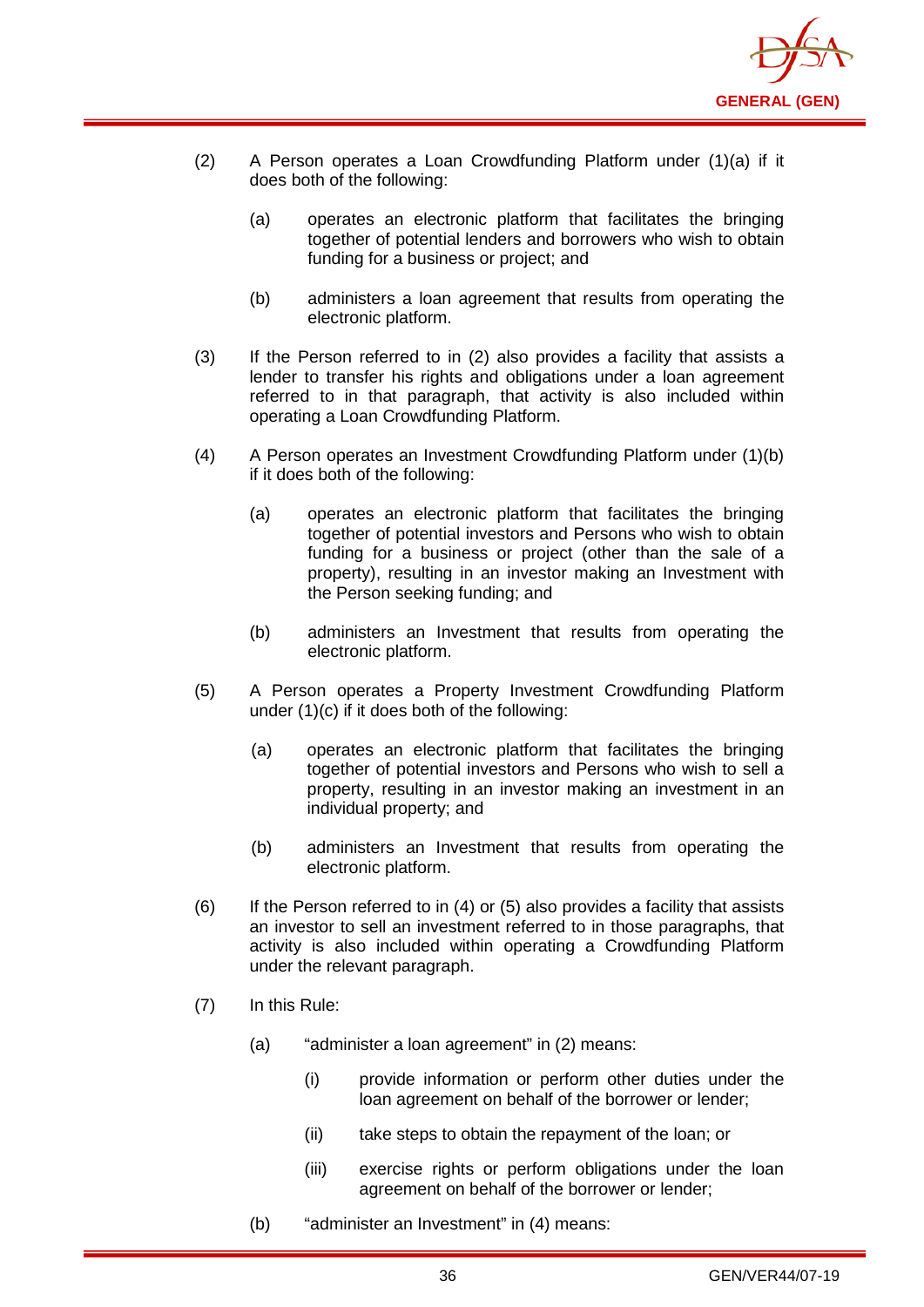

- (i) provide information or perform other duties relating to the Investment on behalf of the Issuer or investor;
- (ii) take steps to obtain the payment of any amount payable by the Issuer to an investor; or
- (iii) exercise rights or perform obligations relating to the Investment on behalf of the Issuer or investor;
- (c) "administer an Investment" in (5) means:
	- (i) provide information or perform other duties relating to the Investment on behalf of the investor;
	- (ii) take steps to obtain the payment of any amount payable to an investor;
	- (iii) exercise rights or perform obligations relating to the Investment on behalf of an investor;
	- (iv) arrange for any service to be provided relating to the property;
	- (v) provide any service related to a Special Purpose Vehicle that holds title to the property; or
	- (vi) arrange for the sale of the property at the end of the investment period;
- (d) "electronic platform" means a website or other form of electronic media;
- (e) "property" means land or buildings and includes a part of a building, such as an apartment.
- (8) A Person (A) administers a loan agreement or an Investment for the purposes of this Rule if A performs a function itself or through another Person who has been appointed by A, acts under an arrangement with A or acts at A's direction.
- (9) A Person invests in a property for the purposes of this Rule if the Person has an interest in the property whether legal or beneficial, direct or indirect, including if the Person has an Investment issued by a Special Purpose Vehicle that has an interest in the property.

- 1. Operating a Crowdfunding Platform under Rule 2.29.1 requires a Person not only to operate an electronic platform that brings together lenders and borrowers, investors and issuers or investors and sellers (collectively referred to as 'users'), but also to administer a resulting loan agreement or Investment. The administration may be carried out by the platform operator itself or by another person acting under an arrangement with, or at the direction of, the platform operator.
- 2. The activity in Rule 2.29.1(2)(a), (4)(a), and (5)(a) only covers electronic systems such as online portals and does not include, for example, meetings to facilitate a loan.
- 3. A Crowdfunding Operator may in some cases also provide a facility that assists lenders or investors using the platform to transfer their rights and obligations under a loan agreement to another lender or to sell their Investment to another investor. If a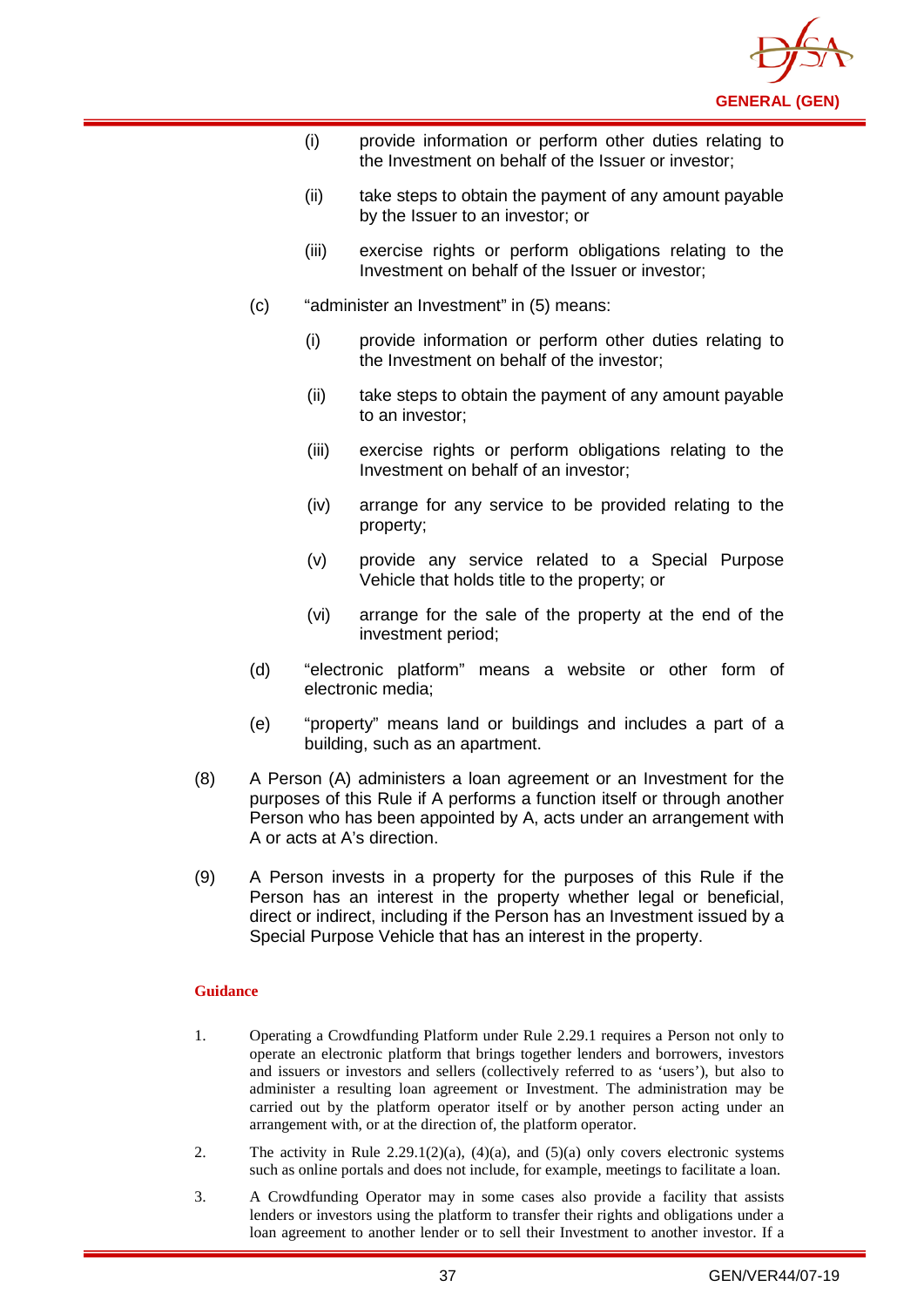

Crowdfunding Operator provides such a facility, that activity will also fall within the definition of Operating a Crowdfunding Platform (see Rule 2.29.1(3) and (6)).

- 4. Operating a Loan Crowdfunding Platform will apply to a number of types of crowdfunding services such as 'peer to peer' lending, 'peer to business' lending and 'business to business' lending. However, it should be noted that COB Rule 11.3.5 requires a borrower to be a Body Corporate.
- 5. Investment Crowdfunding differs from Loan Crowdfunding in that, instead of the platform facilitating a loan, it facilitates the issue of an investment to an investor. Under Rule 2.2.10F, the type of Investment that can be facilitated is restricted to Investments such as Shares, Certificates, Debentures or Sukuk; facilitating other more complex Investments such as Derivatives or Structured Products is not permitted.
- 6. Property Investment Crowdfunding involves multiple investors investing in an individual apartment, house or building that has a single title, using a Crowdfunding Platform. Typically, a Special Purpose Vehicle (SPV) will hold title to the property and the investors will have an interest in that SPV, for example, a Share or Certificate issued by the SPV.
- 7. Other types of crowdfunding such as 'reward crowdfunding' (i.e. where a financial contribution is made in anticipation of a benefit in existing or future goods or services) and 'donation crowdfunding' (i.e. where contributions are made in support of a social cause) will not usually constitute an activity referred to in Rule 2.29.1 unless a loan or Investment is involved.
- 8. A Crowdfunding Operator will need an endorsement on its Licence to deal with Retail Clients if it carries on its activities with a user that is a Retail Client (see Rule 2.2.8). It will also need an endorsement on its Licence if it holds or controls Client Assets (see Rule 2.2.10A).
- 9. A Crowdfunding Operator must be a Body Corporate incorporated under the DIFC Companies Law (see Rule 2.2.10D).

### **Exclusions**

**2.29.2** A Person does not carry on the activity referred to in Rule 2.29.1 if the Person who carries on those activities is itself the sole lender or the sole investor on the electronic platform.

#### **Guidance**

The activity in Rule 2.29.1 does not cover an electronic platform where the operator itself is the sole lender providing the loans e.g. if it is a credit provider and provides an electronic facility for use by its clients. Similarly, it does not apply to a platform where the operator is the sole investor. However, if the operator itself lends or invests, it is likely to be carrying on the Financial Service of Providing Credit or Dealing in Investments as Principal, and will require a separate authorisation for that activity.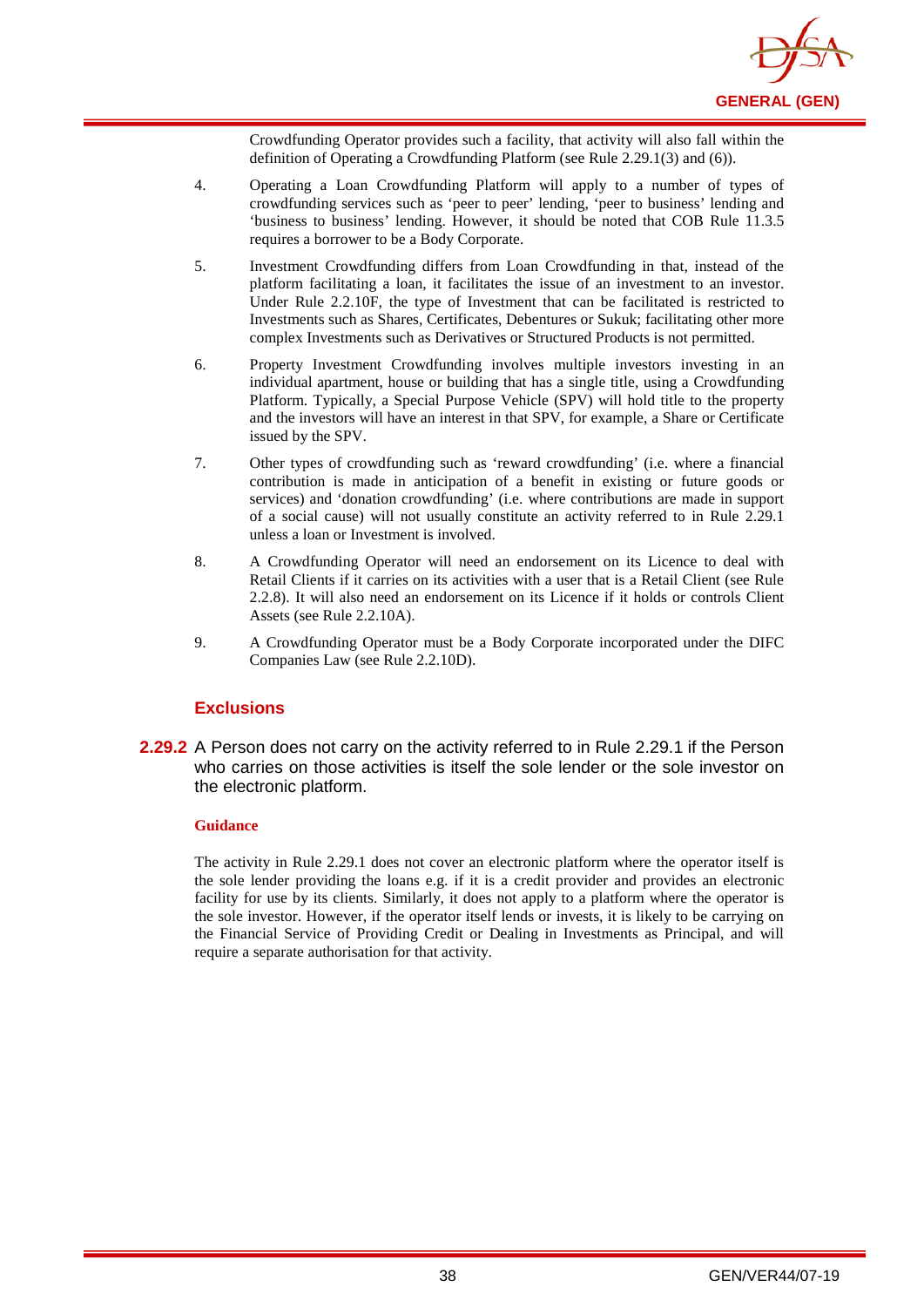

## **2A. DEFINITION OF FINANCIAL PRODUCT IN THE GENERAL PROHIBITION AGAINST MISCONDUCT**

**Definition of Financial Product in the general prohibition against misconduct.**

**2A.1.1** For the purposes of Article 41B of the Regulatory Law, a "Financial Product" means an Investment, a Credit Facility, a Deposit, a Profit Sharing Investment Account or a Contract of Insurance or a Crowdfunding Loan Agreement.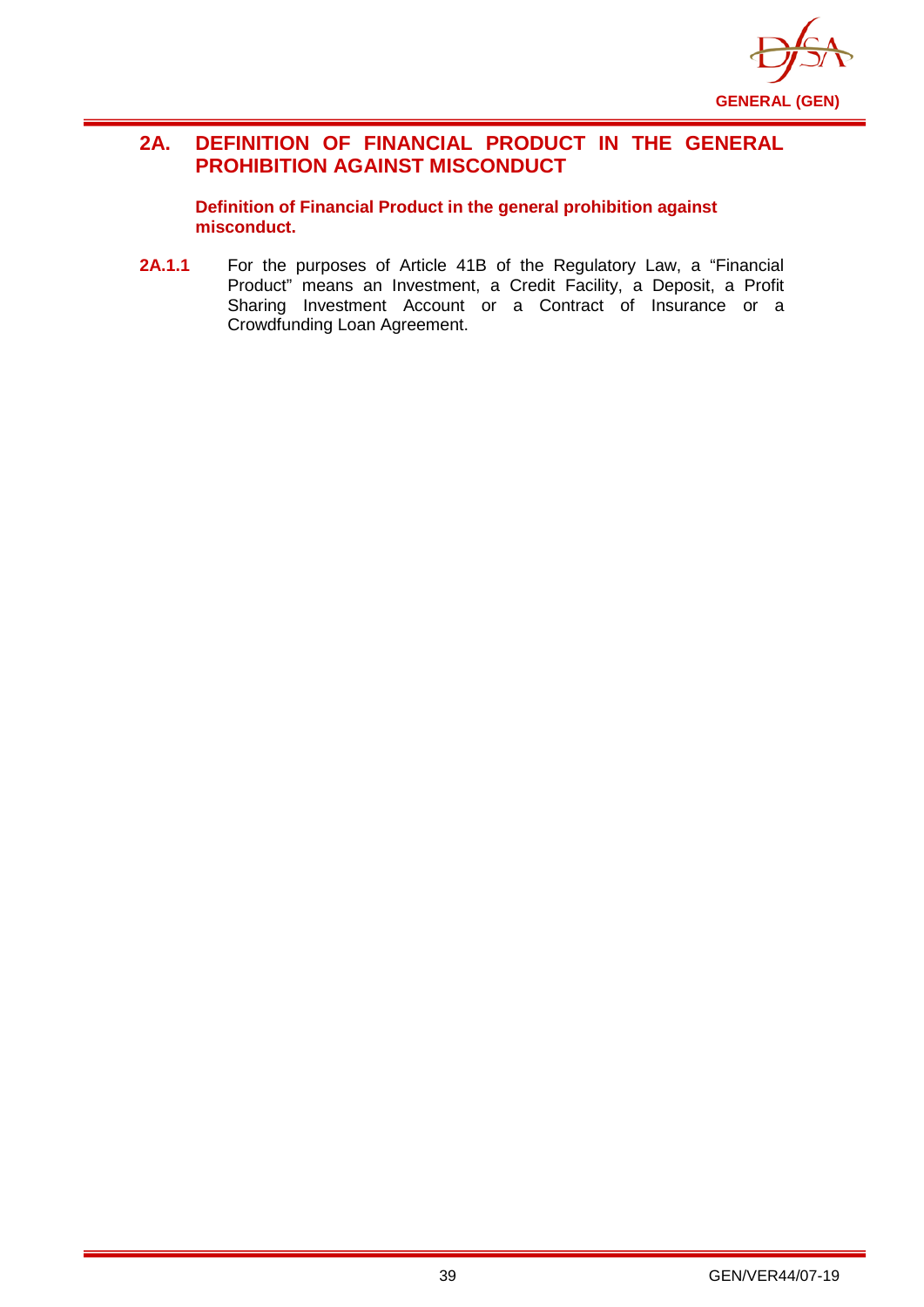

# **3. FINANCIAL PROMOTIONS**

## **3.1 Application**

- **3.1.1** This chapter applies to any Person who approves, makes or intends to make a Financial Promotion in or from the DIFC.
- **3.1.2** Rules 3.4.1 to 3.6.3 do not apply to a Person who makes an Offer which is in accordance with the requirements relating to:
	- (a) an Offer of Securities under the Markets Law and the MKT Rules; or
	- (b) an Offer of Units under the Collective Investment Law 2010 and CIR Rules.

#### **Guidance**

The purpose of the exclusion in Rule 3.1.2 is to ensure that a Person who makes an Offer referred to in that Rule is not subject to duplicative requirements under this chapter. The exclusion applies only to a communication by a Person making an Offer and if that communication is subject to requirements specified in the relevant laws or Rules.

## **3.2 Overview**

**3.2.1** The Rules in this chapter are made for the purposes of the Financial Promotions Prohibition in Article 41A of the Regulatory Law.

#### **Guidance**

1. Article 41A(3) of the Regulatory Law defines a Financial Promotion as:

*"Any communication, however made, which invites or induces a Person to:*

- *(a) enter into, or offer to enter into, an agreement in relation to the provision of a financial service; or*
- *(b) exercise any rights conferred by a financial product or acquire, dispose of, underwrite or convert a financial product."*
- 2. The Guidance in this chapter is designed to help explain the scope of the Financial Promotions Prohibition.
- 3. The definition of a Financial Promotion is very broad and encompasses the definitions of a "financial promotion" in Article 19(3) of the Collective Investment Law 2010. A Financial Promotion also includes "marketing material" as defined elsewhere in the Rulebook.
- 4. The DFSA considers that a Financial Promotion may be made in any manner and by any form including, but not limited to, an oral, electronic or written communication and includes an advertisement, or any form of promotion or marketing. A disclaimer stating that a communication is not a Financial Promotion would not, on its own, prevent a communication from being a Financial Promotion.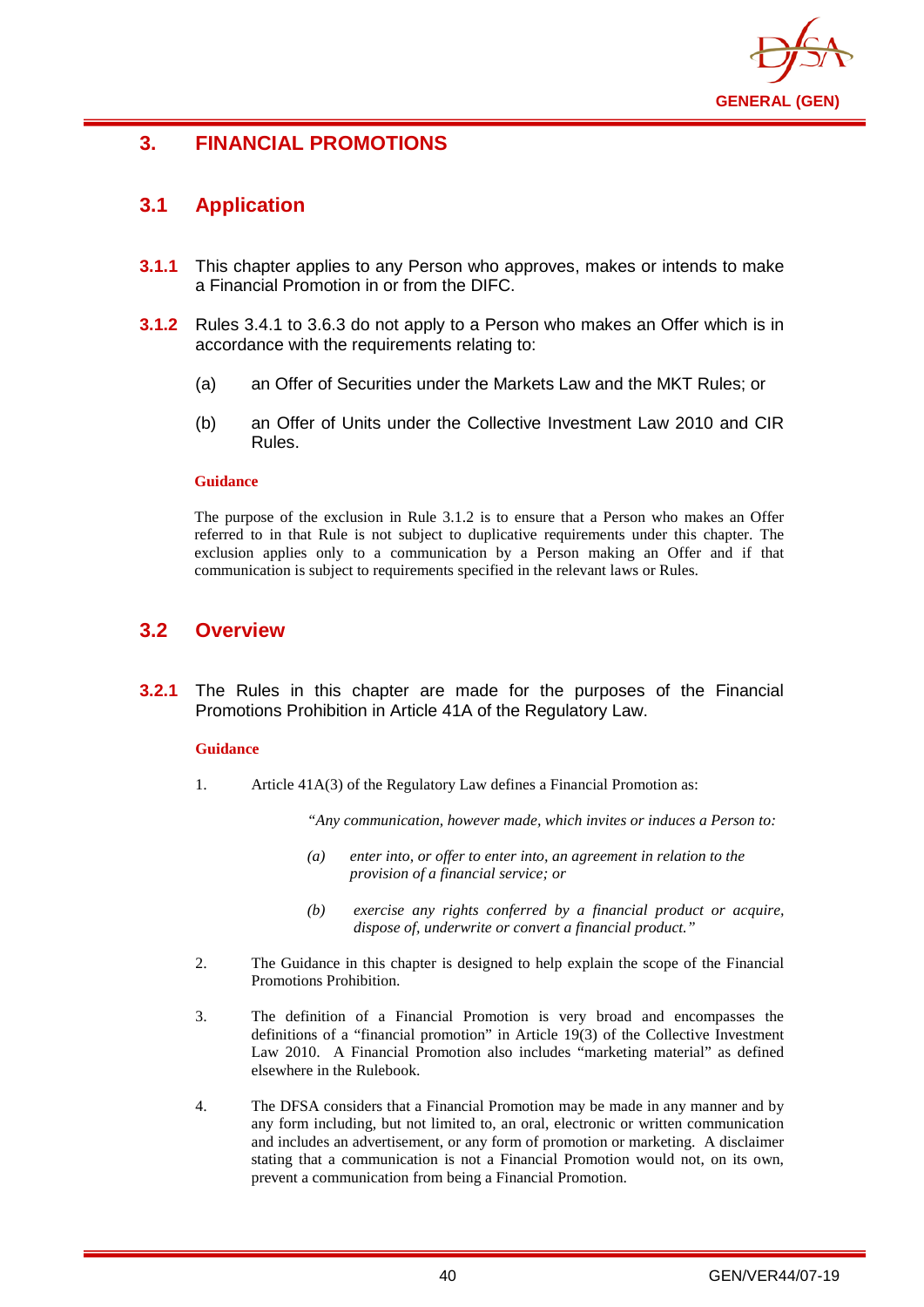

- 5. A Person who is permitted to make a Financial Promotion in the DIFC pursuant to these Rules should ensure that in making such a Financial Promotion he does not breach the Financial Services Prohibition in Article 41 of the Regulatory Law.
- 6. Depending on the nature and scale of the activities, if a Person makes Financial Promotions on a regular basis or for a prolonged period while physically located in the DIFC, for example by way of a booth, meetings or conferences, the DFSA may consider such activities as constituting the carrying on of a Financial Service, such as Operating a Representative Office. The DFSA considers that in the context of Financial Promotions, "a regular basis" would be anything more than occasional and "a prolonged period" would usually be anything more than 3 consecutive days.

# **3.3 Definition of a Financial Product**

**3.3.1** Pursuant to Article 41A(4) of the Regulatory Law, "financial product" in Article 41A(3)(b) of the Regulatory Law is hereby prescribed to mean an Investment, a Credit Facility, a Deposit, a Profit Sharing Investment Account, or a Contract of Insurance or a Crowdfunding Loan Agreement.

# **3.4 Scope of the Financial Promotions Prohibition**

- **3.4.1** (1) A Person shall not, subject to (2) and (3), make a Financial Promotion in or from the DIFC unless that Person is an Authorised Person.
	- (2) A Representative Office may make a Financial Promotion in or from the DIFC only in relation to a financial service or financial product offered:
		- (a) in a jurisdiction other than the DIFC; and
		- (b) by a related party (as defined in Rule 2.26.1(3)) of the Representative Office.
	- (3) A Person other than an Authorised Person may make a Financial Promotion in or from the DIFC if, and only to the extent that, the Person:
		- (a) is licensed and supervised by a Financial Services Regulator in the UAE;
		- (b) is a Recognised Body or External Fund Manager;
		- (c) is a Reporting Entity and makes a Financial Promotion in or from the DIFC exclusively for the purpose of discharging its mandatory disclosure requirements; or
		- (d) makes an exempt Financial Promotion as specified in (4).
	- (4) For the purposes of (3)(d), a communication is an "exempt Financial Promotion" if it is:
		- (a) approved by an Authorised Firm other than a Representative Office;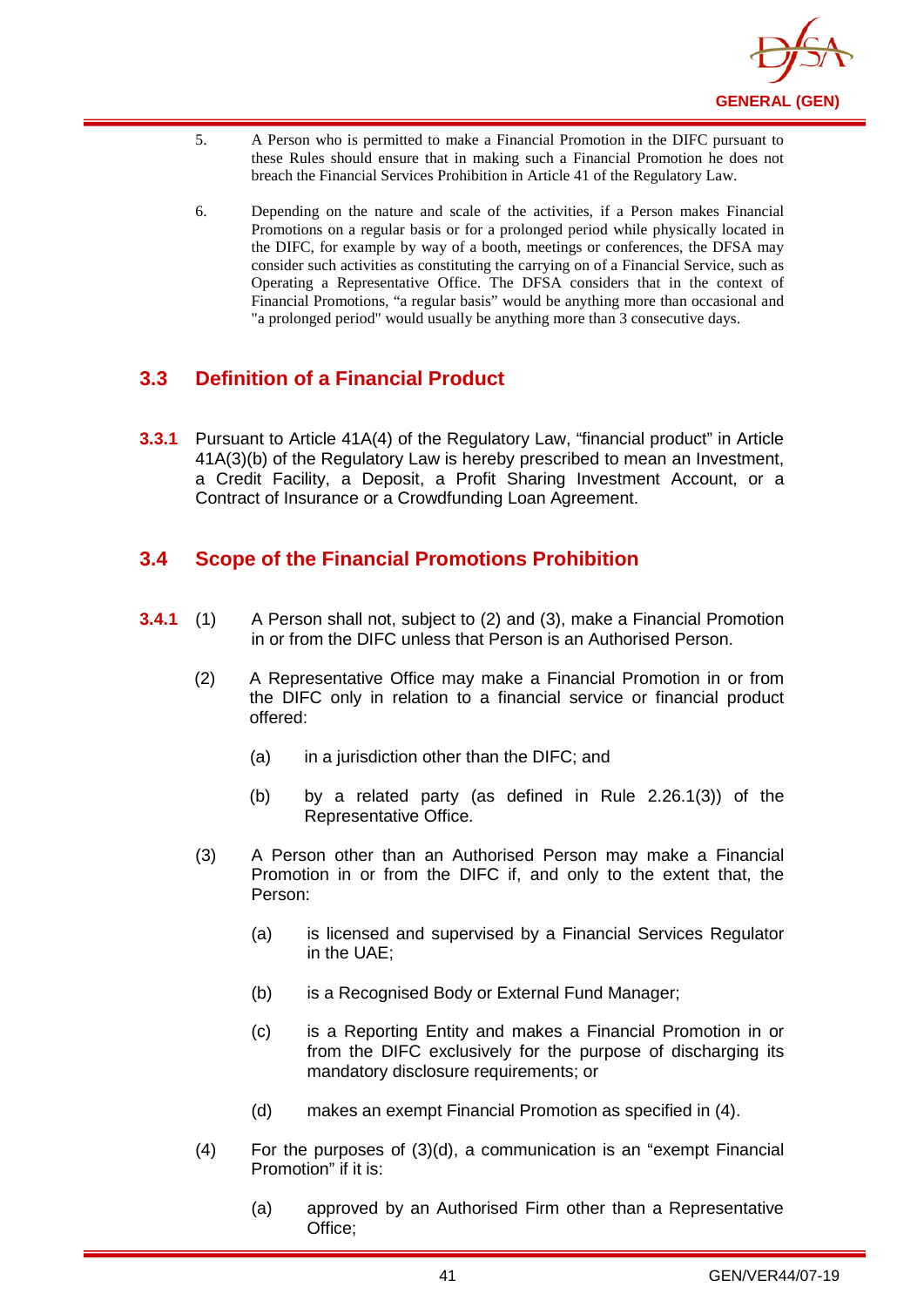

- (b) approved by a Representative Office and it is a communication relating to a financial service or financial product offered by a related party (as defined in Rule 2.26.1(3)) of the Representative Office;
- (c) directed at and capable of acceptance exclusively by a Person who appears on reasonable grounds to be a Professional Client of the type specified in COB Rule 2.3.4;
- (d) made to a Person in the DIFC (the "recipient") as a result of an unsolicited request by the recipient to receive the Financial Promotion;
- (e) made or issued by or on behalf of a government or noncommercial government entity; or
- (f) made in the DIFC by a Person in the course of providing legal or accountancy services and may reasonably be regarded as incidental to and a necessary part of the provision of such services.

If a Person proposes to conduct Financial Promotions in or from the DIFC other than as permitted under (3) and (4), that Person should consider obtaining an appropriate Licence.

- **3.4.2** A Person does not breach the Financial Promotions Prohibition if:
	- (a) the Person causes a Financial Promotion to be made in the course of providing a facility which is a mere conduit for the making of the Financial Promotion;
	- (b) the Person is located outside the DIFC and makes a Financial Promotion which appears, on reasonable grounds, to be a communication which is not directed at or intended to be acted upon by a Person in the DIFC; or
	- (c) the Financial Promotion is not made for a commercial or business purpose.

#### **Guidance**

- 1. Examples of a mere conduit would include a newspaper or magazine, a website carrying third-party banner ads, a postman or courier, a person paid to hand out promotional material to the public and an event venue - unless in each case they were the originator i.e the Person who makes the Financial Promotion.
- 2. In Rule 3.4.2(b) the DFSA considers that the following non-exhaustive list of factors may each be indicative of whether or not a Financial Promotion is "intended to be acted upon by, or targeted at, Persons in the DIFC":
	- i. whether it is expressed to be for a Person or type of Person in the DIFC;
	- ii. whether it is sent to an address (including a P.O. Box) in the DIFC;
	- iii. whether it is physically distributed to Persons in the DIFC;
	- iv. whether it takes place in the DIFC;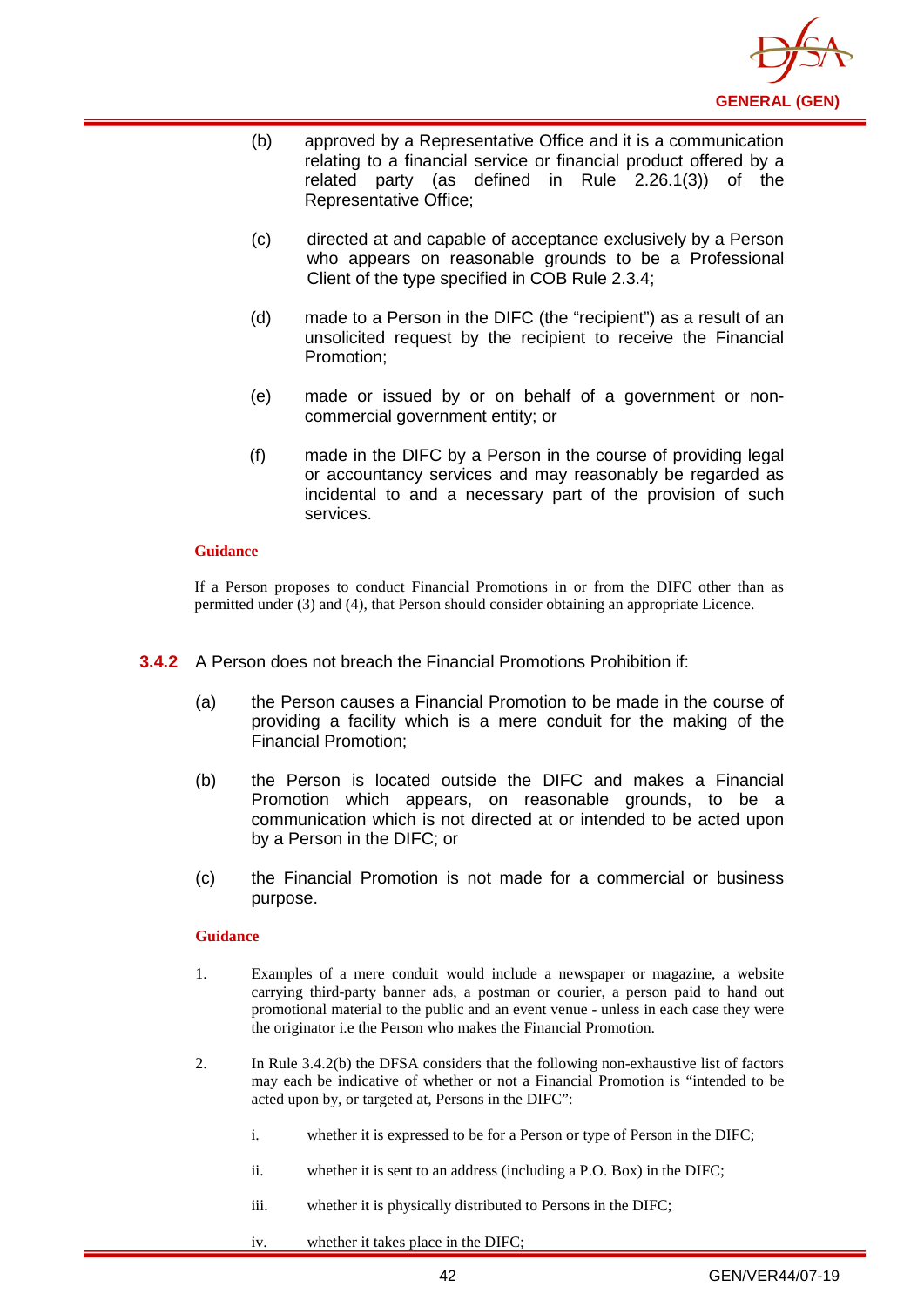

- v. whether it makes reference to the DIFC;
- vi. whether it appears in a DIFC publication;
- vii. whether it appears on a DIFC-based or related website or other media
- viii. whether it is sent to the email of a Person in the DIFC; or
- ix. whether it contains a prominent and clear disclaimer on its face that it is not intended to be acted upon by Persons in the DIFC.
- 3. The DFSA in applying Rule 3.4.2(c) will generally consider that for a communication to be made "for a commercial or business purpose" there must be a commercial element to the Financial Promotion, whether or not the Financial Promotion actually leads to the provision of any financial service. However, the DFSA considers that "for a commercial or business purpose" requires a commercial or business interest on the part of the communicator and the nature of the communicator's business need not be related to any specific financial service.
- 4. The DFSA considers that a Person located outside the DIFC who makes a Financial Promotion into the DIFC, makes that communication in the DIFC. The DFSA considers that the prohibition in Article 41A(1) applies irrespective of where the communicator of the Financial Promotion is located.

## **3.5 Additional Rules for Financial Promotions**

- **3.5.1** (1) A Person in Rule 3.4.1(3) (a) to (d) must, subject to (2), take reasonable care to ensure that any Financial Promotion it makes in or from the DIFC:
	- (a) is clear, fair and not misleading;
	- (b) includes the Person's name, address and regulatory status;
	- (c) if it is intended only for Professional Clients, is not sent or directed to any Person who appears on reasonable grounds not to be a Professional Client, and contains a clear statement that only a Person meeting the criteria for a Professional Client should act upon it; and
	- (d) which is provided to or directed at a Retail Client and contains any information or representation relating to past performance, or any forecast based on past performance or on any other assumptions:
		- (i) presents a balanced view of the financial products or financial services to which the Financial Promotion relates;
		- (ii) identifies, in an easy to understand manner, the information from which the past performance or forecast is derived and how any key facts and assumptions used in that context are drawn; and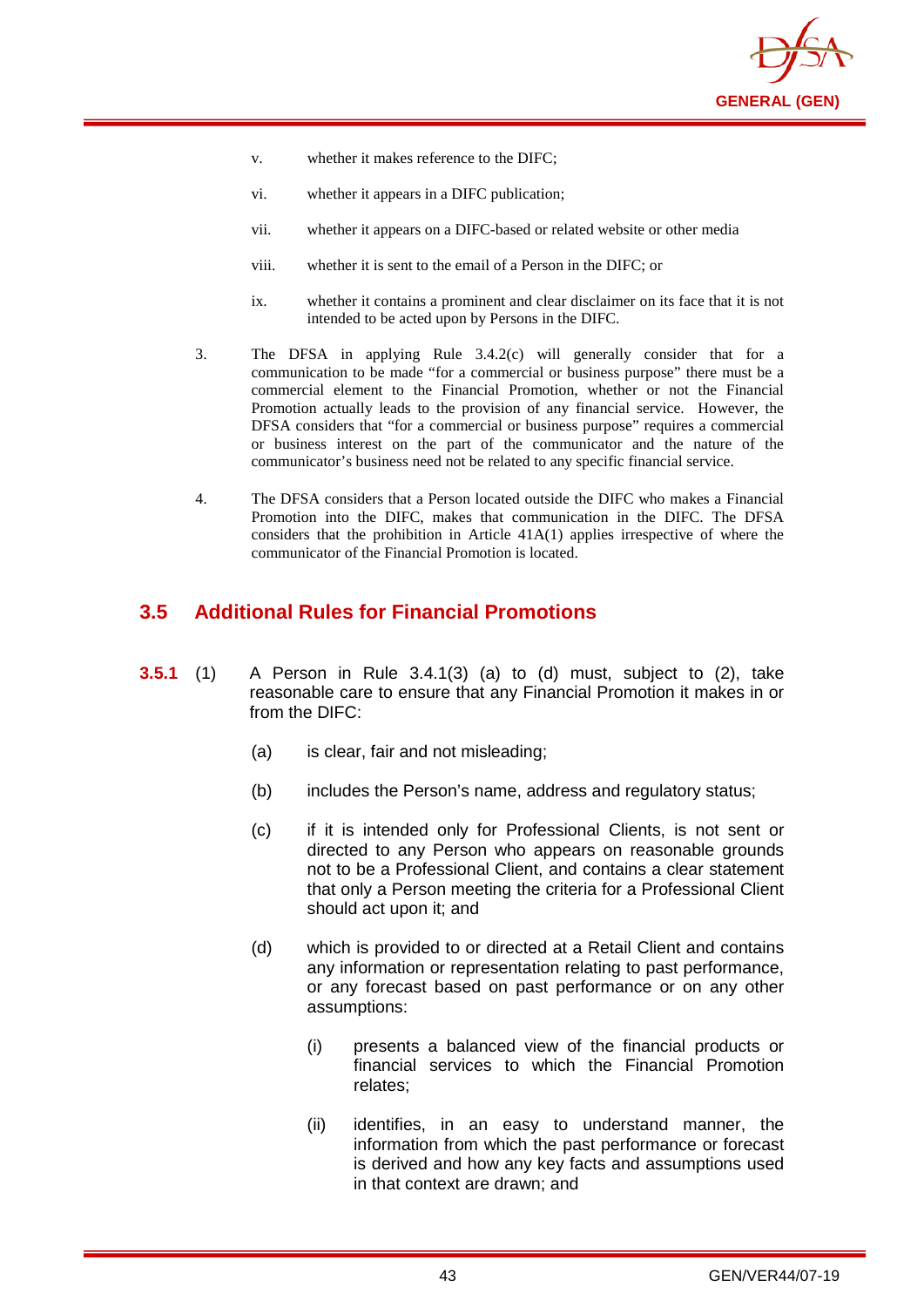

- (iii) contains a prominent warning that past performance is not necessarily a reliable indicator of future performance.
- (2) A Person described in Rule 3.4.1(3)(a) who makes a Financial Promotion:
	- (a) to an existing client in the DIFC; or
	- (b) to a prospective client in the DIFC relating to the Passported Fund for which the DIFC is the Host Jurisdiction,

is not required to comply with (1) provided that in making the Financial Promotion that Person complies with the requirements of the relevant Financial Services Regulator in the UAE which relate to Financial Promotions.

#### **Guidance**

- 1. In presenting information relating to past performance of a financial product or financial service, a Person should use a reputable independent actuarial, financial or statistical reporting service provider.
- 2. The effect of Rule 3.5.1(2) is that a Person who is licensed and regulated by a Financial Services Regulator in the UAE is not required to comply with Rule 3.5.1(1) when communicating with an existing client or with a prospective client in relation to a Passported Fund where the DIFC is a Host Jurisdiction. However, when making any other Financial Promotion to a prospective client in the DIFC, Rule 3.5.1(1) does apply to such Persons, as do the prohibitions on the making of offers contained in the Markets Law 2012 and Collective Investment Law 2010 respectively. The exclusion in Rule 3.5.1(2) applies only if the Person is complying with the financial promotion requirements of its Financial Services Regulator in the UAE.
- **3.5.2** A Person must not, in any Financial Promotion, attempt to limit or avoid any duty or liability it may have under any DFSA-administered laws or the Rules.

### **3.6 Approval of Financial Promotions by an Authorised Firm**

- **3.6.1** For the purposes of GEN Rule 3.4.1(4)(a) and (b), an Authorised Firm must not approve a Financial Promotion unless:
	- (a) the Financial Promotion includes a clear and prominent statement that it has been "approved by" the relevant Authorised Firm; and
	- (b) the Financial Promotion is made in accordance with the requirements in Section 3.5.
- **3.6.2** An Authorised Firm must not approve a Financial Promotion which is directed at a Person who appears on reasonable grounds to be a Retail Client unless:
	- (a) it has an endorsement on its License which permits it to carry on a Financial Service with or for a Retail Client; and
	- (b) the scope of its License includes the Financial Service and, if applicable, the particular financial product, to which the Financial Promotion relates.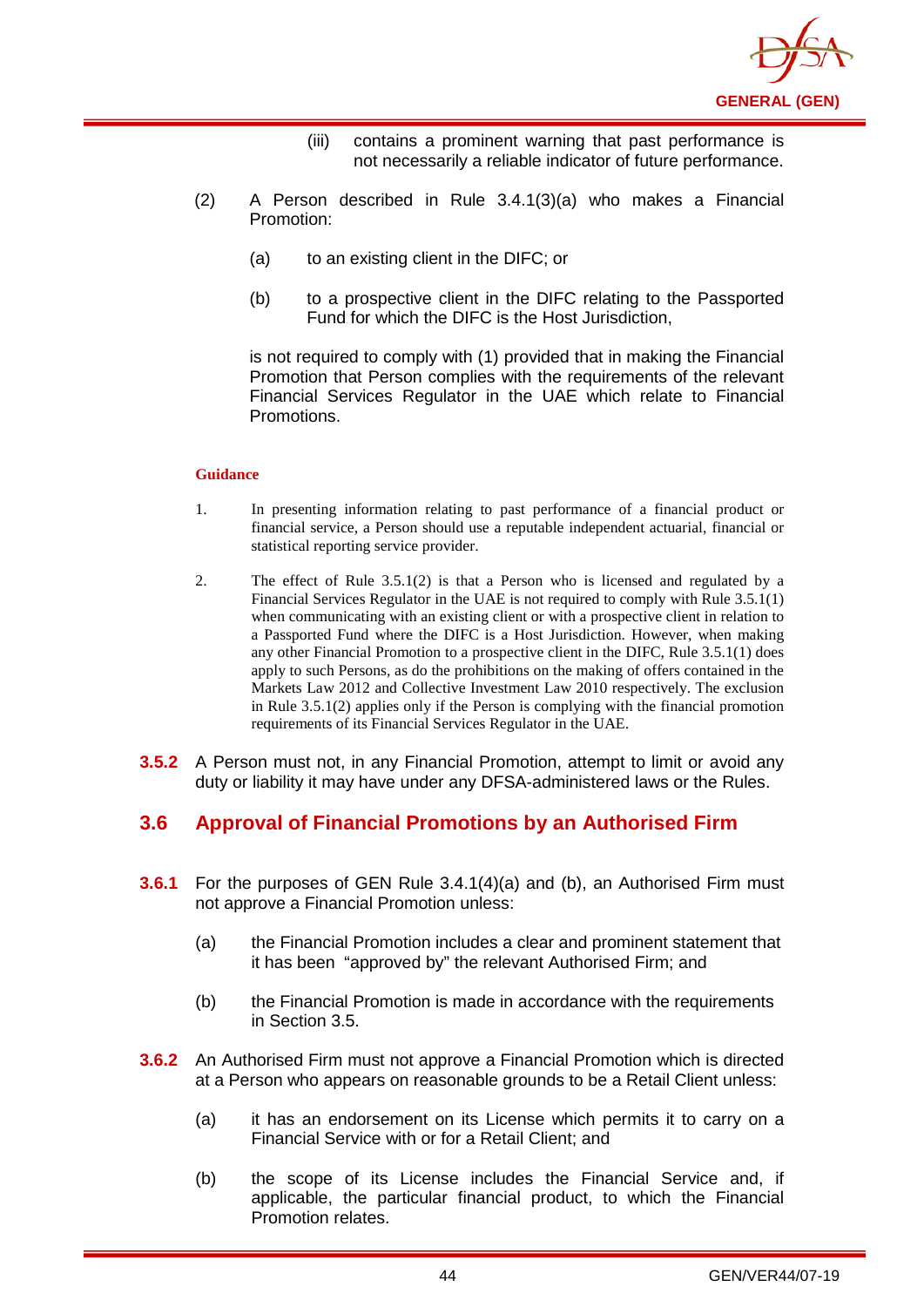

**3.6.3** An Authorised Firm must ensure that a Financial Promotion it has approved complies with the requirements in this chapter on an on-going basis.

#### **Guidance**

An Authorised Firm which proposes to approve a Financial Promotion where all or part of that promotion will be real time, such as a live event, will need to consider whether it is able to comply effectively with any relevant Rules in relation to the Financial Promotion or its approval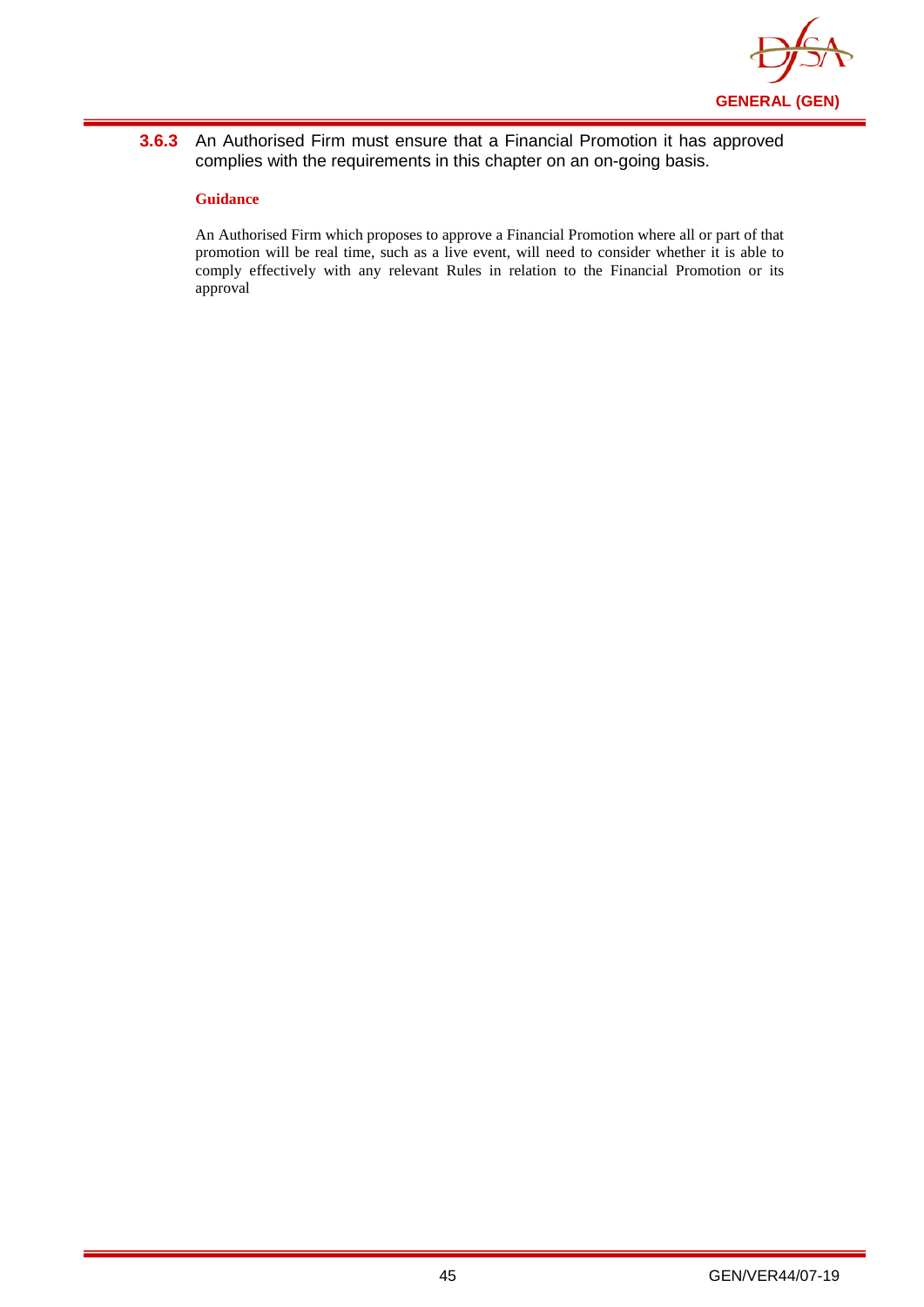

# **4 CORE PRINCIPLES**

# **4.1 Principles for Authorised Firms – application**

- **4.1.1** (1) The twelve Principles for Authorised Firms, set out in section 4.2, apply subject to (2) and (3) to every Authorised Firm in accordance with Rules 4.1.2 and 4.1.3.
	- (2) The twelve Principles for Authorised Firms, set out in section 4.2, do not apply to an Authorised Firm which is a Representative Office.
	- (3) An Authorised Firm which is a Credit Rating Agency does not have to comply with the Principles set out in Rules 4.2.6, 4.2.7, 4.2.8 and 4.2.9.
- **4.1.2** (1) For the purposes of Rule 4.1.3 the term 'activities' means:
	- (a) Financial Services business;
	- (b) activities carried on in connection with a Financial Service business;
	- (c) activities held out as being for the purpose of a Financial Service business; and
	- (d) in relation to any particular Principle, any activity specified in (2), (3) and (4).
	- (2) Principles 3 and 4 also apply in a Prudential Context to an Authorised Firm with respect to the carrying on of all its activities.
	- (3) Principles 3 and 4 also take into account any activities of other members of the Group of which the Authorised Firm is a member.
	- (4) Principles 10 and 11, to the extent that it relates to disclosing to the DFSA, also applies to an Authorised Firm with respect to the carrying on of all its activities, and takes into account any activities of other members of the Group of which the Authorised Firm is a member.
- **4.1.3** (1) The Principles apply to an Authorised Firm only with respect to activities carried on from an establishment maintained by it in the DIFC, unless an extension in (2), (3), (4) or (5) applies.
	- (2) Where another applicable Rule, which is relevant to the activity, has a wider territorial scope than that in (1), any related Principle applies with that wider scope in relation to the activity described in the Rule.
	- (3) Principles 1, 2 and 3 apply in a Prudential Context to an Authorised Firm with respect to activities wherever they are carried on.
	- (4) Principles 4 and 11 apply to an Authorised Firm with respect to activities wherever they are carried on.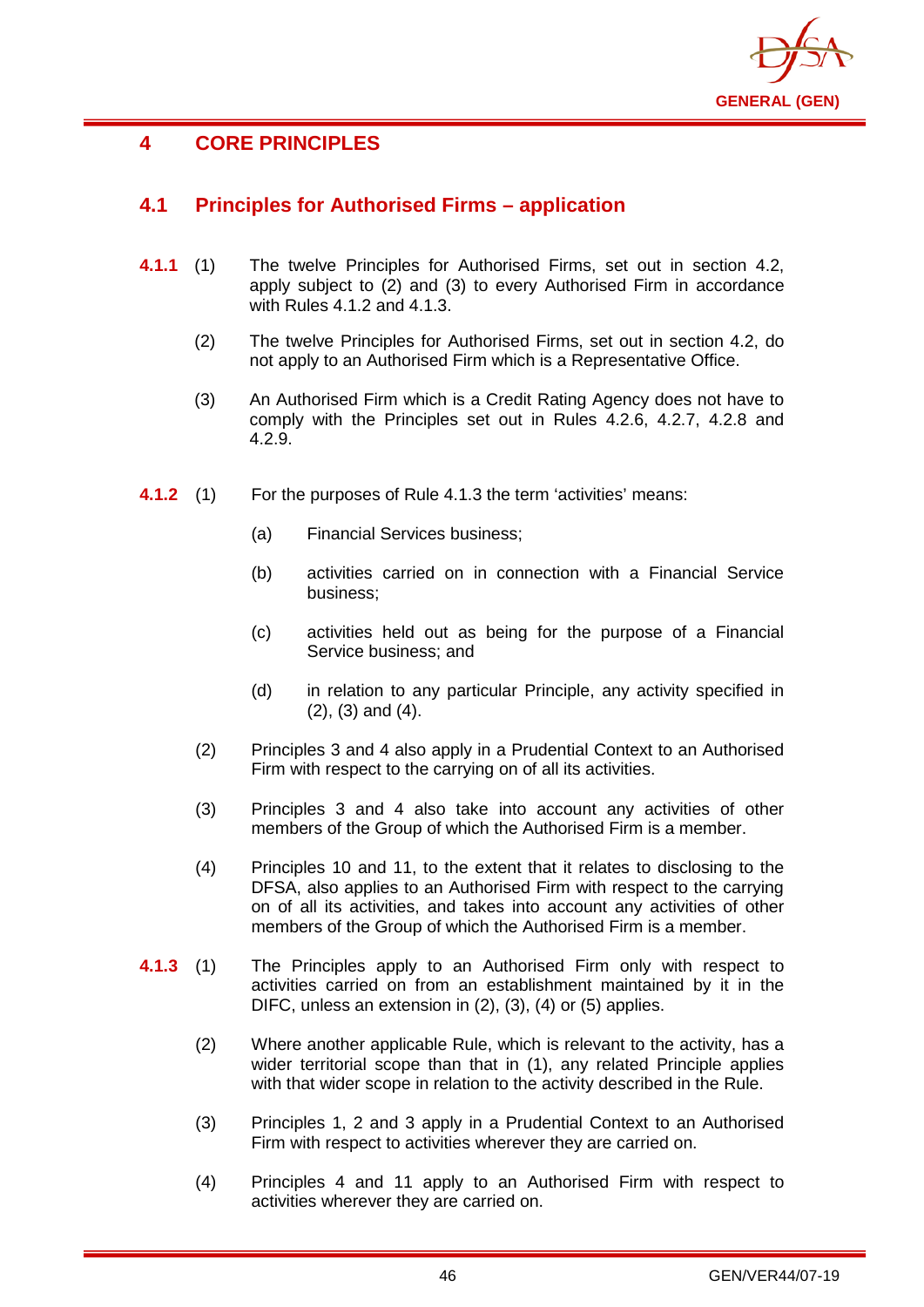

(5) Principle 5 also applies to an Authorised Firm with respect to the activities carried on in or from any place outside the DIFC if and to the extent that the activities have, or might reasonably be regarded as likely to have, a negative effect on confidence in the financial markets operating in the DIFC.

#### **Guidance**

- 1. The Principles for Authorised Firms have the status of Rules and are a general statement of fundamental regulatory requirements which apply alongside the other Rules and also in new or unforeseen situations which may not be covered elsewhere by a specific Rule. Rules in other areas of the Rulebook build upon these fundamental principles. Consequently the Rules and Guidance elsewhere in the Rulebook should not be seen as exhausting the implications of the Principles.
- 2. Breaching a Principle for Authorised Firms makes an Authorised Firm liable to disciplinary action, and may indicate that it is no longer fit and proper to carry on a Financial Service or to hold a Licence and the DFSA may consider withdrawing authorisation or the Licence on that basis.
- 3. The onus will be on the DFSA to show that the Authorised Firm has been at fault in some way, taking into account the standard of conduct required under the Principle in question.

## **4.2 The Principles for Authorised Firms**

### **Principle 1 - Integrity**

**4.2.1** An Authorised Firm must observe high standards of integrity and fair dealing.

#### **Principle 2 - Due skill, care and diligence**

**4.2.2** In conducting its business activities an Authorised Firm must act with due skill, care and diligence.

#### **Principle 3 - Management, systems and controls**

**4.2.3** An Authorised Firm must ensure that its affairs are managed effectively and responsibly by its senior management. An Authorised Firm must have adequate systems and controls to ensure, as far as is reasonably practical, that it complies with legislation applicable in the DIFC.

#### **Principle 4 - Resources**

**4.2.4** An Authorised Firm must maintain and be able to demonstrate the existence of adequate resources to conduct and manage its affairs. These include adequate financial and system resources as well as adequate and competent human resources.

#### **Principle 5 - Market conduct**

**4.2.5** An Authorised Firm must observe proper standards of conduct in financial markets.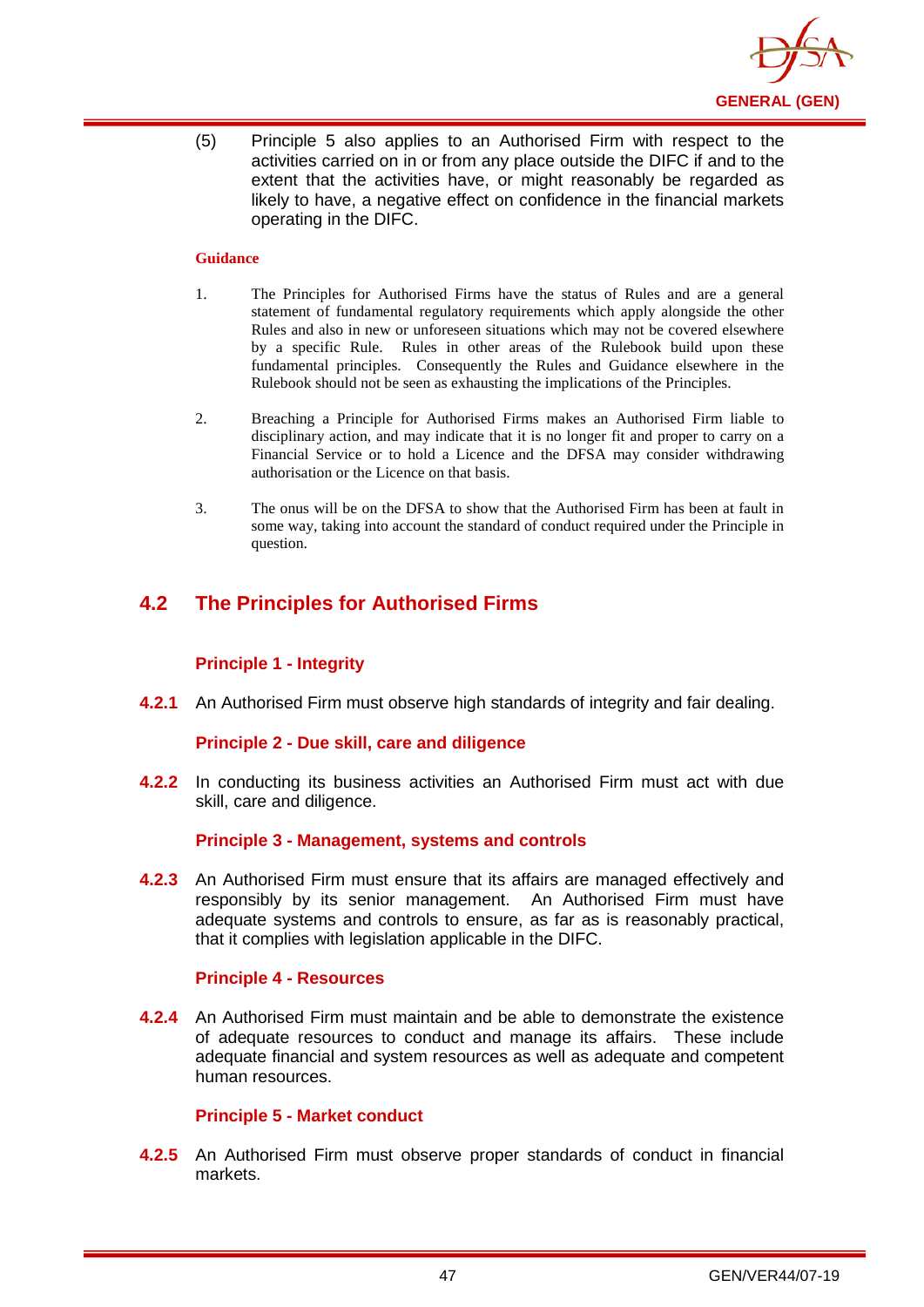

### **Principle 6 - Information and interests**

**4.2.6** An Authorised Firm must pay due regard to the interests of its customers and communicate information to them in a way which is clear, fair and not misleading.

### **Principle 7 - Conflicts of interest**

**4.2.7** An Authorised Firm must take all reasonable steps to ensure that conflicts of interest between itself and its customers, between its Employees and customers and between one customer and another are identified and then prevented or managed, or disclosed, in such a way that the interests of a customer are not adversely affected.

### **Principle 8 - Suitability**

**4.2.8** An Authorised Firm must take reasonable care to ensure the suitability of its advice and discretionary decisions for customers who are entitled to rely upon its judgement.

#### **Principle 9 - Customer assets and money**

**4.2.9** Where an Authorised Firm has control of or is otherwise responsible for assets or money belonging to a customer which it is required to safeguard, it must arrange proper protection for them in accordance with the responsibility it has accepted.

#### **Principle 10 - Relations with regulators**

**4.2.10** An Authorised Firm must deal with Regulators in an open and co-operative manner and keep the DFSA promptly informed of significant events or anything else relating to the Authorised Firm of which the DFSA would reasonably expect to be notified.

#### **Principle 11 - Compliance with high standards of corporate governance**

**4.2.11** An Authorised Firm must have a corporate governance framework as appropriate to the nature, scale and complexity of its business and structure, which is adequate to promote the sound and prudent management and oversight of the Authorised Firm's business and to protect the interests of its customers and stakeholders.

#### **Guidance**

Corporate governance framework encompasses structural and procedural arrangements such as systems, policies and practices that are put in place to promote good governance and include the specific measures required under GEN Rule 5.3.30.

### **Principle 12 – Remuneration practices**

**4.2.12** An Authorised Firm must have a remuneration structure and strategies which are well aligned with the long term interests of the firm, and are appropriate to the nature, scale and complexity of its business.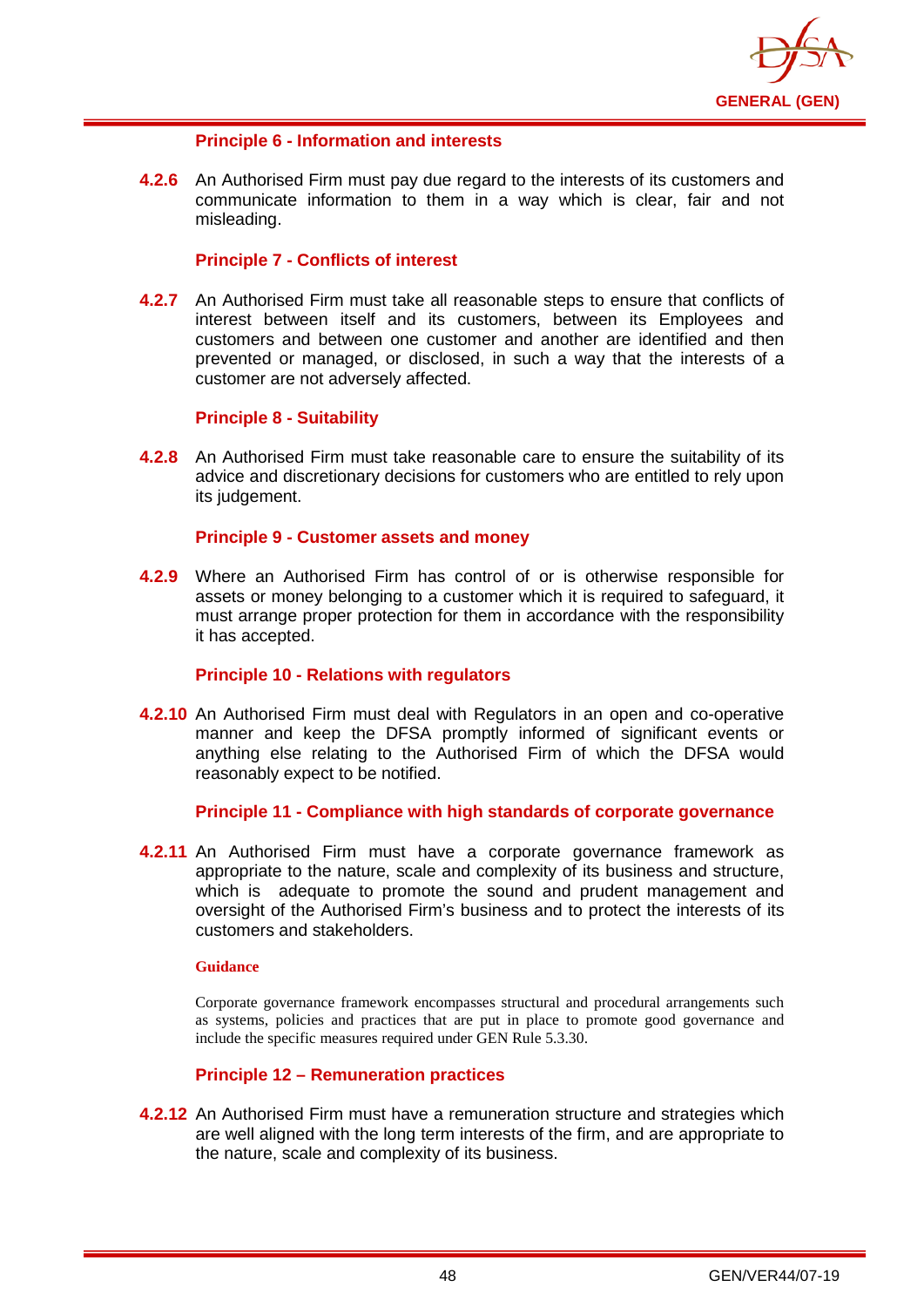

# **4.3 Principles for Authorised Individuals – application**

**4.3.1** The six Principles for Authorised Individuals set out in section 4.4 apply to every Authorised Individual in respect of every Licensed Function.

#### **Guidance**

- 1. The Principles for Authorised Individuals do not apply to an Authorised Individual in respect of any other functions he may carry out, although his conduct in those functions may be relevant to his fitness and propriety.
- 2. Breaching a Principle for Authorised Individuals makes an Authorised Individual liable to disciplinary action and may indicate that he is no longer fit and proper to perform a Licensed Function and the DFSA may consider suspending or withdrawing Authorised Individual status on that basis.
- 3. The onus will be on the DFSA to show that he is culpable, taking into account the standard of conduct required under the Principle in question. In determining whether or not the particular conduct of an Authorised Individual complies with the Principles for Authorised Individuals, the DFSA will take account of whether that conduct is consistent with the requirements and standards relevant to his Authorised Firm, the Authorised Individual's own role and the information available to him.

## **4.4 The Principles for Authorised Individuals**

### **Principle 1 - Integrity**

**4.4.1** An Authorised Individual must observe high standards of integrity and fair dealing in carrying out every Licensed Function.

### **Principle 2 - Due skill, care and diligence**

**4.4.2** An Authorised Individual must act with due skill, care and diligence in carrying out every Licensed Function.

### **Principle 3 - Market conduct**

**4.4.3** An Authorised Individual must observe proper standards of conduct in financial markets in carrying out every Licensed Function.

#### **Principle 4 - Relations with the DFSA**

**4.4.4** An Authorised Individual must deal with the DFSA in an open and cooperative manner and must disclose appropriately any information of which the DFSA would reasonably be expected to be notified.

#### **Principle 5 - Management, systems and control**

**4.4.5** An Authorised Individual who has significant responsibility must take reasonable care to ensure that the business of the Authorised Firm for which he is responsible is organised so that it can be managed and controlled effectively.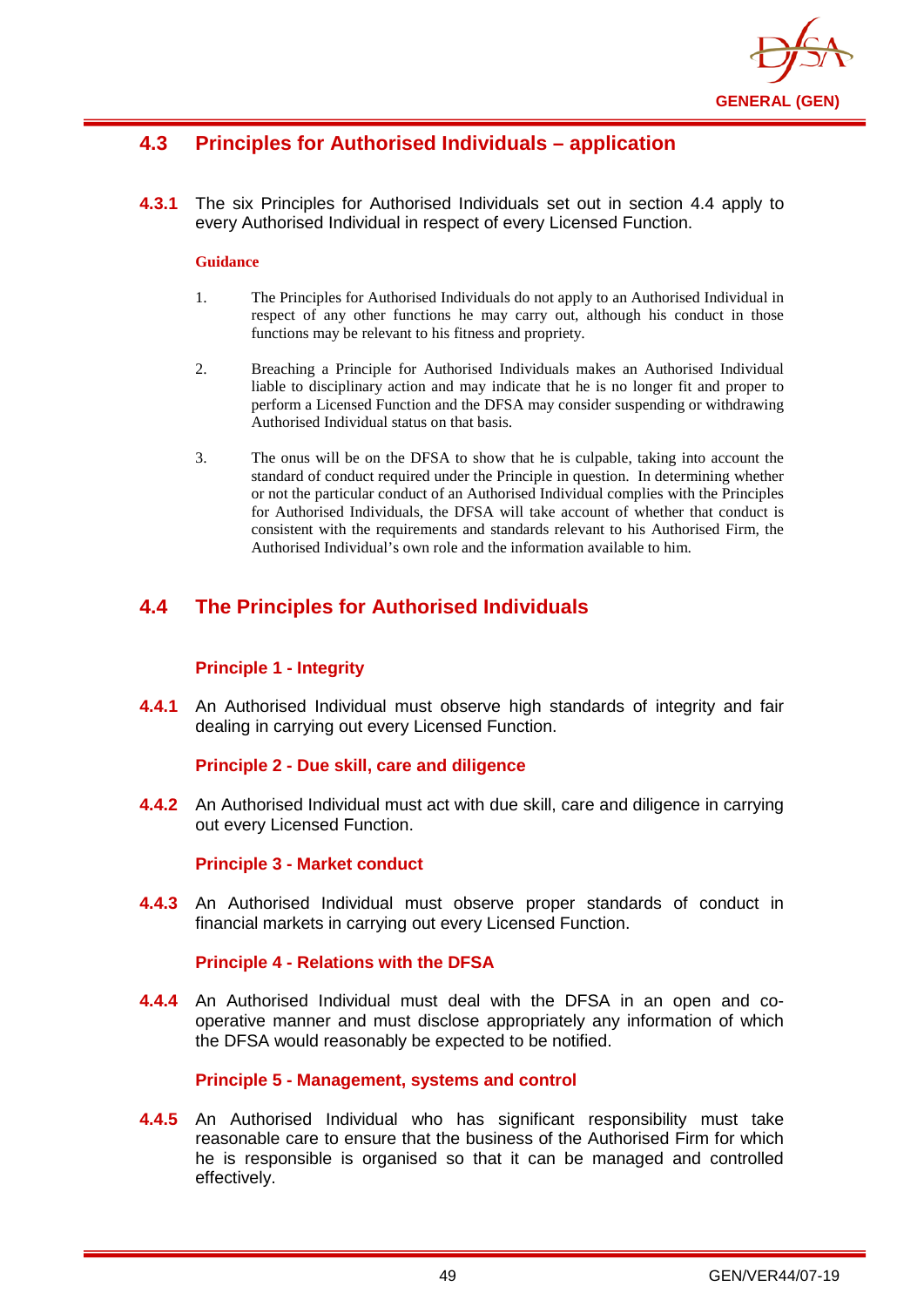

## **Principle 6 - Compliance**

**4.4.6** An Authorised Individual who has significant responsibility must take reasonable care to ensure that the business of the Authorised Firm for which he is responsible complies with any legislation applicable in the DIFC.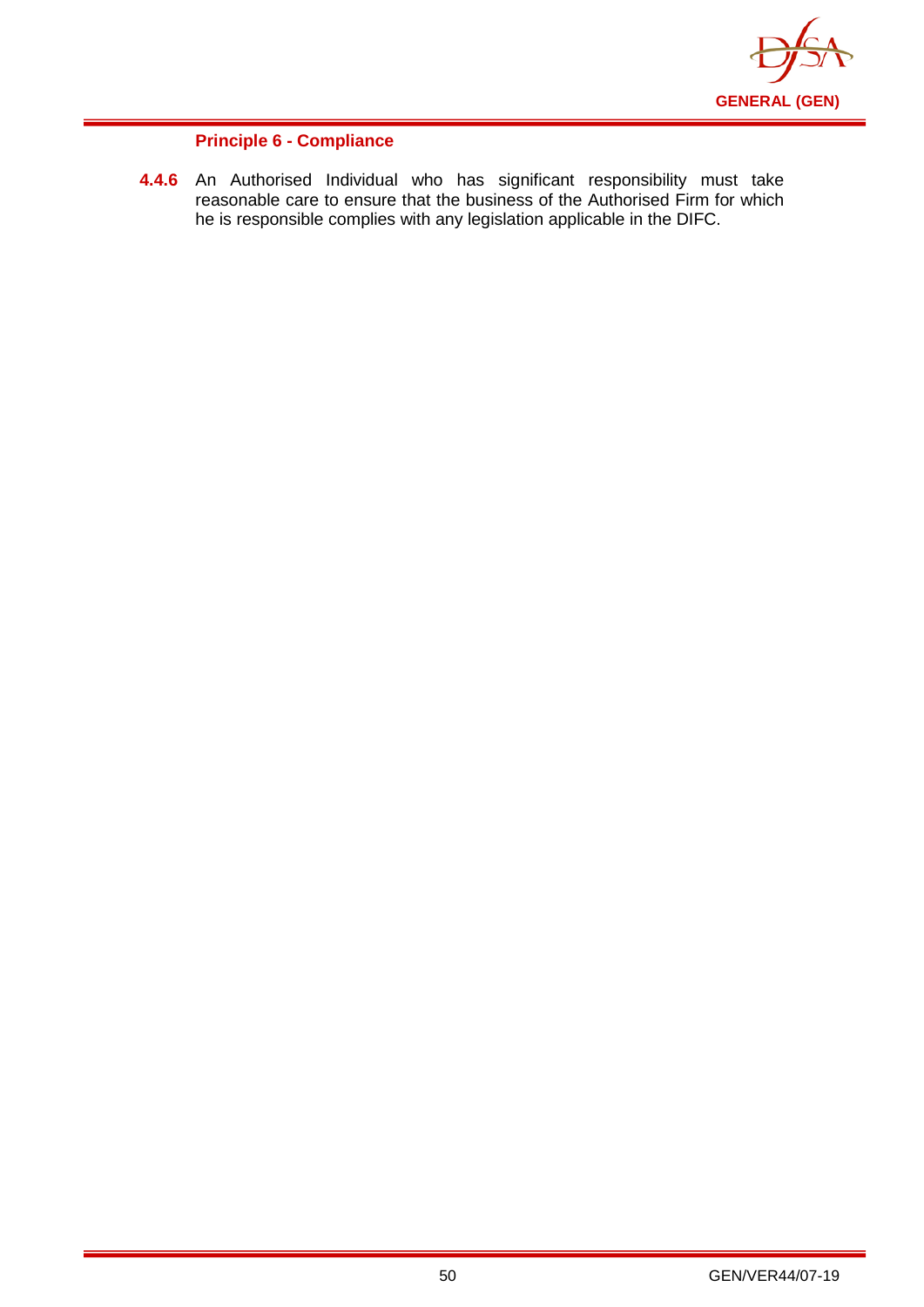

# **5 MANAGEMENT, SYSTEMS AND CONTROLS**

# **5.1 Application**

- **5.1.1** (1) Subject to (5), this chapter applies to every Authorised Person with respect to the Financial Services carried on in or from the DIFC.
	- (2) It also applies in a Prudential Context to a Domestic Firm with respect to all its activities wherever they are carried on.
	- (3) Section 5.3 also applies to an Authorised Firm in a Prudential Context with respect to its entire DIFC branch's activities wherever they are carried on.
	- (4) This chapter also applies to an Authorised Market Institution, if it has an endorsed Licence authorising it to maintain an Official List of Securities, with respect to such maintenance.
	- (5) Rules 5.3.13, 5.3.14, 5.3.15, 5.3.23, 5.3.24, 5.3.30 and 5.3.31 do not apply to an Authorised ISPV.
	- (6) This chapter does not apply to a Representative Office.

#### **Guidance**

- 1. The purpose of this chapter is to set out the requirements for the Governing Body and the senior management within an Authorised Person who are to take direct responsibility for the [Authorised Person's](http://www.fsa.gov.uk/handbook/hbk_glossary.pdf) arrangements on matters likely to be of interest to the DFSA wherever they may give rise to risks to the DFSA's objectives or they affect [the DFSA's](http://www.fsa.gov.uk/handbook/hbk_glossary.pdf) functions under the legislation applicable in the DIFC. See also the requirements relating to organisation in Rules 5.3.2 and 5.3.3.
- 2. In relation to an Authorised Market Institution, this chapter should be read in conjunction with the AMI module.
- 3. In relation to an Authorised Firm which is a Fund Manager or the Trustee, this chapter should be read in conjunction with the CIR module and construed to take into account any Fund which the Authorised Firm operates or for which it acts as the Trustee.
- 4. In relation to an Authorised Person which carries on Islamic Financial Business in or from the DIFC, this chapter should be read in conjunction with the IFR module.

## **5.2 Allocation of significant responsibilities**

### **Apportionment of significant responsibilities**

- **5.2.1** An Authorised Person must apportion significant responsibilities between the members of its Governing Body and its senior management and maintain such apportionment in such a way that:
	- (a) it meets the corporate governance requirements in Rule 5.3.30;
	- (b) it is appropriate with regard to: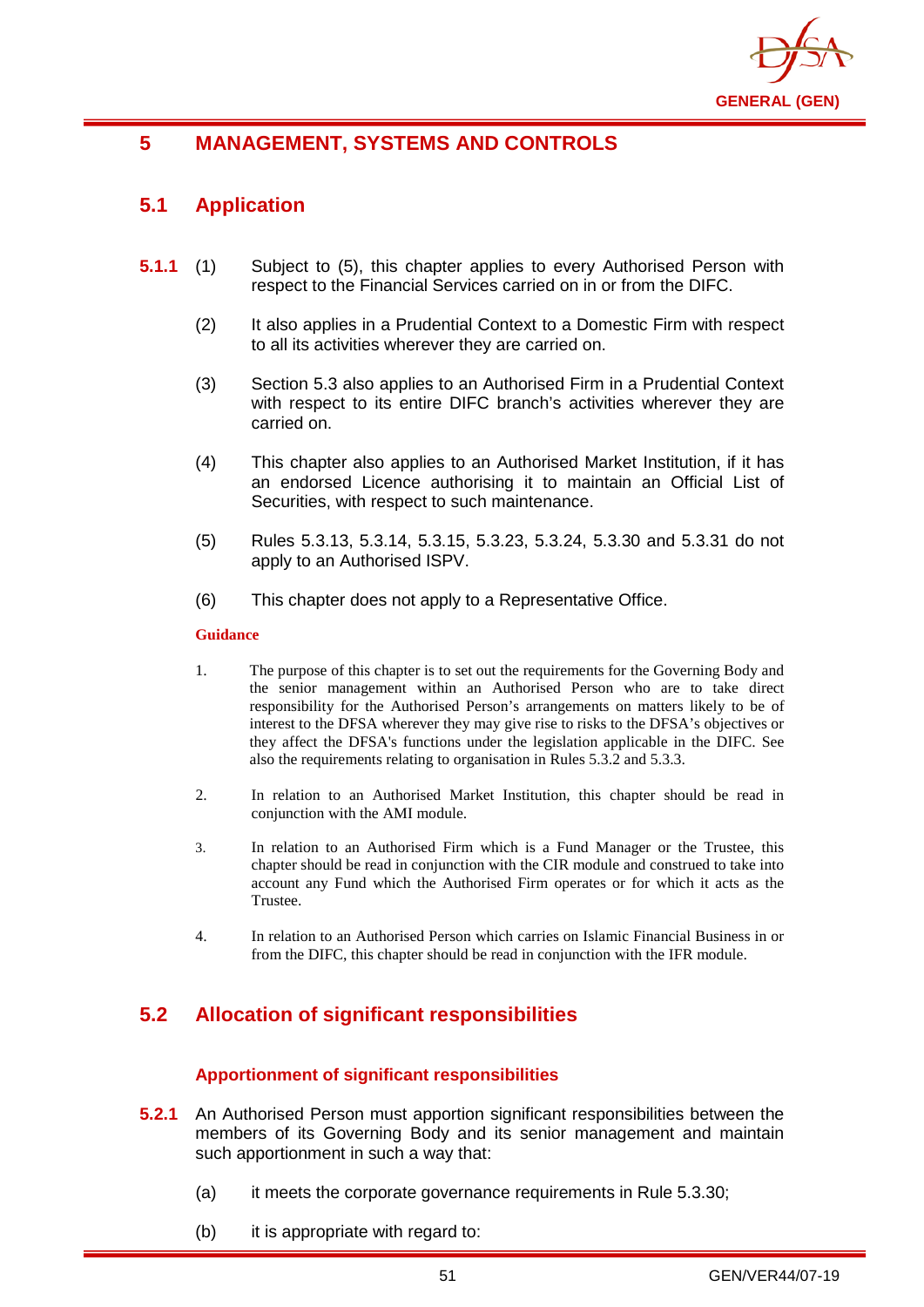

- (i) the nature, scale and complexity of the business of the Authorised Person; and
- (ii) the ability and qualifications of the responsible individuals;
- (c) it is clear who is responsible for which matters; and
- (d) the business of the Authorised Person can be adequately monitored and controlled by the Authorised Person's Governing Body and senior management.
- **5.2.2** An Authorised Person must allocate to the Senior Executive Officer or to the individual holding equivalent responsibility for the conduct for the Authorised Person's business or the Governing Body, the functions of:
	- (a) dealing with the apportionment of responsibilities; and
	- (b) overseeing the establishment and maintenance of systems and controls.

Rules 5.2.1 and 5.2.2 do not derogate from the overall responsibility of the Governing Body in Rule 5.3.30(2).

#### **Recording of apportionment**

- **5.2.3** (1) An Authorised Person must establish and maintain an up-to-date record of the arrangements it has made to comply with Rules 5.2.1 and 5.2.2.
	- (2) The record must show that the members of the Governing Body and the senior management are aware of and have accepted the responsibilities apportioned in accordance with Rule 5.2.1.
	- (3) Where a responsibility has been allocated to more than one individual, the record must show clearly how that responsibility is allocated between the individuals.
	- (4) The record must be retained for six years from the date on which it was established or superseded by a more up-to-date record.

## **5.3 Systems and controls**

#### **General requirement**

- **5.3.1** (1) An Authorised Person must establish and maintain systems and controls, including but not limited to financial and risk systems and controls, that ensure that its affairs are managed effectively and responsibly by its senior management.
	- (2) An Authorised Person must undertake regular reviews of its systems and controls.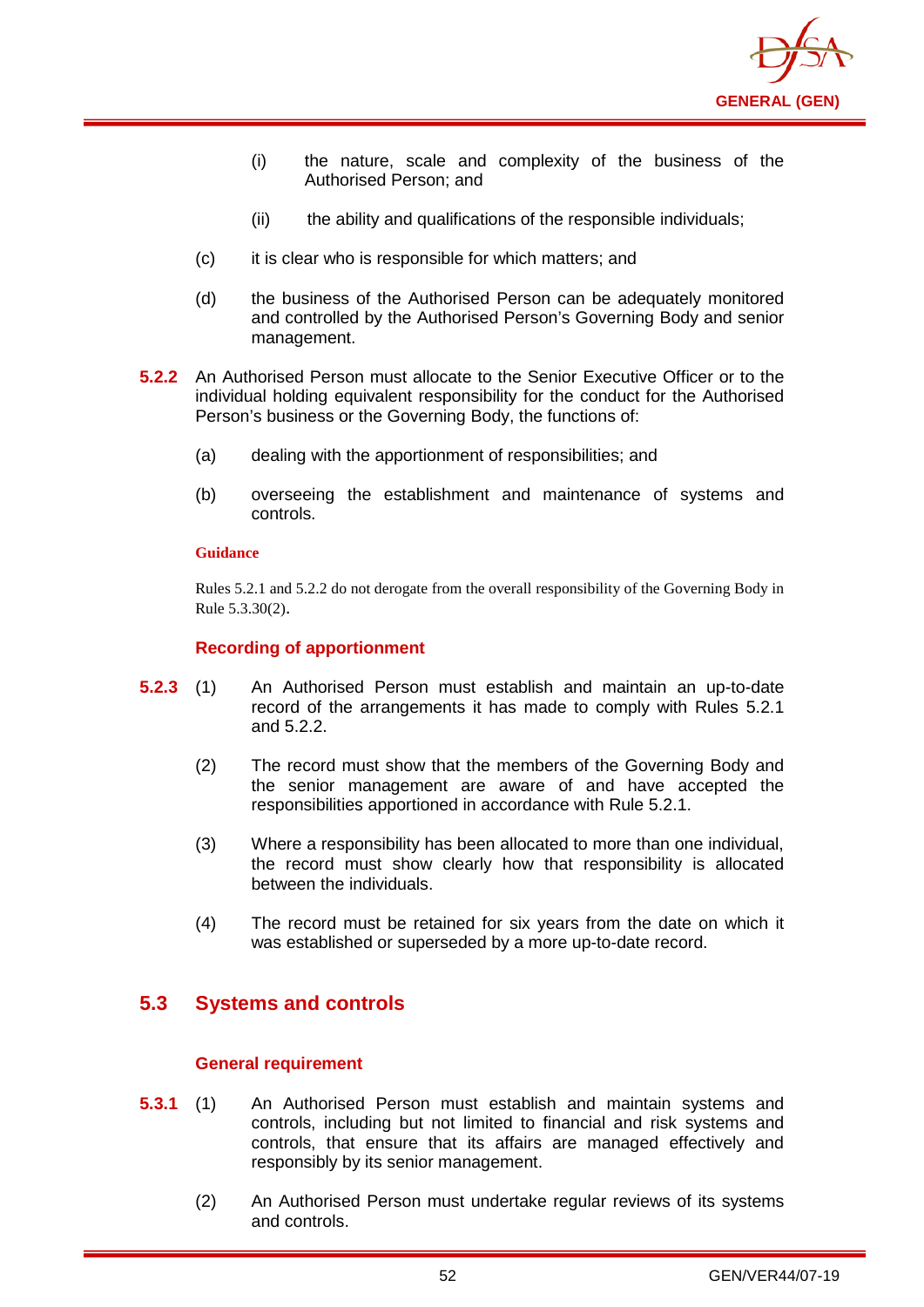

The nature and extent of the systems and controls of an Authorised Person will depend upon a variety of factors including the nature, scale and complexity of its business. While all Authorised Persons, irrespective of the nature, scale, and complexity of their business and legal structure or organisation need to comply with this chapter, the DFSA will take into account these factors and the differences that exist between Authorised Persons when assessing the adequacy of an Authorised Person's systems and controls. Nevertheless, neither these factors nor the differences relieve an Authorised Person from compliance with its regulatory obligations.

### **Organisation**

- **5.3.2** (1) An Authorised Person must establish and implement, taking due account of the nature, scale and complexity of its business and structure, adequate measures to ensure that:
	- (a) the roles and responsibilities assigned to its Governing Body and the members of that body, senior management and Persons Undertaking Key Control Functions are clearly defined;
	- (b) there are clear reporting lines applicable to the individuals undertaking those functions; and
	- (c) the roles, responsibilities and reporting lines referred to in (a) and (b) are documented and communicated to all relevant Employees.
	- (2) An Authorised Firm must ensure that any Employee who will be delivering Financial Services to its customers is clearly identified, together with his respective lines of accountability and supervision.
	- (3) An Authorised Firm which is conducting Investment Business or the Financial Services of Providing Fund Administration or Providing Trust Services, must ensure it makes publically available details of any Employee who delivers Financial Services to its customers, by including such information:
		- (a) in a register, maintained by the Authorised Firm at its place of business and open for inspection during business hours; or
		- (b) on the website of the Authorised Firm.
	- (4) An Authorised Firm referred to in (3), must have complete and up to date information on its register or website, including:
		- (a) the date on which the relevant Employee commenced delivering of Financial Services to customers; and
		- (b) the Financial Services which that Employee is permitted by the Authorised Firm to deliver to customers.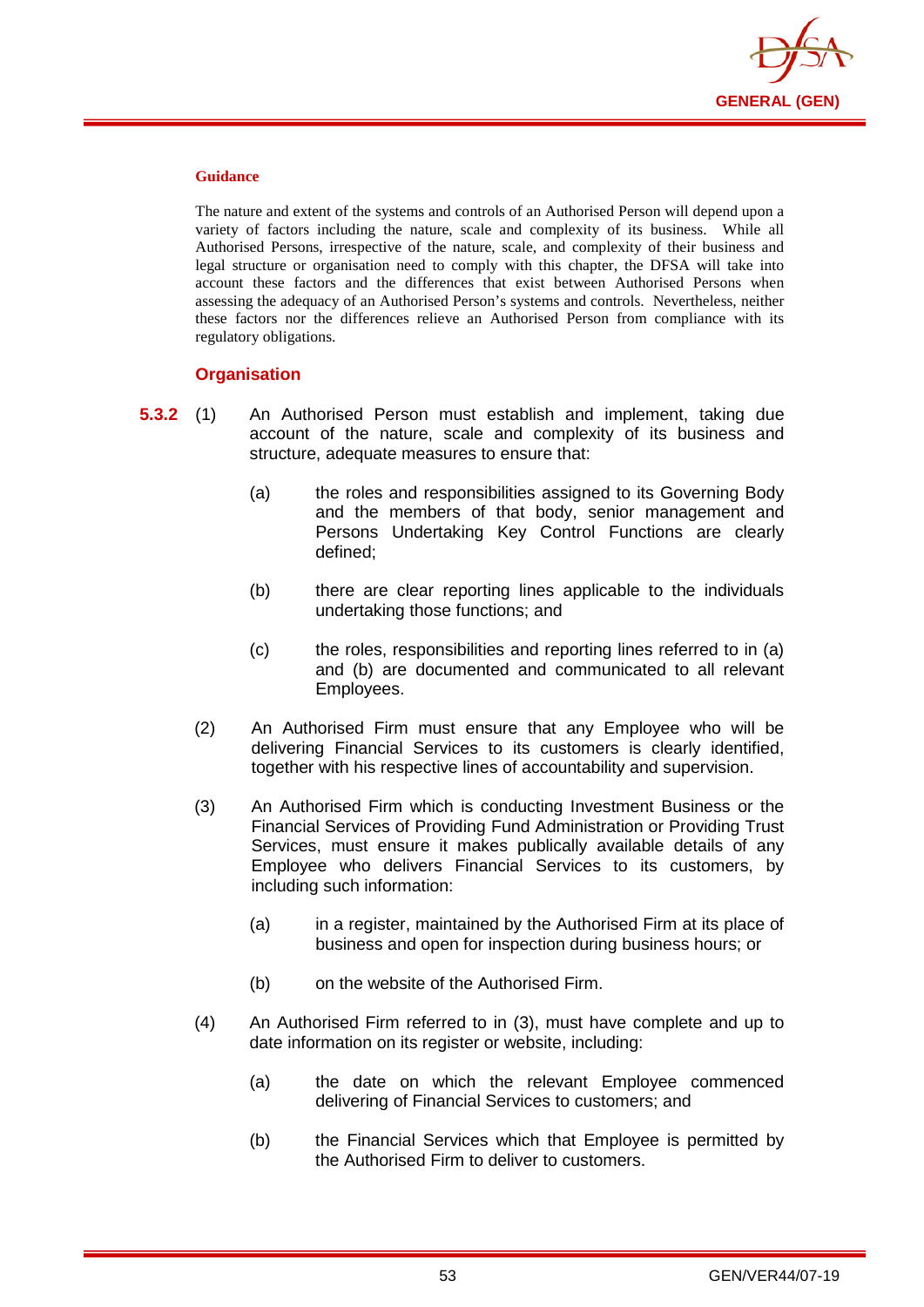

- 1. The term Employee is defined in the GLO widely and includes members of the Governing Body or directors and senior managers of the Authorised Firm. Therefore, the requirements relating to Employees in Rules 5.3.3 and 5.3.6 apply to all Employees including those across the organisation.
- 2. The division of responsibilities between the Governing Body and the senior management should be clearly established and set out in writing. In assigning duties, the Governing Body should take care that no one individual has unfettered powers in making material decisions.
- 3. Members of the Governing Body may include individuals undertaking senior management functions (such as the chief executive of the firm) and Persons Undertaking Key Control Functions. In assigning specific functions to such individuals, care should be taken to ensure that the integrity and effectiveness of the functions they are to perform are not compromised. For example, if the Chairperson of the Governing Body is also the chief executive officer of the Authorised Person, the Governing Body should ensure that the performance assessment of that individual in his roles should be undertaken by a senior non-executive member of the Governing Body or an independent external consultant.
- 4. Persons Undertaking Key Control Functions are defined in GLO in an inclusive manner to encompass Persons such as the heads of risk control, compliance and internal audit functions. In the case of an Insurer, the actuary also is a Person who Undertakes a Key Control Function.
- 5. An example of an Employee providing Financial Services to a customer is a client relationship manager employed by an Authorised Firm providing wealth management services. In contrast, an Employee who may be employed in the back office of an Authorised Firm with responsibility for setting up client accounts would not be client facing.
- **5.3.3** An Authorised Person must ensure that key duties and functions are segregated. Such segregation must ensure that the duties and functions to be performed by the same individual do not conflict with each other, thereby impairing the effective discharge of those functions by the relevant individuals (such as undetected errors or any abuse of positions) and thus exposing the Authorised Person or its customers or users to inappropriate risks.

#### **Risk management**

- **5.3.4** An Authorised Person must establish and maintain risk management systems and controls to enable it to identify, assess, mitigate, control and monitor its risks.
- **5.3.5** An Authorised Person must develop, implement and maintain policies and procedures to manage the risks to which the Authorised Person and where applicable, its customers or users, are exposed.
- **5.3.6** (1) An Authorised Person must appoint an individual to advise its Governing Body and senior management of such risks.
	- (2) An Authorised Person which is part of a Group should be aware of the implications of any Group wide risk policy and systems and controls regime.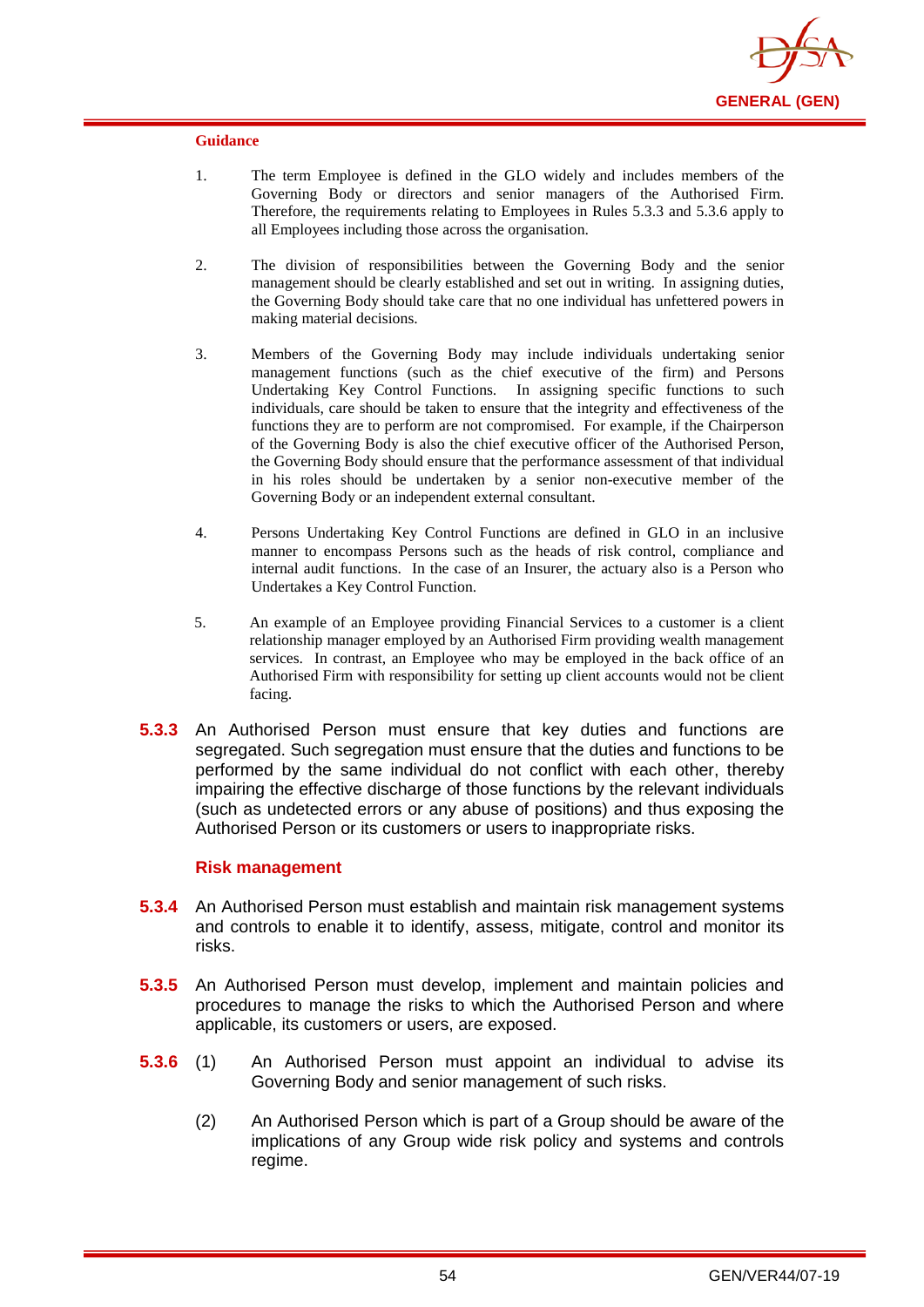

### **Compliance**

- **5.3.7** An Authorised Person must establish and maintain compliance arrangements, including processes and procedures that ensure and evidence, as far as reasonably practicable, that the Authorised Person complies with all legislation applicable in the DIFC.
- **5.3.8** An Authorised Person must document the organisation, responsibilities and procedures of the compliance function.
- **5.3.9** An Authorised Person must ensure that the Compliance Officer has access to sufficient resources, including an adequate number of competent staff, to perform his duties objectively and independently of operational and business functions.
- **5.3.10** An Authorised Person must ensure that the Compliance Officer has unrestricted access to relevant records and to the Authorised Person's Governing Body and senior management.
- **5.3.11** An Authorised Person must establish and maintain monitoring and reporting processes and procedures to ensure that any compliance breaches are readily identified, reported and promptly acted upon.
- **5.3.12** An Authorised Person must document the monitoring and reporting processes and procedures as well as keep records of breaches of any of legislation applicable in the DIFC.

### **Internal audit**

- **5.3.13** (1) An Authorised Person must establish and maintain an internal audit function with responsibility for monitoring the appropriateness and effectiveness of its systems and controls.
	- (2) The internal audit function must be independent from operational and business functions.

#### **Guidance**

The Person appointed as the Internal Auditor of an Authorised Market Institution is a Key Individual pursuant to AMI Rule 5.3.1.

- **5.3.14** An Authorised Person must ensure that its internal audit function has unrestricted access to all relevant records and recourse when needed to the Authorised Person's Governing Body or the relevant committee, established by its Governing Body for this purpose.
- **5.3.15** An Authorised Person must document the organisation, responsibilities and procedures of the internal audit function.

### **Business plan and strategy**

**5.3.16** (1) An Authorised Person must produce a business plan which enables it, amongst other things, to manage the risks to which it and its customers are exposed.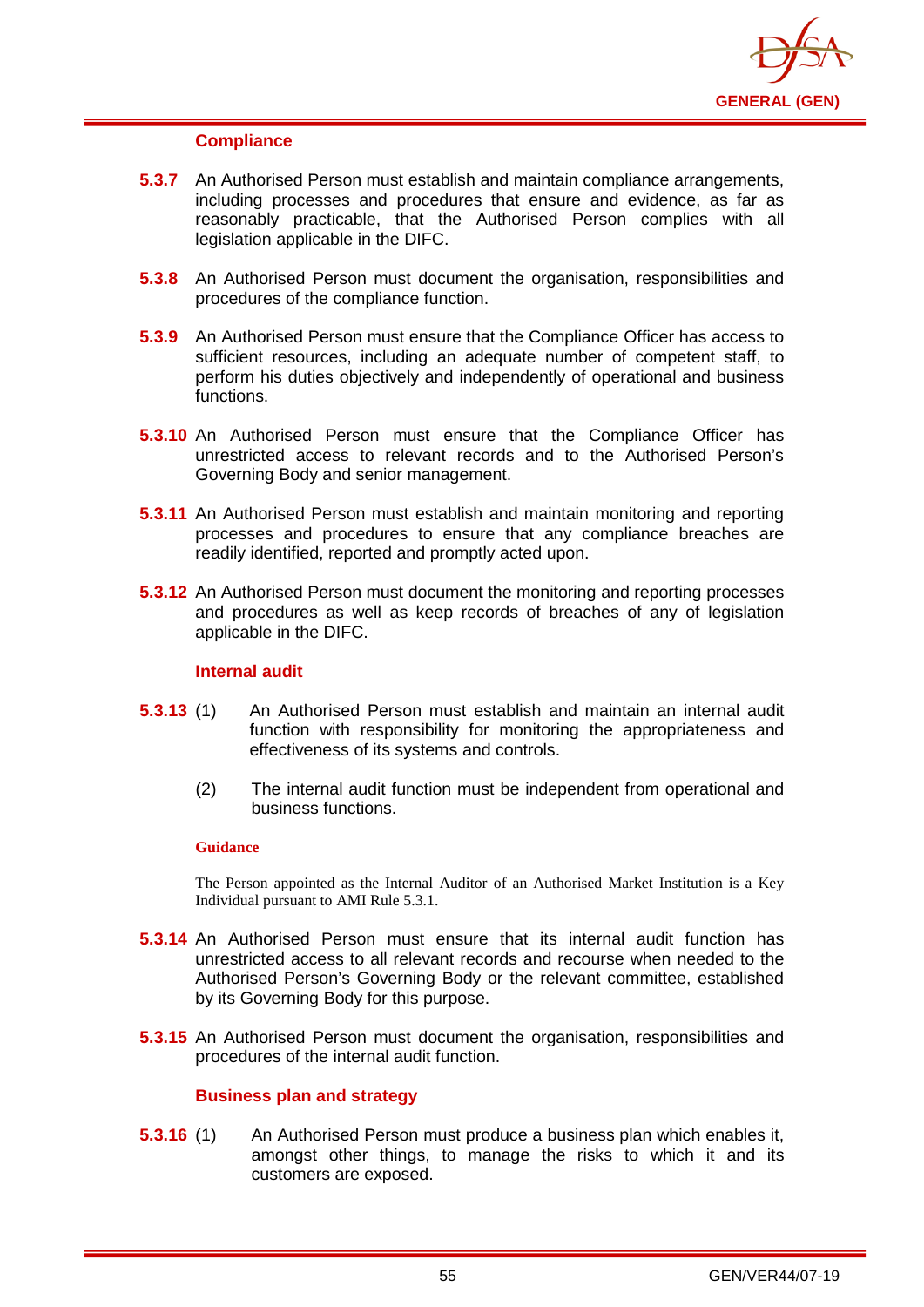

- (2) The business plan must take into account the Authorised Person's current business activities and the business activities forecast for the next twelve months.
- (3) The business plan must be documented and updated as appropriate to take account of changes in the business environment and to reflect changes in the business of the Authorised Person.

### **Management information**

**5.3.17** An Authorised Person must establish and maintain arrangements to provide its Governing Body and senior management with the information necessary to organise, monitor and control its activities, to comply with legislation applicable in the DIFC and to manage risks. The information must be relevant, accurate, comprehensive, timely and reliable.

#### **Staff and agents**

- **5.3.18** An Authorised Person must establish and maintain systems and controls that enable it to satisfy itself of the suitability of anyone who acts for it.
- **5.3.19** (1) An Authorised Firm must ensure, as far as reasonably practical, that its Employees are:
	- (a) fit and proper;
	- (b) competent and capable of performing the functions which are to be assigned to those Employees; and
	- (c) trained in the requirements of the legislation applicable in the DIFC.
	- (2) An Authorised Firm must establish and maintain systems and controls to comply with (1). An Authorised Firm must be able to demonstrate that it has complied with these requirements through appropriate measures, including the maintenance of relevant records.

#### **Guidance**

- 1. When considering whether an Employee is fit and proper, competent and capable, an Authorised Firm should consider any training undertaken or required by an Employee, the nature of the Clients to whom an Employee provides Financial Services, and the type of activities performed by an Employee in the provision of such Financial Services including any interface with Clients.
- 2. When assessing the fitness and propriety of Employees, an Authorised Firm should be guided by the matters set out in section 2.3 of the RPP Sourcebook and should also monitor conflicts or potential conflicts of interest arising from all of the individual's links and activities.
- 3. When assessing the competence and capability of an Employee, an Authorised Firm should:
	- a. obtain details of the skills, knowledge and experience of the Employee relevant to the nature and requirements of the role;
	- b. take reasonable steps to verify the relevance, accuracy and authenticity of any information obtained;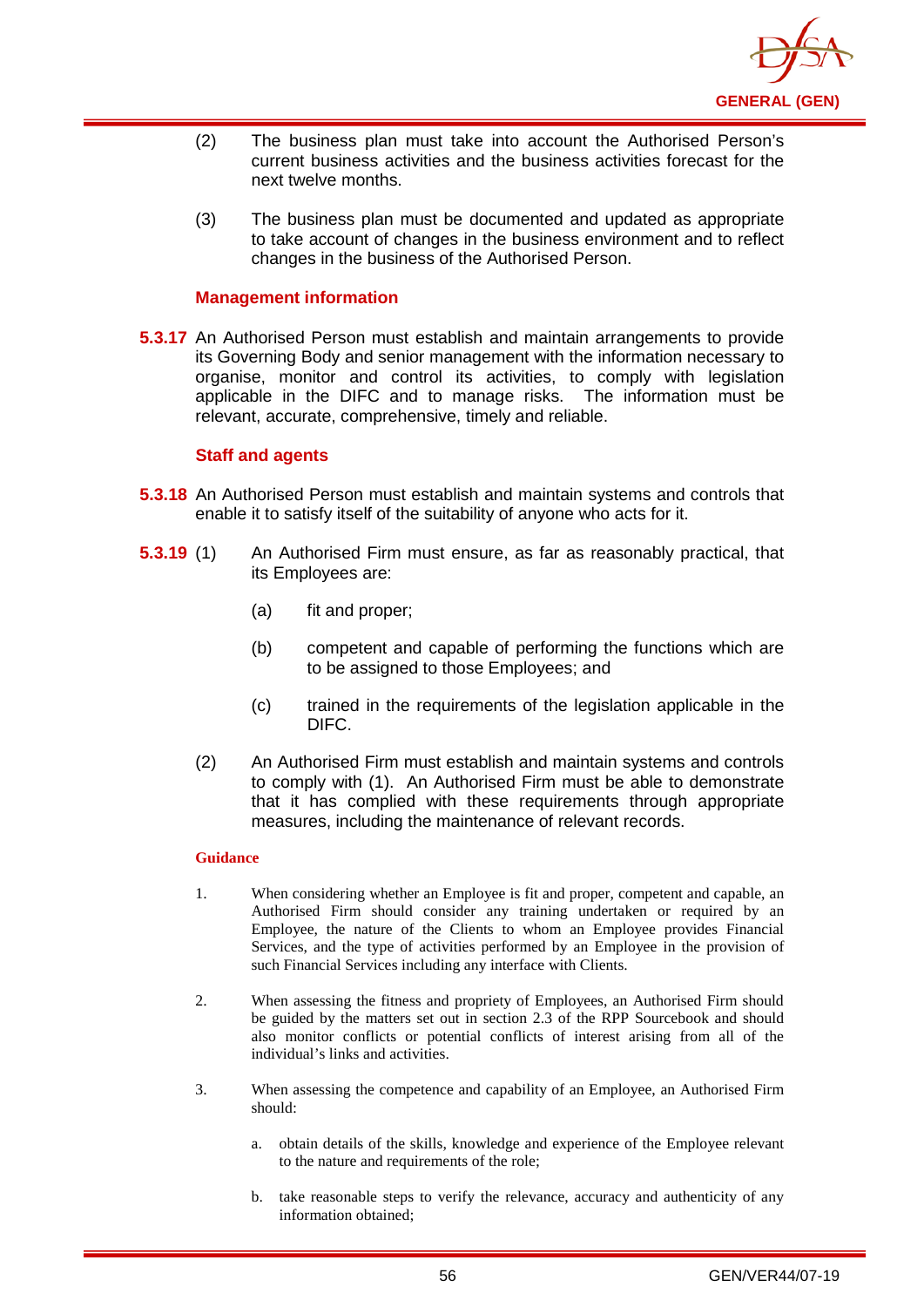

- c. determine, in light of the Employee's relevant skills, knowledge and experience, that the Employee is competent and capable of fulfilling the duties of the role; and
- d. consider the level of responsibility that the Employee will assume within the Authorised Firm, including whether the Employee will be providing Financial Services to Retail Clients in an interfacing role.
- 4. An Authorised Firm should also satisfy itself that an Employee:
	- a. continues to be competent and capable of performing the role;
	- b. has kept abreast of market, product, technology, legislative and regulatory developments that are relevant to the role, through training or other means; and
	- c. is able to apply his knowledge.
- 5. Refer to section 2.2.13 of the RPP Sourcebook for criteria for suitability of members of the Governing Body of the Authorised Firm.

#### **Conduct**

- **5.3.20** An Authorised Person must establish and maintain systems and controls that ensure, as far as reasonably practical, that the Authorised Person and its Employees do not engage in conduct, or facilitate others to engage in conduct, which may constitute:
	- (a) market abuse, whether in the DIFC or elsewhere; or
	- (b) a financial crime under any applicable U.A.E. laws.

#### **Outsourcing**

- **5.3.21** (1) An Authorised Person which outsources any of its functions or activities directly related to Financial Services to service providers (including within its Group) is not relieved of its regulatory obligations and remains responsible for compliance with legislation applicable in the DIFC.
	- (2) The outsourced function under this Rule shall be deemed as being carried out by the Authorised Person itself.
	- (3) An Authorised Person which uses such service providers must ensure that it:
		- (a) has undertaken due diligence in choosing suitable service providers;
		- (b) effectively supervises the outsourced functions or activities; and
		- (c) deals effectively with any act or failure to act by the service provider that leads, or might lead, to a breach of any legislation applicable in the DIFC.
- **5.3.22** (1) An Authorised Person must inform the DFSA about any material outsourcing arrangements.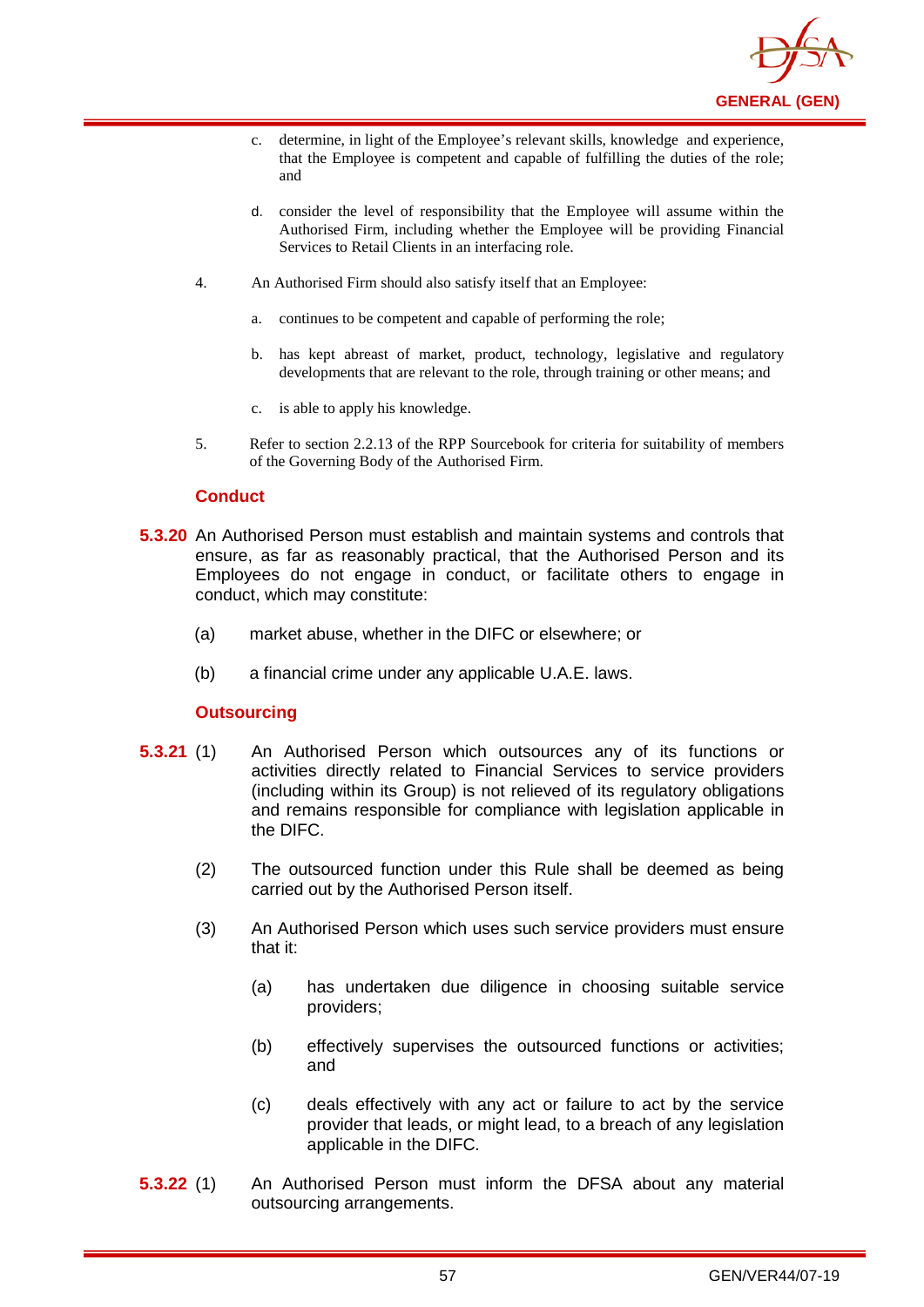

- (2) An Authorised Person which has a material outsourcing arrangement must:
	- (c) establish and maintain comprehensive outsourcing policies, contingency plans and outsourcing risk management programmes;
	- (d) enter into an appropriate and written outsourcing contract; and
	- (e) ensure that the outsourcing arrangements neither reduce its ability to fulfil its obligations to customers and the DFSA, nor hinder supervision of the Authorised Person by the DFSA.
- (3) An Authorised Person must ensure that the terms of its outsourcing contract with each service provider under a material outsourcing arrangement require the service provider to:
	- (a) provide for the provision of information under section 11.1 in relation to the Authorised Person and access to their business premises; and
	- (b) deal in an open and co-operative way with the DFSA.

- 1. An Authorised Person's outsourcing arrangements should include consideration of:
	- a. applicable guiding principles for outsourcing in financial services issued by the Joint Forum; or
	- b. any equivalent principles or regulations the Authorised Person is subject to in its home country jurisdiction.
- 2. An outsourcing arrangement would be considered to be material if it is a service of such importance that weakness or failure of that service would cast serious doubt on the Authorised Person's continuing ability to remain fit and proper or to comply with DFSA administered Laws and Rules.

#### **Business continuity and disaster recovery**

- **5.3.23** (1) An Authorised Person must have in place adequate arrangements to ensure that it can continue to function and meet its obligations under the legislation applicable in the DIFC in the event of an unforeseen interruption.
	- (2) These arrangements must be kept up to date and regularly tested to ensure their effectiveness.

#### **Guidance**

- 1. In considering the adequacy of an Authorised Person's business continuity arrangements, the DFSA will have regard to the Authorised Person's management of the specific risks arising from interruptions to its business including its crisis management and disaster recovery plans.
- 2. The DFSA expects an Authorised Person to have:
	- a. arrangements which establish and maintain the Authorised Person's physical security and protection for its information systems for business continuity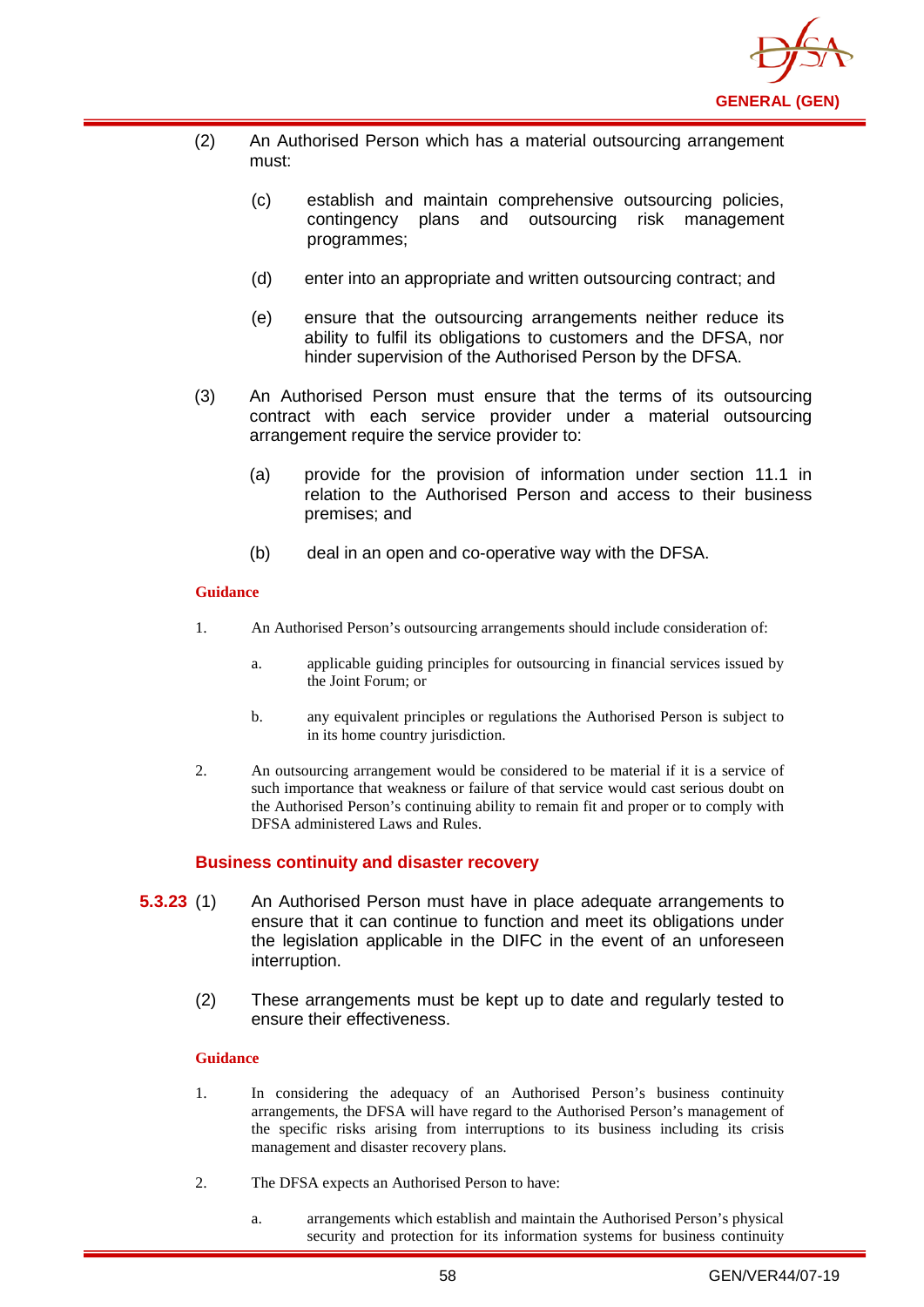

purposes in the event of planned or unplanned information system interruption or other events that impact on its operations;

- b. considered its primary data centres' and business operations' reliance on infrastructure components, for example transportation, telecommunications networks and utilities and made the necessary arrangements to minimise the risk of interruption to its operations by arranging backup of infrastructure components and service providers; and
- c. considered, in its plans for dealing with a major interruption to its primary data centre or business operations, its alternative data centres' and business operations' reliance on infrastructure components and made the necessary arrangements such that these do not rely on the same infrastructure components and the same service provider as the primary data centres and operations.

#### **Records**

- **5.3.24** (1) An Authorised Person must make and retain records of matters and dealings, including Accounting Records and corporate governance practices which are the subject of requirements and standards under the legislation applicable in the DIFC.
	- (2) Such records, however stored, must be capable of reproduction on paper within a reasonable period not exceeding 3 business days.
- **5.3.25** Subject to Rule 5.3.26, the records required by Rule 5.3.24 or by any other Rule in this Rulebook must be maintained by the Authorised Person in the English language.
- **5.3.26** If an Authorised Person's records relate to business carried on from an establishment in a territory outside the DIFC, an official language of that territory may be used instead of the English language as required by Rule 5.3.25.
- **5.3.27** An Authorised Person must have systems and controls to fulfil the Authorised Person's legal and regulatory obligations with respect to adequacy, access, period of retention and security of records.

#### **Fraud**

- **5.3.28** An Authorised Person must establish and maintain effective systems and controls to:
	- (a) deter and prevent suspected fraud against the Authorised Person; and
	- (b) report suspected fraud and other financial crimes to the relevant authorities.
- **5.3.29** Deleted

#### **Corporate Governance**

- **5.3.30** (1) An Authorised Person must have a Governing Body and senior management that meet the requirements in (2) and (3) respectively.
	- (2) The Governing Body of the Authorised Person must:
		- (a) be clearly responsible for setting or approving (or both) the business objectives of the firm and the strategies for achieving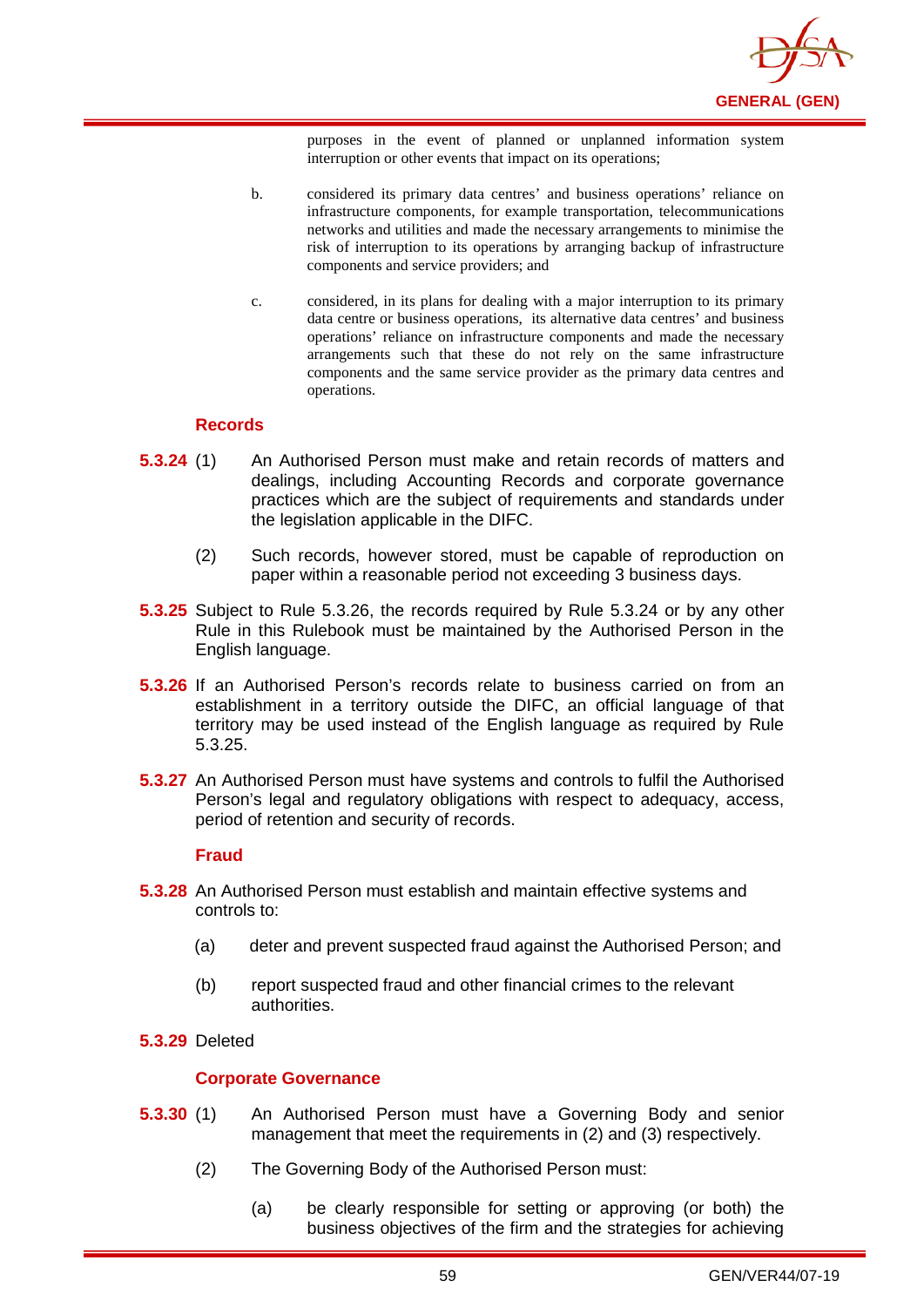

those objectives and for providing effective oversight of the management of the firm;

- (b) comprise an adequate number and mix of individuals who have, among them, the relevant knowledge, skills, expertise and time commitment necessary to effectively carry out the duties and functions of the Governing Body; and
- (c) have adequate powers and resources, including its own governance practices and procedures, to enable it to discharge those duties and functions effectively.
- (3) The senior management of the Authorised Person must be clearly responsible for the day-to-day management of the firm's business in accordance with the business objectives and strategies approved or set by the Governing Body.

#### **Guidance**

#### **Scope of corporate governance**

- 1. Corporate governance is a framework of systems, policies, procedures and controls through which an entity:
	- a. promotes the sound and prudent management of its business;
	- b. protects the interests of its customers and stakeholders; and
	- c. places clear responsibility for achieving (a) and (b) on the Governing Body and its members and the senior management of the Authorised Person.
- 2. Many requirements designed to ensure sound corporate governance of companies, such as those relating to shareholder and minority protection and responsibilities of the Board of Directors of companies, are found in the company laws and apply to Authorised Persons. Additional disclosure requirements also apply if they are listed companies. The requirements in this Module are tailored to Authorised Persons and are designed to augment and not to exclude the application of those requirements.
- 3. Whilst Rule 5.3.30 deals with two aspects of corporate governance, the requirements included in other provisions under sections 5.2 and 5.3 also go to the heart of sound corporate governance by promoting prudent and sound management of the Authorised Person's business in the interest of its customers and stakeholders. These requirements together are designed to promote sound corporate governance practices in Authorised Persons whilst also providing a greater degree of flexibility for Authorised Persons in establishing and implementing a corporate governance framework that are both appropriate and practicable to suit their operations.
- 4. Stakeholder groups of an Authorised Person, who would benefit from the sound and prudent management of firms, can be varied but generally encompass its owners (shareholders), customers (in the case of an AMI, its members and investors), creditors, counterparties and employees, whose interests may not necessarily be mutually coextensive. A key objective in enhancing corporate governance standards applicable to Authorised Persons is to ensure that firms are soundly and prudently managed, with the primary regard being had to its customers.

#### **Proportionate application to firms depending on the nature of their business**

5. One of the key considerations that underpins how the corporate governance requirements set out in Rule 5.3.30 apply to an Authorised Person is the nature, scale and complexity of the Authorised Person's business, and its organisational structure.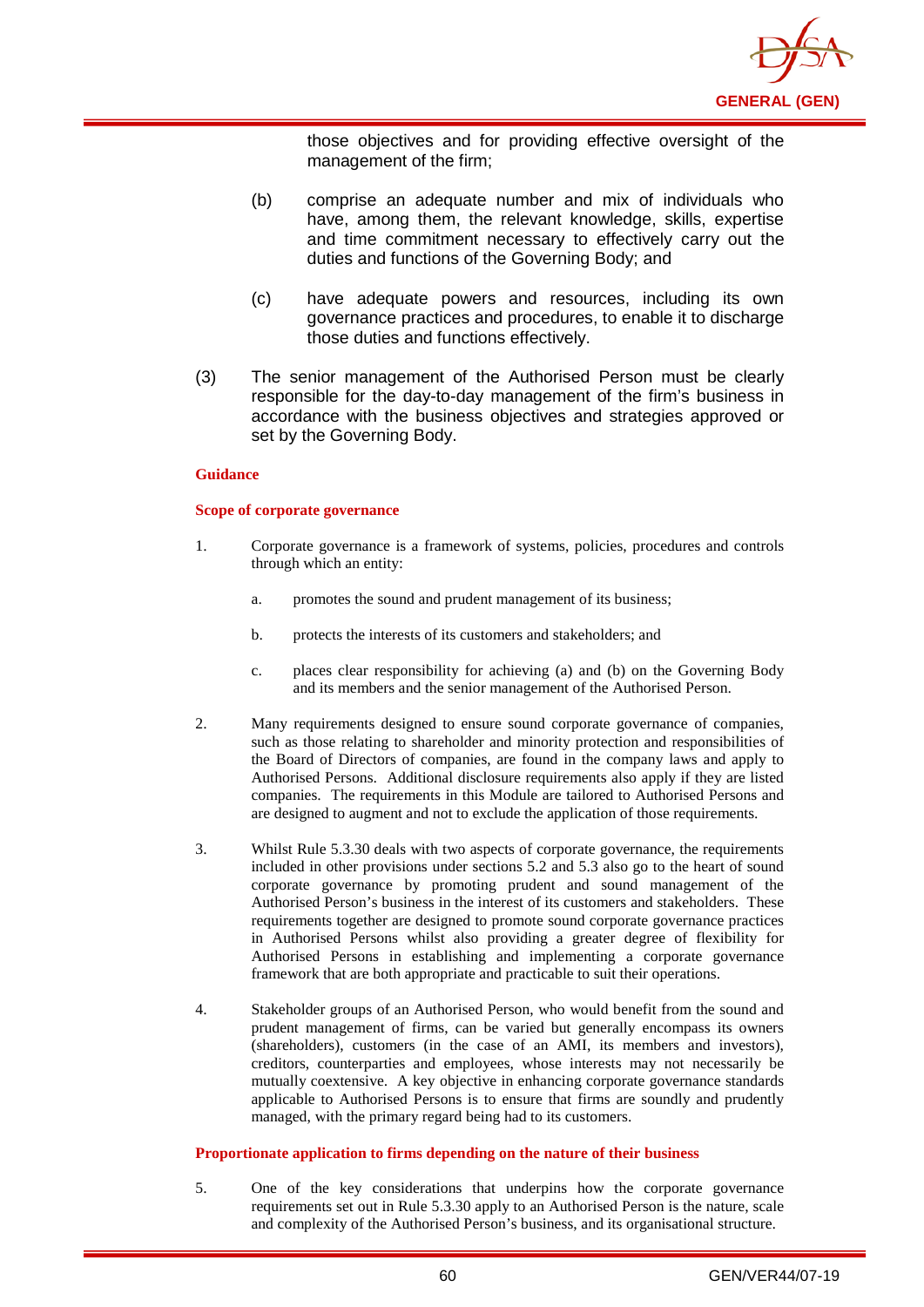

- 6. While requiring banks, insurers and dealers to have more detailed and complex corporate governance systems and controls, simpler systems and procedures could be required for other firms, depending on the nature and scale of their Financial Services. For example, in the case of certain types of Category 4 Financial Service providers such as arranging or advising only firms, less extensive and simpler corporate governance systems and procedures may be sufficient to meet their corporate governance obligations.
- 7. For example, an Authorised Person which is a small scale operation with a tightly held ownership structure may not have a Governing Body which comprises members who are fully independent of the firm's business and from each other, nor be sufficiently large to be able to form numerous committees of the Governing Body to undertake various functions such as nomination and remuneration. In such cases, whilst strict adherence to such aspects of best practice would not be required, overall measures as appropriate to achieve the sound and prudent management of the business would be needed. For example, a firm with no regulatory track record would be expected to have additional corporate governance controls in place to ensure the sound and prudent management of its business, such as the appointment of an independent director (who has relevant regulatory experience) to its Governing Body.

#### **Application to Branches and Groups**

- 8. As part of the flexible and proportionate application of corporate governance standards to firms, whether a firm is a Branch or a subsidiary within a Group is also taken into account. An Authorised Person which is a member of a Group may, instead of developing its own corporate governance policies, adopt group-wide corporate governance standards. However, the Governing Body of the Authorised Person should consider whether those standards are appropriate for the firm, and to the extent possible, make any changes as necessary.
- 9. In the case of a Branch, corporate governance practices adopted at the head office would generally apply to the Branch and are expected to be adequate. The DFSA considers, as part of its authorisation of a Branch and on-going supervision, the adequacy of regulatory and supervisory arrangements applicable in the home jurisdiction, including a corporate governance framework adopted and implemented by the head office (see section 3.2.15 of the RPP Sourcebook).

#### **Best practice relating to corporate governance**

10. In addition to the considerations noted above, best practice that an Authorised Person may adopt to achieve compliance with the applicable corporate governance standards is set out in Guidance at Appendix 3.1. An Authorised Person may, where the best practice set out in App3.1 is not suited to its particular business or structure, deviate from such best practice or any aspects thereof. The DFSA will expect the Authorised Person to demonstrate to the DFSA, upon request, what the deviations are and why such deviations are considered by the Authorised Person to be appropriate.

#### **Remuneration structure and strategies**

- **5.3.31** (1) The Governing Body of an Authorised Person must ensure that the remuneration structure and strategy of the firm:
	- (a) are consistent with the business objectives and strategies and the identified risk parameters within which the firm's business is to be conducted;
	- (b) provide for effective alignment of risk outcomes and the roles and functions of the Employees, taking account of:
		- (i) the nature of the roles and functions of the relevant Employees; and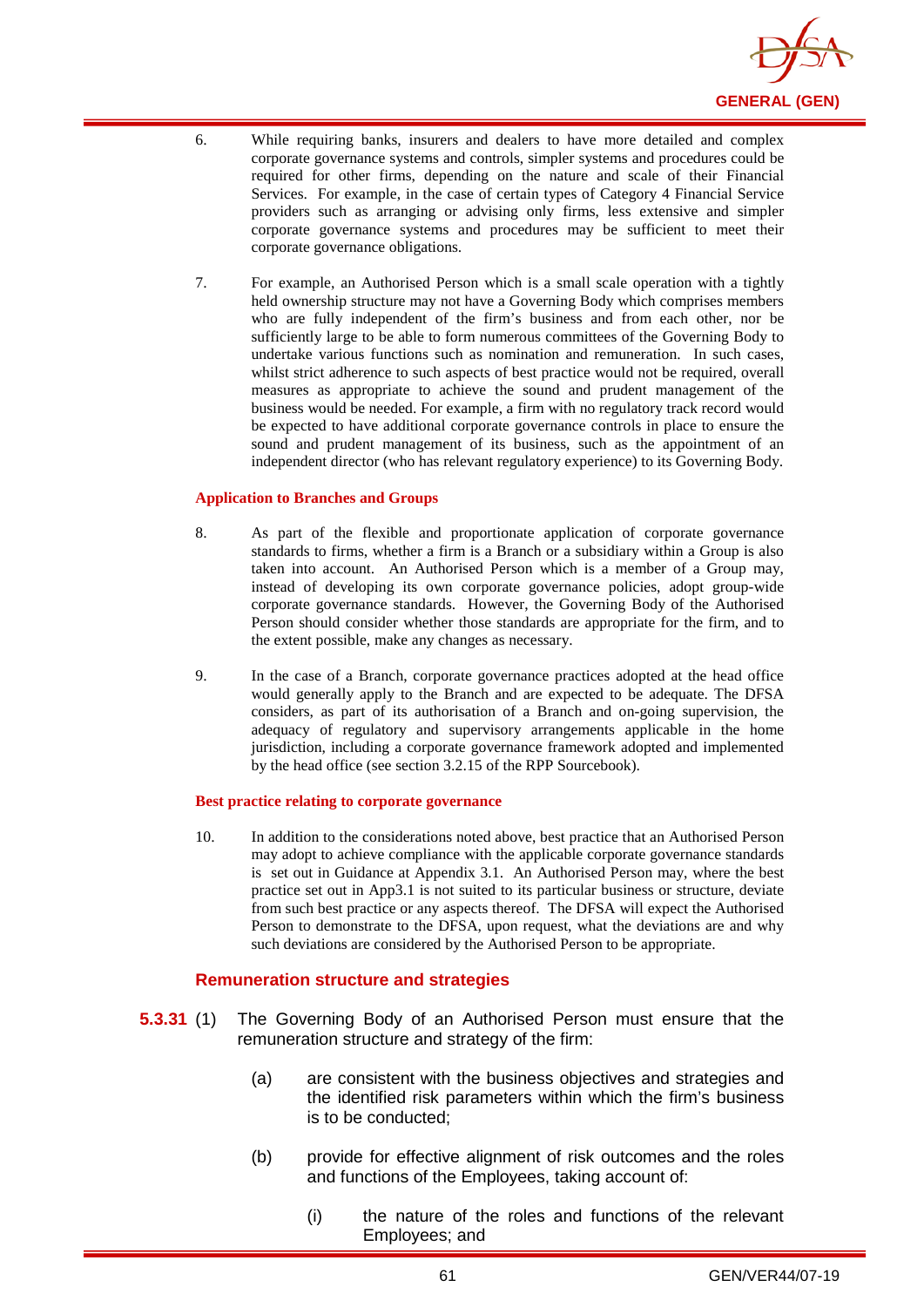

- (ii) whether the actions of the Employees may expose the firm to unacceptable financial, reputational and other risks;
- (c) at a minimum, include the members of its Governing Body, the senior management, Persons Undertaking Key Control Functions and any major risk-taking Employees; and
- (d) are implemented and monitored to ensure that they operate, on an on-going basis, effectively and as intended.
- (2) The Governing Body must provide to the DFSA and relevant stakeholders sufficient information about its remuneration structure and strategies to demonstrate that such structure and strategies meet the requirements in (1) on an on-going basis.
- (3) For the purposes of this Rule, "major risk-taking Employees" are Employees whose actions have a material impact on the risk exposure of the Authorised Person.

#### **Proportionate application to firms depending on the nature of their business**

1. Those considerations set out in Guidance items 5 – 7 under Rule 5.3.30 apply equally to the way in which the remuneration structure and strategies related requirement in Rule 5.3.31 is designed to apply to an Authorised Person. Accordingly, whilst most Category 4 firms may have simple arrangements to achieve the outcome of aligning performance outcomes and risks associated with remuneration structure and strategies, banks, insurers and dealers are expected to have more stringent measures to address such risks.

#### **Application to Branches and Groups**

2. As part of the flexible and proportionate application of corporate governance standards to firms, whether a firm is a Branch or a subsidiary within a Group is also taken into account. As such, the considerations noted in Guidance items  $8 - 9$  under Rule 5.3.30 apply equally to the application of the remuneration related requirements for Branches and Groups. For example, where an Authorised Person is a member of a Group, its Governing Body should consider whether the Group wide policies, such as those relating to the Employees covered under the remuneration strategy and the disclosure relating to remuneration made at the Group level are adequate to meet its obligations under Rule 5.3.31.

#### **Best practice relating to corporate governance**

3. In addition to the considerations noted above, best practice that an Authorised Person may adopt to promote sound remuneration structure and strategies within the firm is set out as Guidance at Appendix 3.2. Where such best practice or any aspects thereof are not suited to a particular Authorised Person's business or structure, it may deviate from such best practice. The DFSA will expect the Authorised Person to demonstrate, upon request, what the deviations are and why such deviations are considered appropriate.

#### **Disclosure of information relating to remuneration structure and strategy**

4. The information which an Authorised Person provides to the DFSA relating to its remuneration structure and strategies should be included in the annual report or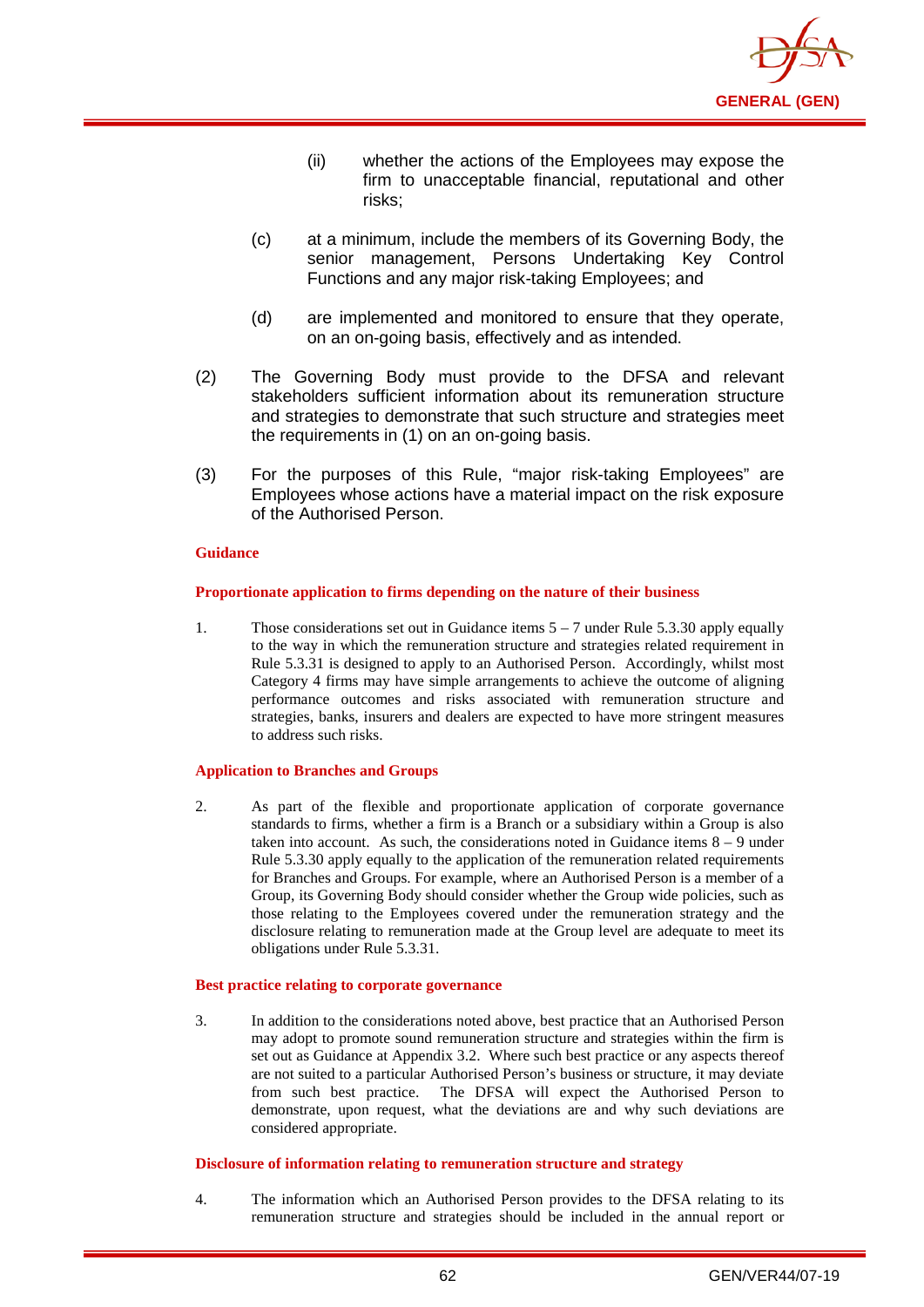

accounting statements. The DFSA expects the annual report of Authorised Persons to include, at a minimum, information relating to:

- a. the decision making process used to determine the firm-wide remuneration policy (such as by a remuneration committee or an external consultant if any, or by the Governing Body);
- b. the most important elements of its remuneration structure (such as, in the case of performance based remuneration, the link between pay and performance and the relevant assessment criteria); and
- c. aggregate quantitative information on remuneration of its Governing Body, the senior management, Persons Undertaking Key Control Functions and any major risk taking Employees.
- 5. The DFSA may, pursuant to its supervisory powers, require additional information relating to the remuneration structure and strategy of an Authorised Firm to assess whether the general elements relating to remuneration under Rule 5.3.31(1) are met by the firm. Any significant changes to the remuneration structure and strategy should also be notified to the DFSA before being implemented. See Rule 11.10.20.
- 6. The information included in the annual report is made available to the DFSA and the shareholders, and in the case of a listed company, to the public. The Governing Body of the Authorised Person should also consider what additional information should be included in the annual report. In the case of banks, insurers and dealers, more detailed disclosure of remuneration structure and strategy and its impact on the financial soundness of the firm would be required. When providing disclosure relating to remuneration in its annual report, Authorised Persons should take account of the legal obligations that apply to the firm including the confidentiality of information obligations.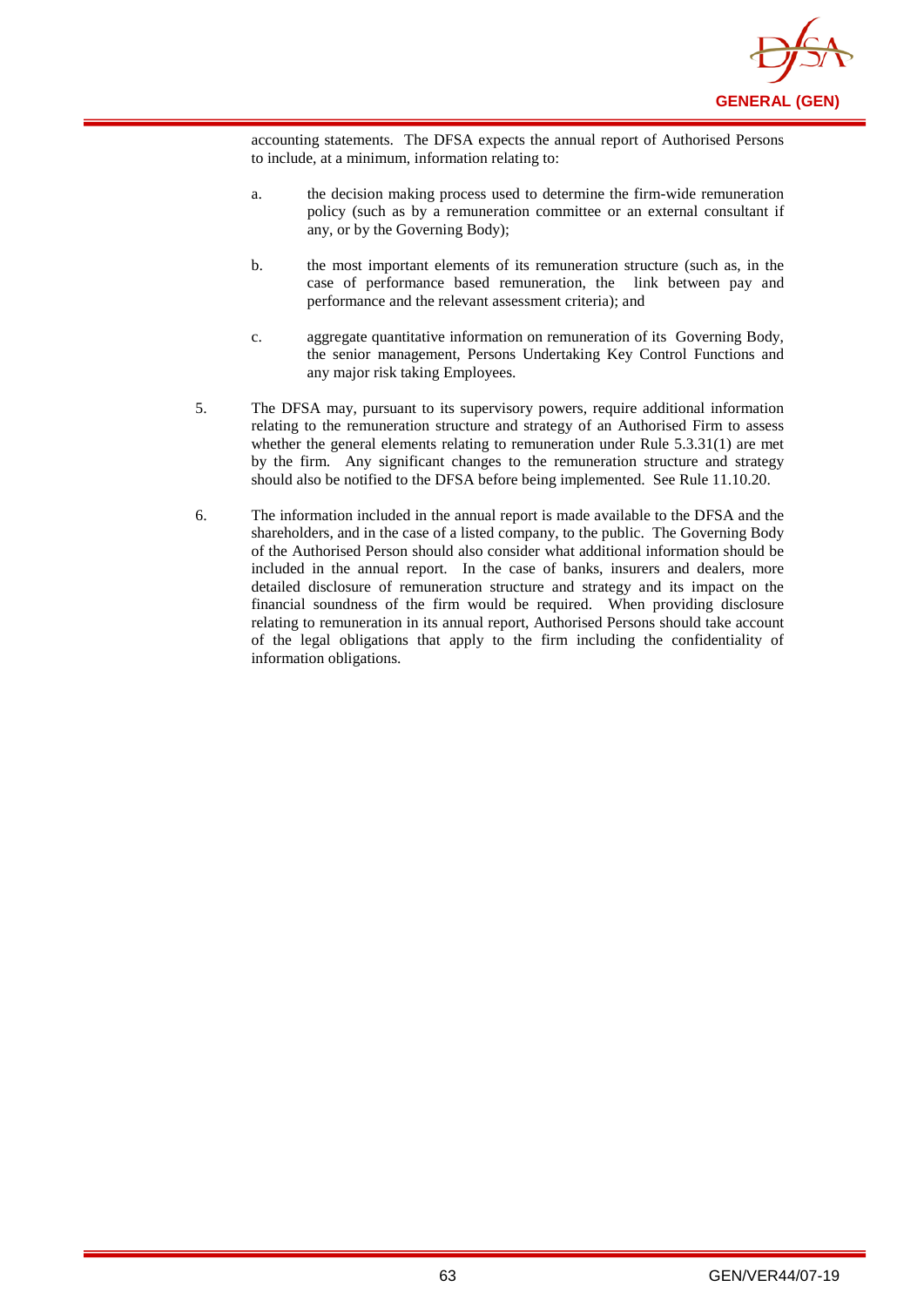

## **6 GENERAL PROVISIONS**

# **6.1 Application**

- **6.1.1** (1) Sections 6.1, 6.2, 6.3, 6.9 and 6.10 apply to every Person to whom any provision in the Rulebook applies.
	- (2) Section 6.4 applies to every Authorised Person.
	- (3) Sections 6.5 and 6.6 apply to every Authorised Firm, Authorised Market Institution and Person who has submitted an application for authorisation to carry on one or more Financial Services.
	- (4) Section 6.7 applies to any Person who has been affected by the activities of the DFSA.
	- (5) Section 6.8 applies to the DFSA.
	- (6) Only sections 6.9 and 6.10 of this chapter apply to a Representative Office.

# **6.2 Interpreting the rulebook**

#### **Guidance**

#### **Interpretation**

- 1. Every provision in the Rulebook must be interpreted in the light of its purpose. The purpose of any provision is to be gathered first and foremost from the text of the provision in question and its context among other relevant provisions.
- 2. When this section refers to a provision, this means every type of provision, including Rules and Guidance.
- 3. Where reference is made in the Rulebook to another provision of the Rulebook or other DIFC legislation, it is a reference to that provision as amended from time to time.
- 4. Unless the contrary intention appears:
	- a. words in the Rulebook importing the masculine gender include the feminine gender and words importing the feminine gender include the masculine; and
	- b. words in the Rulebook in the singular include the plural and words in the plural include the singular.
- 5. If a provision in the Rulebook refers to a communication, notice, agreement, or other document 'in writing' then, unless the contrary intention appears, it means in legible form and capable of being reproduced on paper, irrespective of the medium used. Expressions related to writing must be interpreted accordingly.
- 6. Any reference to 'dollars' or '\$' is a reference to United States Dollars unless the contrary intention appears.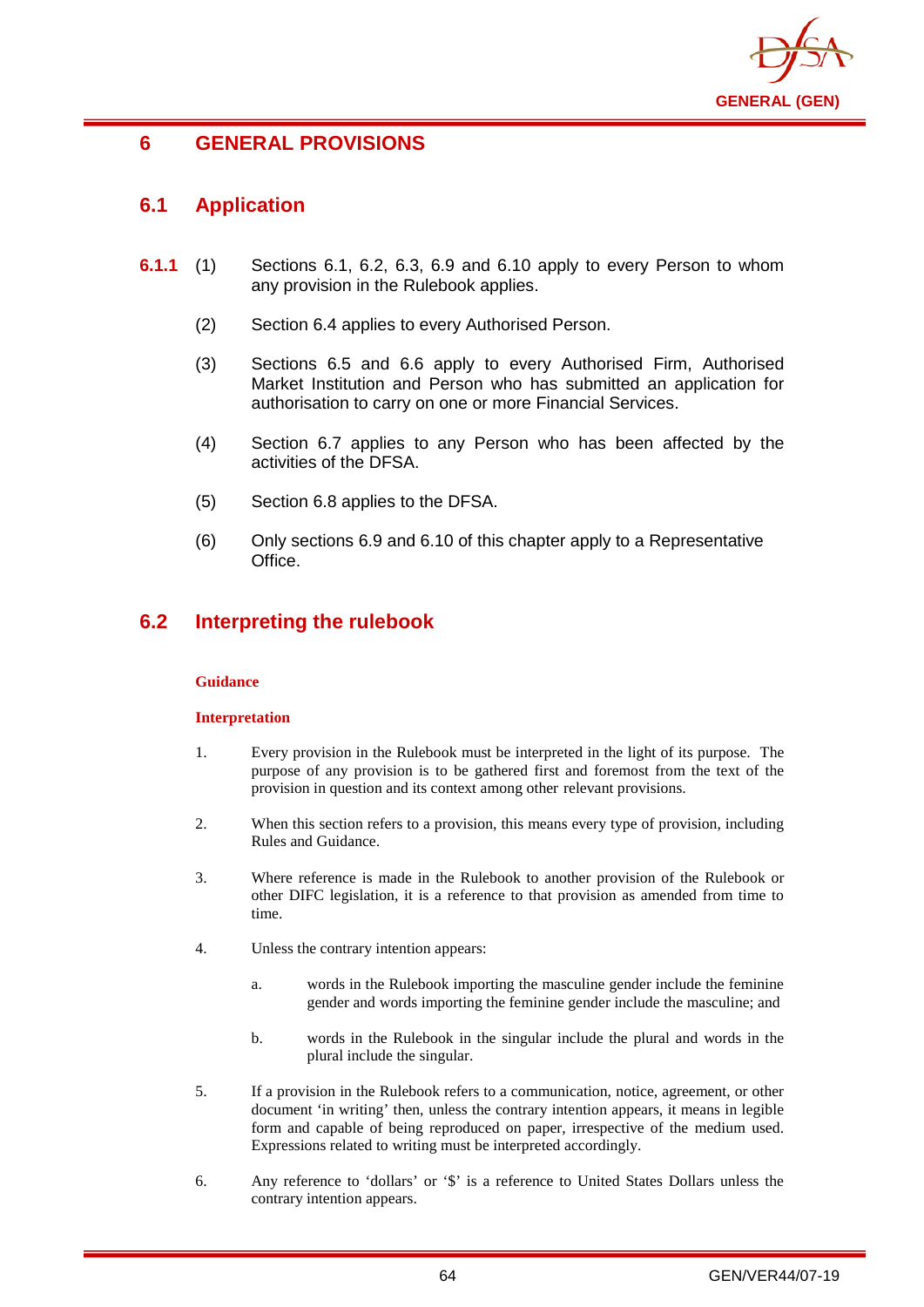

- 7. References to Articles made throughout the Rulebook are references to Articles in the Regulatory Law 2004 unless otherwise stated.
- 8. Unless stated otherwise, a day means a calendar day. If an obligation falls on a calendar day which is either a Friday or Saturday or an official State holiday in the DIFC, the obligation must take place on the next calendar day which is a business day.

#### **Defined Terms**

9. Defined terms are identified throughout the Rulebook by the capitalisation of the initial letter of a word or of each word in a phrase and are defined in the Glossary (GLO), however, where a word or phrase is used only, for example, in a prudential context in PIB then for convenience purposes it is only defined under Rule 1.2.1 of PIB rather than in GLO. Similarly, in AML Rule 3.2.1 and in FPR section 1.3 there are a number of specific definitions. Unless the context otherwise requires, where capitalisation of the initial letter is not used, an expression has its natural meaning.

### **6.3 Emergency**

- **6.3.1** (1) If an Authorised Person is unable to comply with a particular Rule due to an emergency which is outside its or its Employees' control and could not have been avoided by taking all reasonable steps, the Authorised Person will not be in contravention of that Rule to the extent that, in consequence of the emergency, compliance with that Rule is impractical.
	- (2) This Rule applies only for so long as the consequences of the emergency continue and the Authorised Person is able demonstrate that it is taking all practical steps to deal with those consequences, to comply with the Rule, and to mitigate losses and potential losses to its customers or users.
	- (3) An Authorised Person must notify the DFSA as soon as practical of the emergency and of the steps it is taking and proposes to take to deal with the consequences of the emergency.

#### **Guidance**

- 1. Procedures for notification to the DFSA are set out in section 6.10.
- 2. The Rules in section 6.3 do not affect the powers of the DFSA under Article 26 of the Markets Law 2012.

### **6.4 Disclosure of regulatory status**

- **6.4.1** An Authorised Person must not misrepresent its status expressly or by implication.
- **6.4.2** (1) An Authorised Person must take reasonable care to ensure that every key business document which is in connection with the Authorised Person carrying on a Financial Service in or from the DIFC includes one of the disclosures under this Rule.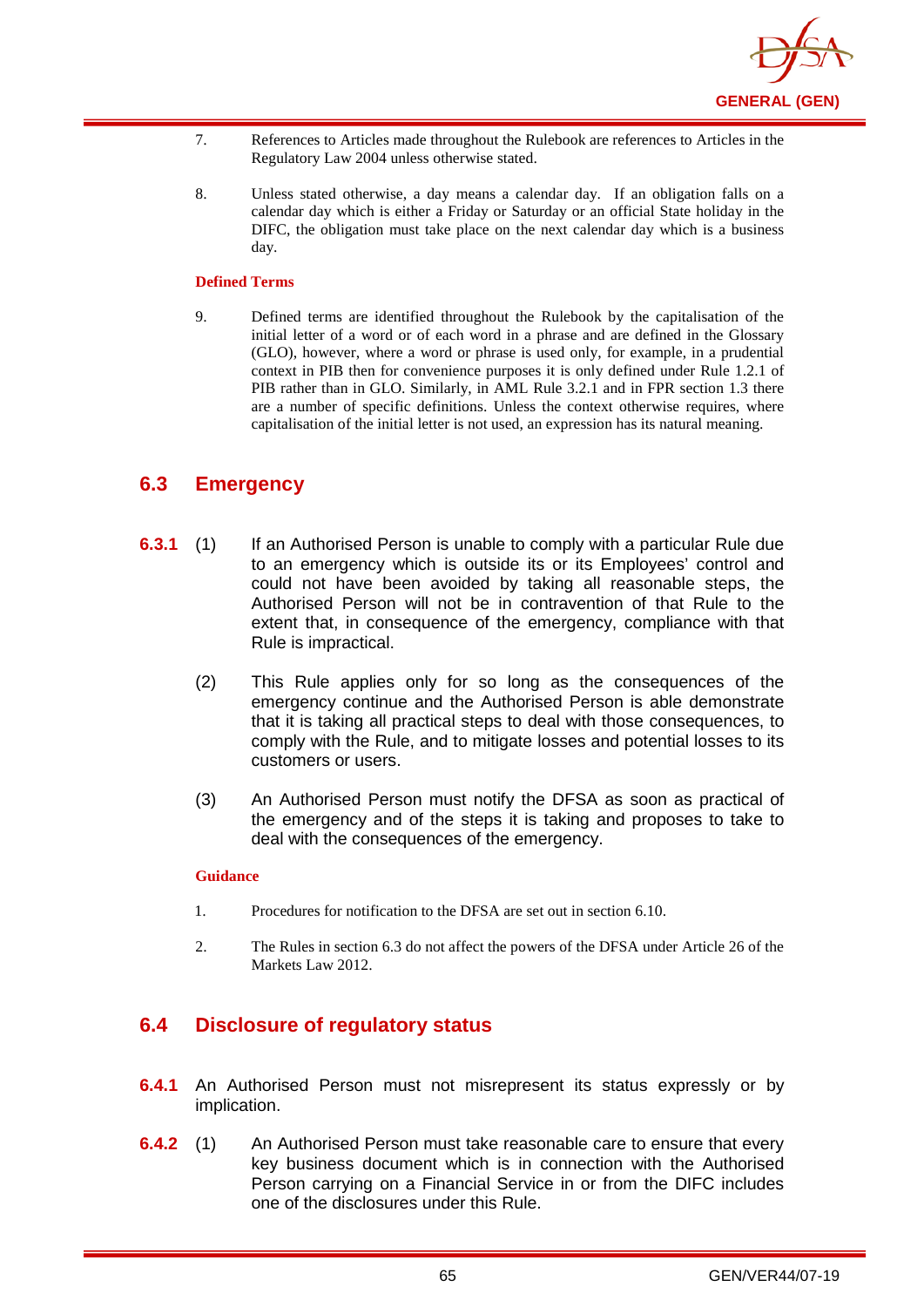

- (2) A key business document includes letterhead whether issued by post, fax or electronic means, terms of business, client agreements, written promotional materials, business cards, prospectuses and websites but does not include compliment slips, account statements or text messages.
- (3) The disclosure required under this Rule is:
	- (a) 'Regulated by the Dubai Financial Services Authority'; or
	- (b) 'Regulated by the DFSA'.
- (4) The DFSA logo must not be reproduced without express written permission from the DFSA and in accordance with any conditions for use.
- (5) Rules 6.4.2(1) to (4) also apply to the operation and administration of an Official List of Securities by an Authorised Market Institution.

## **6.5 Location of offices**

- **6.5.1** (1) Where an Authorised Person is a Body Corporate incorporated in the DIFC, its head office and registered office must be in the DIFC.
	- (2) Where an Authorised Person is a partnership established under the Limited Partnership Law 2004 or the General Partnership Law 2006, its head office and registered office must be in the DIFC.
	- (3) Where an Authorised Person operates in the DIFC through a Branch:
		- (a) it must have a place of business in the DIFC that is the principal place where it carries on the activities for which it is authorised by the DFSA; and
		- (b) that place of business must be its address in the DIFC to which communications and notices may be addressed.
	- (4) An applicant for authorisation to carry on one or more Financial Services must satisfy the DFSA that it will meet the requirements in this Rule when the authorisation is granted.
	- (5) In this Rule:
		- (a) "head office" means the principal place where an Authorised Person carries on:
			- (i) the day-to-day management and control of its business, wherever that business may be conducted; and
			- (ii) the activities for which it is authorised by the DFSA; and
		- (b) "registered office" has the meaning given in the Companies Law 2009, Limited Partnership Law 2004 or General Partnership Law 2006, as applicable.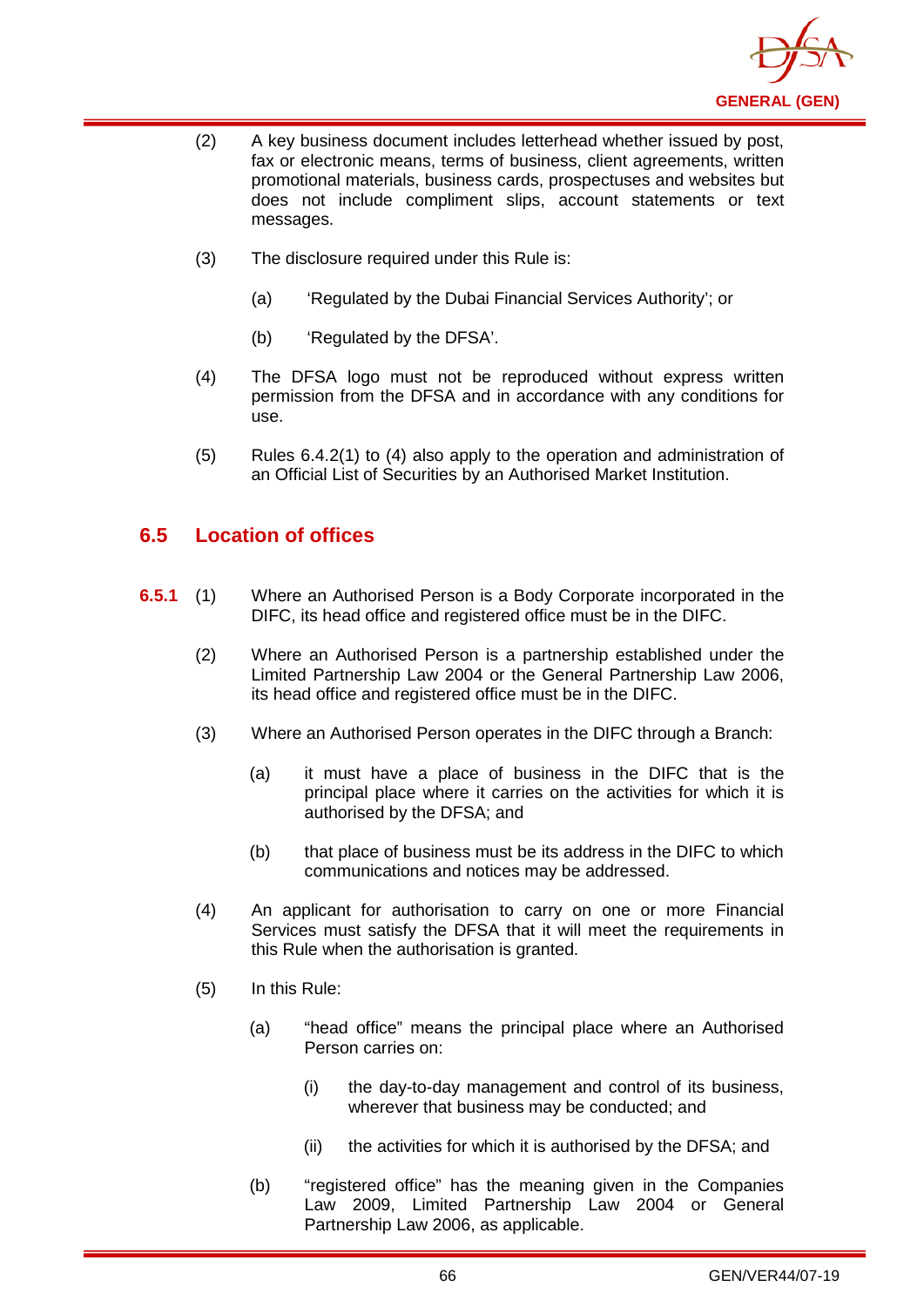

- 1. In considering the location of an Authorised Firm's or Authorised Market Institution's head office, the DFSA will have regard to the location of its directors, partners and senior management and to the main location of its day-to-day operational, control, management and administrative arrangements and will judge matters on a case by case basis.
- 2. An Authorised Firm, Authorised Market Institution or an applicant for authorisation which does not satisfy the DFSA with respect to the location of its offices will, on this point alone not be considered fit and proper or able to satisfy the Licensing Requirements.
- 3. The DFSA expects all Authorised Persons to have a physical presence, including Employees, in the DIFC. The DFSA does not permit 'brass plate' operations i.e. offices with the name of the entity but with no staff or where no meaningful activity takes place.
- 4. The Companies Law, Limited Partnership Law and General Partnership Law of the DIFC also require entities to which they apply, to have a registered office in the DIFC, and to carry on their principal business activity in the DIFC.

## **6.6 Close links**

- **6.6.1** (1) Where an Authorised Person or a Person who has submitted an application for authorisation to carry on one or more Financial Services has Close Links with another Person, the DFSA must be satisfied that those Close Links are not likely to prevent the effective supervision by the DFSA of the Authorised Person.
	- (2) If requested by the DFSA the Authorised Person must submit a Close Links report or notification, in a form specified by the DFSA. This may be requested on an ad hoc or periodic basis.

#### **Guidance**

- 1. Procedures for notification to the DFSA are set out in section 6.10.
- 2. Under the fit and proper test for Authorised Firms and the Licensing Requirements for Authorised Market Institutions, an Authorised Firm or Authorised Market Institution which does not satisfy the DFSA with respect of its Close Links will, on this point alone, not be considered fit and proper or able to satisfy the Licensing Requirements.

# **6.7 Complaints against the DFSA**

#### **Guidance**

- 1. A Person who feels he has been adversely affected by the manner in which the DFSA has carried out its functions may make a complaint to the DFSA about its conduct or the conduct of its Employees.
- 2. A complaint must be in writing and should be addressed to the Chief Executive of the DFSA. The complaint will be dealt with by the DFSA in a timely manner.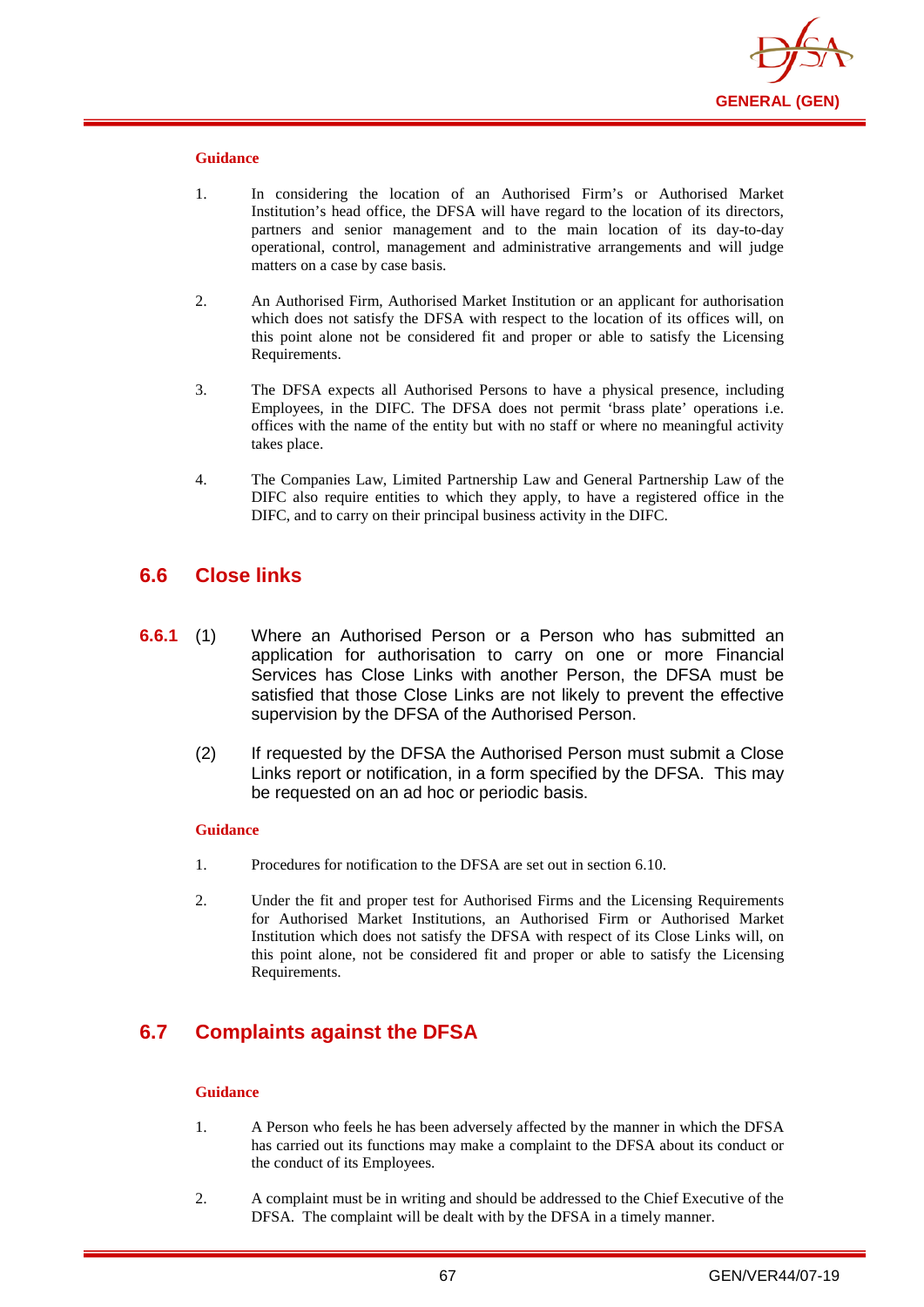

## **6.8 Public register**

### **Maintenance and publication**

- **6.8.1** The registers required to be maintained and published by the DFSA pursuant to Article 62 shall be published and maintained in either or both of the following manners:
	- (a) by maintaining hard copy registers which are made available for inspection at the premises of the DFSA during normal business hours; or
	- (b) by maintaining an electronic version of the registers and making the information from those registers available through the DFSA website.

# **6.9 Communication with the DFSA**

**6.9.1** An Authorised Person must ensure that any communication with the DFSA is conducted in the English language.

## **6.10 Provision of information to the DFSA**

#### **Guidance**

- 1. This section sets out how certain information must be provided to the DFSA. It applies to information in an AFN form and in any other application, notification, report or return that must be provided to the DFSA under a Rule. It does not apply to PIB or PIN returns, which are subject to a special system: the DFSA Electronic Prudential Reporting System (EPRS).
- 2. The DFSA has enabled certain information to be submitted online using the electronic system on its website. If information can be submitted online, that online electronic system is to be used – see Rule 6.10.2. In other cases, information must be provided to the DFSA in accordance with Rule 6.10.3.
- **6.10.1** (1) This section applies to a Person providing information to the DFSA in:
	- (a) an AFN form; or
	- (b) any other application, notification, report or return required to be provided or submitted to the DFSA under a Rule.
	- (2) This section does not apply to an Authorised Person providing a return under PIB or PIN.
	- (3) In this section, a reference to information that can be submitted online is a reference to information that can be submitted to the DFSA online using the appropriate electronic system on the DFSA website.

### **Method of providing information**

**6.10.2** If information can be submitted online, a Person must submit the information to the DFSA using the online system.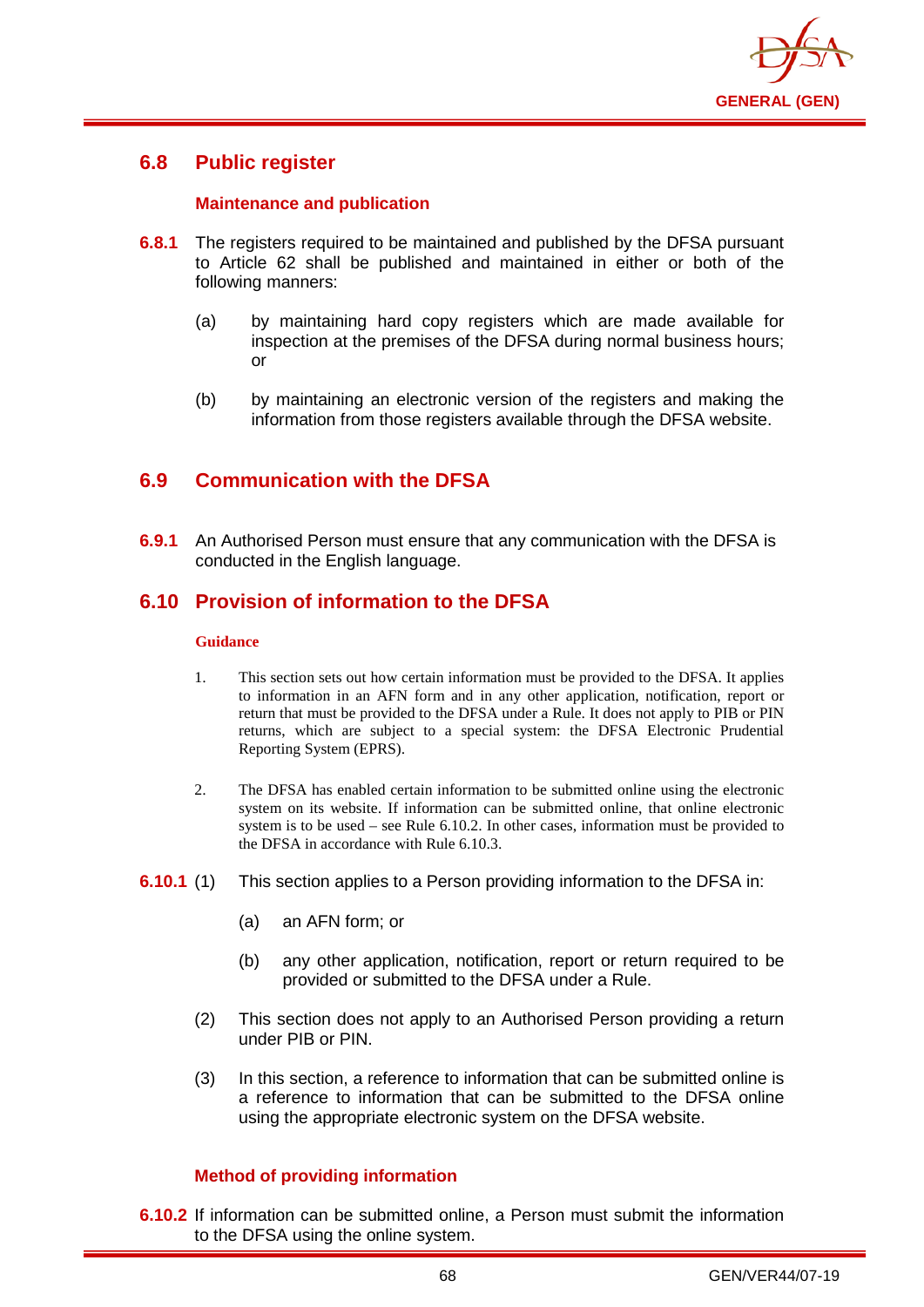

- **6.10.3** If information cannot be submitted online then, unless a Rule states otherwise, a Person must ensure that information it provides to the DFSA:
	- (a) is provided to the DFSA in writing;
	- (b) sets out the Person's full name and, if applicable, its authorisation or registration number;
	- (c) is addressed to the attention of:
		- (i) the Markets Department if the information is being provided under AMI, REC, MKT, PRS or TKO; or
		- (ii) the Supervision Department in any other case; and
	- (d) is delivered to the DFSA:
		- (i) by post to the current address of the DFSA;
		- (ii) by hand to the current address of the DFSA; or
		- (iii) by electronic mail to an address provided by the DFSA.

## **Evidence that information was provided**

**6.10.4** A Person who provides information to the DFSA must retain sufficient evidence to be able to demonstrate to the DFSA, upon request, that the information was submitted or delivered.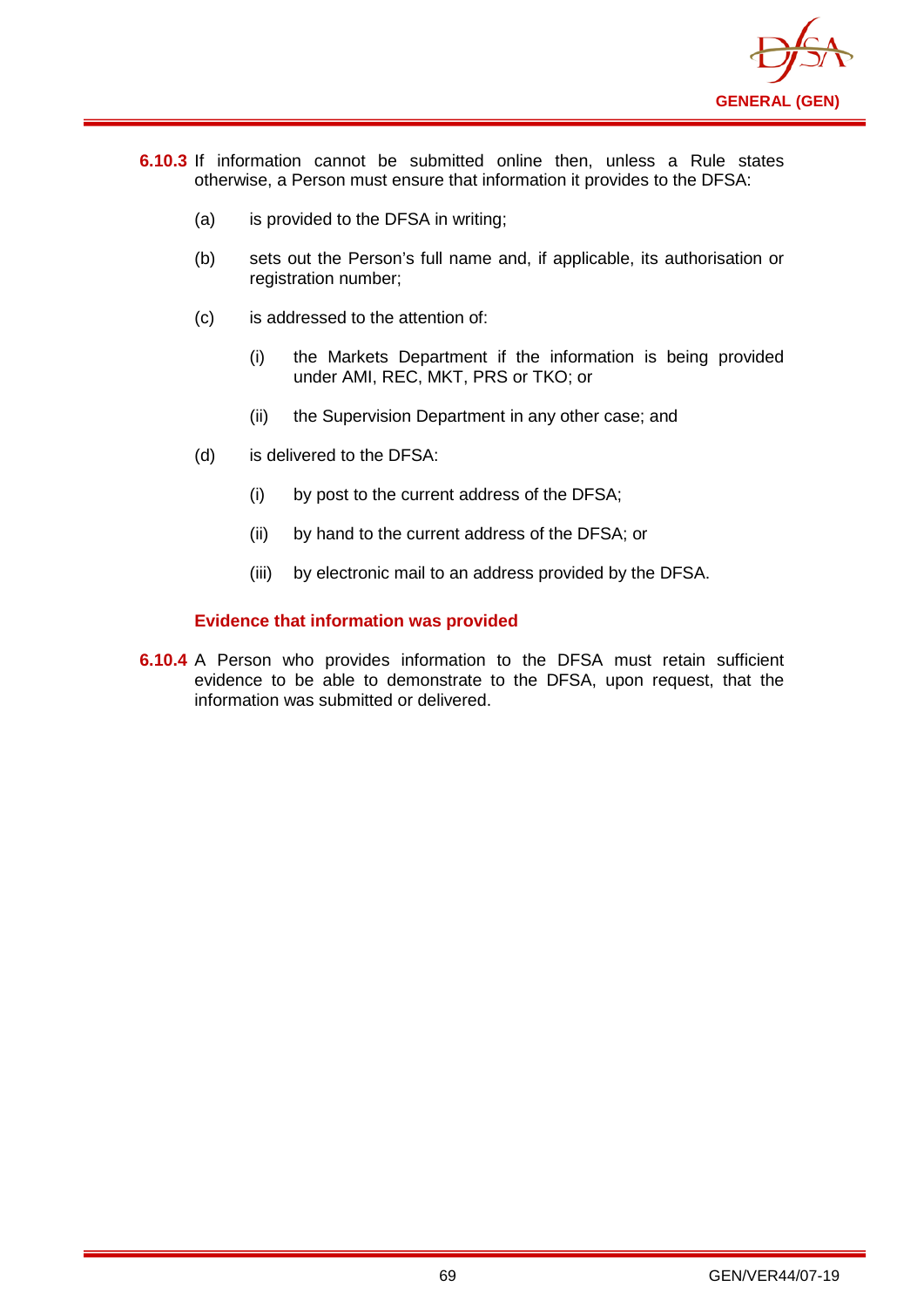

# **7 AUTHORISATION**

# **7.1 Application**

- **7.1.1** (1) This chapter applies, subject to (2), to every Person who is:
	- (a) an Authorised Firm;
	- (b) an applicant for a Licence to be an Authorised Firm;
	- (c) an Authorised Individual;
	- (d) an applicant for Authorised Individual status; or
	- (e) a Controller of a Person referred to in (a) or (b).
	- (2) This chapter does not apply to a Person intending to:
		- (a) Operate an Exchange;
		- (b) Operate a Clearing House; or
		- (c) Operate a Representative Office.

#### **Guidance**

- 1. This chapter outlines DFSA's authorisation requirements for an Authorised Firm and Authorised Individual.
- 2. The DFSA's requirements for authorisation of:
	- a. Authorised Market Institutions are covered by the AMI module; and
	- b. Representative Offices are covered by the REP module.
- 3. The DFSA's requirements for registration of DNFBPs are found in the AML module.
- 4. This chapter should be read in conjunction with the RPP Sourcebook which sets out DFSA's general regulatory policy and processes. Some additional processes may be outlined in other chapters of this module.
- 5. Chapter 2 of the RPP Sourcebook sets out DFSA's approach to the authorisation of undertakings and individuals to conduct Financial Services or Licensed Functions, as the case may be.

# **7.2 Application for a Licence**

**7.2.1** A Person, who intends to carry on one or more Financial Services in or from the DIFC must apply to the DFSA for a Licence, in accordance with the Rules in this section.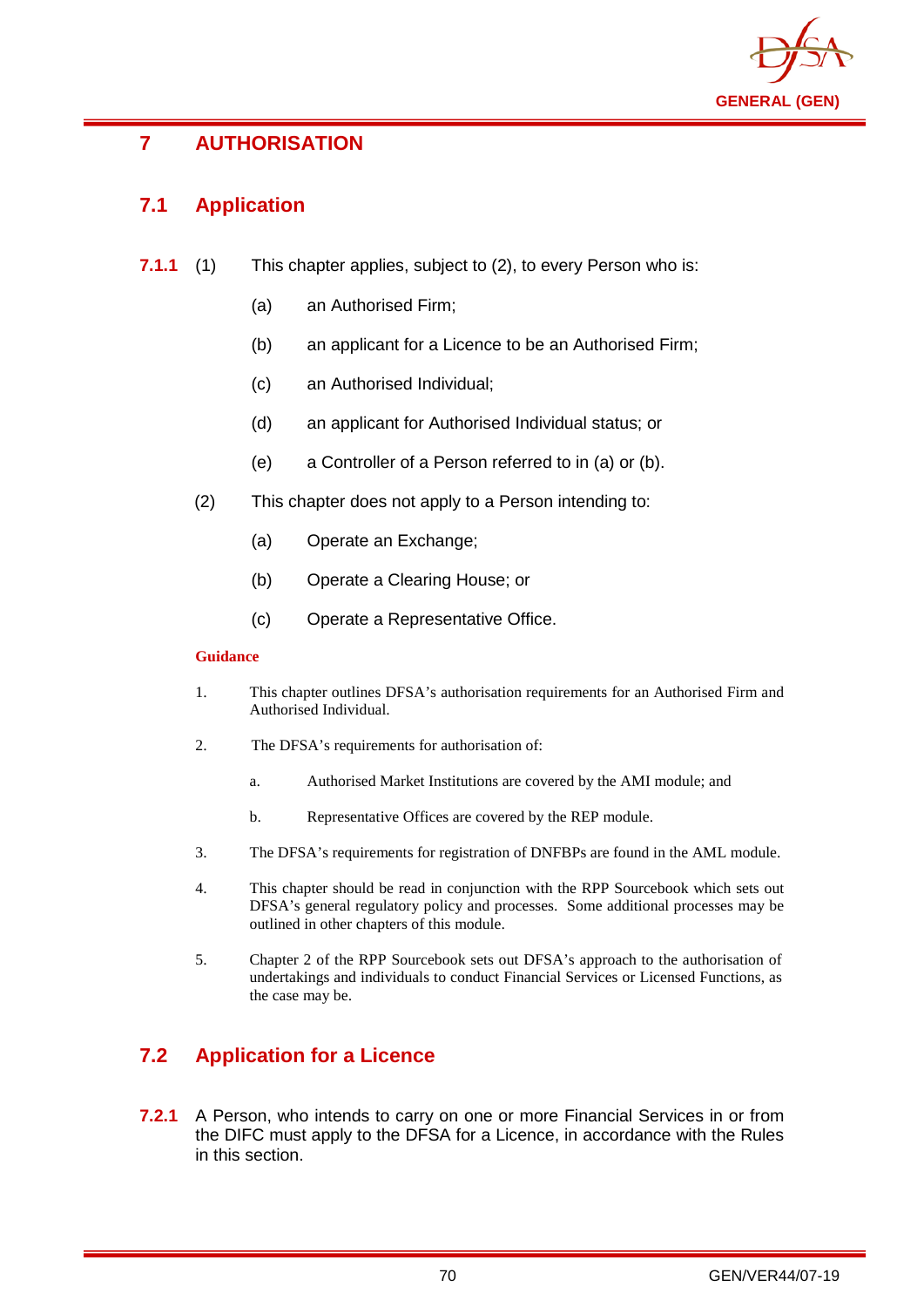

- **7.2.2** (1) The DFSA will only consider an application for a Licence from a Person who, subject to (2) and (4), is:
	- (a) a Body Corporate; or
	- (b) a Partnership;

and who is not an Authorised Market Institution.

- (2) If the application is in respect of either or both of the following Financial Services:
	- (a) Effecting Contracts of Insurance; or
	- (b) Carrying Out Contracts of Insurance,

the applicant must be a Body Corporate.

- (3) Deleted.
- (4) If the application is in respect of the Financial Service of Managing a Collective Investment Fund or Acting as the Trustee of a Fund, the applicant must be a Body Corporate.

#### **Guidance**

Section 2.2.8 of the RPP Sourcebook sets out matters which the DFSA takes into consideration when making an assessment under Rule 7.2.2.

- **7.2.3** A Person licensed by the Emirates Securities and Commodities Authority to trade on an U.A.E. exchange will not be granted a Licence by the DFSA unless that Person has the prior approval of the Emirates Securities and Commodities Authority.
- **7.2.4** A Person applying for a Licence must complete and submit the appropriate form or forms in AFN.

#### **Guidance**

A Person submitting an application under Rule 7.2.4 is required to:

- a. pay the appropriate application fee as set out in FER; and
- b. include information relating to its Controllers, completed by the relevant Controllers themselves, in the appropriate form in AFN.

## **Consideration and assessment of applications**

- **7.2.5** In order to become authorised to carry on one or more Financial Services, the applicant must demonstrate to the satisfaction of the DFSA that it:
	- (a) has adequate resources, including financial resources;
	- (b) is fit and proper; and
	- (c) has adequate compliance arrangements, including policies and procedures, that will enable it to comply with all the applicable legal requirements, including the Rules.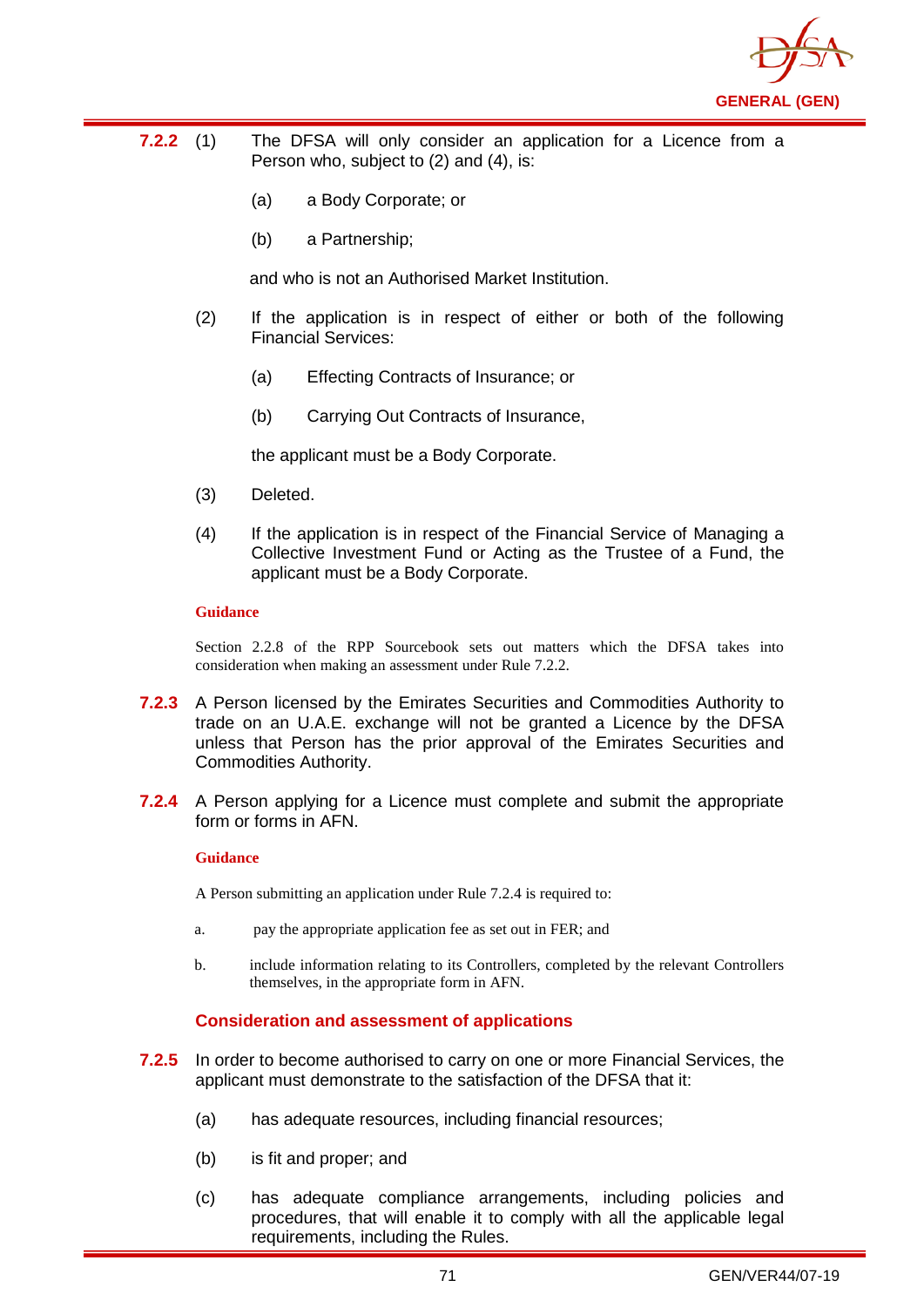

## **Adequate resources**

- **7.2.6** In assessing whether an applicant has adequate resources, the DFSA will consider:
	- (a) how the applicant will comply with the applicable provisions of PIB or PIN;
	- (b) the provision the applicant makes in respect of any liabilities, including contingent and future liabilities;
	- (c) the means by which the applicant and members of its Group manage risk in connection with their business; and
	- (d) the rationale for, and basis of, the applicant's business plan.

#### **Guidance**

A Credit Rating Agency is not subject to any specific capital requirements in PIB. Instead, it is required, pursuant to Rules 4.2.4 and 7.2.6 to have and maintain adequate financial resources to manage its affairs prudently and soundly.

## **Fitness and propriety**

- **7.2.7** (1) In assessing whether an applicant is fit and proper, the DFSA will consider:
	- (a) the fitness and propriety of the members of its Governing Body;
	- (b) the suitability of the applicant's Controllers or any other Person;
	- (c) the impact a Controller might have on the applicant's ability to comply with the applicable requirements;
	- (d) the Financial Services concerned;
	- (e) the activities of the applicant and any associated risks that those activities pose to the DFSA's objectives described under Article 8(3) of the Regulatory Law 2004;
	- (f) whether the applicant's affairs will be conducted and managed in a sound and prudent manner;
	- (g) any matter which may harm or may have harmed the integrity or the reputation of the DFSA or DIFC; and
	- (h) any other relevant matters.
	- (2) The DFSA will, in assessing the matters in (1), consider the cumulative effect of factors which, if taken individually, may be regarded as insufficient to give reasonable cause to doubt the fitness and propriety of an applicant.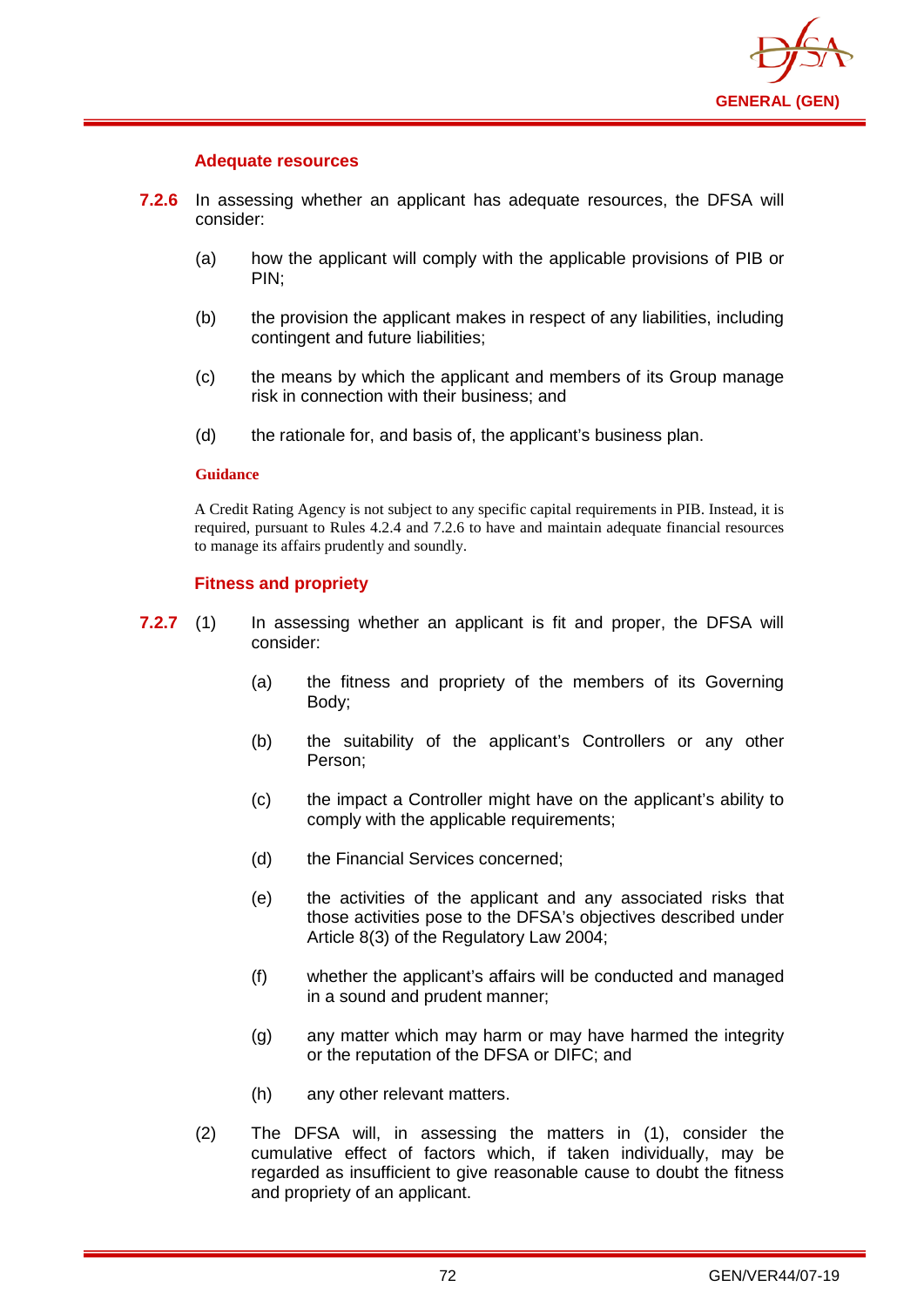

Section 2.2 of the RPP Sourcebook sets out matters which the DFSA takes into consideration when making an assessment under Rule 7.2.7.

## **Compliance arrangements**

- **7.2.8** In assessing whether an applicant has adequate compliance arrangements, the DFSA will consider whether it has:
	- (a) clear and comprehensive policies and procedures relating to compliance with all applicable legal requirements including the Rules;
	- (b) adequate means to implement those policies and procedures and monitor that they are operating effectively and as intended.
- **7.2.9** In assessing an application for a Licence, the DFSA may:
	- (a) make any enquiries which it considers appropriate, including enquiries independent of the applicant;
	- (b) require the applicant to provide additional information;
	- (c) require the applicant to have information on how it intends to ensure compliance with a particular Rule;
	- (d) require any information provided by the applicant to be verified in any way that the DFSA specifies; and
	- (e) take into account any information which it considers relevant.
- **7.2.10** (1) In assessing an application for a Licence the DFSA may, by means of written notice, indicate the legal form that the applicant may adopt to enable authorisation to be granted.
	- (2) Where the DFSA thinks it appropriate it may treat an application made by one legal form or Person as having been made by the new legal form or Person.
- **7.2.11** In assessing an application for a Licence authorising the applicant to Operate an Alternative Trading System, the DFSA will have regard to, but is not limited to, considering the following matters:
	- (a) whether the establishment of an Alternative Trading System is, or is likely to be, in the interests of the Financial Services and Markets industry;
	- (b) whether the Alternative Trading System will or is likely to lead to more efficient price discovery of, or deepen liquidity in, an Investment; and
	- (c) whether there is any risk of market fragmentation, loss of liquidity or inefficiency in price discovery as a result of the proposed Alternative Trading System operation.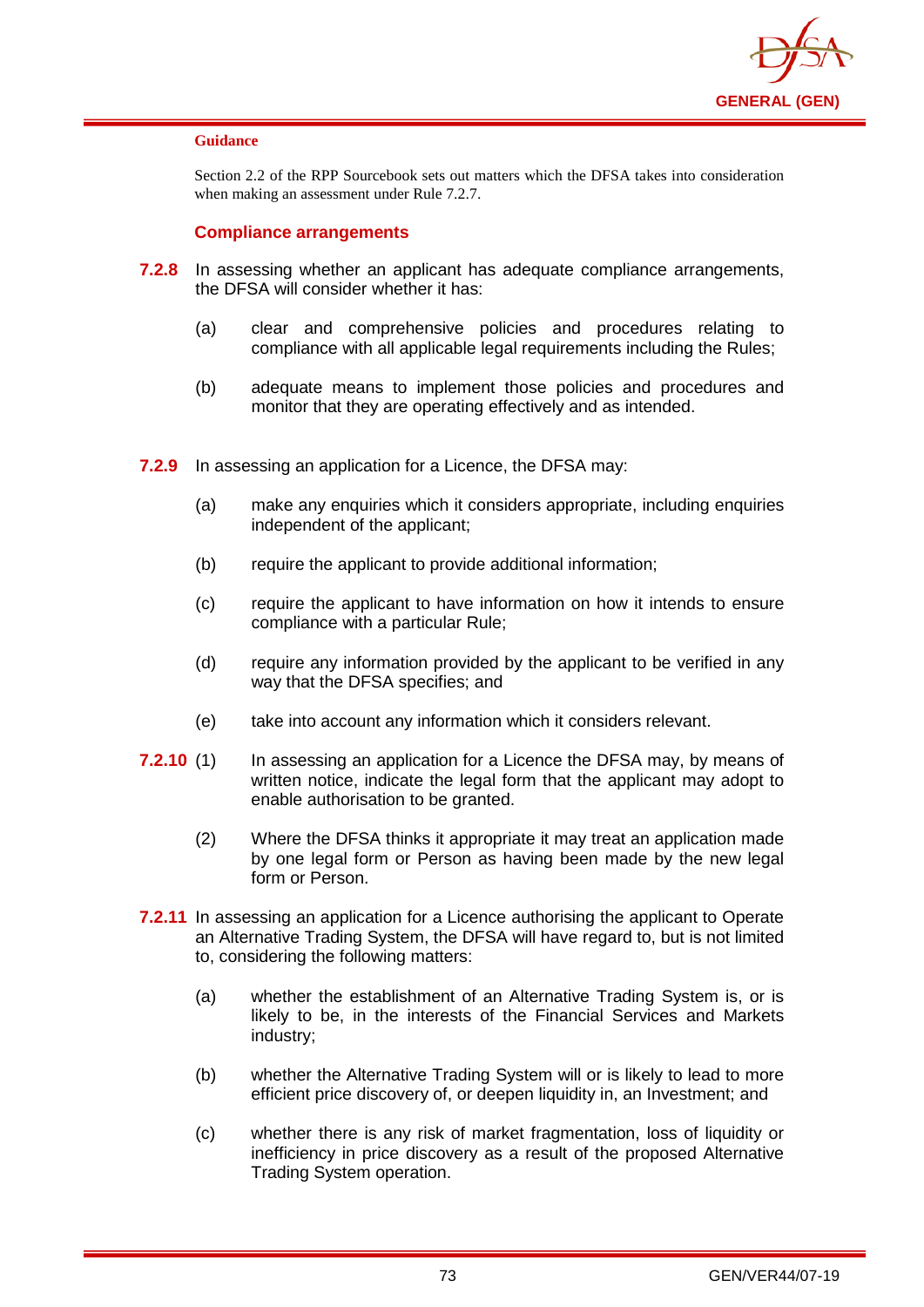

# **7.3 Applications for endorsements**

## **Carrying on service with or for a Retail Client**

- **7.3.1** The following requirements must be met by an Authorised Firm for the grant of an endorsement to carry on a Financial Service with or for a Retail Client:
	- (a) the applicant must have adequate systems and controls for carrying on Financial Services with or for a Retail Client;
	- (b) the applicant must have adequate systems and controls (including policies and procedures) to ensure compliance with the requirements in COB relevant to Retail Clients;
	- (c) the applicant must have adequate systems and controls to ensure that its Employees remain competent and capable to perform the functions which are assigned to them, in particular, functions that involve dealing with Retail Clients; and
	- (d) the applicant must have adequate Complaint handling policies and procedures.

## **Acting as a Trade Repository**

**7.3.2** The requirements in App 5 must be met by an Authorised Firm for the grant of an endorsement to act as a Trade Repository.

## **Endorsement to hold Client Assets or Insurance Monies**

- **7.3.3** An Authorised Firm applying for an endorsement to hold or control Client Assets must satisfy the DFSA that it has in place adequate systems and controls to meet the applicable requirements in COB sections 6.11 to 6.14.
- **7.3.4** An Insurance Intermediary or Insurance Manager applying for an endorsement to hold Insurance Monies must satisfy the DFSA that it has in place adequate systems and controls to meet the applicable requirements in COB section 7.12.

## **Endorsement relating to Long-Term Insurance**

**7.3.5** An Insurance Intermediary applying for an endorsement to conduct activities relating to contracts of Long-Term Insurance must satisfy the DFSA that it has adequate skills and knowledge relating to underlying investments of Long-Term Insurance.

## **7.4 Licensed Functions and Authorised individuals**

- **7.4.1** (1) Pursuant to Article 43 of the Regulatory Law 2004, the functions specified in Rules 7.4.2 to 7.4.9 are Licensed Functions.
	- (2) A Licensed Function shall not include a function performed by a registered insolvency practitioner (subject to the restrictions defined within Article 88 of the Insolvency Law 2009) if the practitioner is: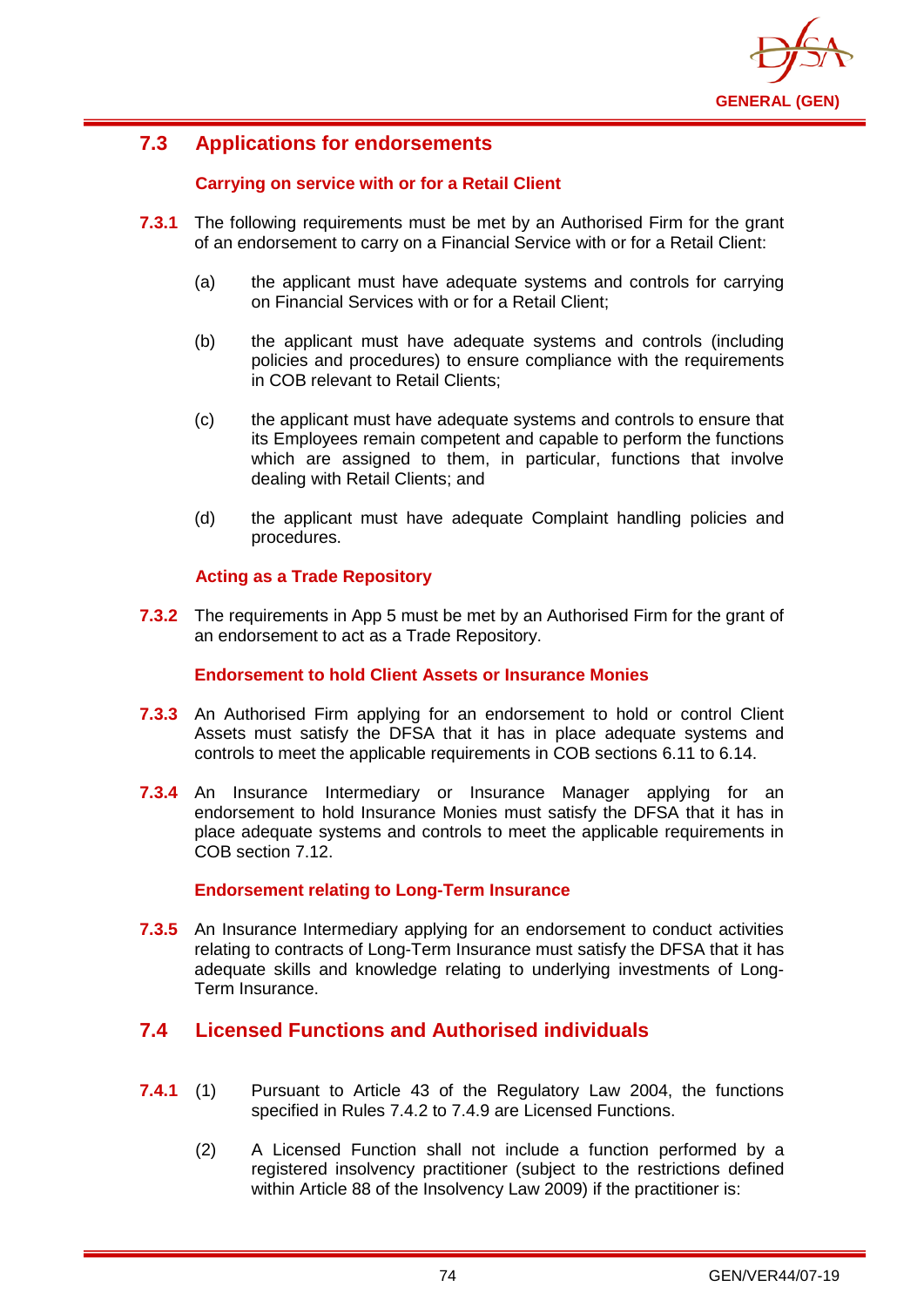

- (a) acting as a nominee in relation to a company voluntary arrangement within the meaning of Article 8 of the Insolvency Law 2009;
- (b) appointed as a receiver or administrative receiver within the meaning of Article 14 of the Insolvency Law 2009;
- (c) appointed as a liquidator in relation to a members' voluntary winding up within the meaning of Article 32 of the Insolvency Law 2009;
- (d) appointed as a liquidator in relation to a creditors' voluntary winding up within the meaning of Article 32 of the Insolvency Law 2009; or
- (e) appointed as a liquidator or provisional liquidator in relation to a compulsory winding up within the meanings of Article 58 and 59 of the Insolvency Law 2009.
- (3) A Licensed Function shall not include a function performed by an individual appointed to act as manager of the business of an Authorised Firm or Authorised Market Institution as directed by the DFSA under Article 88 of the Regulatory Law 2004.

## **Senior Executive Officer**

- **7.4.2** The Senior Executive Officer function is carried out by an individual who:
	- (a) has, either alone or jointly with other Authorised Individuals, ultimate responsibility for the day-to-day management, supervision and control of one or more (or all) parts of an Authorised Firm's Financial Services carried on in or from the DIFC; and
	- (b) is a Director, Partner or Senior Manager of the Authorised Firm.

## **Licensed Director**

**7.4.3** Subject to Rule 7.5.4, the Licensed Director function is carried out by an individual who is a Director of an Authorised Firm which is a Body Corporate.

## **Licensed Partner**

**7.4.4** The Licensed Partner function is carried out, in the case of an Authorised Firm which is a Partnership or Limited Liability Partnership, by an individual specified in Rule 7.5.5.

## **Finance Officer**

**7.4.5** The Finance Officer function is carried out by an individual who is a Director, Partner or Senior Manager of an Authorised Firm who has responsibility for the Authorised Firm's compliance with the applicable Rules in PIN or PIB.

## **Compliance Officer**

**7.4.6** The Compliance Officer function is carried out by an individual who is a Director, Partner or Senior Manager of an Authorised Firm who has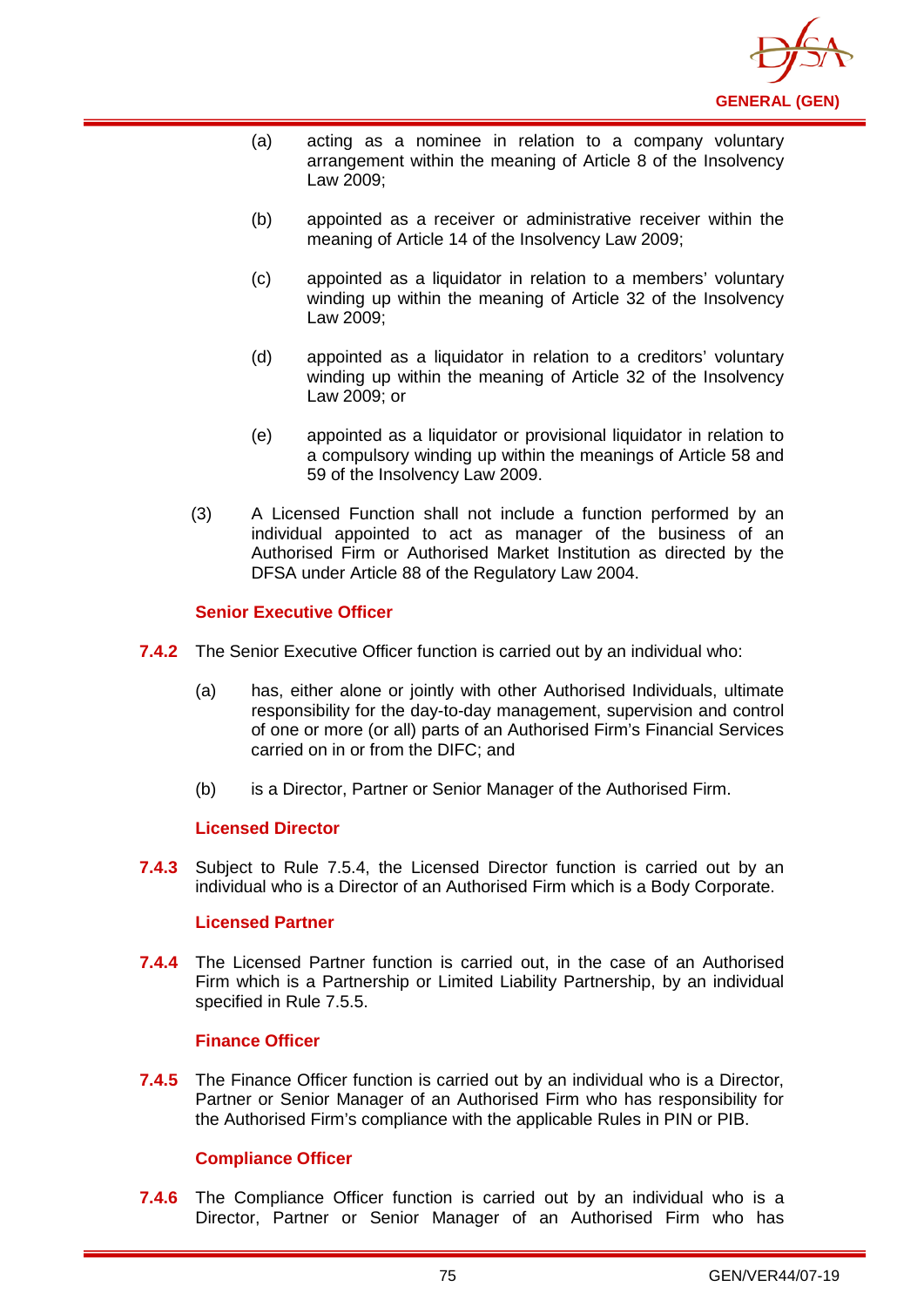

responsibility for compliance matters in relation to the Authorised Firm's Financial Services.

#### **Senior Manager**

- **7.4.7** The Senior Manager function is carried out by an individual who is responsible either alone or jointly with other individuals for the management, supervision or control of one or more parts of an Authorised Firm's Financial Services who is:
	- (a) an Employee of the Authorised Firm; and
	- (b) not a Director or Partner of the Authorised Firm.

#### **Guidance**

In respect of a Fund, the DFSA would expect the Fund Manager to appoint at least one individual other than the Senior Executive Officer to carry out Senior Manager functions in relation to the Fund such as managing operational risk and other internal controls.

## **Money Laundering Reporting Officer**

**7.4.8** The Money Laundering Reporting Officer function is carried out by an individual who is a Director, Partner or Senior Manager of an Authorised Firm and who has responsibility for the implementation of an Authorised Firm's anti money laundering policies, procedures, systems and controls and day to day oversight of its compliance with the Rules in AML and any relevant anti money laundering legislation applicable in the DIFC.

## **Responsible Officer**

- **7.4.9** The Responsible Officer function is carried out by an individual who:
	- (a) has significant responsibility for the management of one or more aspects of an Authorised Firm's affairs;
	- (b) exercises a significant influence on the firm as a result of (a); and
	- (c) is not an Employee of the Authorised Firm.

#### **Guidance**

- 1. The Licensed Function of Responsible Officer applies to an individual employed by a Controller or other Group company who is not an Employee of the Authorised Firm, but who has significant responsibility for, or for exercising a significant influence on, the management of one or more aspects of the Authorised Firm's business.
- 2. Examples of a Responsible Officer might include an individual responsible for the overall strategic direction of an Authorised Firm or a regional manager to whom a Senior Executive Officer reports and from whom he takes direction.
- **7.4.10** An Authorised Individual may perform one or more Licensed Functions for one or more Authorised Firms.

## **Guidance**

1. In considering whether to grant an individual Authorised Individual status with respect to more than one Authorised Firm, the DFSA will consider each Licensed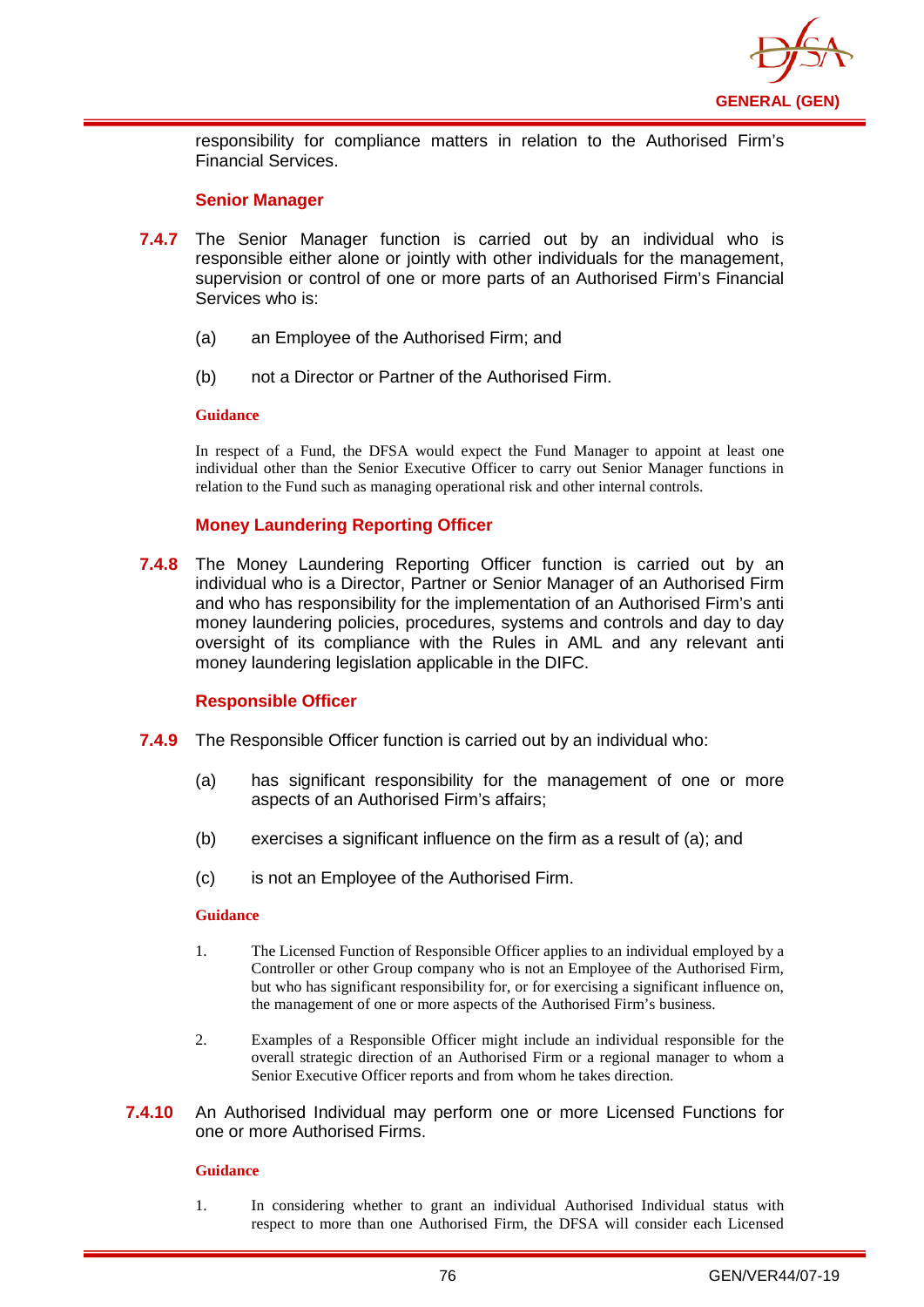

Function to be carried out and the allocation of responsibility for that individual among the Authorised Firms.

2. In the above situation the DFSA will need to be satisfied that the individual will be able to carry out his role effectively, is fit and proper to do so, and that there are no conflicts of interest or that any actual or potential conflicts of interest are appropriately managed.

## **7.5 Mandatory appointments**

- **7.5.1** (1) An Authorised Firm must, subject to (2), make the following appointments and ensure that they are held by one or more Authorised Individuals at all times:
	- (a) Senior Executive Officer;
	- (b) Finance Officer;
	- (c) Compliance Officer; and
	- (d) Money Laundering Reporting Officer.
	- (2) An Authorised Firm which is a Credit Rating Agency:
		- (a) need not make the appointment referred to in  $(1)(b)$  and  $(d)$ ; and
		- (b) must ensure that the appointments referred to in 1(a) and (c) are held by separate Authorised Individuals at all times.

#### **Guidance**

- 1. This Guidance addresses a range of circumstances:
	- a. one individual performing more than one function in a single firm, as contemplated in Rule 7.5.1;
	- b. more than one individual performing one function in a single firm, not addressed by that Rule;
	- c. one individual performing a single function in more than one firm, also not addressed by that Rule.
- 2. The DFSA will only authorise an individual to perform more than one Licensed Function or combine Licensed Functions with other functions where it is satisfied that the individual is fit and proper to perform each Licensed Function or combination of Licensed Functions.
- 3. In the above situation the DFSA will need to be satisfied that the individual will be able to carry out his role effectively, is fit and proper to do so, and that there are no conflicts of interest or that any actual or potential conflicts of interest are appropriately managed.
- 4. Notwithstanding this Rule, an Authorised Firm would generally be expected to separate the roles of Compliance Officer and Senior Executive Officer. In addition, the roles of Compliance Officer, Finance Officer and Money Laundering Reporting Officer would not be expected to be combined with any other functions unless appropriate monitoring and control arrangements independent of the individual concerned will be implemented by the Authorised Firm. This may be possible in the case of a Branch, where monitoring and controlling of the individual (carrying out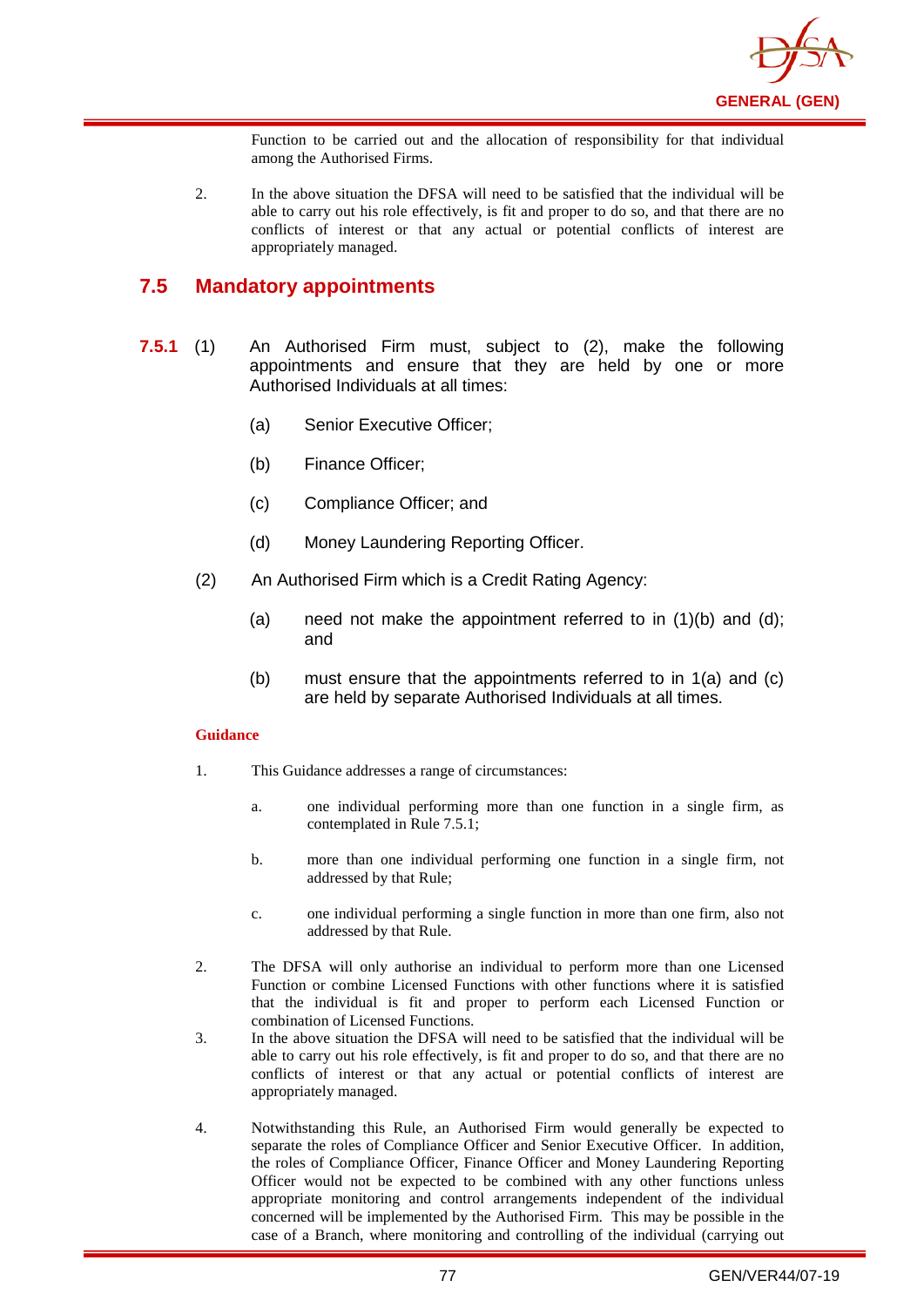

more than one role in the Branch) is conducted from the firm's home state by an appropriate individual for each of the relevant Licenced Functions. However, it is recognised that, on a case by case basis, there may be exceptional circumstances in which this may not always be practical or possible.

- 5. In what it considers to be exceptional circumstances, the DFSA may register more than one individual to perform the Licensed Function of Compliance Officer in respect of different internal business divisions within a large Authorised Firm. In this regard the DFSA may consider, amongst other things, the nature, scale and complexity of the activities of the firm, the clarity of demarcation between areas of responsibility, the potential for gaps in responsibility, and processes of communication with the DFSA.
- 6. The DFSA may also register an individual as the Compliance Officer for more than one Authorised Firm. The DFSA will only do this where it is satisfied that the individual is able to carry out his functions effectively in each firm taking into consideration factors such as the amount and nature of business conducted by the firms. Each Authorised Firm has a duty under GEN 5 to monitor its compliance arrangements to ensure, as far as reasonably practicable, that it complies with all legislation applicable in the DIFC.

## **7.5.2** The Authorised Individuals referred to in Rule 7.5.1(1)(a), (c) and (d) must be resident in the U.A.E.

#### **Guidance**

- 1. In appropriate circumstances, the DFSA may waive the requirement for a Compliance Officer or MLRO to be resident in the UAE. In determining whether to grant a waiver, the DFSA will consider a range of factors on a case by case basis focused on whether the firm can demonstrate that it has appropriate compliance arrangements (see GEN section 5.3). These factors may include, but are not limited to: the nature, scale and complexity of the activities of the firm; the ability of a remote officer to carry out his functions in differing time zones and a differing working week; the size, resourcing and capabilities of a remote compliance function; the ability of a remote officer to liaise and communicate readily with the DFSA; and the competency and capability of a remote officer and whether the remote officer is able effectively to undertake or supervise regular compliance monitoring and keep up to date with applicable Rules.
- 2. The DFSA will also take into account factors such as the relevant regulatory experience of the proposed Authorised Individual and whether the applicant firm has previously been subject to financial services regulation.
- **7.5.3** In the case of a Trust Service Provider, the Authorised Individuals referred to in Rule 7.5.1 (c) and (d) must not act also as trustees on behalf of the Trust Service Provider.
- **7.5.4** An Authorised Firm which is a Body Corporate (other than a Limited Liability Partnership) whose head office and registered office are located in the DIFC, must register with the DFSA all of its Directors as Licensed Directors.
- **7.5.5** (1) In the case of an Authorised Firm which is a partnership established under either the DIFC General Partnership Law or Limited Liability Partnership Law, the Licensed Partner function must be carried out by:
	- (a) each individual Partner who must be registered as a Licensed Partner; and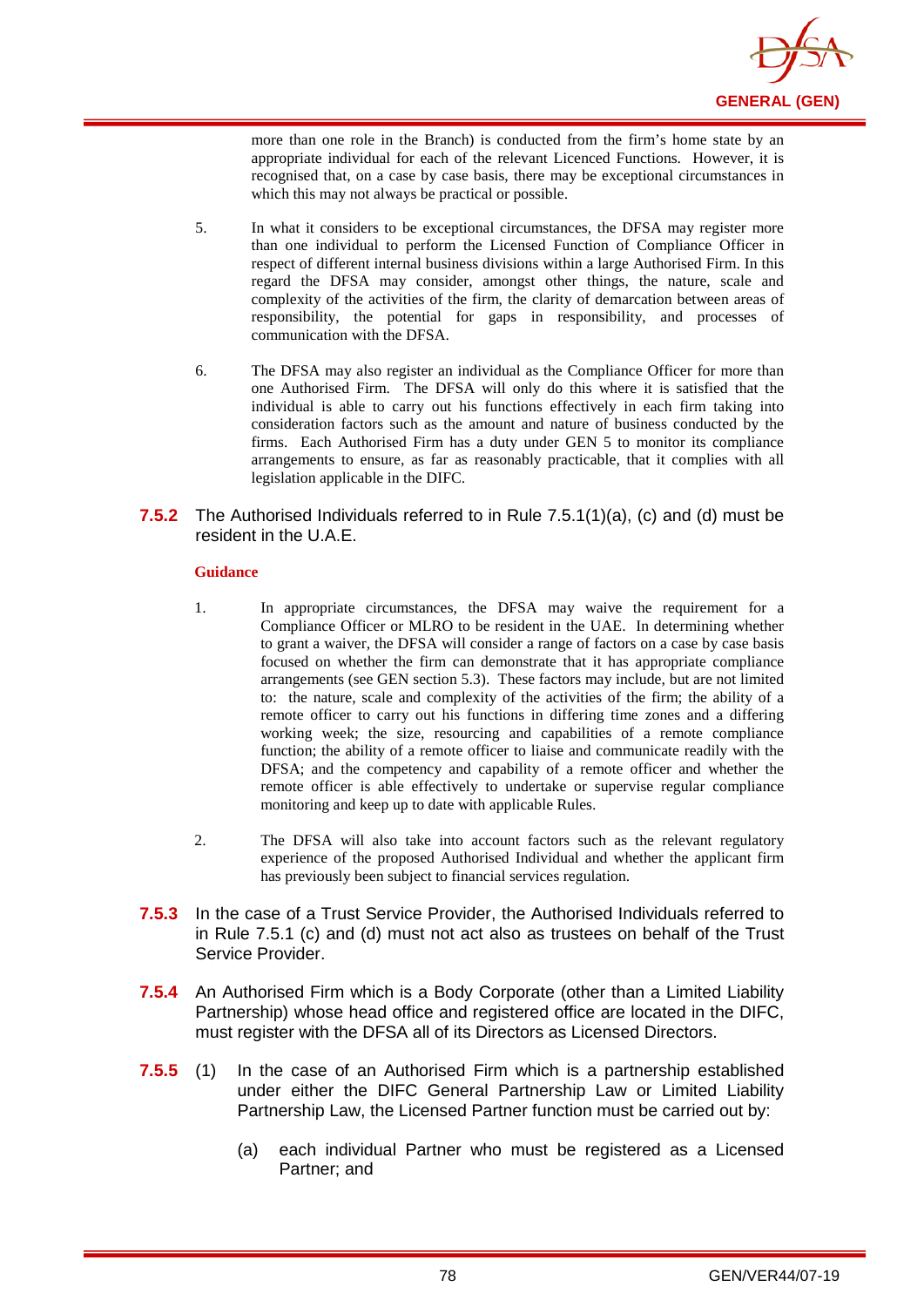

- (b) in the case of a Partner which is a Body Corporate, by an individual nominated by that Body Corporate and registered as a Licensed Partner to act on its behalf.
- (2) In the case of an Authorised Firm which is a partnership established under the DIFC Limited Partnership Law, the Licensed Partner function must be carried out by:
	- (a) each individual General Partner who must be registered as a Licensed Partner; and
	- (b) in the case of a General Partner which is a Body Corporate, by an individual nominated by that Body Corporate and registered as a Licensed Partner to act on its behalf.

An Authorised Firm that is a Branch is not required to register its Directors as Licensed Directors under Rule 7.5.4 or its Partners as a Licensed Partner under Rule 7.5.5.

# **7.6 Application for Authorised Individual status**

- **7.6.1** In submitting applications for Authorised Individual status, both the individual and Authorised Firm must complete and submit the appropriate form in AFN.
- **7.6.2** When an individual and an Authorised Firm apply to the DFSA for that individual to be an Authorised Individual, the individual must satisfy the DFSA that he is a fit and proper person to carry out the role.

## **Consideration and assessment of applications**

- **7.6.3** An individual will only be authorised to carry on one or more Licensed Functions if the DFSA is satisfied that the individual is fit and proper to be an Authorised Individual. In making this assessment, the DFSA will consider:
	- (a) the individual's integrity;
	- (b) the individual's competence and capability;
	- (c) the individual's financial soundness;
	- (d) the individual's proposed role within the Authorised Firm; and
	- (e) any other relevant matters.

#### **Guidance**

Section 2.3 of the RPP Sourcebook sets out matters which the DFSA takes into consideration when making an assessment of the kind under Rule 7.6.3.

- **7.6.4** In Rule 7.6.3, an individual may not be considered as fit and proper where:
	- (a) he is bankrupt;
	- (b) he has been convicted of a serious criminal offence; or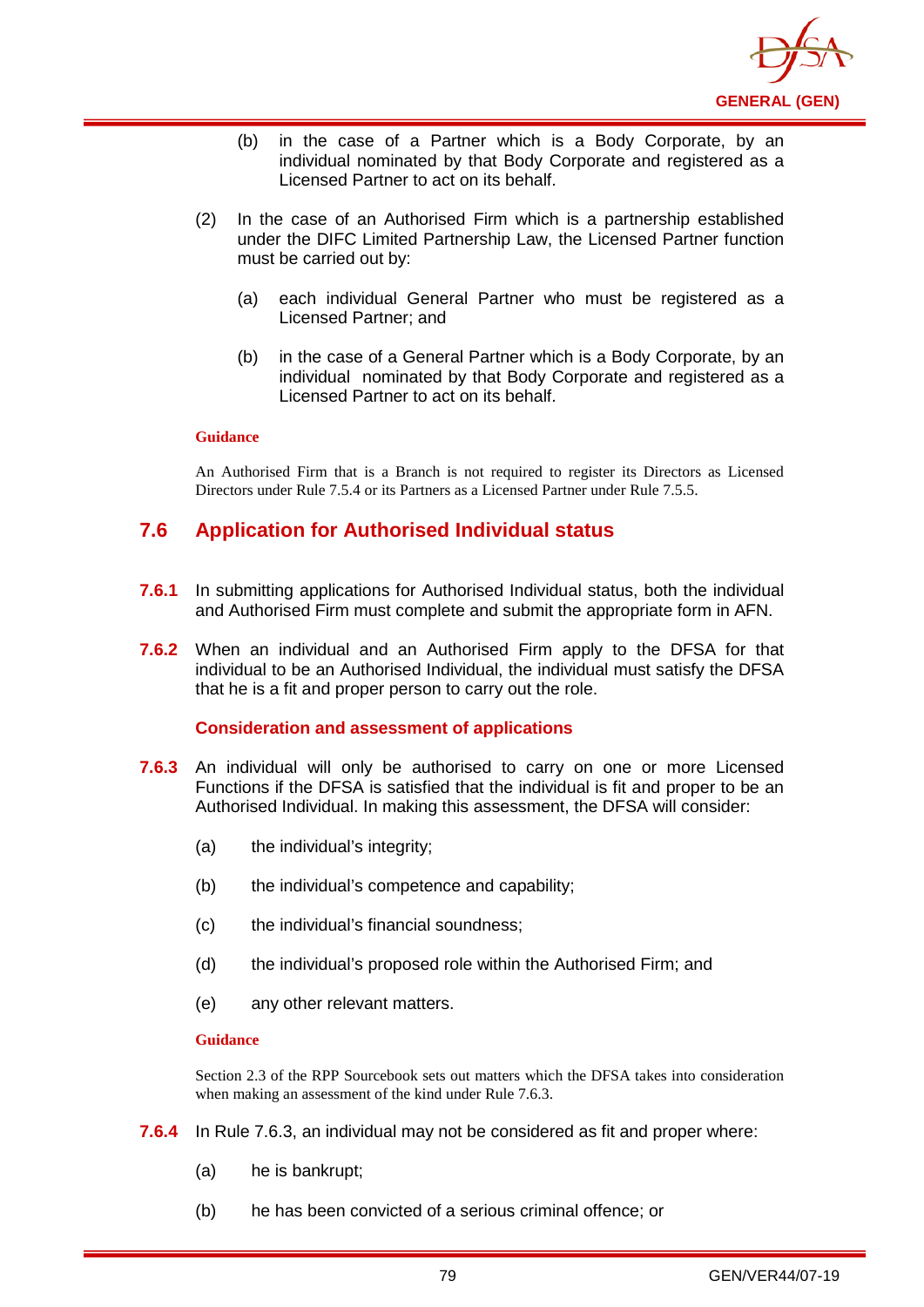

- (c) he is incapable, through mental or physical incapacity, of managing his affairs.
- **7.6.5** In assessing an application for Authorised Individual status, the DFSA may:
	- (a) make any enquiries which it considers appropriate, including enquiries independent of the applicant;
	- (b) require the individual or Authorised Firm to provide additional information;
	- (c) require any information provided by the individual or Authorised Firm to be verified in any way specified by the DFSA; and
	- (d) take into account any information which it considers appropriate.
- **7.6.6** An Authorised Firm must not permit an individual to perform a Licensed Function on its behalf, except as permitted by section 11.6, unless that individual is an Authorised Individual who has been assessed by the Authorised Firm as competent to perform that Licensed Function in accordance with Rule 7.6.7.
- **7.6.7** In assessing the competence of an individual, an Authorised Firm must:
	- (a) obtain details of the knowledge and skills of the individual in relation to the knowledge and skills required for the role;
	- (b) take reasonable steps to verify the relevance, accuracy and authenticity of any information acquired;
	- (c) determine whether the individual holds any relevant qualifications with respect to the Licensed Function or Licensed Functions performed, or proposed to be to performed, within the Authorised Firm;
	- (d) determine the individual's relevant experience; and
	- (e) determine the individual's knowledge of the Authorised Firm's relevant systems and procedures with respect to the type of business that is to be, or is being, conducted by the individual on behalf of the Authorised Firm.
- **7.6.8** An Authorised Firm must be satisfied that an Authorised Individual:
	- (a) continues to be competent in his proposed role;
	- (b) has kept abreast of relevant market, product, technology, legislative and regulatory developments; and
	- (c) is able to apply his knowledge.
- **7.6.9** The Authorised Firm is responsible for the conduct of its Authorised Individuals and for ensuring that they remain fit and proper to carry out their role.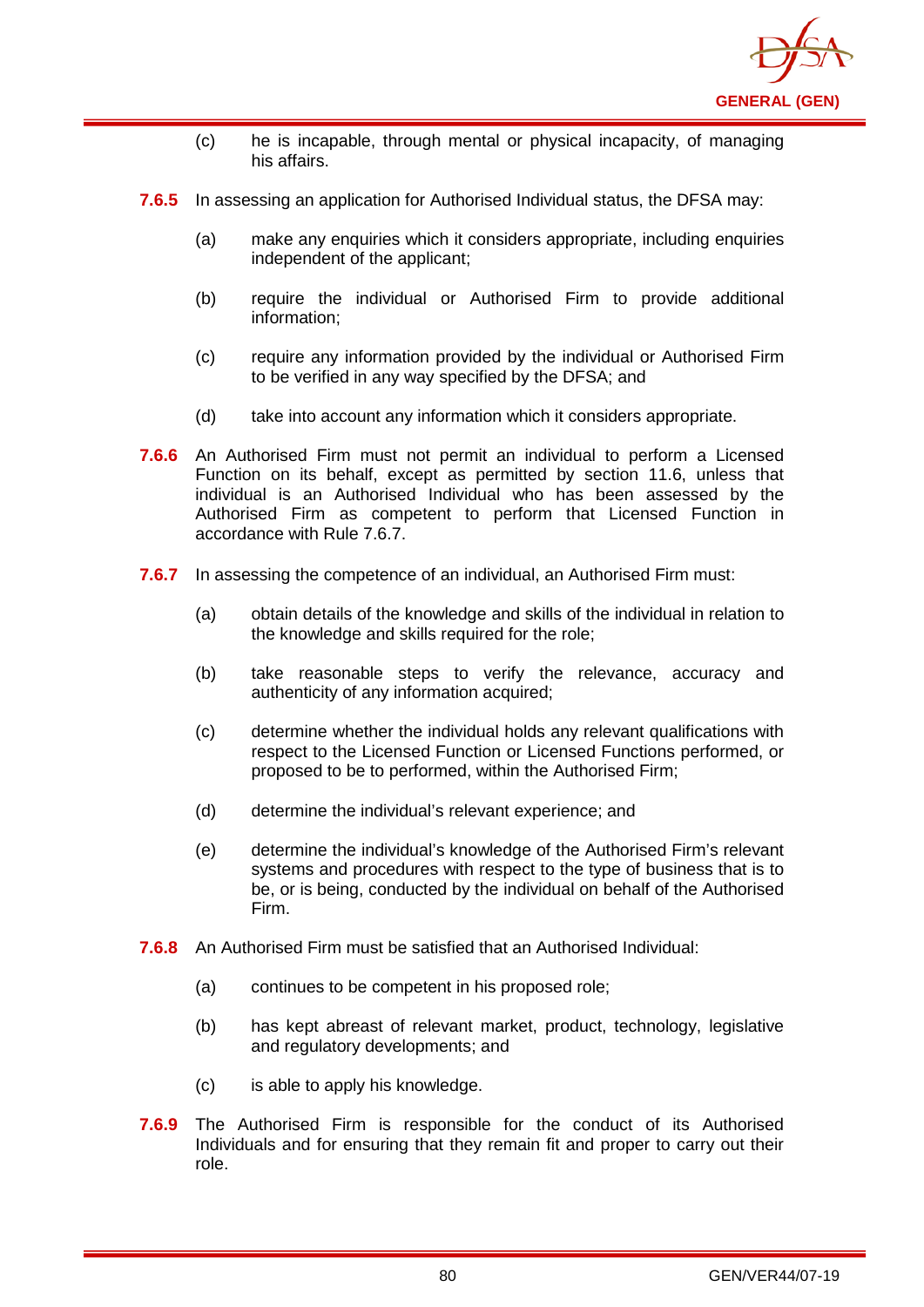

In considering whether an Authorised Individual remains fit and proper, the Authorised Firm should consider those matters in section 3.2 of the RPP Sourcebook and the notification requirements in section 11.10 of this module.

- **7.6.10** Before lodging an application with the DFSA, an Authorised Firm must make reasonable enquiries as to an individual's fitness and propriety to carry out a Licensed Function.
- **7.6.11** An Authorised Firm must not lodge an application if it has reasonable grounds to believe that the individual is not fit and proper to carry out the Licensed Function.

## **Systems and controls**

- **7.6.12** An Authorised Firm must have appropriate arrangements in place to ensure that an individual assessed as being competent under Rule 7.6.6 maintains his competence.
- **7.6.13** An Authorised Firm must ensure, in the case of individuals seeking to perform the Licensed Functions of Senior Executive Officer, Money Laundering Reporting Officer, or Compliance Officer, that such individuals are able to demonstrate sufficient knowledge of relevant anti money laundering requirements.

#### **Guidance**

In considering whether individuals have sufficient knowledge of relevant anti money laundering requirements, the DFSA may be satisfied where the individual can demonstrate receipt of appropriate training specifically relevant to such requirements.

- **7.6.14** An Authorised Firm must establish and maintain systems and controls which will enable it to comply with Rules 7.6.6 to 7.6.9.
- **7.6.15** (1) An Authorised Firm must keep records of the assessment process undertaken for each individual under this chapter.
	- (2) These records must be kept for a minimum of six years from the date of the assessment.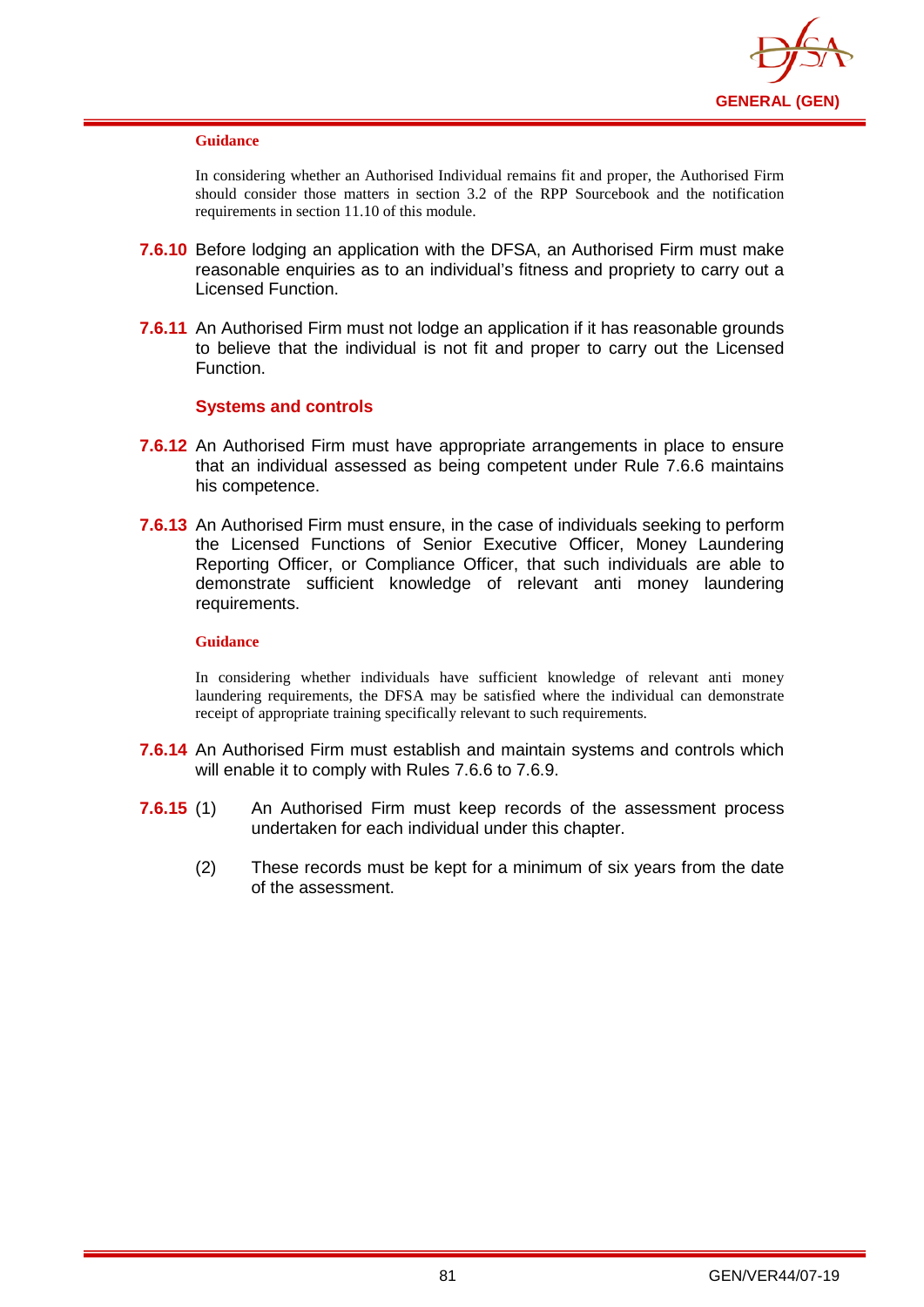

# **8 ACCOUNTING AND AUDITING**

# **8.1 Application**

- **8.1.1** This chapter applies to every Authorised Person other than a Representative Office.
- **8.1.2** Pursuant to Article 99(5) of the Regulatory Law, an Authorised Person which is a Representative Office is hereby exempt from the requirements in Article 99 of the Regulatory Law relating to the appointment of an Auditor.

## **Guidance**

The DFSA has exercised its power under Article 99(5) of the Regulatory Law to exempt an Authorised Person which is a Representative Office from the requirements in that Article. As a result, in accordance with the terms of Article 99(5), the Representative Office also does not need to comply with other requirements in chapters 4, 5 and 6 of Part 8 of that Law.

# **8.2 Financial statements and financial reporting standards**

**8.2.1** An Authorised Person must prepare financial statements for each financial year of the Authorised Person.

## **Guidance**

- 1. Chapter 4 of the Islamic Finance Rules (IFR) sets out specific disclosures an Authorised Person must include in its financial statements when carrying on Islamic Financial Business.
- 2. The financial statements prepared by an Authorised Person which is a Branch may be the financial statements prepared for the Authorised Person's head office.
- **8.2.2** An Authorised Person must, except as provided under Rule 8.2.3, prepare and maintain all financial statements in accordance with the International Financial Reporting Standards (IFRS).
- **8.2.3** (1) An Authorised Firm specified in (2) may prepare and maintain its financial statements in accordance with IFRS for Small and Medium-Sized Entities (SMEs) where that standard applies to it.
	- (2) Authorised Firms specified for the purposes of (1) are:
		- (a) an Authorised Firm in Category 3B, Category 3C or Category 4, which does not hold or control Client Assets or Insurance Monies; and
		- (b) an Authorised Firm in Category 4 which is not authorised under its Licence to carry on the Financial Service of Operating an Alternative Trading System.
	- (3) The DFSA may by written notice direct that a particular Authorised Firm or a specified class of Authorised Firm specified in (2) must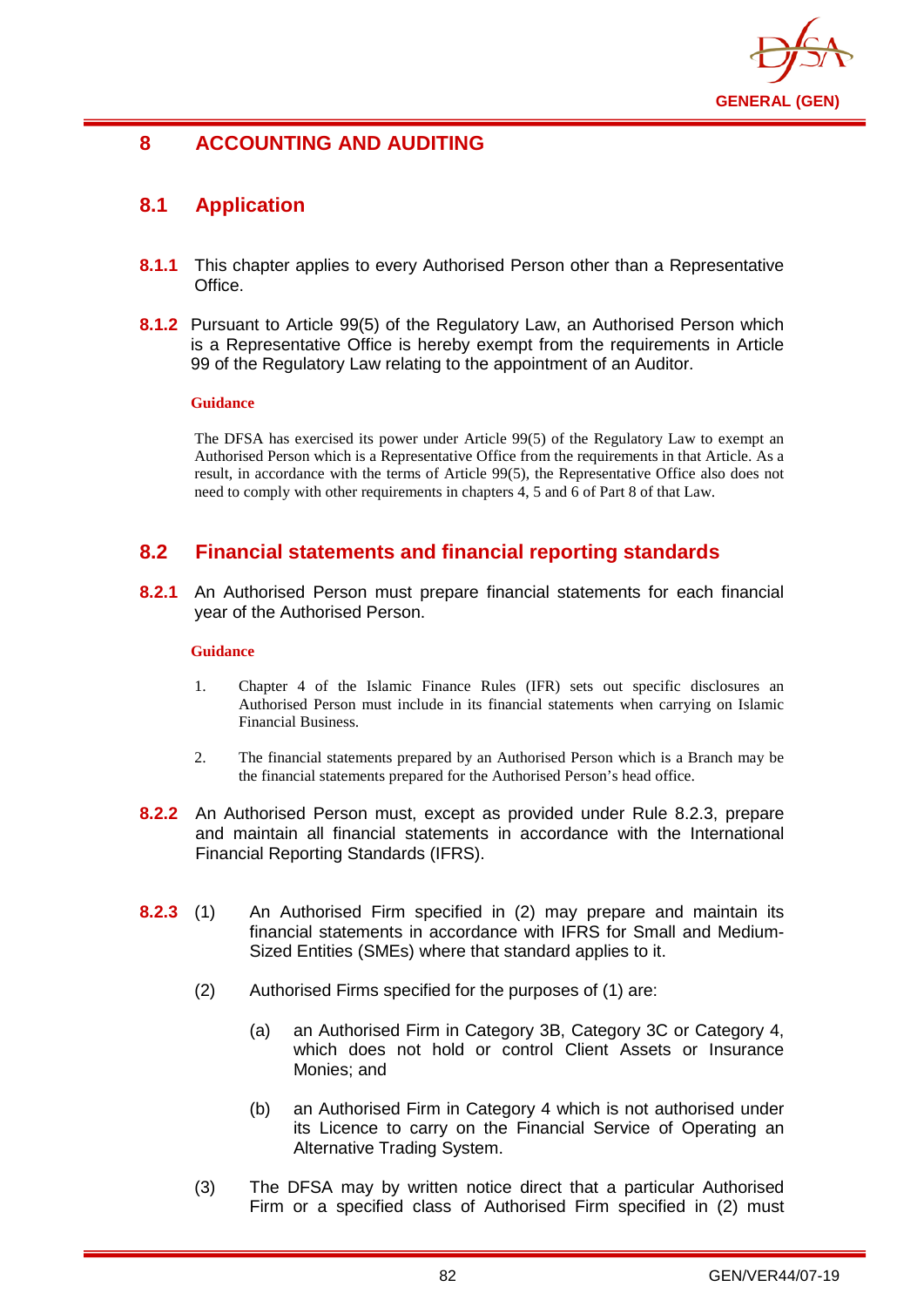

prepare and maintain financial statements in accordance with IFRS rather than IFRS for Small and Medium Sized Entities.

- (4) The DFSA may by written notice vary or revoke a direction under (3).
- (5) The procedures in Schedule 3 to the Regulatory Law apply to a decision of the DFSA to give a direction under (3) to a particular Authorised Firm.
- (6) If the DFSA decides to give a direction under (3) to a particular Authorised Firm, the Authorised Firm may refer the matter to the FMT for review.
- **8.2.4** An Authorised Person must:
	- (a) if it is a Body Corporate, have its financial statements approved by the Directors and signed on their behalf by at least one of the Directors; or
	- (b) if it is a Partnership, have its financial statements approved by the Partners and signed on their behalf by at least one of the Partners.

# **8.3 Accounting records and regulatory returns**

- **8.3.1** Every Authorised Person must keep Accounting Records which are sufficient to show and explain transactions and are such as to:
	- (a) be capable of disclosing the financial position of the Authorised Person on an ongoing basis; and
	- (b) record the financial position of the Authorised Person as at its financial year end.
- **8.3.2** Accounting Records must be maintained by an Authorised Person such as to enable its Governing Body to ensure that any financial statements prepared by the Authorised Person comply with the legislation applicable in the DIFC.
- **8.3.3** An Authorised Person's Accounting Records must be:
	- (a) retained by the Authorised Person for at least six years from the date to which they relate;
	- (b) at all reasonable times, open to inspection by the DFSA or the Auditor of the Authorised Person; and
	- (c) if requested by the DFSA capable of reproduction, within a reasonable period not exceeding 3 business days, in hard copy and in English.
- **8.3.4** All regulatory returns prepared by the Authorised Firm must be prepared and submitted in accordance with the requirements set out in PIB or PIN as applicable.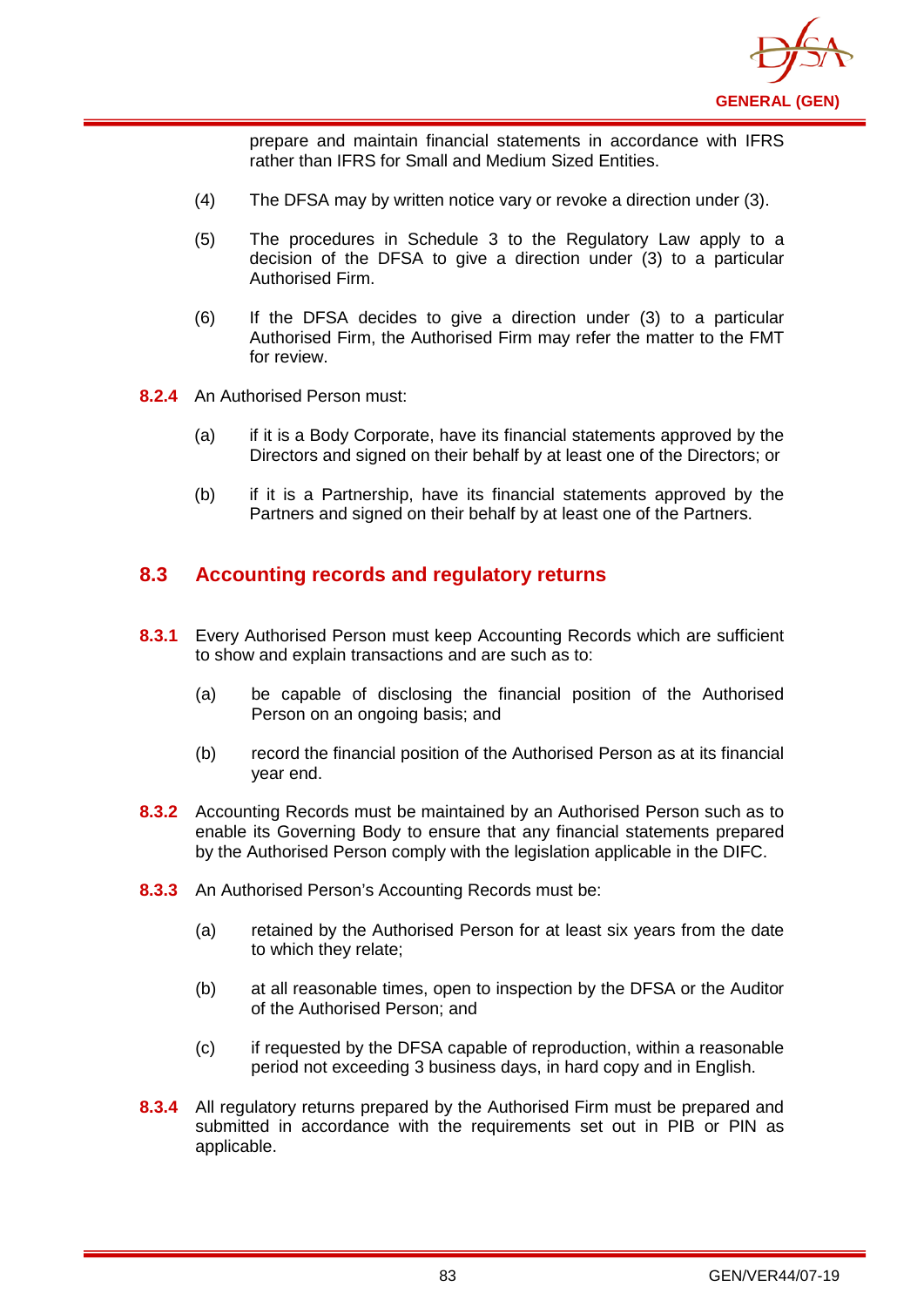

## **Financial years**

- **8.3.5** (1) The first financial year of an Authorised Firm which is a Domestic Firm starts on the day on which it is incorporated and lasts for such period not exceeding 18 months as may be determined by its Directors or Partners.
	- (2) An Authorised Firm which is a Domestic Firm must as soon as practicable after it has made a determination under (1) notify the DFSA of the end date determined for its first financial year.
	- (3) The second and any subsequent financial year of an Authorised Firm which is a Domestic Firm shall, except as provided in Rule 8.3.6, start at the end of the previous financial year and shall last for 12 months or such other period which is within 7 days either shorter or longer than 12 months as may be determined by its Directors or Partners.
- **8.3.6** (1) An Authorised Firm which is a Domestic Firm may only change its financial year end from a period provided for under Rule 8.3.5(3) with the DFSA's prior consent.
	- (2) The application for consent must be in writing and include the reasons for the change.
	- (3) The DFSA may require the Authorised Firm to obtain written confirmation from its Auditor that the change of financial year end would not result in any significant distortion of the financial position of the Authorised Firm.
- **8.3.7** If an Authorised Firm is not a Domestic Firm and intends to change its financial year, it must provide the DFSA with reasonable advance notice prior to the change taking effect.

# **8.4 Appointment and termination of Auditors**

- **8.4.1** An Authorised Person must:
	- (a) notify the DFSA of the appointment of an Auditor by completing and submitting the appropriate form in AFN;
	- (b) prior to the appointment of the Auditor, take reasonable steps to ensure that the Auditor has the required skills, resources and experience to audit the business of the Authorised Person for which the auditor has been appointed; and
	- (c) if it is a Domestic Firm, ensure that the Auditor, at the time of appointment and for the duration of the engagement, is registered with the DFSA as a Registered Auditor.
- **8.4.2** An Authorised Person must notify the DFSA immediately if the appointment of the Auditor is or is about to be terminated, or on the resignation of its Auditor, by completing and submitting the appropriate form in AFN.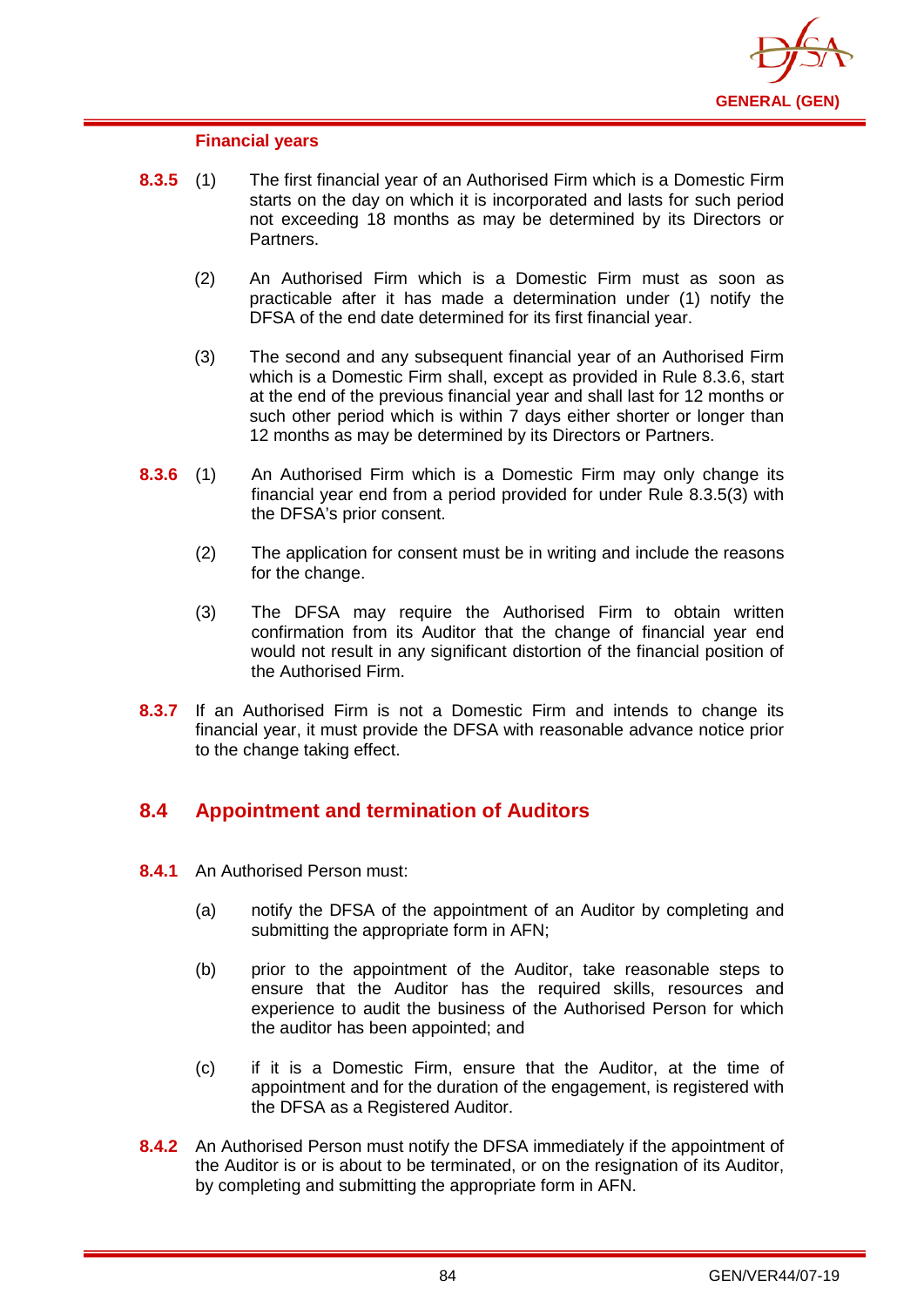

- **8.4.3** An Authorised Person must appoint an Auditor to fill any vacancy in the office of Auditor and ensure that the replacement Auditor can take up office at the time the vacancy arises or as soon as reasonably practicable.
- **8.4.4** (1) An Authorised Person must take reasonable steps to ensure that the Auditor and the relevant audit staff of the Auditor are independent of and not subject to any conflict of interest with respect to the Authorised Person.
	- (2) An Authorised Person must notify the DFSA if it becomes aware, or has reason to believe, that the Auditor or the relevant audit staff of the auditor are no longer independent of the Authorised Person, or have a conflict of interest which may affect their judgement in respect of the Authorised Person.

- 1. An Authorised Person should consider whether there is any financial or personal relationship between it or any of its relevant Employees and the Auditor or any of the relevant Employees of the Auditor that may affect the judgement of the Auditor when conducting an audit of the Authorised Person or complying with all its legal obligations, including the Regulatory Law, AUD, AML and other relevant modules of the DFSA Rulebook.
- 2. An Authorised Person should consider rotating the appointed relevant staff of the Auditor on a regular basis to ensure that the relevant staff of the Auditor remain independent.
- **8.4.5** If requested by the DFSA, an Authorised Person which carries on Financial Services through a Branch must provide the DFSA with information on its appointed or proposed Auditor with regard to the Auditor's, skills, experience and independence.

# **8.5 Co-operation with Auditors**

- **8.5.1** An Authorised Person must take reasonable steps to ensure that it and its Employees:
	- (a) provide any information to its Auditor that its Auditor reasonably requires, or is entitled to receive as Auditor;
	- (b) give the Auditor right of access at all reasonable times to relevant records and information within its possession;
	- (c) allow the Auditor to make copies of any records or information referred to in (b);
	- (d) do not interfere with the Auditor's ability to discharge its duties;
	- (e) report to the Auditor any matter which may significantly affect the financial position of the Authorised Person; and
	- (f) provide such other assistance as the Auditor may reasonably request it to provide.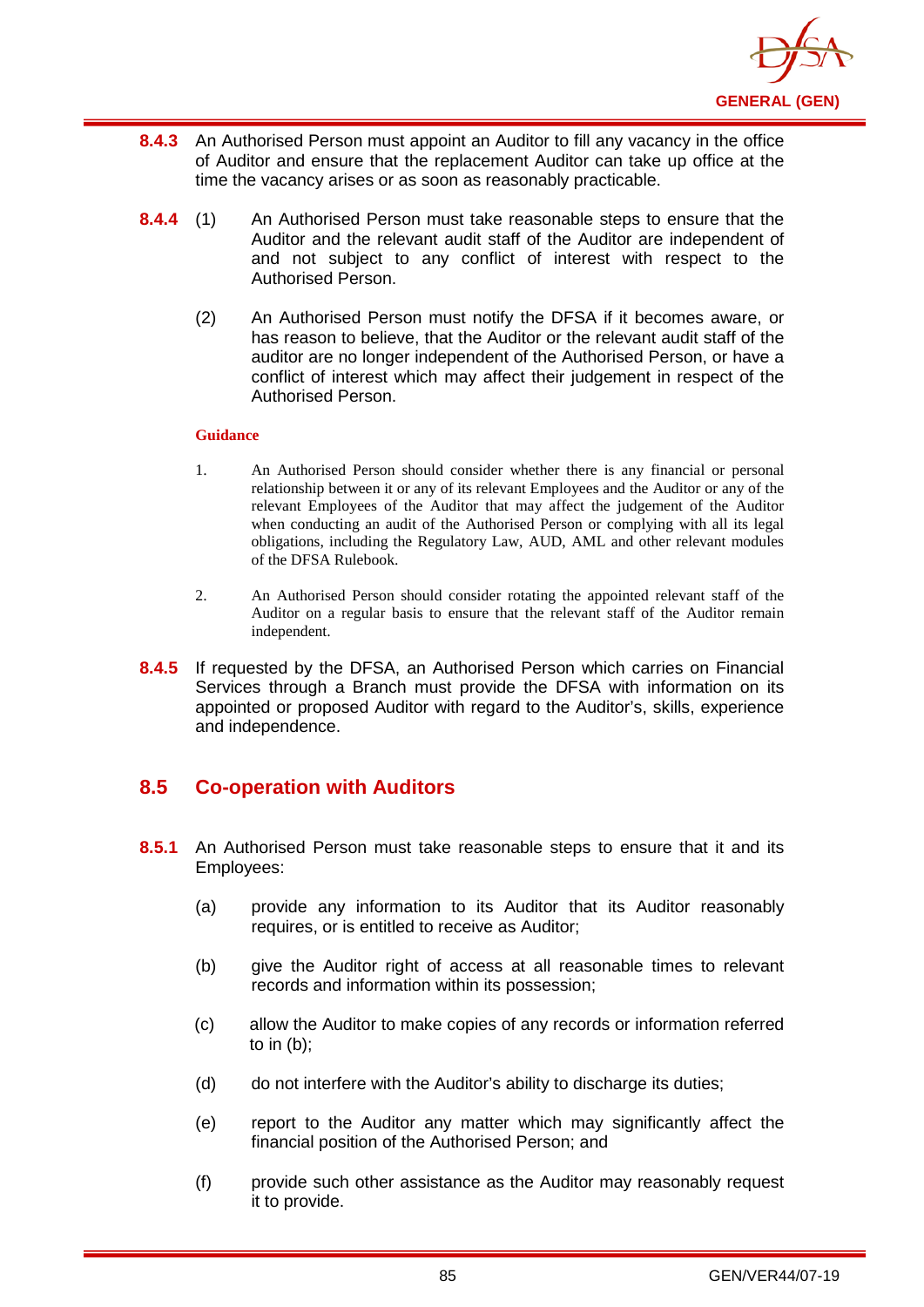

## **8.6 Audit reports**

- **8.6.1** An Authorised Person must, in writing, require its Auditor to:
	- (a) conduct an audit of and produce a Financial Statement Auditor's Report on the Authorised Person's financial statements in accordance with the International Standards on Auditing:
	- (b) produce a Regulatory Returns Auditor's Report in accordance with the Rules in AUD App1 as relevant;
	- (c) produce, if the Authorised Firm is permitted to control or hold Client Money, a Client Money Auditor's Report in accordance with the Rules in AUD App2;
	- (d) produce, if the Authorised Firm is permitted to control or hold Insurance Monies, an Insurance Monies Auditor's Report in accordance with the Rules in AUD App3; and
	- (e) produce, if the Authorised Firm is permitted to hold or control Client Investments or Provide Custody in or from the DIFC, a Safe Custody Auditor's Report in respect of such business as applicable, in accordance with the Rules in AUD App4.

## **Guidance**

For the purposes of Rule 8.6.1(a) the financial statements of an Authorised Person which is a Branch may be the financial statements prepared for the Authorised Person's head office.

- **8.6.2** An Authorised Person must submit any reports produced by its Auditor that are required by this chapter to the DFSA within four months of the Authorised Person's financial year end.
- **8.6.3** (1) An Authorised Person must, subject to (2), upon request by any Person, provide a copy of its most recent audited financial statements, together with the Financial Statement Auditor's Report to the Person. If the copy is made available in printed form, the Authorised Person may make a charge to cover reasonable costs incurred in providing the copy.
	- (2) The requirement in (1) does not apply to an Authorised Firm which:
		- (a) is in Category 3B, Category 3C or Category 4; and
		- (b) does not hold or control Client Assets or Insurance Monies.

## **Guidance**

An Authorised Person should be aware that there may be other legislation applicable to it that may require the Authorised Person to provide access to all or part of its financial statements.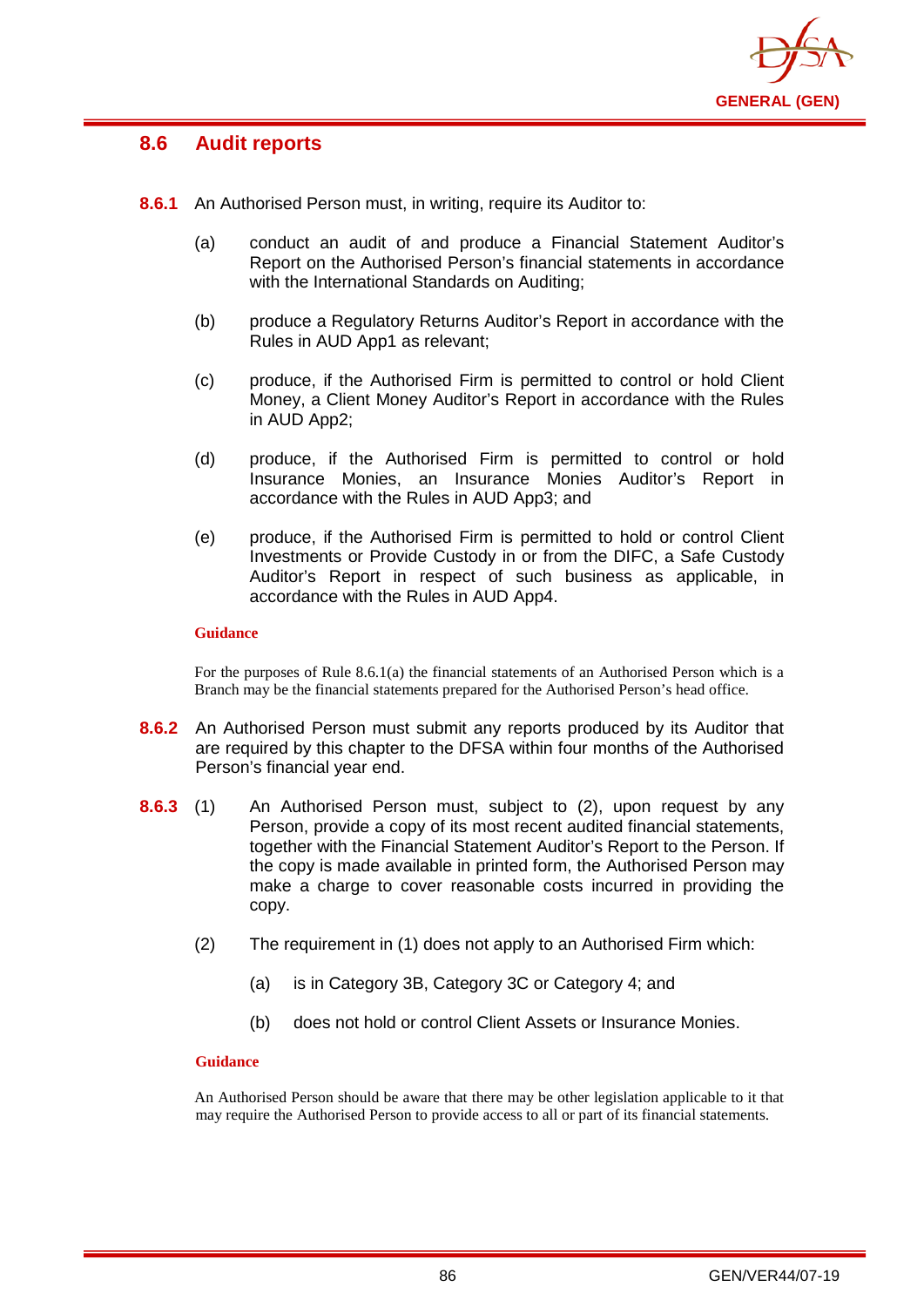

# **9 COMPLAINTS HANDLING AND DISPUTE RESOLUTION**

## **9.1 Application**

- **9.1.1** This chapter applies to every Authorised Firm, other than a Representative Office and a Credit Rating Agency, carrying on a Financial Service in or from the DIFC as follows:
	- (a) Section 9.2 applies to an Authorised Firm carrying on a Financial Service with or for a Retail Client; and
	- (b) Section 9.3 applies to an Authorised Firm carrying on a Financial Service with or for a Professional Client.

# **9.2 Complaints handling procedures for Retail Clients**

## **Written Complaints handling procedures**

- **9.2.1** An Authorised Firm must have adequate policies and procedures in place for the investigation and resolution of Complaints made against it by Retail Clients, and the manner of redress (including compensation for acts or omissions of the Authorised Firm).
- **9.2.2** The policies and procedures for handling Complaints must be in writing and provide that Complaints are handled fairly, consistently and promptly.

## **Guidance**

- 1. In establishing adequate Complaints handling policies and procedures, an Authorised Firm should have regard to:
	- a. the nature, scale and complexity of its business; and
	- b. its size and organisational structure.
- 2. In handling Complaints, an Authorised Firm should consider its obligations under the Data Protection Law 2007.
- 3. An Authorised Firm should consider its obligations under GEN Rule 5.3.19 and accompanying guidance.
- 4. The DFSA considers 60 days from the receipt of a Complaint to be an appropriate period in which an Authorised Firm should be able to resolve most Complaints.
- **9.2.3** On receipt of a Complaint, an Authorised Firm must:
	- (a) acknowledge the Complaint promptly in writing;
	- (b) provide the complainant with:
		- (i) the contact details of any individual responsible for handling the Complaint;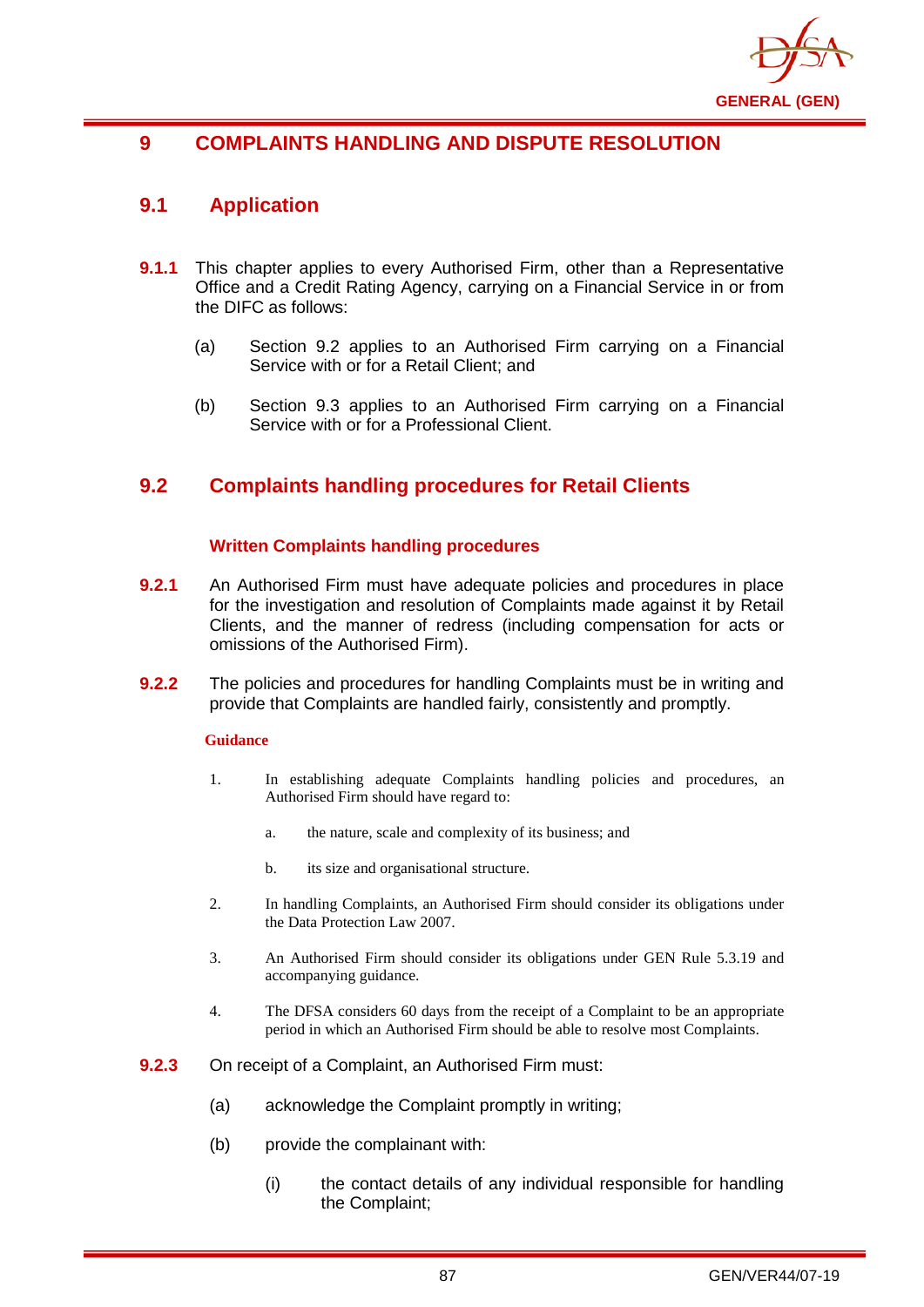

- (ii) key particulars of the Authorised Firm's Complaints handling procedures; and
- (iii) a statement that a copy of the procedures is available free of charge upon request in accordance with GEN Rule 9.2.11; and
- (c) consider the subject matter of the Complaint.
- **9.2.4** Where appropriate, an Authorised Firm must update the complainant on the progress of the handling of the Complaint.

- 1. The DFSA considers 7 days to be an adequate period in which an Authorised Firm should be able to acknowledge most Complaints.
- 2. The DFSA expects an update to be provided to the complainant in circumstances where the resolution of the Complaint is taking longer than 30 days.

## **Resolution of Complaints**

- **9.2.5** Upon conclusion of an investigation of a Complaint, an Authorised Firm must promptly:
	- (a) advise the complainant in writing of the resolution of the Complaint;
	- (b) provide the complainant with clear terms of redress, if applicable; and
	- (c) comply with the terms of redress if accepted by the complainant.
- **9.2.6** If the complainant is not satisfied with the terms of redress offered by the Authorised Firm, the Authorised Firm must inform the complainant of other avenues, if any, for resolution of the Complaint and provide him with the appropriate contact details upon request.

#### **Guidance**

Other avenues for resolution of a Complaint may include an external dispute resolution scheme, arbitration or the DIFC Court.

## **Employees handling Complaints**

- **9.2.7** Where appropriate, taking into account the nature, scale and complexity of an Authorised Firm's business, an Authorised Firm must ensure that any individual handling the Complaint is not or was not involved in the conduct of the Financial Service about which the Complaint has been made, and is able to handle the Complaint in a fair and impartial manner.
- **9.2.8** An Authorised Firm must ensure that any individual responsible for handling the Complaint has sufficient authority to resolve the Complaint or has access to individuals with the necessary authority.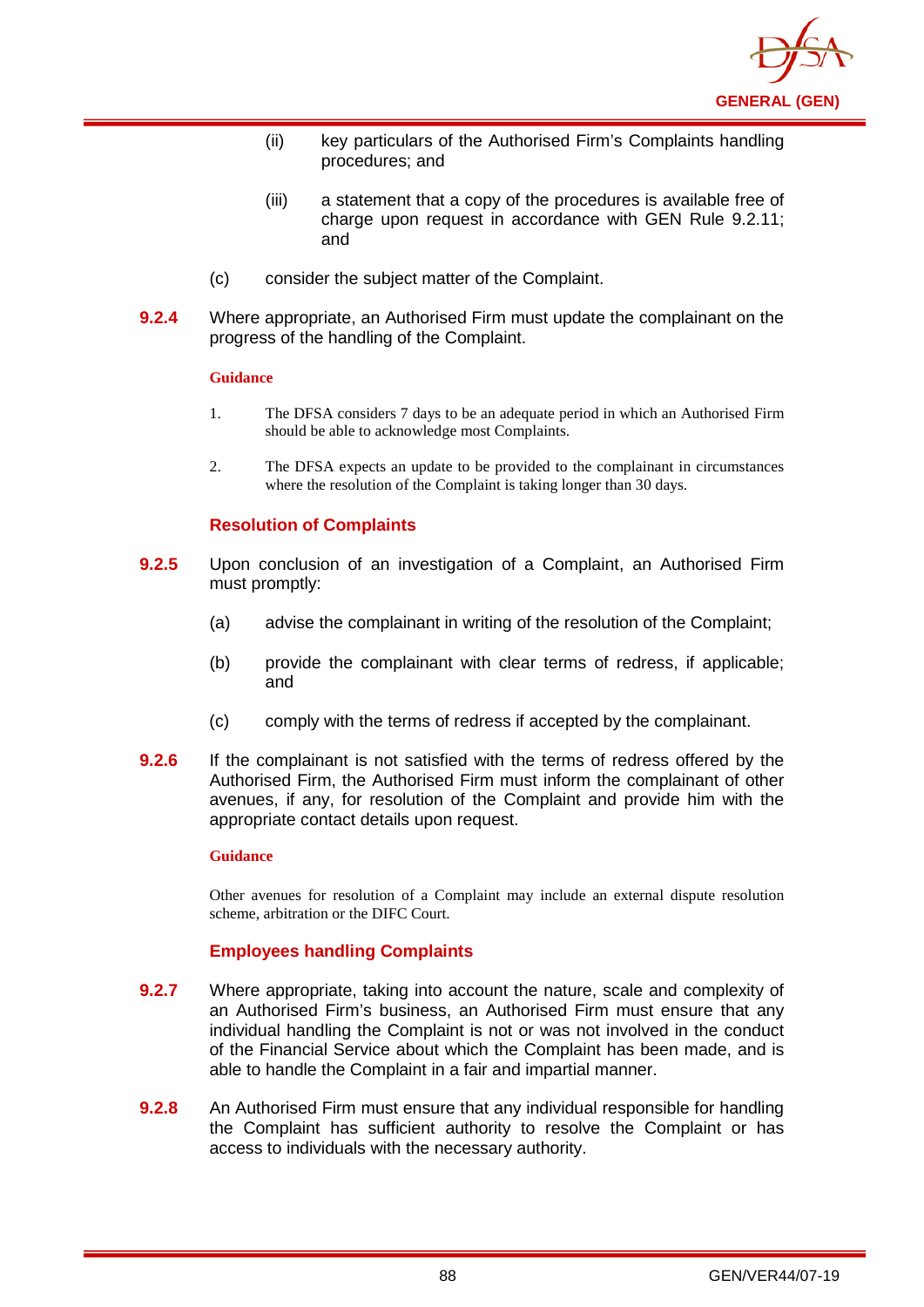

## **Complaints involving other Authorised Firms or Regulated Financial Institutions**

- **9.2.9** If an Authorised Firm considers that another Authorised Firm or a Regulated Financial Institution is entirely or partly responsible for the subject matter of a Complaint**,** it may refer the Complaint, or the relevant part of it, to the other Authorised Firm or Regulated Financial Institution in accordance with Rule 9.2.10.
- **9.2.10** To refer a Complaint, an Authorised Firm must:
	- (a) inform the complainant promptly and in writing that it would like to refer the Complaint, either entirely or in part, to another Authorised Firm or Regulated Financial Institution, and obtain the written consent of the complainant to do so;
	- (b) if the complainant consents to the referral of the Complaint, refer the Complaint to the other Authorised Firm or Regulated Financial Institution promptly and in writing;
	- (c) inform the complainant promptly and in writing that the Complaint has been referred and include adequate contact details of any individual at the other Authorised Firm or Regulated Financial Institution responsible for handling the Complaint; and
	- (d) continue to deal with any part of the Complaint not referred to the other Authorised Firm or Regulated Financial Institution, in accordance with this chapter.

## **Guidance**

The referral of a Complaint may involve the transfer of Personal Data, as defined under the Data Protection Law 2007, DIFC Law No 1 of 2007. In this respect, an Authorised Firm should consider its obligations under the Data Protection Law 2007.

## **Retail Client awareness**

**9.2.11** An Authorised Firm must ensure that a copy of its Complaints handling procedures is available free of charge to any Retail Client upon request.

## **Retention of records**

- **9.2.12** An Authorised Firm must maintain a record of all Complaints made against it for a minimum period of six years from the date of receipt of a Complaint.
- **9.2.13** This record must contain the name of the complainant, the substance of the Complaint, a record of the Authorised Firm's response, and any other relevant correspondence or records, and the action taken by the Authorised Firm to resolve each Complaint.

## **Systems and controls**

**9.2.14** In accordance with GEN Rules 5.3.4 and 5.3.5, an Authorised Firm must put in place adequate systems and controls in order for it to identify and remedy any recurring or systemic problems identified from Complaints.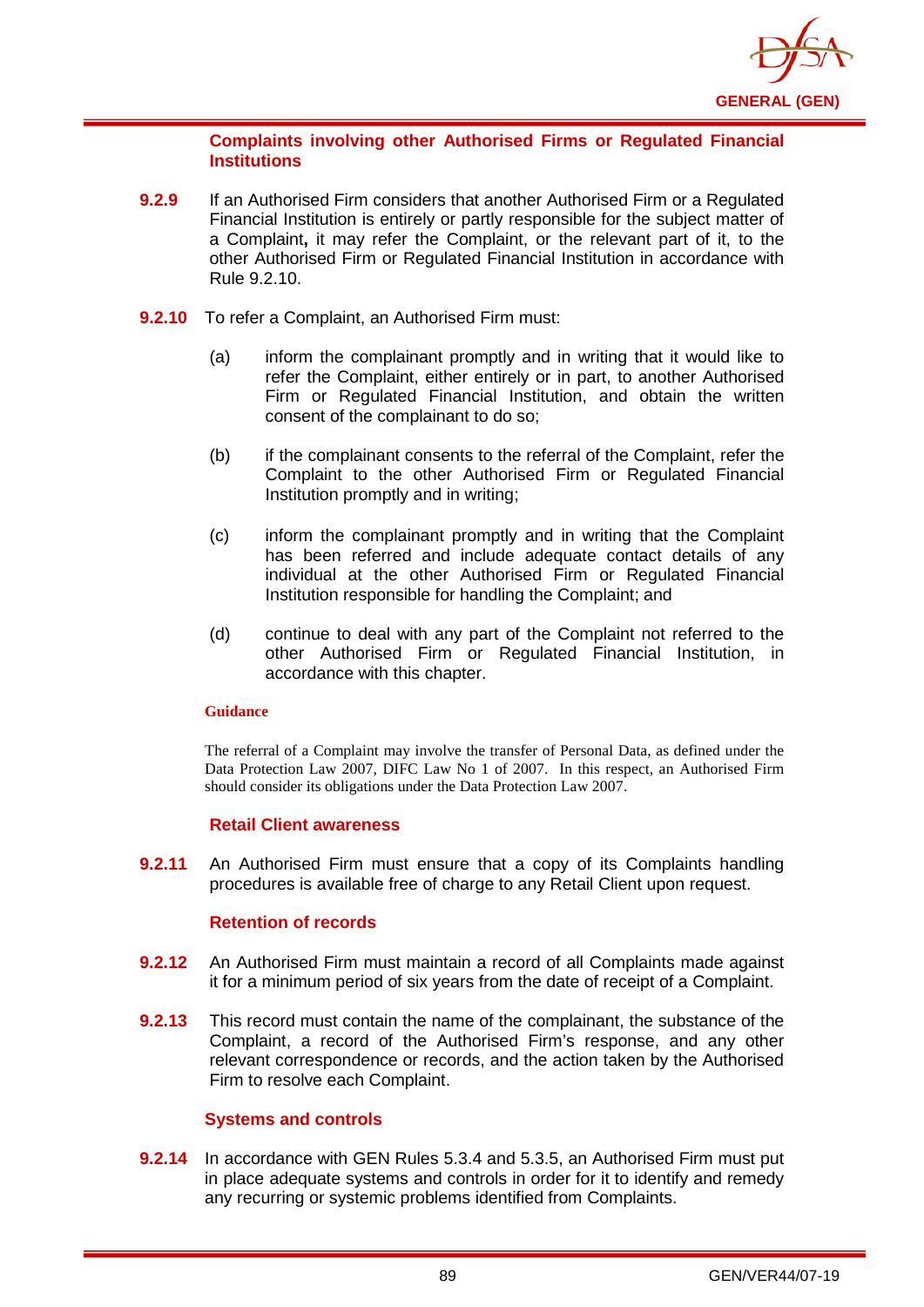

An Authorised Firm should consider whether it is required to notify the DFSA, pursuant to Rule 11.10.7, of any recurring or systemic problems identified from Complaints.

## **Outsourcing**

#### **Guidance**

An Authorised Firm may outsource the administration of its Complaints handling procedures in accordance with GEN Rule 5.3.21.

# **9.3 Complaints recording procedures for Professional Clients**

- **9.3.1** An Authorised Firm must have adequate policies and procedures in place for the recording of Complaints made against it by Professional Clients.
- **9.3.2** An Authorised Firm must maintain a record of any Complaint made against it for a minimum period of six years from the date of receipt of the Complaint.

#### **Guidance**

Depending on the nature, scale and complexity of its business, it may be appropriate for an Authorised Firm to have in place a suitable Complaints handling procedure for Professional Clients in order to ensure that such Complaints are properly handled and remedial action is taken promptly. Such Complaints handling procedures would be expected to include provisions about the independence of staff investigating the Complaint and bringing the matter to the attention of senior management.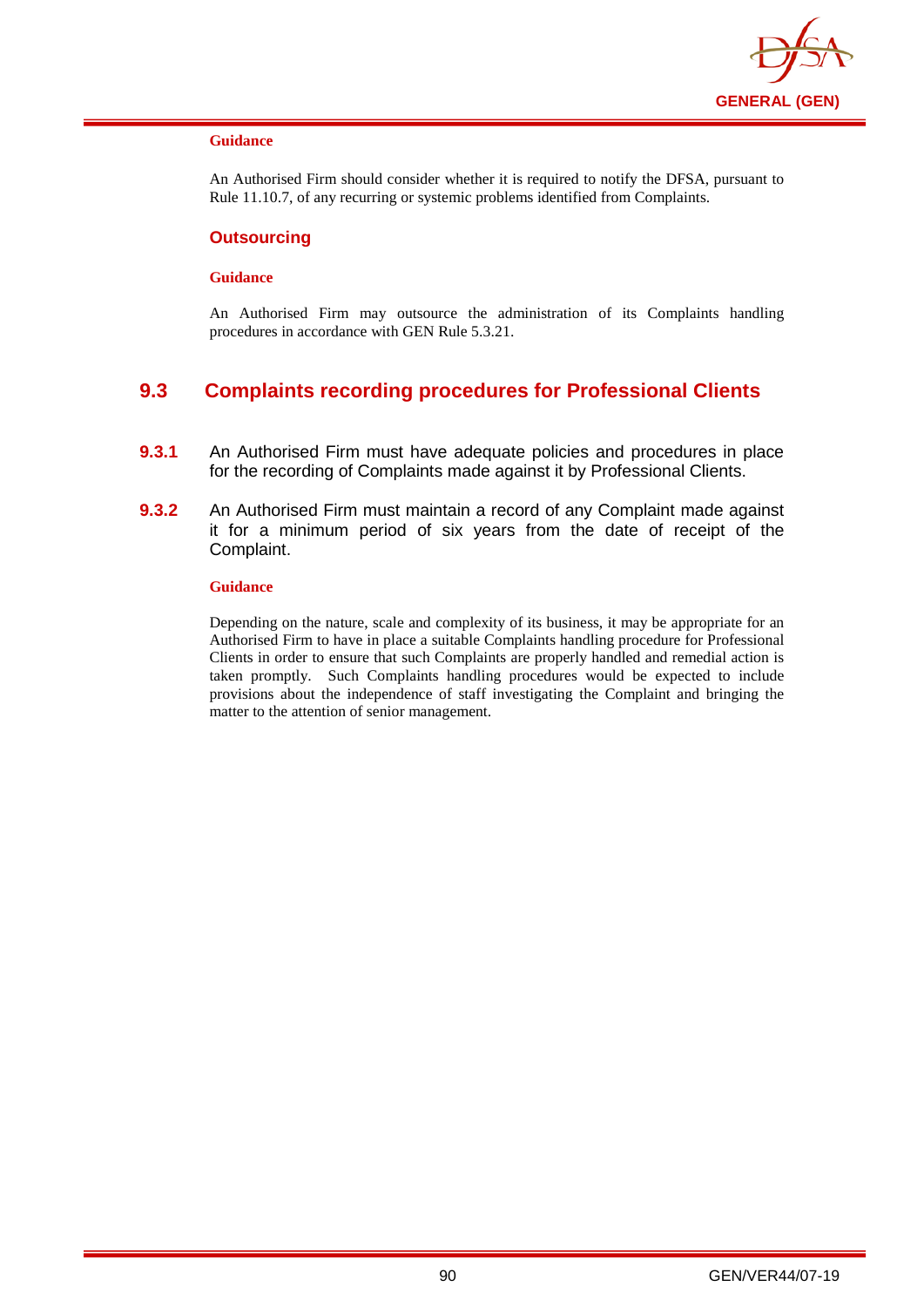

# **10 TRANSITIONAL RULES**

## **10.1 Endorsements to hold client assets and insurance monies**

## **Interpretation**

**10.1.1** In this section:

"commencement date" means the day on which Rule-Making Instrument No 166 of 2016 comes into force;

"endorsement" means an endorsement under:

- (a) Rule 2.2.10A permitting an Authorised Firm to hold or control Client Assets; or
- (b) Rule 2.2.10B permitting an Authorised Firm to hold Insurance Monies;

"transitional period" means the period starting on the commencement date and ending six months after that day.

## **Endorsement not required during transitional period**

**10.1.2** An Authorised Firm is not required to hold an endorsement before the end of the transitional period.

## **Grant of endorsement for Firms that already hold or control Client Assets**

- **10.1.3** (1) This Rule applies to an Authorised Firm that has, in the 12 months before the commencement date, submitted to the DFSA under Rule8.6.2:
	- (a) an Auditor's Report referred to in Rule 8.6.1(c) (a Client Money Auditor's Report); or
	- (b) an Auditor's Report referred to in Rule 8.6.1(e) (a Safe Custody Auditor's Report).
	- (2) An Authorised Firm to which this Rule applies may, within the transitional period, send a written notification to the DFSA confirming that it:
		- (a) wishes to obtain an endorsement to hold or control Client Assets;
		- (b) has submitted to the DFSA an Auditor's Report referred to in (1) in the 12 months before the commencement date; and
		- (c) has in place adequate systems and controls to meet the applicable requirements in COB sections 6.11 to 6.14.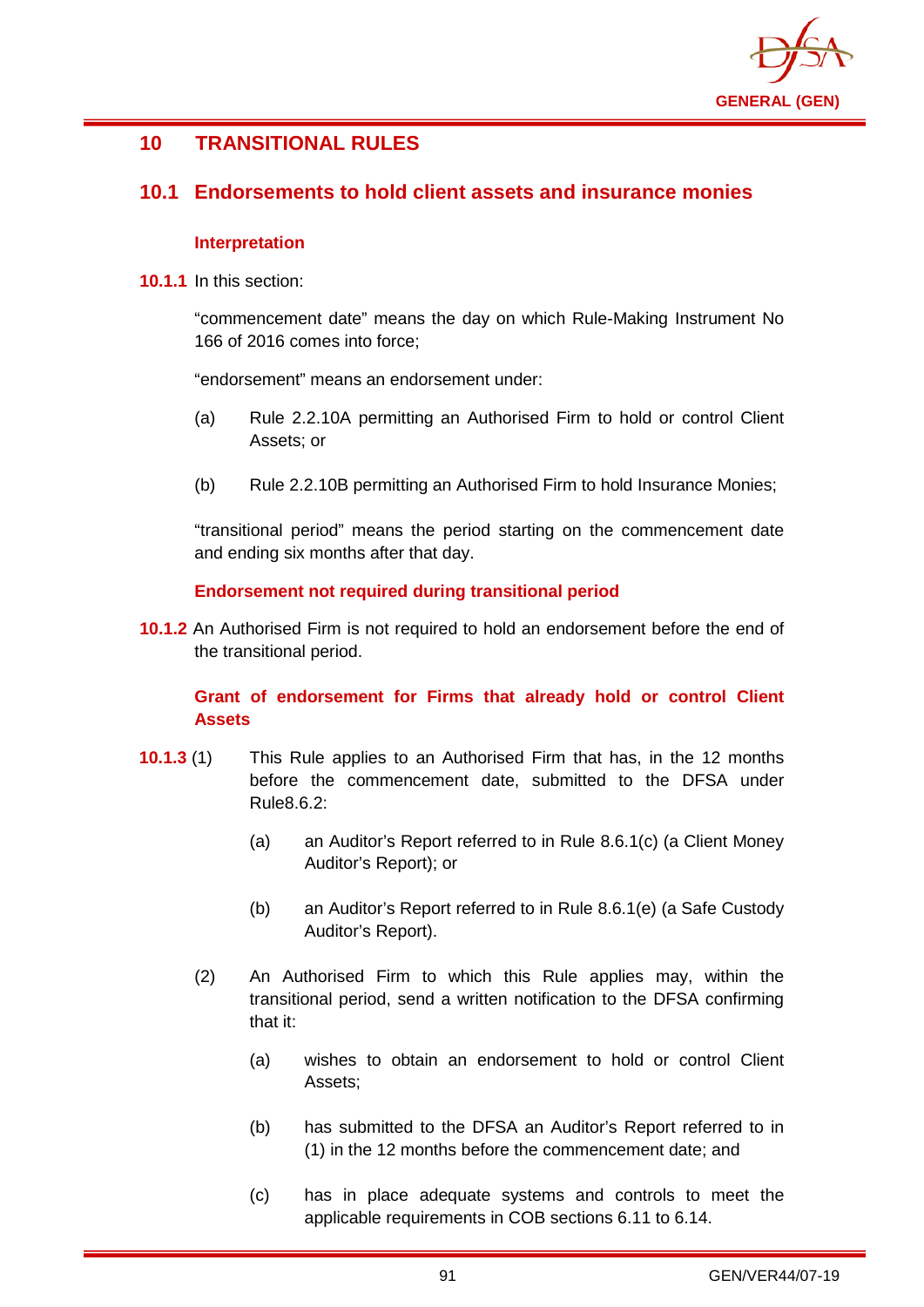

- (3) The DFSA may require the notification in (2) to be in such form and verified in such manner as it thinks fit.
- (4) If an Authorised Firm provides a duly completed notification to the DFSA in accordance with (2) and (3) within the transitional period:
	- (a) the DFSA must grant it an endorsement to hold or control Client Assets; and
	- (b) it is not required to apply for an endorsement under Rule 7.3.3 or pay the fee prescribed in FER 2.2.6 for such an application.

**Grant of endorsement for Firms that already hold Insurance Monies**

- **10.1.4** (1) This Rule applies to an Authorised Firm that has, in the 12 months before the commencement date, submitted to the DFSA under Rule 8.6.2 an Auditor's Report referred to in Rule 8.6.1(d) (an Insurance Monies Auditor's Report).
	- (2) An Authorised Firm to which this Rule applies may, within the transitional period, send a written notification to the DFSA confirming that it:
		- (a) wishes to obtain an endorsement to hold Insurance Monies;
		- (b) has submitted to the DFSA an Auditor's Report referred to in (1) in the 12 months before the commencement date; and
		- (c) has in place adequate systems and controls to meet the applicable requirements in COB section 7.12.
	- (3) The DFSA may require the notification in (2) to be in such form and verified in such manner as it thinks fit.
	- (4) If an Authorised Firm provides a duly completed notification to the DFSA in accordance with (2) and (3) within the transitional period:
		- (a) the DFSA must grant it an endorsement to hold Insurance Monies; and
		- (b) it is not required to apply for an endorsement under Rule 7.3.4 or pay the fee prescribed in FER 2.2.6 for such an application.

## **DFSA's powers not affected**

**10.1.5** The grant of an endorsement under this section is without prejudice to the DFSA's ability to impose conditions or restrictions on the endorsement when it is granted or after it has been granted, or to suspend or withdraw the endorsement after it has been granted.

# **10.2 Safe Custody Auditor's Report**

**Report not required for firms arranging custody**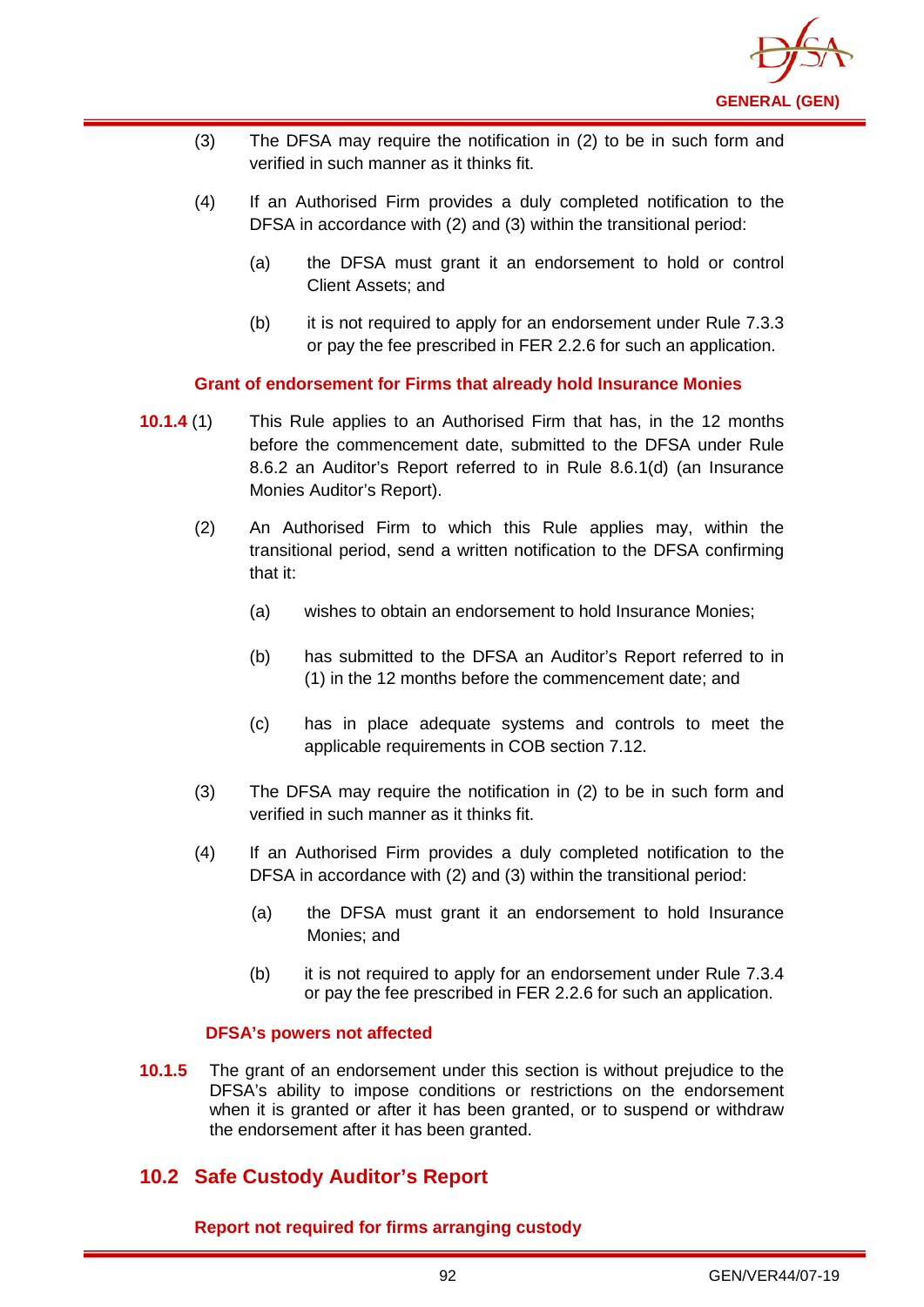

**10.2.1** An Authorised Firm which has an authorisation for Arranging Custody is not required, in relation to carrying on that Financial Service, to submit a Safe Custody Auditor's Report under Rule 8.6.1(e) in respect of its financial years ending in 2016 or 2017, or any part of those financial years.

# **10.3 Re-classification of certain Financial Services**

## **Interpretation**

**10.3.1** In this section:

"authorisation" means authorisation to carry on a Financial Service under a Licence;

"commencement date" means the day on which Rule-Making Instrument No 184 of 2016 comes into force; and

"re-classification" means the re-classification of a Financial Service under Rules 10.3.2 to 10.3.7.

## **Arranging Credit or Deals in Investments**

- **10.3.2** An Authorised Firm which, immediately before the commencement date, had an authorisation for 'Arranging Credit or Deals in Investments' in respect of both credit and Investments is, on the commencement date, taken to have the following authorisations:
	- (a) 'Arranging Credit and Advising on Credit' so far as that authorisation relates to Arranging Credit; and
	- (b) 'Arranging Deals in Investments', but only with respect to the Investments specified on its Licence immediately before the commencement date.
- **10.3.3** An Authorised Firm which, immediately before the commencement date, had an authorisation for 'Arranging Credit or Deals in Investments' only in respect of credit (and not Investments) is, on the commencement date, taken to have an authorisation for 'Arranging Credit and Advising on Credit' so far as that authorisation relates to Arranging Credit.
- **10.3.4** An Authorised Firm which, immediately before the commencement date, had an authorisation for 'Arranging Credit or Deals in Investments' in respect of Investments (and not credit), is, on the commencement date, taken to have an authorisation for 'Arranging Deals in Investments', but only with respect to the Investments specified on its Licence immediately before the commencement date.

## **Advising on Financial Products or Credit**

**10.3.5** An Authorised Firm which, immediately before the commencement date, had an authorisation for 'Advising on Financial Products or Credit' in respect of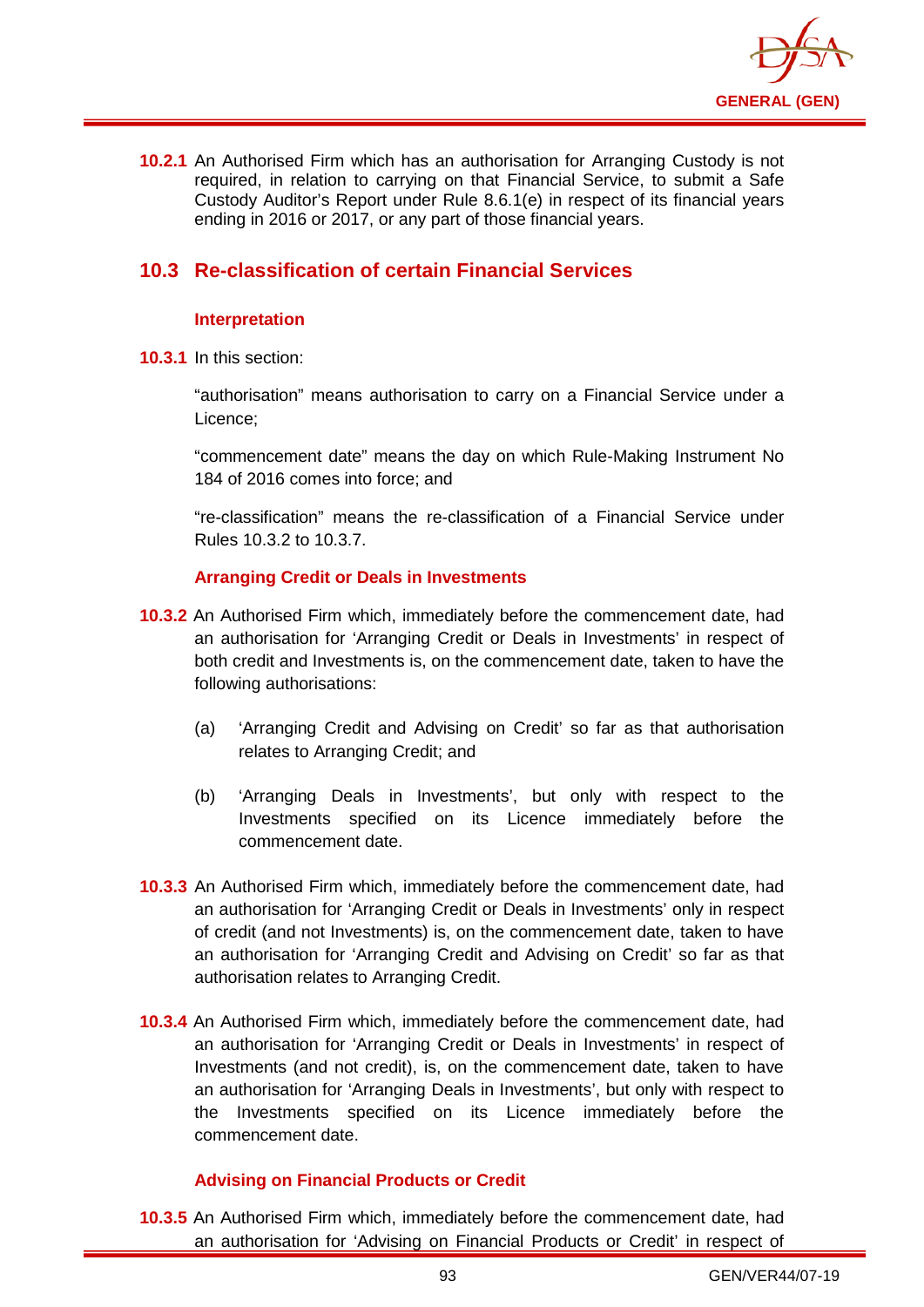

Financial Products and credit is, on the commencement date, taken to have the following authorisations:

- (a) 'Arranging Credit and Advising on Credit' so far as that authorisation relates to Advising on Credit; and
- (b) 'Advising on Financial Products', but only with respect to Financial Products specified on its Licence immediately before the commencement date.
- **10.3.6** An Authorised Firm which, immediately before the commencement date, had an authorisation for 'Advising on Financial Products or Credit' only in respect of credit (and not Financial Products) is, on the commencement date, taken to have an authorisation for 'Arranging Credit and Advising on Credit' so far as that authorisation relates to Advising on Credit.
- **10.3.7** An Authorised Firm which, immediately before the commencement date, had an authorisation for 'Advising on Financial Products or Credit' only in respect of Financial Products (and not credit) is, on the commencement date, taken to have an authorisation for 'Advising on Financial Products', but only with respect to the Financial Products specified on its Licence immediately before the commencement date.

## **Public Register to be updated**

**10.3.8** The DFSA will amend the Public Register as soon as practicable after the commencement date to reflect the re-classifications under this section.

## **Certain things not affected**

- **10.3.9** For the avoidance of doubt, re-classification under this section does not affect:
	- (a) any condition or restriction imposed on a Licence before the commencement date;
	- (b) the DFSA's ability to impose any condition or restriction on a Licence, or to withdraw or suspend an authorisation, after the commencement date;
	- (c) the classification of a Client, any Client Agreement entered into with a Client, or any procedure adopted or action taken by an Authorised Firm before the commencement date, in respect of a Financial Service provided to a Client; or
	- (d) any other right, remedy, privilege, obligation or liability arising in relation to the conduct of a Financial Service by an Authorised Firm before the commencement date.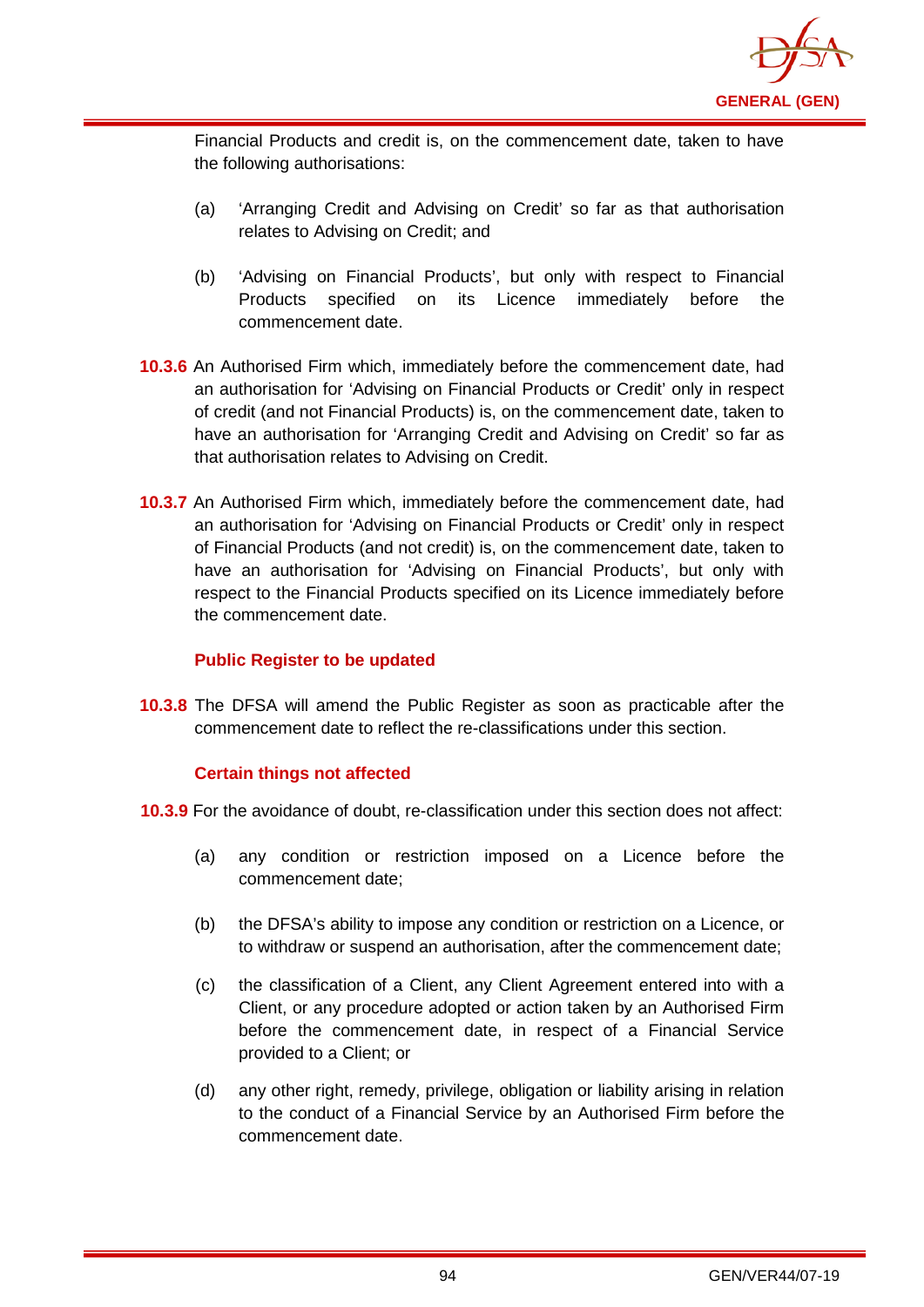

## **Disclosure not required for Long-Term Insurance**

**10.3.10** An Authorised Firm is not required to comply with COB Rule 6.15.1 (relating to disclosure of certain information) in respect of any advice on Long-Term Insurance it provided, or any Long-Term Insurance it arranged, before the commencement date.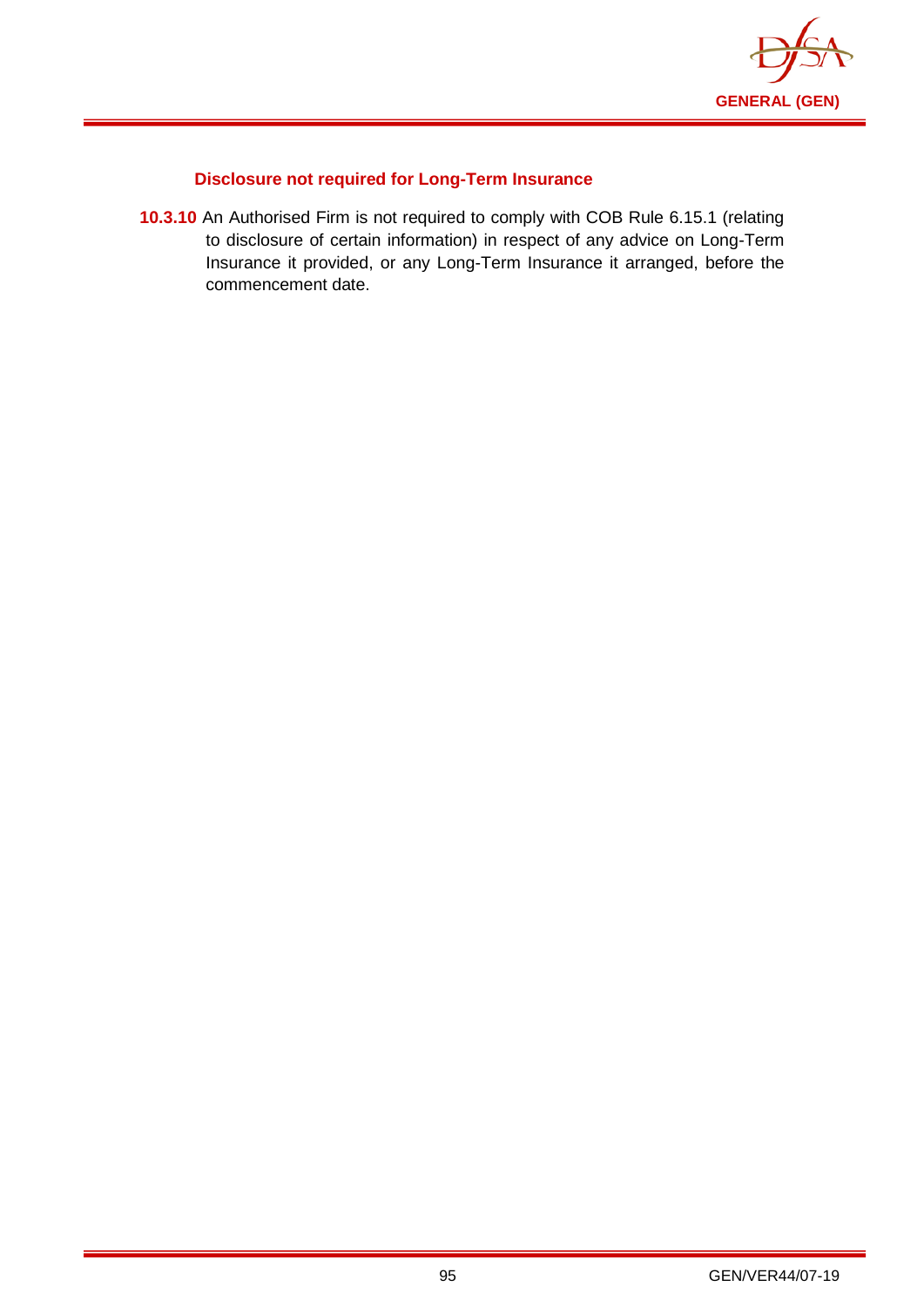

# **11 SUPERVISION**

## **Introduction**

#### **Guidance**

- 1. This chapter outlines DFSA's supervisory requirements for an Authorised Person.
- 2. This chapter should be read in conjunction with the RPP Sourcebook which sets out DFSA's general regulatory policy and processes.

# **11.1 Information gathering and DFSA access to information**

- **11.1.1** This section applies to an Authorised Person other than a Representative Office with respect to the carrying on of all of its activities.
- **11.1.2** An Authorised Person must where reasonable:
	- (a) give or procure the giving of specified information, documents, files, tapes, computer data or other material in the Authorised Person's possession or control to the DFSA;
	- (b) make its Employees readily available for meetings with the DFSA;
	- (c) give the DFSA access to any information, documents, records, files, tapes, computer data or systems, which are within the Authorised Person's possession or control and provide any facilities to the DFSA;
	- (d) permit the DFSA to copy documents or other material on the premises of the Authorised Person at the Authorised Person's expense;
	- (e) provide any copies as requested by the DFSA; and
	- (f) answer truthfully, fully and promptly, all questions which are put to it by the DFSA.
- **11.1.3** An Authorised Person must take reasonable steps to ensure that its Employees act in the manner set out in this chapter.
- **11.1.4** An Authorised Person must take reasonable steps to ascertain if there is any secrecy or data protection legislation that would restrict access by the Authorised Person or the DFSA to any data required to be recorded under the DFSA's Rules. Where such legislation exists, the Authorised Person must keep copies of relevant documents or material in a jurisdiction which does allow access in accordance with legislation applicable in the DIFC.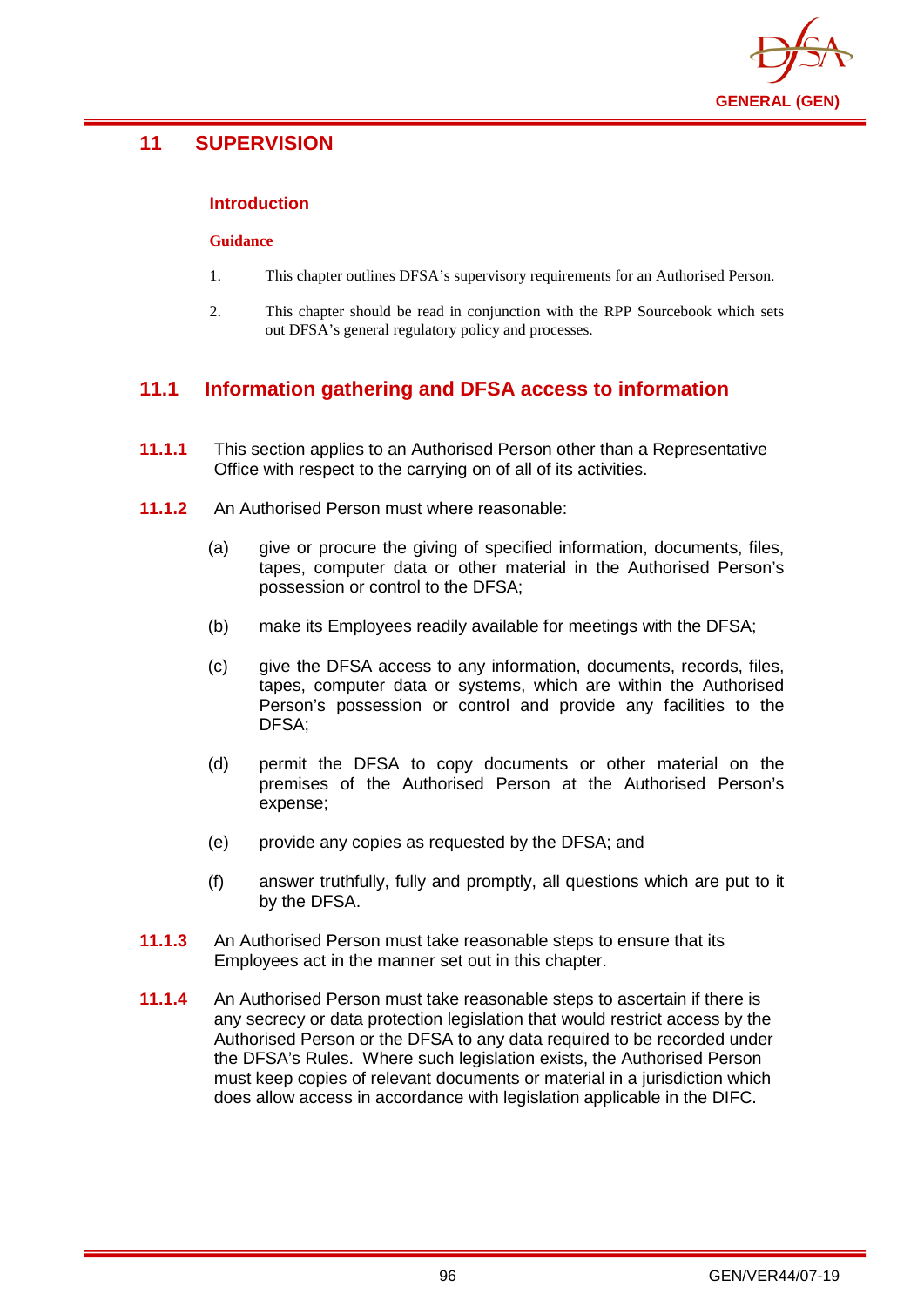

## **Lead regulation**

- **11.1.5** (1) If requested by the DFSA, an Authorised Person must provide the DFSA with information that the Authorised Person or its auditor has provided to a Financial Services Regulator.
	- (2) If requested by the DFSA, an Authorised Person must take reasonable steps to provide the DFSA with information that other members of the Authorised Person's Group have provided to a Financial Services Regulator.

## **11.2 Waivers**

- **11.2.1** This section applies to every Authorised Person.
- **11.2.2** Throughout the Rulebook reference to the written notice under Article 25 will be referred to as a 'waiver'.
- **11.2.3** If an Authorised Person wishes to apply for a waiver, it must apply in writing to the DFSA using the appropriate form in AFN.

#### **Guidance**

Waiver application forms are contained in AFN and the RPP Sourcebook sets out the DFSA's approach to considering a waiver.

- **11.2.4** The application must contain:
	- (a) the name and Licence number of the Authorised Person;
	- (b) the Rule to which the application relates;
	- (c) a clear explanation of the waiver that is being applied for and the reason why the Authorised Person is requesting the waiver;
	- (d) details of any other requirements; for example, if there is a specific period for which the waiver is required;
	- (e) the reason, if any, why the waiver should not be published or why it should be published without disclosing the identity of the Authorised Person; and
	- (f) all relevant facts to support the application.
- **11.2.5** An Authorised Person must immediately notify the DFSA if it becomes aware of any material change in circumstances which may affect the application for a waiver.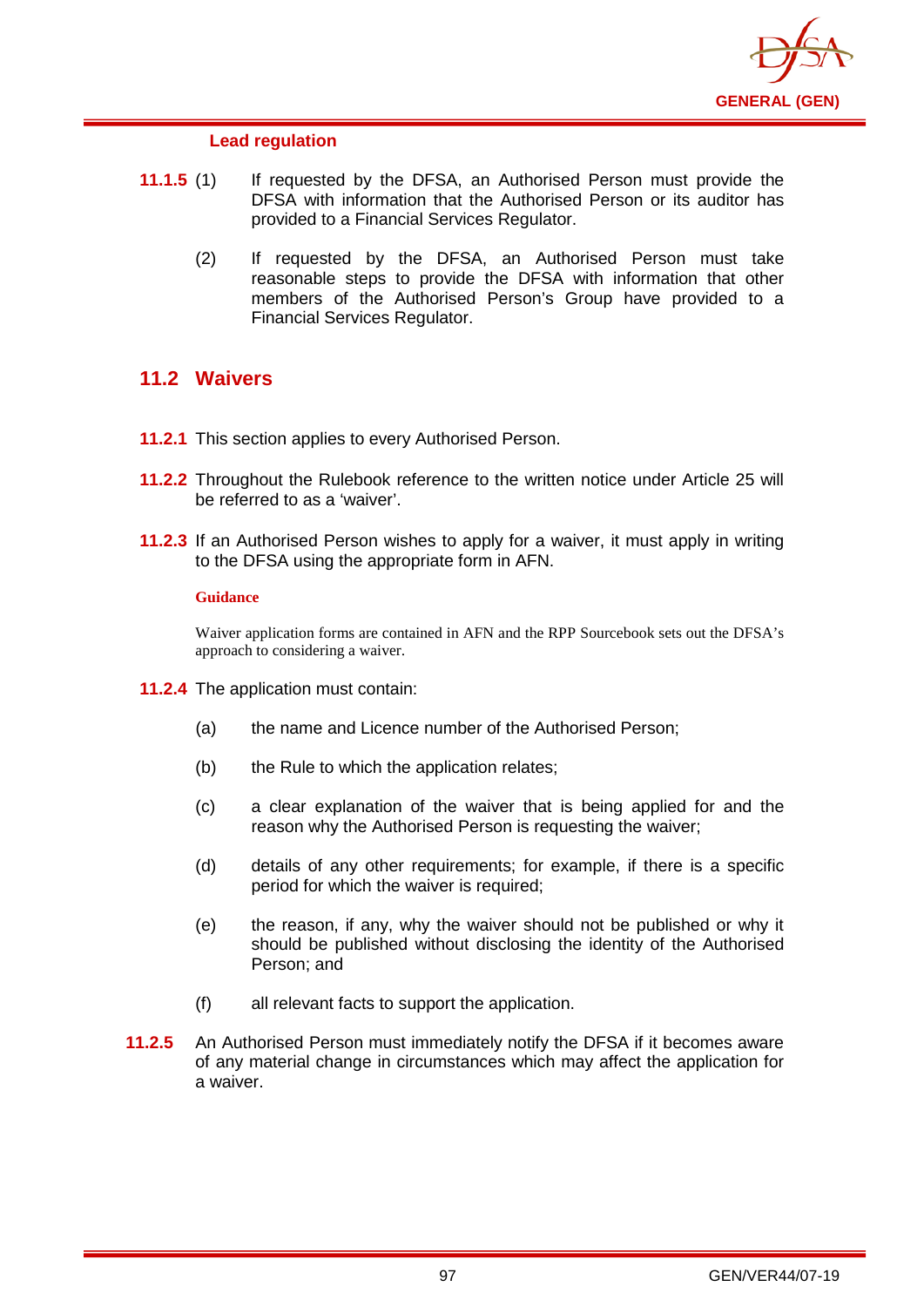

## **Continuing relevance of waivers**

**11.2.6** An Authorised Person must immediately notify the DFSA if it becomes aware of any material change in circumstances which could affect the continuing relevance of a waiver.

## **11.3 Application to change the scope of a Licence**

- **11.3.1** This section applies to an Authorised Firm applying to change the scope of its Licence or, where a condition or restriction has previously been imposed, to have the condition or restriction varied or withdrawn.
- **11.3.2** The provisions relating to permitted legal forms, fitness and propriety, adequate resources, compliance arrangements, enquiries and the provision of additional information set out in section 7.2 also apply to an Authorised Firm making an application under this chapter, and are to be construed accordingly.
- **11.3.3** An Authorised Firm applying to change the scope of its Licence, or to have a condition or restriction varied or withdrawn, must provide the DFSA, with written details of the proposed changes.

## **11.4 Withdrawal of a Licence at an Authorised Firm's request**

- **11.4.1** An Authorised Firm other than a Representative Office seeking to have its Licence withdrawn must submit a request in writing stating:
	- (a) the reasons for the request;
	- (b) that it has ceased or will cease to carry on Financial Services in or from the DIFC;
	- (c) the date on which it ceased or will cease to carry on Financial Services in or from the DIFC;
	- (d) that it has discharged, or will discharge, all obligations owed to its customers in respect of whom the Authorised Firm has carried on, or will cease to carry on, Financial Services in or from the DIFC; and
	- (e) if it is providing Trust Services, that it has made appropriate arrangements for the transfer of business to a new Trust Service Provider and the appointment, where necessary, of new trustees.

#### **Guidance**

When considering a withdrawal of a Licence, the DFSA takes into account a number of matters including those outlined in the RPP Sourcebook.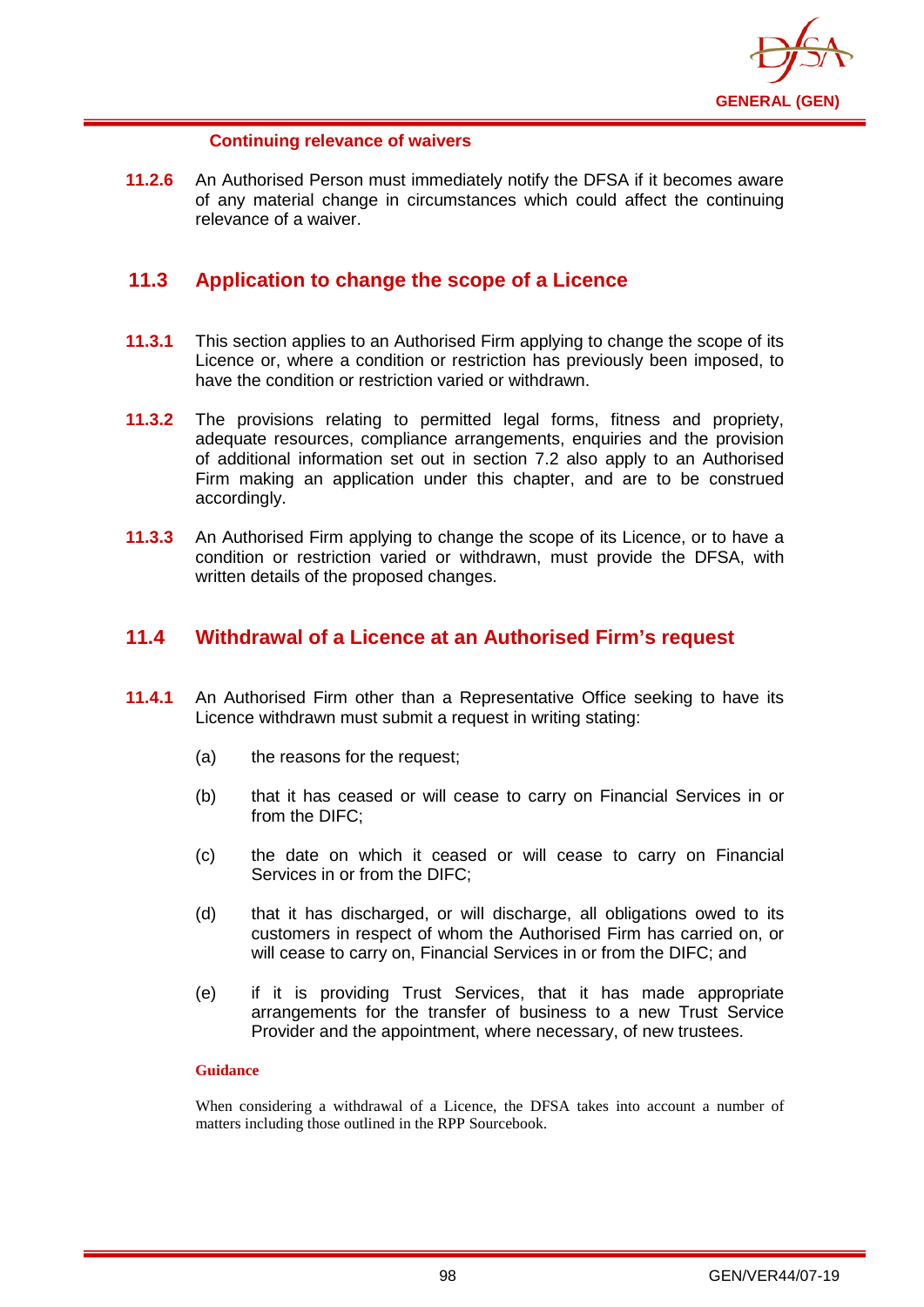

# **11.5 Changes to an authorised individual status**

## **Guidance**

This section addresses applications or requests regarding Authorised Individuals with respect to Article 53(3), 56(3), 58(2) and 58(3).

- **11.5.1** An application to extend the scope of an Authorised Individual status to other Licensed Functions may be made by the Authorised Individual and Authorised Firm by the completion and submission of the appropriate form in AFN.
- **11.5.2** An Authorised Firm or Authorised Individual requesting:
	- (a) the imposition, variation or withdrawal of a condition or restriction;
	- (b) withdrawal of Authorised Individual status; or
	- (c) withdrawal of authorisation in relation to one or more Licensed Functions;

must, subject to Rule 11.5.3, for (a) submit such request in writing to the DFSA, and for (b) and (c) submit a request by completing the appropriate form in AFN.

**11.5.3** A request for the variation or withdrawal of a condition or restriction may only be made after the expiry of any period within which a reference to the FMT relating to the relevant condition or restriction may commence under Article 29.

#### **Guidance**

In considering the suitability of such an application or request the DFSA may take into account any matter referred to in RPP with respect to fitness and propriety for Authorised Individuals.

## **11.6 Temporary cover**

- **11.6.1** (1) An Authorised Firm may, subject to (2), appoint an individual, who is not an Authorised Individual, to carry out the functions of an Authorised Individual where the following conditions are met:
	- (a) the absence of the Authorised Individual is temporary or reasonably unforeseen;
	- (b) the functions are carried out for 12 weeks maximum in any consecutive 12 months; and
	- (c) the Authorised Firm has assessed that the individual has the relevant skills and experience to carry out these functions.
	- (2) An Authorised Firm may not appoint under (1) an individual to carry out the Licensed Functions of a Licensed Director or Licensed Partner.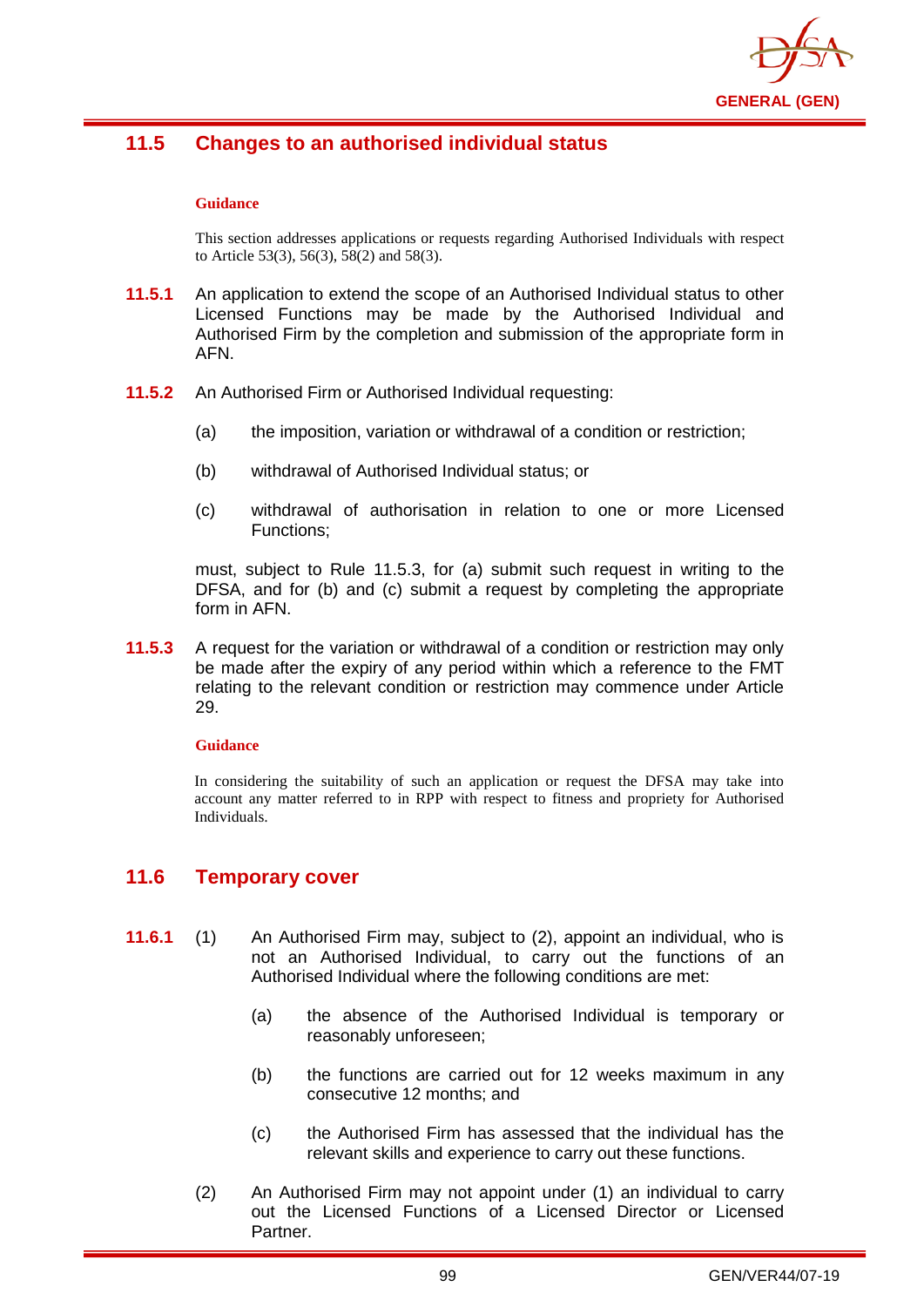

- (3) The Authorised Firm must take reasonable steps to ensure that the individual complies with all the Rules applicable to Authorised Individuals.
- (4) Where an individual is appointed under this Rule, the Authorised Firm must notify the DFSA in writing of the name and contact details of the individual appointed.
- **11.6.2** Where an individual is appointed under this section, the DFSA may exercise any powers it would otherwise be entitled to exercise as if the individual held Authorised Individual status.

# **11.7 Dismissal or resignation of an Authorised Individual**

- **11.7.1** An Authorised Firm must request the withdrawal of an Authorised Individual status within seven days of the Authorised Individual ceasing to be employed by the Authorised Firm to perform a Licensed Function.
- **11.7.2** In requesting the withdrawal of an Authorised Individual status, the Authorised Firm must submit the appropriate form in AFN, including details of any circumstances where the Authorised Firm may consider that the individual is no longer fit and proper.
- **11.7.3** If an Authorised Individual is dismissed or requested to resign, a statement of the reason, or reasons, for the dismissal or resignation must be given to the DFSA by the Authorised Firm.
- **11.7.4** If the Authorised Individual was acting as a trustee, the Trust Service Provider must confirm to the DFSA in writing that a new trustee has been appointed in place of the trustee in question.

# **11.8 Changes relating to control**

- **11.8.1** (1) This section applies, subject to (2) and (3), to:
	- (a) an Authorised Firm; or
	- (b) a Person who is, or is proposing to become, a Controller specified in Rule 11.8.3.
	- (2) This chapter does not apply to a Representative Office or a Person who is a Controller of such a firm.
	- (3) A Credit Rating Agency must comply with the requirements in this section as if it were a non-DIFC established company.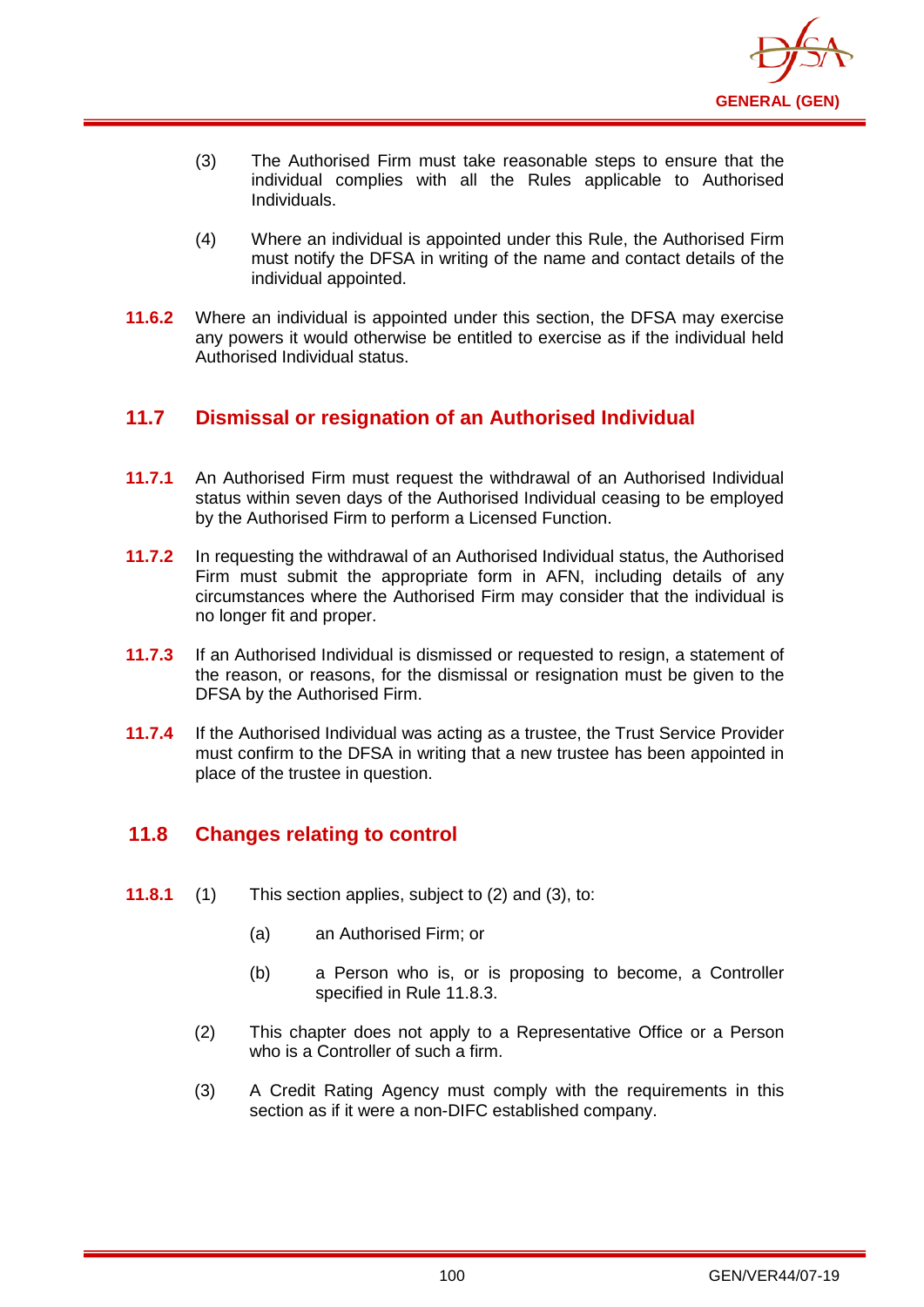

The requirements in respect of notification of changes relating to control of Branches (i.e. Non-DIFC established companies) are set out in Rule 11.8.10. Although some Credit Rating Agencies may be companies established in the DIFC, such companies will only be subject to the notification requirements relating to their Controllers. Accordingly, regardless of whether a Credit Rating Agency is a company established in the DIFC or a Branch operation, it is subject to the notification requirements only and not to the requirement for prior approval by the DFSA of changes relating to its Controllers.

## **Definition of a Controller**

- **11.8.2** (1) A Controller is a Person who, either alone or with any Associate:
	- (a) holds 10% or more of the shares in either the Authorised Firm or a Holding Company of that firm;
	- (b) is entitled to exercise, or controls the exercise of, 10% or more of the voting rights in either the Authorised Firm or a Holding Company of that firm; or
	- (c) is able to exercise significant influence over the management of the Authorised Firm as a result of holding shares or being able to exercise voting rights in the Authorised Firm or a Holding Company of that firm or having a current exercisable right to acquire such shares or voting rights.
	- (2) A reference in this chapter to the term:
		- (a) "share" means:
			- (i) in the case of an Authorised Firm, or a Holding Company of an Authorised Firm, which has a share capital, its allotted shares;
			- (ii) in the case of an Authorised Firm, or a Holding Company of an Authorised Firm, with capital but no share capital, rights to a share in its capital; and
			- (iii) in the case of an Authorised Firm, or a Holding Company of an Authorised Firm, without capital, any interest conferring a right to share in its profits or losses or any obligation to contribute to a share of its debt or expenses in the event of its winding up; and
		- (b) "a holding" means, in respect of a Person, shares, voting rights or a right to acquire shares or voting rights in an Authorised Firm or a Holding Company of that firm held by that Person either alone or with any Associate.

#### **Guidance**

1. For the purposes of these Rules, the relevant definition of a Holding Company is found in the DIFC Companies Law. That definition describes when one body corporate is considered to be a holding company or a subsidiary of another body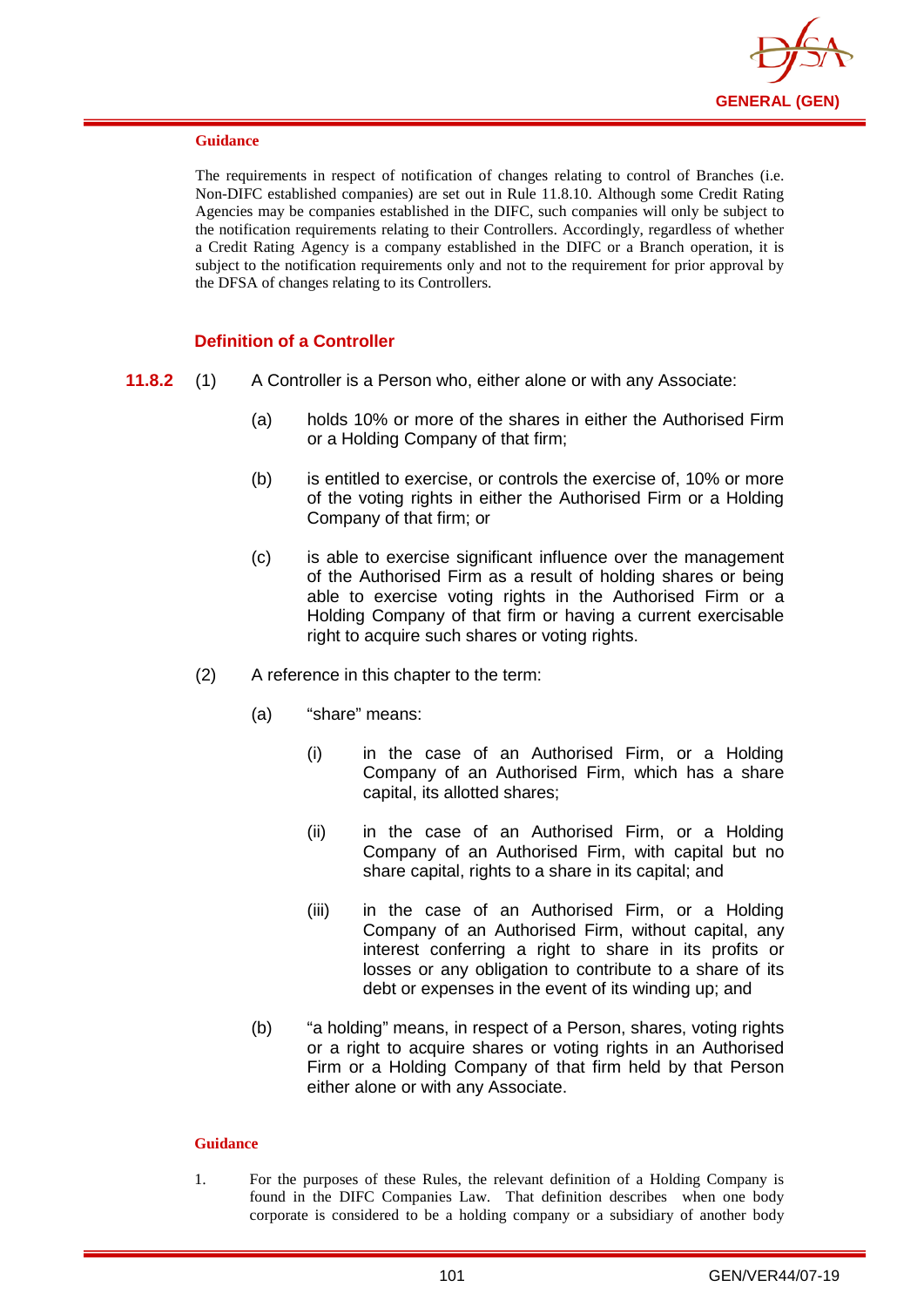

corporate and extends that concept to the ultimate holding company of the body corporate.

2. Pursuant to Rule 11.8.2(1)(c), a Person becomes a Controller if that Person can exert significant management influence over an Authorised Firm. The ability to exert significant management influence can arise even where a Person, alone or with his Associates, controls less than 10% of the shares or voting rights of the Authorised Firm or a Holding Company of that firm. Similarly, a Person may be able to exert significant management influence where such Person does not hold shares or voting rights but has current exercisable rights to acquire shares or voting rights, such as under Options.

## **Disregarded holdings**

- **11.8.3** For the purposes of determining whether a Person is a Controller, any shares, voting rights or rights to acquire shares or voting rights that a Person holds, either alone or with any Associate, in an Authorised Firm or a Holding Company of that firm are disregarded if:
	- (a) they are shares held for the sole purpose of clearing and settling within a short settlement cycle;
	- (b) they are shares held in a custodial or nominee capacity and the voting rights attached to the shares are exercised only in accordance with written instructions given to that Person by another Person; or
	- (c) the Person is an Authorised Firm or a Regulated Financial Institution and it:
		- (i) acquires the shares as a result of an underwriting of a share issue or a placement of shares on a firm commitment basis;
		- (ii) does not exercise the voting rights attaching to the shares or otherwise intervene in the management of the issuer; and
		- (iii) retains the shares for a period less than one year.

## **Requirement for prior approval of Controllers of Domestic Firms**

- **11.8.4** (1) In the case of an Authorised Firm which is a Domestic Firm, a Person must not:
	- (a) become a Controller; or
	- (b) increase the level of control which that Person has in the firm beyond a threshold specified in (2),

unless that Person has obtained the prior written approval of the DFSA to do so.

- $(2)$  For the purposes of  $(1)(b)$ , the thresholds at which the prior written approval of the DFSA is required are when the relevant holding is increased:
	- (a) from below 30% to 30% or more; or
	- (b) from below 50% to 50% or more.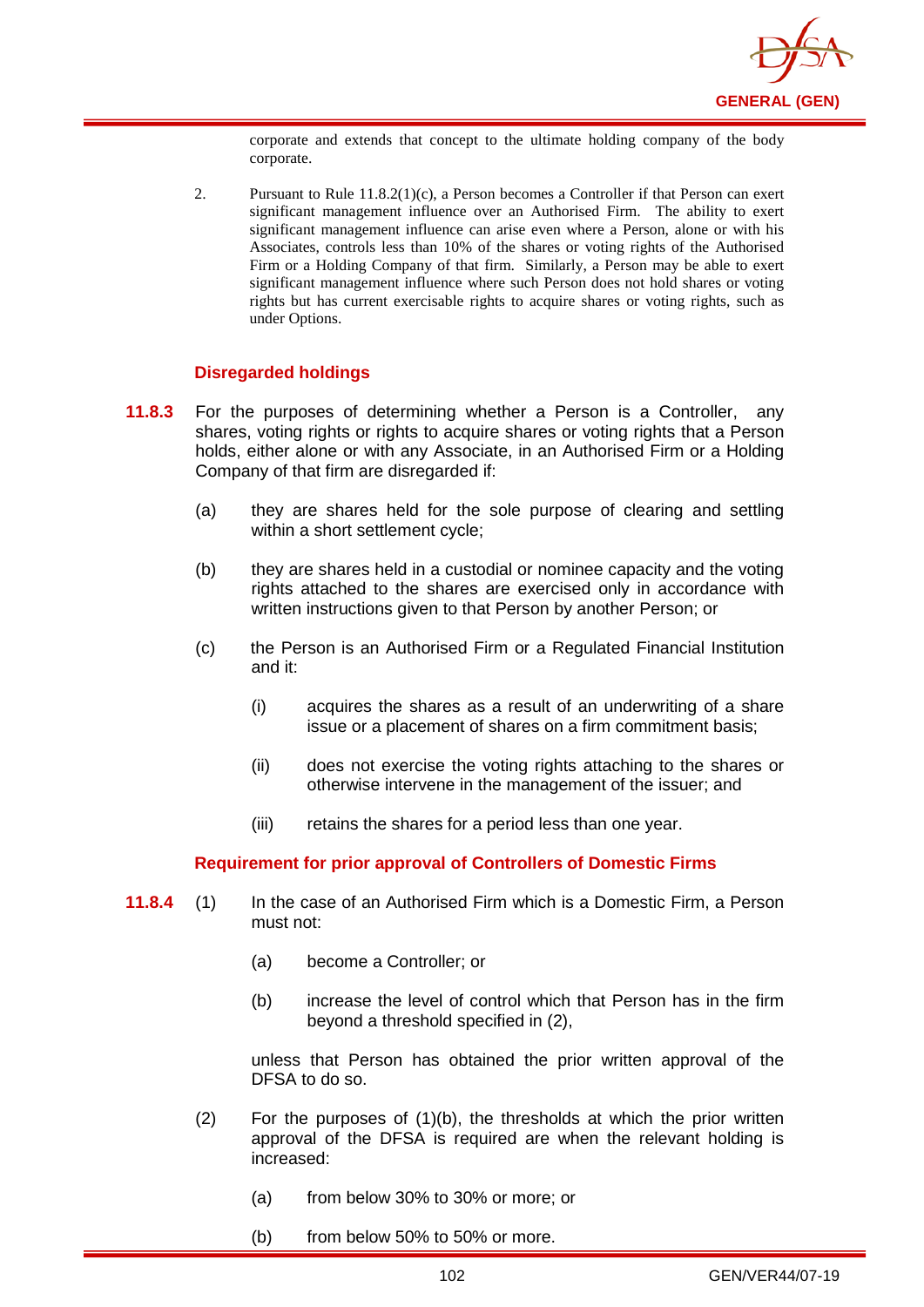

See Rules 11.8.2 and 11.8.3 for the circumstances in which a Person becomes a Controller of an Authorised Person.

## **Approval process**

- **11.8.5** (1) A Person who is required to obtain the prior written approval of the DFSA pursuant to Rule 11.8.4(1) must make an application to the DFSA using the appropriate form in AFN.
	- (2) Where the DFSA receives an application under (1), it may:
		- (a) approve the proposed acquisition or increase in the level of control;
		- (b) approve the proposed acquisition or increase in the level of control subject to such conditions as it considers appropriate; or
		- (c) object to the proposed acquisition or increase in the level of control.

#### **Guidance**

- 1. A Person intending to acquire or increase control in an Authorised Firm should submit an application for approval in the appropriate form in AFN sufficiently in advance of the proposed acquisition to be able to obtain the DFSA approval in time for the proposed acquisition. Sections 3-2-34 – 3-2-37 of the RPP Sourcebook set out the matters which the DFSA will take into consideration when exercising its powers under Rule 11.8.5 to approve, object to or impose conditions of approval relating to a proposed Controller or a proposed increase in the level of control of an existing Controller.
- 2. The DFSA will exercise its powers relating to Controllers in a manner proportionate to the nature, scale and complexity of an Authorised Firm's business, and the impact a proposed change in control would have on that firm and its Clients. For example, the DFSA would generally be less likely to impose conditions requiring a proposed acquirer of control of an Authorised Firm whose financial failure would have a limited systemic impact or impact on its Clients to provide prudential support to the firm by contributing more capital. Most advisory and arranging firms will fall into this class.
- **11.8.6** (1) Where the DFSA proposes to approve a proposed acquisition or an increase in the level of control in an Authorised Firm pursuant to Rule 11.8.5(2)(a), it must:
	- (a) do so as soon as practicable and in any event within 90 days of the receipt of a duly completed application, unless a different period is considered appropriate by the DFSA and notified to the applicant in writing; and
	- (b) issue to the applicant, and where appropriate to the Authorised Firm, an approval notice as soon as practicable after making that decision.
	- (2) An approval, including a conditional approval granted by the DFSA pursuant to Rule 11.8.5(2)(a) or (b), is valid for a period of one year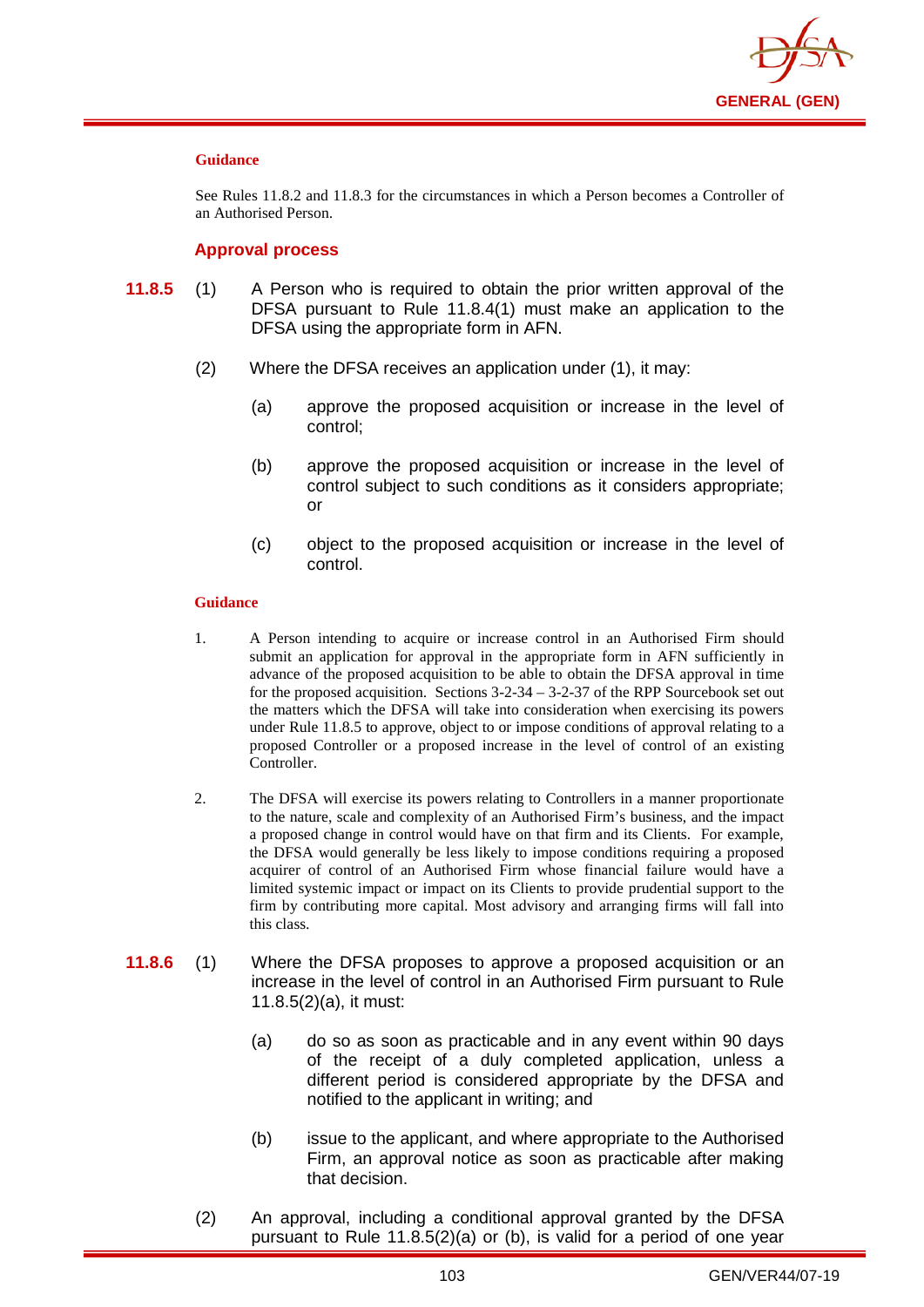

from the date of the approval, unless an extension is granted by the DFSA in writing.

#### **Guidance**

- 1. If the application for approval lodged with the DFSA does not contain all the required information, then the 90 day period runs from the date on which all the relevant information has been provided to the DFSA.
- 2. If a Person who has obtained the prior DFSA approval for an acquisition or an increase in the control of an Authorised Firm is unable to effect the acquisition before the end of the period referred to in Rule 11.8.6(2), it will need to obtain fresh approval from the DFSA.

## **Objection or conditional approval process**

- **11.8.7** (1) Where the DFSA proposes to exercise its objection or conditional approval power pursuant to Rule 11.8.5(2)(b) or (c) in respect of a proposed acquisition of, or an increase in the level of control in, an Authorised Firm, it must, as soon as practicable and in any event within 90 days of the receipt of the duly completed application form, provide to the applicant:
	- (a) a written notice stating:
		- (i) the DFSA's reasons for objecting to that Person as a Controller or to the Person's proposed increase in control; and
		- (ii) any proposed conditions subject to which that Person may be approved by the DFSA; and
	- (b) an opportunity to make representations within 14 days of the receipt of such notice or such other longer period as agreed to by the DFSA.
	- (2) The DFSA must, as soon as practicable after receiving representations or, if no representations are received, after the expiry of the period for making representations referred to in (1)(b), issue a final notice stating that:
		- (a) the proposed objections and any conditions are withdrawn and the Person is an approved Controller;
		- (b) the Person is approved as a Controller subject to conditions specified in the notice; or
		- (c) the Person is not approved and therefore is an unacceptable Controller with respect to that Person becoming a Controller of, or increasing the level of control in, the Authorised Firm.
	- (3) If the DFSA decides to exercise its power under this Rule not to approve a Person as a Controller or to impose conditions on an approval, the Person may refer the matter to the FMT for review.
- **11.8.8** (1) A Person who has been approved by the DFSA as a Controller of an Authorised Firm subject to any conditions must comply with the relevant conditions of approval.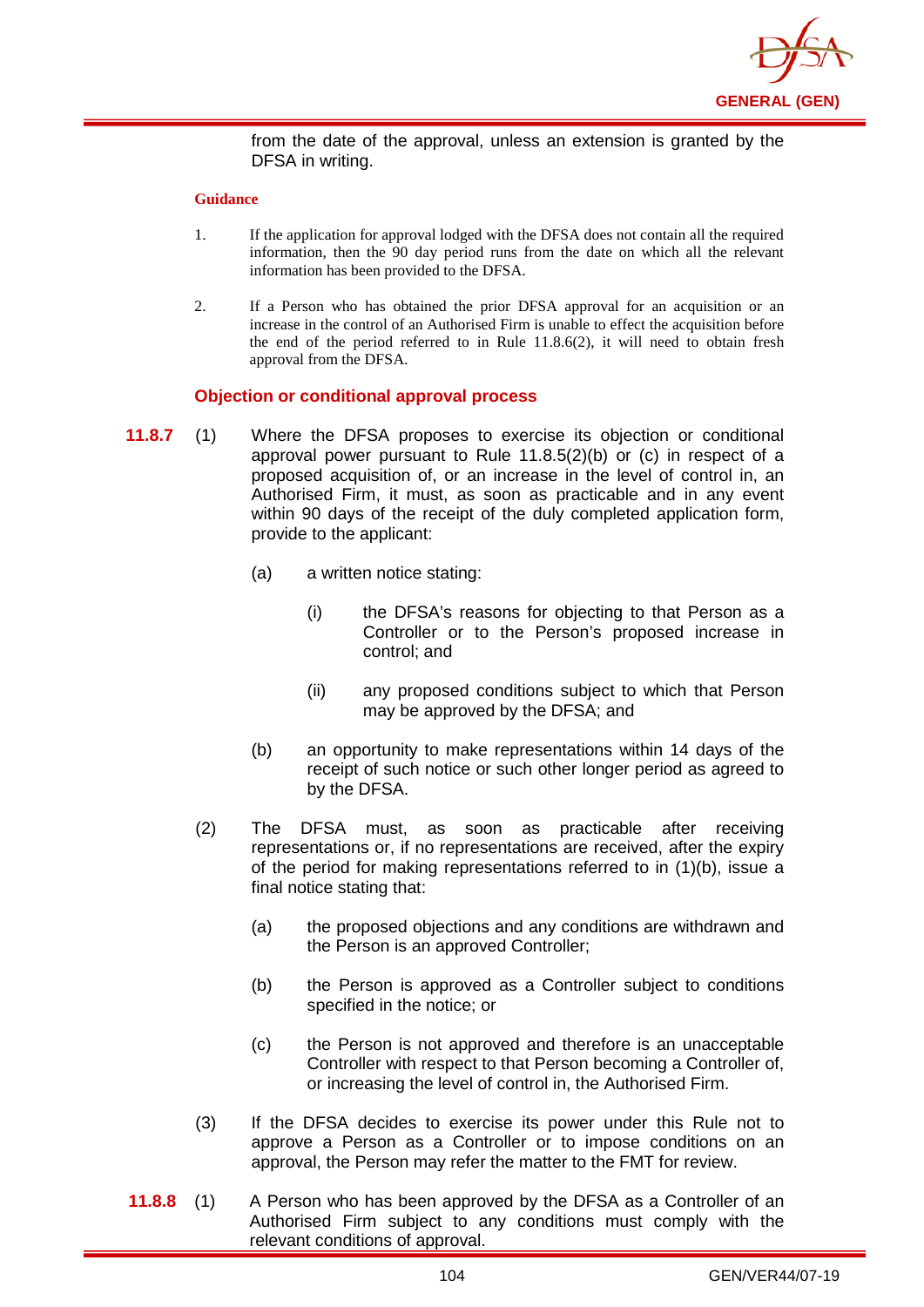

(2) A Person who has been notified by the DFSA pursuant to Rule 11.8.7(2)(c) as an unacceptable Controller must not proceed with the proposed acquisition of control of the Authorised Firm.

### **Guidance**

A Person who acquires control of or increases the level of control in an Authorised Firm without the prior DFSA approval or breaches a condition of approval is in breach of the Rules. See Rule 11.8.13 for the actions that the DFSA may take in such circumstances.

## **Notification for decrease in the level of control of Domestic Firms**

- **11.8.9** A Controller of an Authorised Firm which is a Domestic Firm must submit, using the appropriate form in AFN, a written notification to the DFSA where that Person:
	- (a) proposes to cease being a Controller; or
	- (b) proposes to decrease that Person's holding from more than 50% to 50% or less.

## **Requirement for notification of changes relating to control of Branches**

- **11.8.10** (1) In the case of an Authorised Firm which is a Branch, a written notification to the DFSA must be submitted by a Controller or a Person proposing to become a Controller of that Authorised Firm in accordance with (3) in respect of any one of the events specified in (2).
	- (2) For the purposes of (1), a notification to the DFSA is required when:
		- (a) a Person becomes a Controller;
		- (b) an existing Controller proposes to cease being a Controller; or
		- (c) an existing Controller's holding is:
			- (i) increased from below 30% to 30% or more;
			- (ii) increased from below 50% to 50% or more; or
			- (iii) decreased from more than 50% to 50% or less.
	- (3) The notification required under (1) must be made by a Controller or Person proposing to become a Controller of a Branch using the appropriate form in AFN as soon as possible, and in any event, before making the relevant acquisition or disposal.

## **Obligations of Authorised Firms relating to its Controllers**

- **11.8.11** (1) An Authorised Firm must have adequate systems and controls to monitor:
	- (a) any change or proposed change of its Controllers; and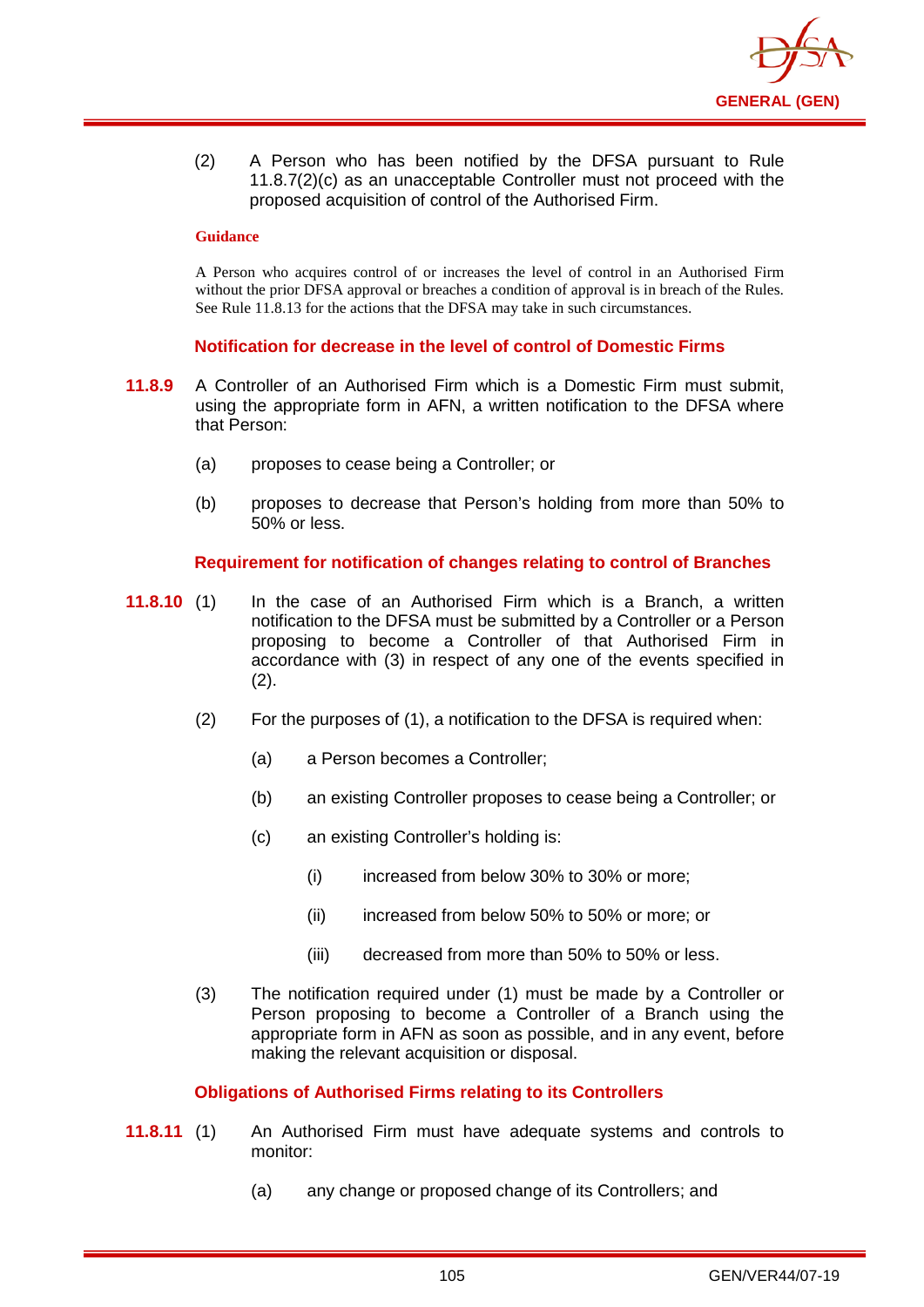

- (b) any significant changes in the conduct or circumstances of existing Controllers which might reasonably be considered to impact on the fitness and propriety of the Authorised Firm or its ability to conduct business soundly and prudently.
- (2) An Authorised Firm must, subject to (3), notify the DFSA in writing of any event specified in (1) as soon as possible after becoming aware of that event.
- (3) An Authorised Firm need not comply with the requirement in (2) if it is satisfied on reasonable grounds that a proposed or existing Controller has either already obtained the prior approval of the DFSA or notified the event to the DFSA as applicable.

Steps which an Authorised Firm may take in order to monitor changes relating to Controllers include the monitoring of any relevant regulatory disclosures, press reports, public announcements, share registers and entitlements to vote, or the control of voting rights, at general meetings.

- **11.8.12** (1) An Authorised Firm must submit to the DFSA an annual report on its Controllers within four months of its financial year end.
	- (2) The Authorised Firm's annual report on its Controllers must include:
		- (a) the name of each Controller; and
		- (b) the current holding of each Controller, expressed as a percentage.

## **Guidance**

- 1. An Authorised Firm may satisfy the requirements of Rule 11.8.12 by submitting a corporate structure diagram containing the relevant information.
- 2. An Authorised Firm must take account of the holdings which the Controller, either alone or with any Associate, has in the Authorised Firm or any Holding Company of the firm (see the definition of a Controller in Rule 11.8.2).

## **Other Powers relating to Controllers**

- **11.8.13** (1) Without limiting the generality of its other powers, the DFSA may, subject only to (2), object to a Person as a Controller of an Authorised Firm where such a Person:
	- (a) has acquired or increased the level of control that Person has in an Authorised Firm without the prior written approval of the DFSA as required under Rule 11.8.4;
	- (b) has breached the requirement in Rule 11.8.8 to comply with the conditions of approval applicable to that Person; or
	- (c) is no longer acceptable to the DFSA as a Controller.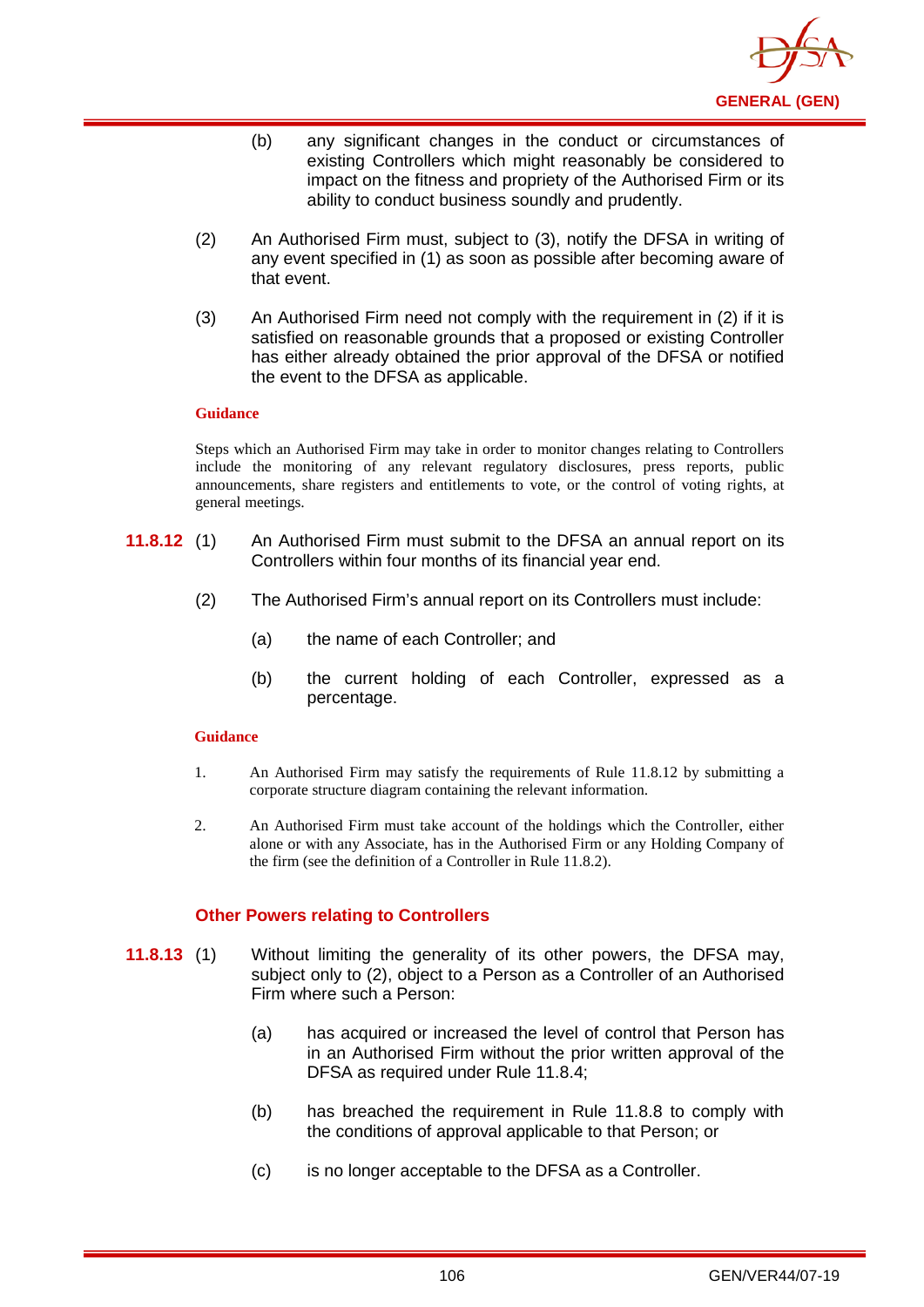

- (2) Where the DFSA proposes to object to a Person as a Controller of an Authorised Firm under (1), the DFSA must provide such a Person with:
	- (a) a written notice stating:
		- (i) the DFSA's reasons for objecting to that Person as a Controller; and
		- (ii) any proposed conditions subject to which that Person may be approved by the DFSA; and
	- (b) an opportunity to make representations within 14 days of the receipt of such objections notice or such other longer period as agreed to by the DFSA.
- (3) The DFSA must, as soon as practicable after receiving representations, or if no representations are made, after the expiry of the period for making representations referred to in (2)(b), issue a final notice stating that:
	- (a) the proposed objections and any conditions are withdrawn and the Person is an approved Controller;
	- (b) the Person is approved as a Controller subject to conditions specified in the notice; or
	- (c) the Person is an unacceptable Controller and accordingly, must dispose of that Person's holdings.
- (4) Where the DFSA has issued a final notice imposing any conditions subject to which a Person is approved as a Controller, that Person must comply with those conditions.
- (5) Where the DFSA has issued a final notice declaring a Person to be an unacceptable Controller, that Person must dispose of the relevant holdings within such period as specified in the final notice.
- (6) The DFSA must also notify the Authorised Firm of any decision it has made pursuant to (3).
- (7) If the DFSA decides to exercise its power under this Rule to object to a Person as a Controller, to impose conditions on an approval or to require a Person to dispose of their holdings, the Person may refer the matter to the FMT for review.

Sections 3.2.34 and 3.2.37 of the RPP Sourcebook set out the matters which the DFSA takes into consideration when exercising its powers under Rule 11.8.13.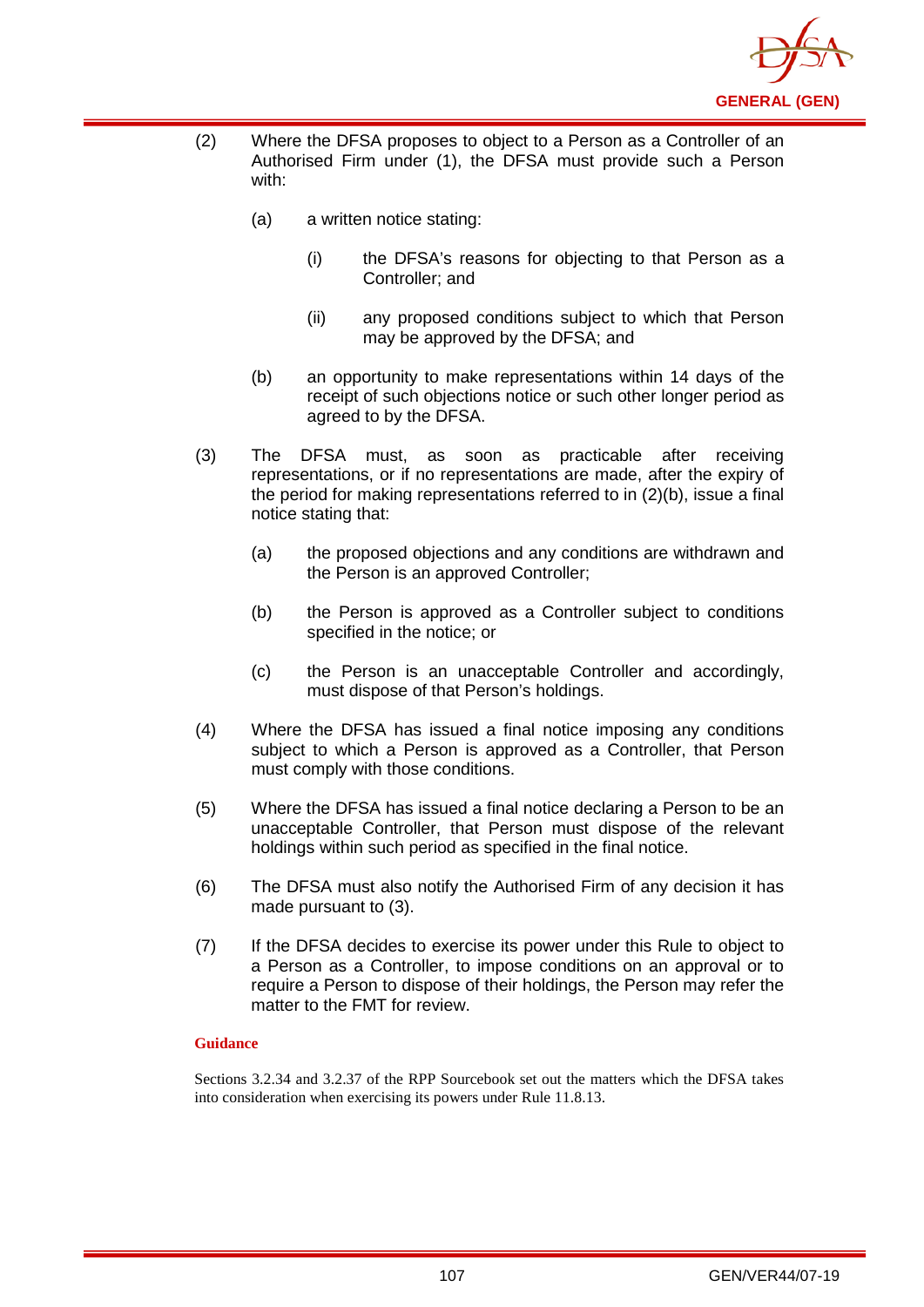

# **11.9 Creation of additional cells of a protected cell company for an Insurer**

**11.9.1** This section applies to Insurers that are Protected Cell Companies.

## **Guidance**

- 1. An Insurer that is a Protected Cell Company is a company incorporated as, or converted into, a Protected Cell Company in accordance with the provisions of the DIFC Company Regulations.
- 2. Under the provisions of the DIFC Company Regulations dealings or transactions between Cells in relation to an Insurer may take place only with the approval of the Court.
- 3. An Authorised Firm which intends to apply to the Court for approval under the provisions is invited to consult with the DFSA before making the necessary application to the Court.
- **11.9.2** An Insurer that is a Protected Cell Company may not create a new Cell unless approval has been granted by the DFSA.
- **11.9.3** An application to the DFSA for the approval for the creation of a new Cell must be made on the appropriate form in AFN, and shall be accompanied by such documents and information and verified in such manner, as the DFSA may require.
- **11.9.4** (1) The DFSA may:
	- (a) grant approval;
	- (b) grant approval with conditions or restrictions; or
	- (c) refuse approval;

for the creation of a new Cell.

- (2) The procedures in Schedule 3 to the Regulatory Law apply to a decision of the DFSA under (1)(b) and (c).
- $(3)$  If the DFSA decides to exercise its power under  $(1)(b)$  and  $(c)$ , the Insurer may refer the matter to the FMT for review.

## **11.10 Notifications**

- **11.10.1** (1) This section applies to every Authorised Person, unless otherwise provided, with respect to the carrying on of Financial Services and any other activities whether or not financial.
	- (2) This section does not apply to a Representative Office.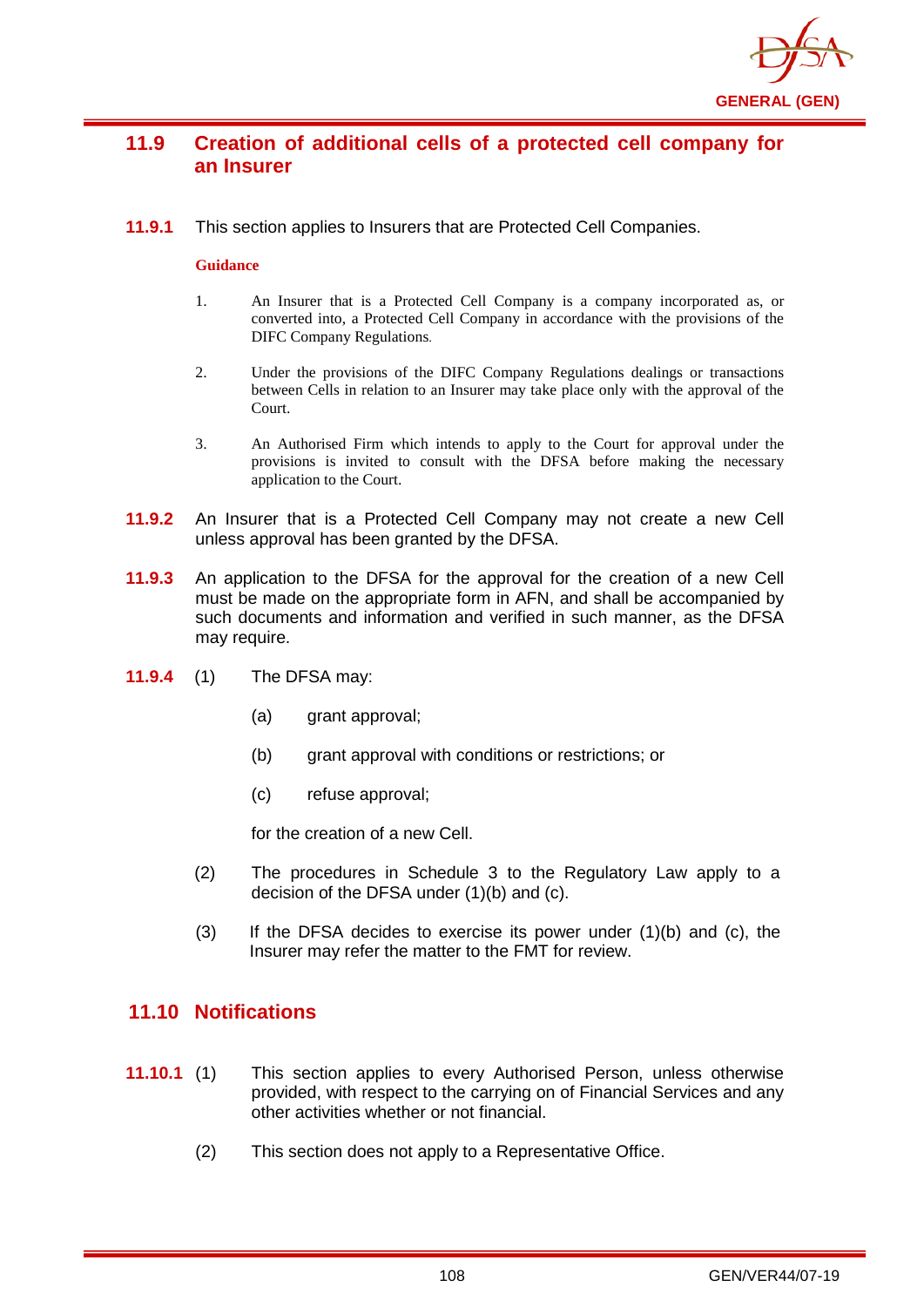

- 1. This chapter sets out Rules on specific events, changes or circumstances that require notification to the DFSA and outlines the process and requirements for notifications.
- 2. The list of notifications outlined in this chapter is not exhaustive. Other areas of the Rulebook may also detail additional notification requirements.
- 3. An Authorised Person and its auditor are also required under Article 67 to disclose to the DFSA any matter which may indicate a breach or likely breach of, or a failure or likely failure to comply with, laws or Rules. An Authorised Person is also required to establish and implement systems and procedures to enable its compliance and compliance by its auditor with notification requirements.

## **Core information**

- **11.10.2** An Authorised Person must provide the DFSA with reasonable advance notice of a change in:
	- (a) the Authorised Person's name;
	- (b) any business or trading name under which the Authorised Person carries on a Financial Service in or from the DIFC;
	- (c) the address of the Authorised Person's principal place of business in the DIFC;
	- (d) in the case of a Branch, its registered office or head office address;
	- (e) its legal structure; or
	- (f) an Authorised Individual's name or any material matters relating to his fitness and propriety.
- **11.10.3** A Domestic Firm must provide the DFSA with reasonable advance notice of the establishment or closure of a branch office anywhere in the world from which it carries on financial services.
- **11.10.4** When giving notice under Rule 11.10.3 in relation to the establishment of a branch, a Domestic Firm must at the same time submit to the DFSA a detailed business plan in relation to the activities of the proposed branch.
- **11.10.5** (1) The DFSA may object to the establishment by a Domestic Firm of a branch office elsewhere in the world.
	- (2) If the DFSA objects to the firm establishing a branch anywhere in the world the firm may not proceed with establishment of such a branch.
	- (3) The procedures in Schedule 3 to the Regulatory Law apply to a decision of the DFSA under (1).
	- (4) If the DFSA decides to exercise its power under (1), the Domestic Firm may refer the matter to the FMT for review.

**11.10.6** Deleted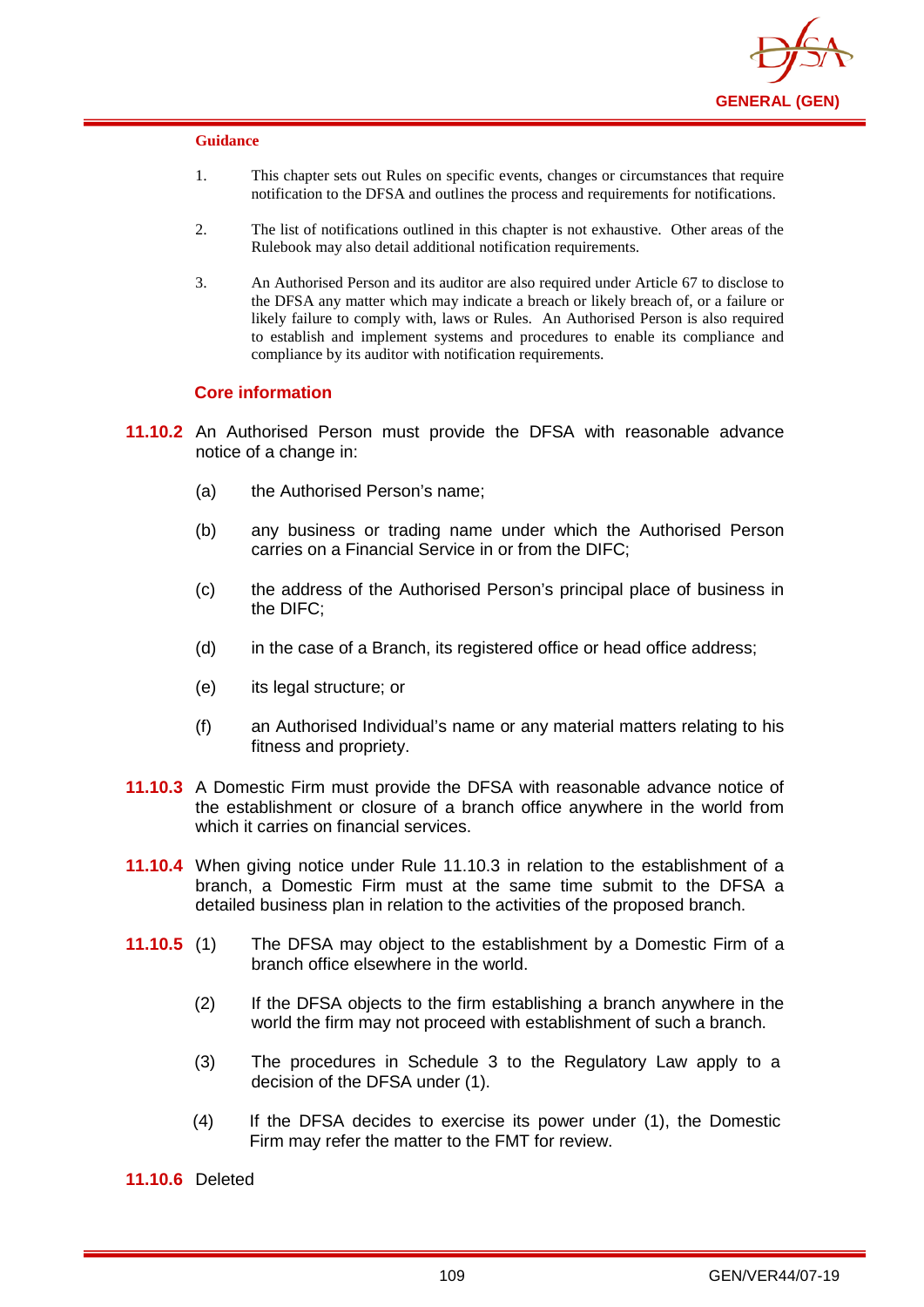

## **Regulatory impact**

- **11.10.7** An Authorised Person must advise the DFSA immediately if it becomes aware, or has reasonable grounds to believe, that any of the following matters may have occurred or may be about to occur:
	- (a) the Authorised Person's failure to satisfy the fit and proper requirements;
	- (b) any matter which could have a significant adverse effect on the Authorised Person's reputation;
	- (c) any matter in relation to the Authorised Person which could result in serious adverse financial consequences to the financial system or to other firms;
	- (d) a significant breach of a Rule by the Authorised Person or any of its Employees;
	- (e) a breach by the Authorised Person or any of its Employees of any requirement imposed by any applicable law by the Authorised Person or any of its Employees;
	- (f) subject to Rule 11.10.8, any proposed restructuring, merger, acquisition, reorganisation or business expansion which could have a significant impact on the Authorised Person's risk profile or resources;
	- (g) any significant failure in the Authorised Person's systems or controls, including a failure reported to the Authorised Person by the firm's auditor;
	- (h) any action that would result in a material change in the capital adequacy or solvency of the Authorised Firm; or
	- (i) non-compliance with Rules due to an emergency outside the Authorised Person's control and the steps being taken by the Authorised Person.

## **Major acquisitions**

- **11.10.8** (1) Subject to (2), an Authorised Firm which makes or proposes to make a Major Acquisition as defined in (3) must:
	- (a) if it is a Domestic Firm, comply with the requirements in Rule 11.10.9; and
	- (b) if it is not a Domestic Firm, comply with the requirements in Rule 11.10.10.
	- (2) The requirement in (1) does not apply to an Authorised Firm which is a Credit Rating Agency or a firm in Category 3 (as defined in PIB Rules 1.3.3 to 1.3.5) or Category 4 (as defined in PIB Rule 1.3.6).
	- (3) Subject to (4), an Authorised Firm makes a Major Acquisition if it makes or proposes to directly or indirectly acquire a shareholding in a Body Corporate where that acquisition: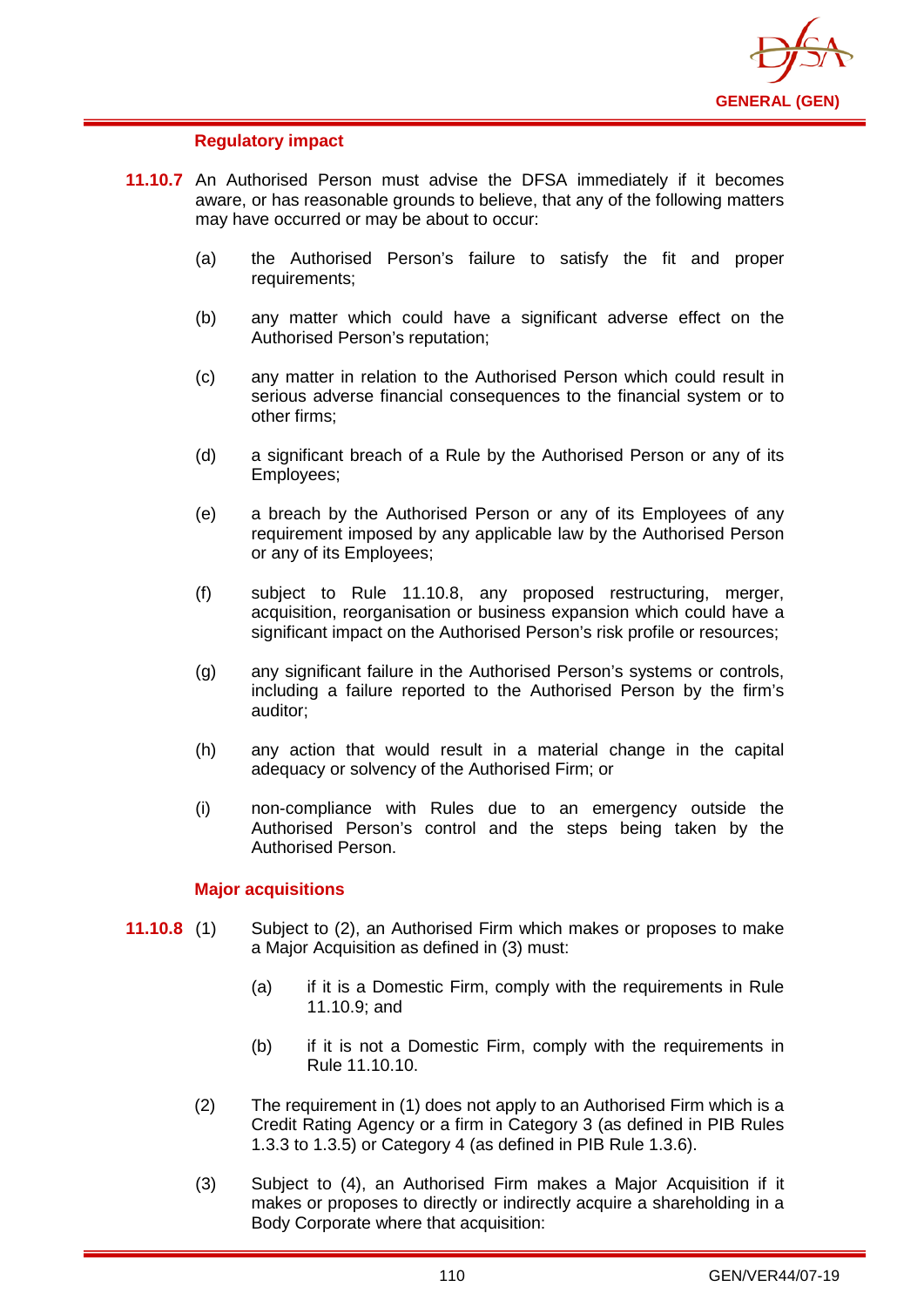

- (a) is of a value (whether by one acquisition or a series of acquisitions) of 10% or more of:
	- (i) the Authorised Firm's Capital Resources, if it is a Domestic Firm which is a Category 1 Authorised Firm (as defined in PIB Rule 1.3.1), Category 2 Authorised Firm (as defined in PIB Rule 1.3.2) or Category 5 Authorised Firm (as defined in PIB Rule 1.3.7); or
	- (ii) the Authorised Firm's Adjusted Capital Resources, if it is a Domestic Firm conducting Insurance Business; or
	- (iii) the capital resources of the Authorised Firm calculated in accordance with the requirements of the Financial Services Regulator in its home jurisdiction, if it is not a Domestic Firm; or
- (b) even if it does not exceed the 10% threshold referred to in (a), it is reasonably likely to have a significant regulatory impact on the Authorised Firm's activities.
- (4) An acquisition is not a Major Acquisition for the purposes of (3) if it is an investment made by an Authorised Firm:
	- (a) in accordance with the terms of a contract entered into by the Authorised Firm as an incidental part of its ordinary business; or
	- (b) as a routine transaction for managing the Authorised Firm's own investment portfolio and therefore can reasonably be regarded as made for a purpose other than acquiring management or control of a Body Corporate either directly or indirectly.

- 1. Examples of the kind of investments referred to in Rule 11.10.8(3)(b) include an acquisition of a stake in a small specialised trading firm that engages in high risk trades or other activities that could pose a reputational risk to the Authorised Firm.
- 2. The onus is on an Authorised Firm proposing to make an acquisition to consider whether it qualifies as a Major Acquisition under Rule 11.10.8(3)(b). Generally, in the case of an Authorised Firm that is not a Domestic Firm (i.e. a Branch operation in the DIFC), the significant regulatory impact referred to in Rule 11.10.8 (3)(b) should be prudential risk to the Authorised Firm as a whole. If an Authorised Firm is uncertain about whether or not a proposed acquisition qualifies as a Major Acquisition under Rule 11.10.8 (3)(b), the Authorised Firm may seek guidance from the DFSA.
- 3. Examples of contractual arrangements of the kind referred to in Rule 11.10.8 (4)(a) include enforcement of a security interest in the securities of the investee Body Corporate or a loan workout pursuant to a loan agreement entered into between a bank and its client.
- 4. Examples of the kind of investments referred to in Rule 11.10.8(4)(b) include temporary investments, such as investments included in the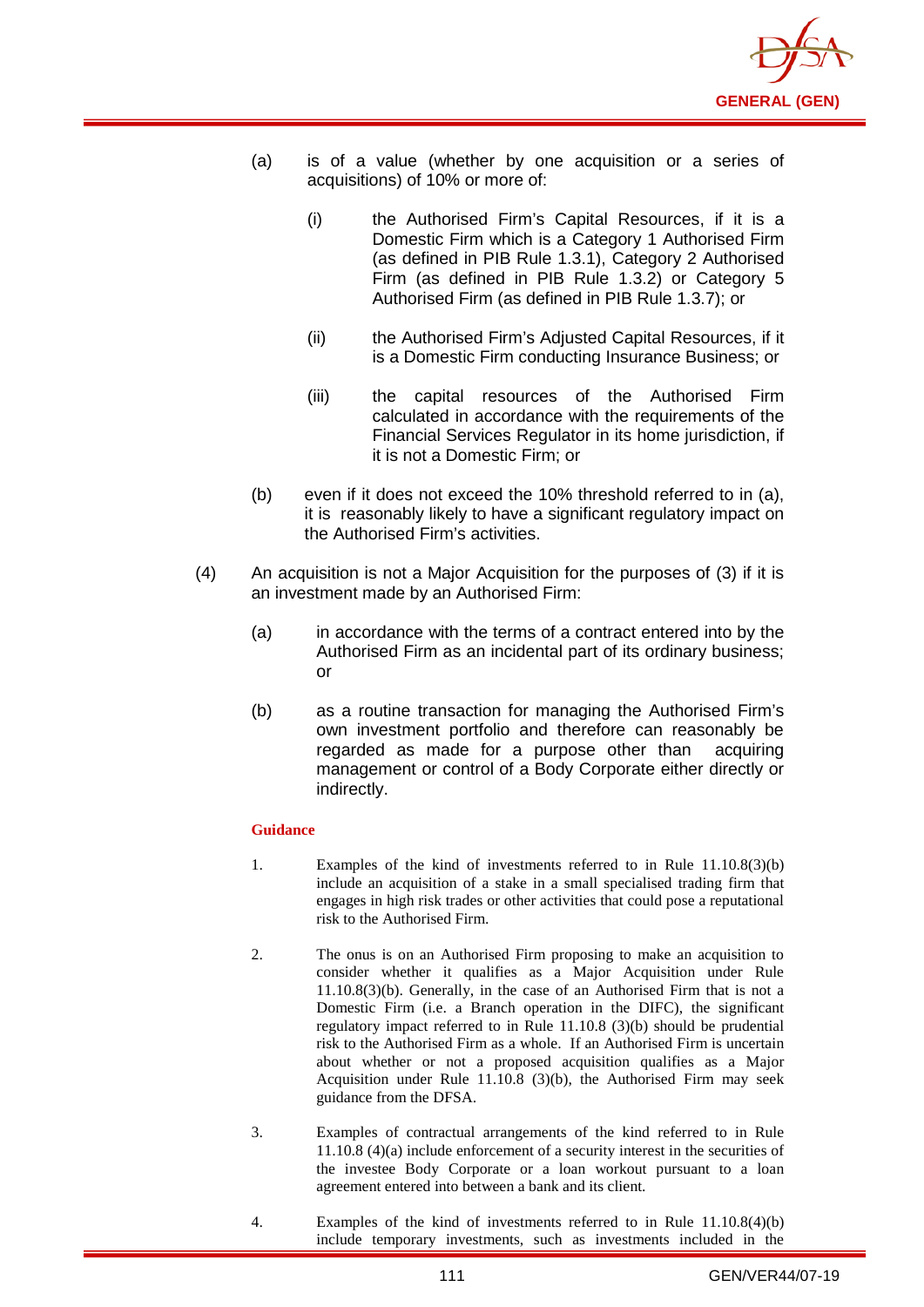

Authorised Firm's trading book or which are intended to be disposed of within a short term (e.g. within 12 months).

- **11.10.9** (1) An Authorised Firm which is a Domestic Firm must:
	- (a) before making a Major Acquisition:
		- (i) notify the DFSA in writing of the proposed Major Acquisition at least 45 days prior to the proposed date for effecting the Major Acquisition; and
		- (ii) give to the DFSA all the relevant information relating to that Major Acquisition to enable the DFSA to assess the impact of the proposed Major Acquisition on the Authorised Firm; and
	- (b) not effect the proposed Major Acquisition unless:
		- (i) the Authorised Firm has either received written advice from the DFSA that it has no objection to that Major Acquisition or has not received any written objection or request for additional information from the DFSA within 45 days after the date of the notification; and
		- (ii) if the DFSA has imposed any conditions relating to the proposed Major Acquisition, it has complied with, and has the on-going ability to comply with, the relevant conditions.
	- (2) The DFSA may only object to a proposed Major Acquisition if it is of the view that the proposed Major Acquisition is reasonably likely to have a material adverse impact on the Authorised Firm's ability to comply with its applicable regulatory requirements or on the financial services industry in the DIFC as a whole. The DFSA may also impose any conditions it considers appropriate to address any concerns it may have in relation to the proposed Major Acquisition.
	- (3) Without limiting the generality of its powers, the factors that the DFSA may take into account for the purposes of (2) include:
		- (a) the financial and other resources available to the Authorised Firm to carry out the proposed Major Acquisition;
		- (b) the possible impact of the proposed Major Acquisition upon the Authorised Firm's resources, including its capital, both at the time of the acquisition and on an on-going basis;
		- (c) the managerial capacity of the Authorised Firm to ensure that the activities of the investee Body Corporate are conducted in a prudent and reputable manner;
		- (d) the place of incorporation or domicile of the investee Body Corporate and whether or not the laws applicable to that entity are consistent with the laws applicable to the Authorised Firm. In particular, whether there are any secrecy constraints that are likely to create difficulties in relation to the DFSA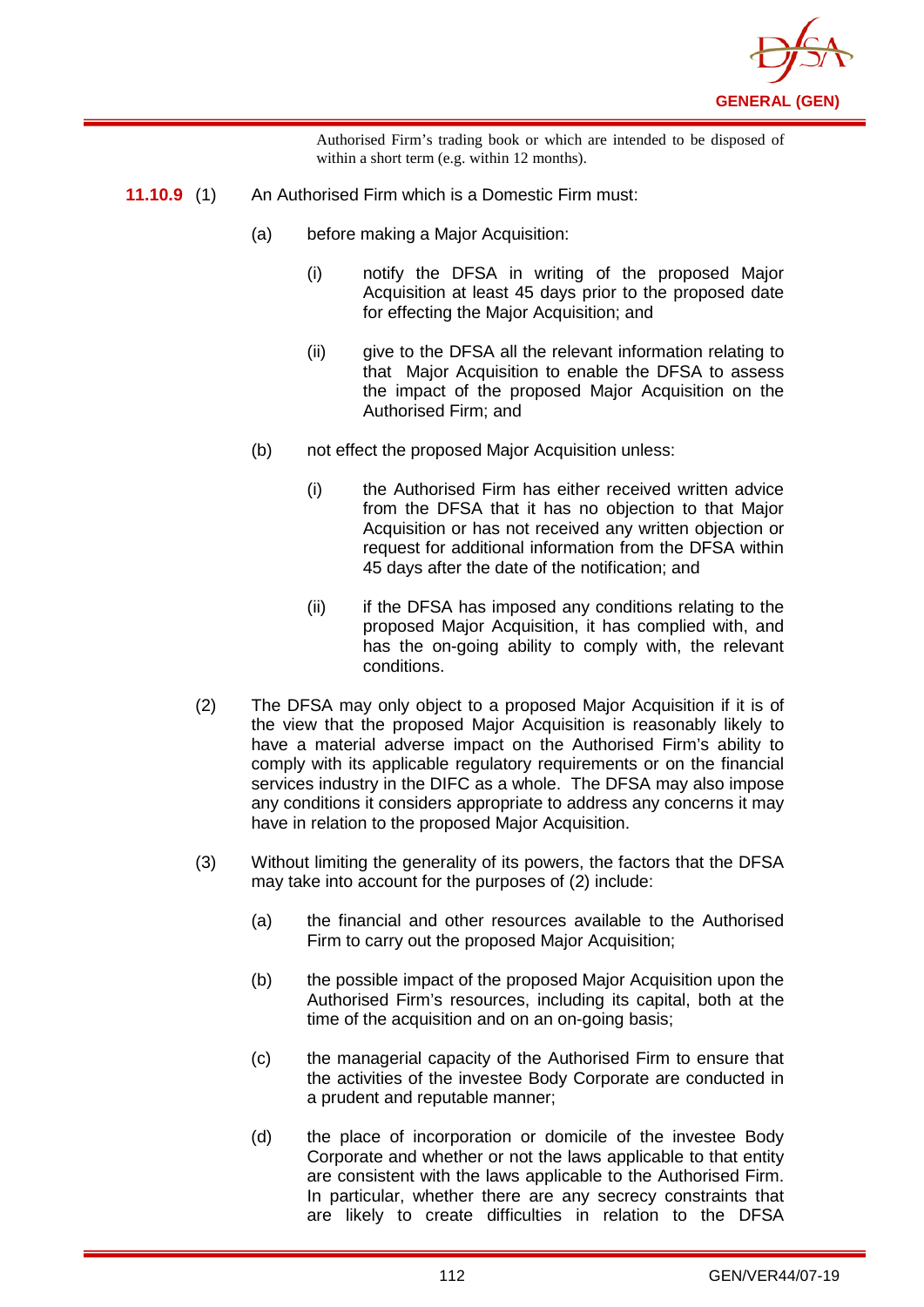

requirements including those relating to consolidated supervision by the DFSA where applicable; and

(e) any other undue risks to the Authorised Firm or the financial services industry in the DIFC as a whole arising from the proposed Major Acquisition.

### **Guidance**

Factors which the DFSA may take into account in assessing whether there are any undue risks arising from the proposed Major Acquisition include the size and nature of the business of the investee Body Corporate, its reputation and standing, its present and proposed management structure and the quality of management, the reporting lines and other monitoring and control mechanisms available to the Authorised Firm and the past records of the Authorised Firm relating to acquisitions of a similar nature.

- **11.10.10** (1) An Authorised Firm which is not a Domestic Firm must:
	- (a) notify the DFSA in writing of any Major Acquisition in accordance with the notification requirement applying to the Authorised Firm under the requirements of the Financial Services Regulator in its home jurisdiction (the home regulator); and
	- (b) if there is no notification requirement applying to the Authorised Firm under (a), comply with the requirements in Rule 11.10.9 as if it were a Domestic Firm. The DFSA must follow the same procedures, and shall have the same powers. as set out in Rule 11.10.9 in relation to such a notification.
	- (2) An Authorised Firm which gives to the DFSA a notification under  $(1)(a)$ must:
		- (a) notify the DFSA of the Major Acquisition at the same time as it notifies the home regulator;
		- (b) provide to the DFSA the same information as it is required to provide to the home regulator; and
		- (c) provide to the DFSA copies of any communications it receives from the home regulator relating to the notification it has provided to the home regulator as soon as practicable upon receipt.
- **11.10.11** (1) The DFSA may, for the purposes of the requirements in this section, require from an Authorised Firm any additional information relating to the Major Acquisition as it may consider appropriate. An Authorised Firm must provide any such additional information to the DFSA promptly.
	- (2) The DFSA may, where it considers appropriate, withdraw its no objection position or modify or vary any condition it has imposed or any remedial action it has required under the Rules in this section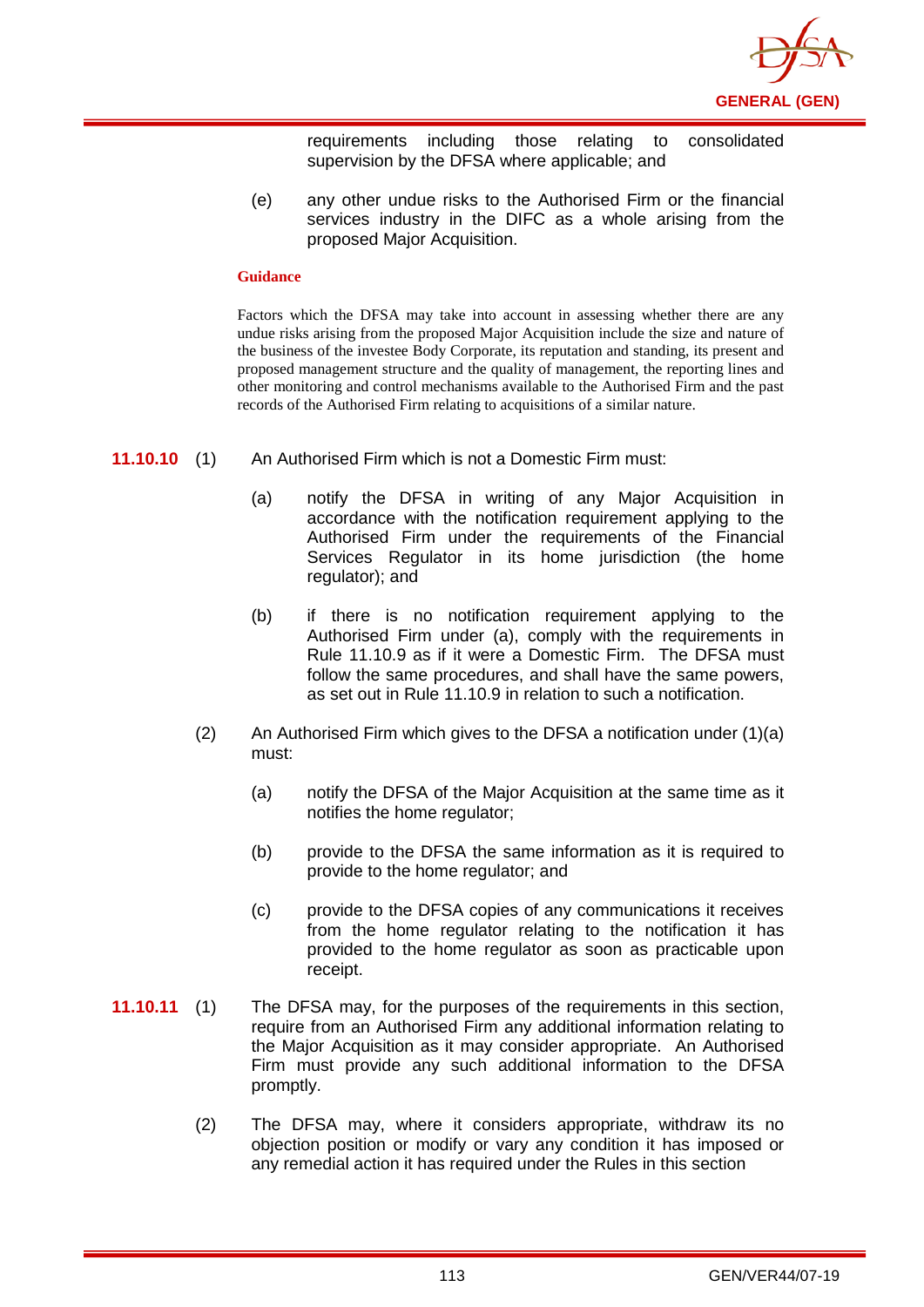

The DFSA will generally not withdraw a no objection position it has conveyed to an Authorised Firm, except in very limited circumstances. An example of such a situation is where the Authorised Firm is found to have provided to the DFSA inaccurate or incomplete information and that commission or omission has a material impact on the DFSA's no objection decision.

- **11.10.12** (1) The procedures in Schedule 3 to the Regulatory Law apply to a decision of the DFSA under Rules 11.10.9, 11.10.10 and 11.10.11 to object to an acquisition or to impose or vary conditions.
	- (2) If the DFSA decides to exercise its power under Rule 11.10.9, 11.10.10 or 11.10.11 to object to an acquisition or to impose or vary conditions, the Authorised Firm may refer the matter to the FMT for review.

### **Suspected Market Abuse**

- **11.10.12A** (1) An Authorised Firm must notify the DFSA immediately if it:
	- (a) receives an order from a Client, or arranges or executes a transaction with or for a Client; and
	- (b) has reasonable grounds to suspect that the order or transaction may constitute Market Abuse.
	- (2) The notification under (1) must specify:
		- (a) sufficient details of the order or transaction; and
		- (b) the reasons for the Authorised Firm suspecting that the order or transaction may constitute Market Abuse.
	- (3) An Authorised Firm must not inform the Client, or any other Person involved in the order or transaction, of a notification under this Rule.

- 1. Under Rule 5.3.20, an Authorised Firm must establish and maintain systems and controls that ensure that it and its employees do not engage in market abuse or facilitate others to engage in market abuse, whether in the DIFC or elsewhere. Rule 11.10.12A requires the firm to notify the DFSA if it reasonably suspects that a client's order or transaction may constitute Market Abuse under Part 6 of the Markets Law.
- 2. In some cases, a suspicion of Market Abuse may arise when an order is received. In other cases, it may not be apparent until a transaction is executed or when viewed in the context of later information, behaviour or transactions. When a firm submits a notification, it should be able to explain to the DFSA its reasons for suspecting that the order or transaction may constitute Market Abuse.
- 3. The details of the order or transaction provided with the notification should include the date and time of the order or transaction, the relevant Investment, the client and other parties involved, the nature of the order (e.g. limit order or market order), the nature of the transaction (e.g. on-exchange or OTC) and if the client was acting on its own account or for a third party.
- 4. If a firm reasonably suspects that a client's order or transaction may constitute market abuse under the laws in another jurisdiction, it will also need to consider if it needs to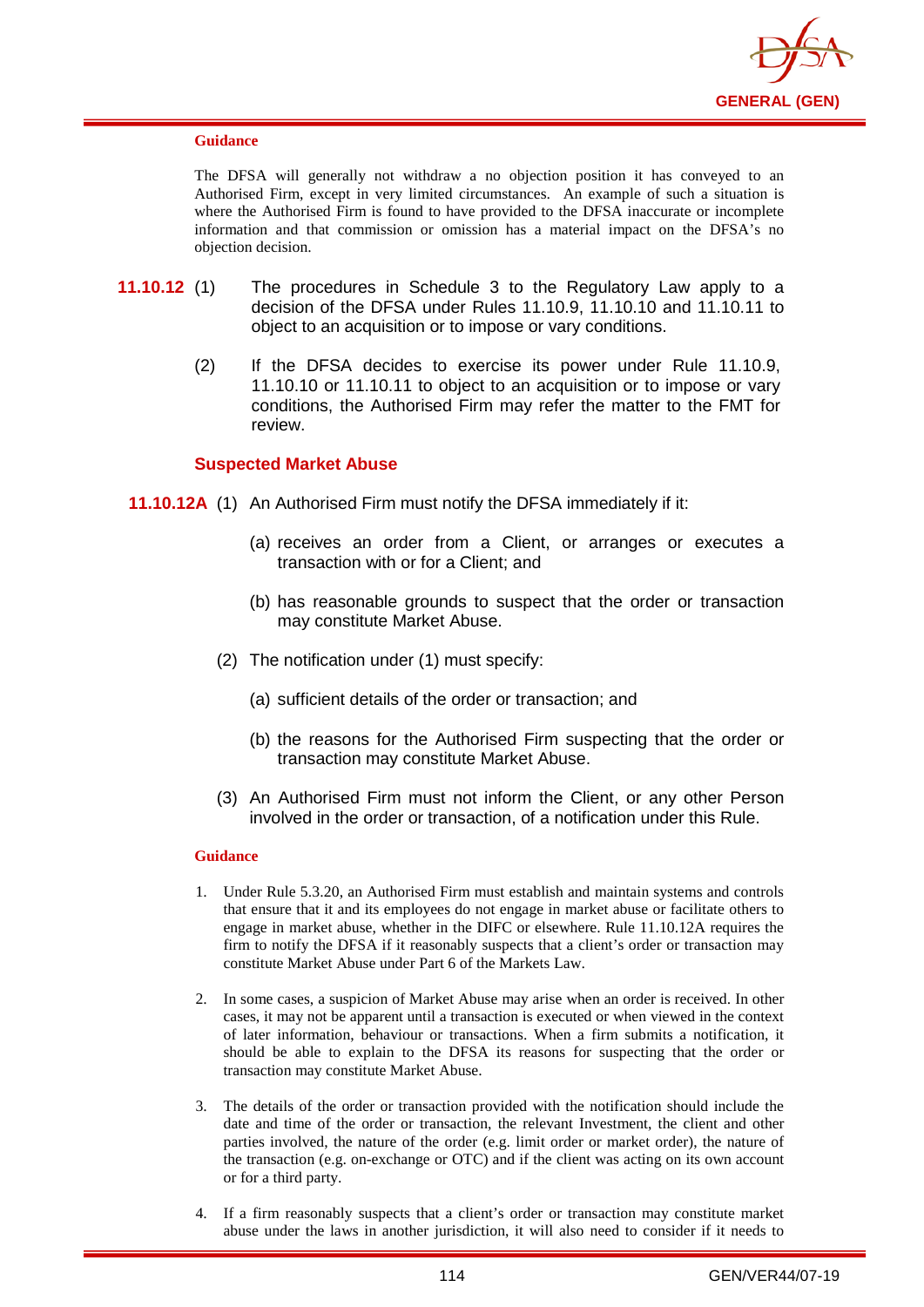

notify the regulator in that other jurisdiction (under any corresponding obligation to notify).

5. If an Authorised Firm becomes aware that the firm itself, or an employee of the firm, (rather than a client) has engaged in conduct that may constitute market abuse in the DIFC or elsewhere, it has a separate obligation to notify the DFSA under Article 67 of the Regulatory Law and Rule 11.10.7.

## **Fraud and errors**

- **11.10.13** An Authorised Person must notify the DFSA immediately if one of the following events arises in relation to its activities in or from the DIFC:
	- (a) it becomes aware that an Employee may have committed a fraud against one of its customers;
	- (b) a serious fraud has been committed against it;
	- (c) it has reason to believe that a Person is acting with intent to commit a serious fraud against it;
	- (d) it identifies significant irregularities in its accounting or other records, whether or not there is evidence of fraud; or
	- (e) it suspects that one of its Employees who is connected with the Authorised Person's Financial Services may be guilty of serious misconduct concerning his honesty or integrity.

## **Other regulators**

- **11.10.14** An Authorised Person must advise the DFSA immediately of:
	- (a) the granting or refusal of any application for or revocation of authorisation to carry on financial services in any jurisdiction outside the DIFC;
	- (b) the granting, withdrawal or refusal of an application for, or revocation of, membership of the Authorised Person of any regulated exchange or clearing house;
	- (c) the Authorised Person becoming aware that a Financial Services Regulator has started an investigation into the affairs of the Authorised Person;
	- (d) the appointment of inspectors, howsoever named, by a Financial Services Regulator to investigate the affairs of the Authorised Person: or
	- (e) the imposition of disciplinary measures or disciplinary sanctions on the Authorised Person in relation to its financial services by any Financial Services Regulator or any regulated exchange or clearing house.

### **Guidance**

The notification requirement in Rule 11.10.14(c) extends to investigations relating to any employee or agent of an Authorised Person or a member of its Group, provided the conduct investigated relates to or impacts on the affairs of the Authorised Person.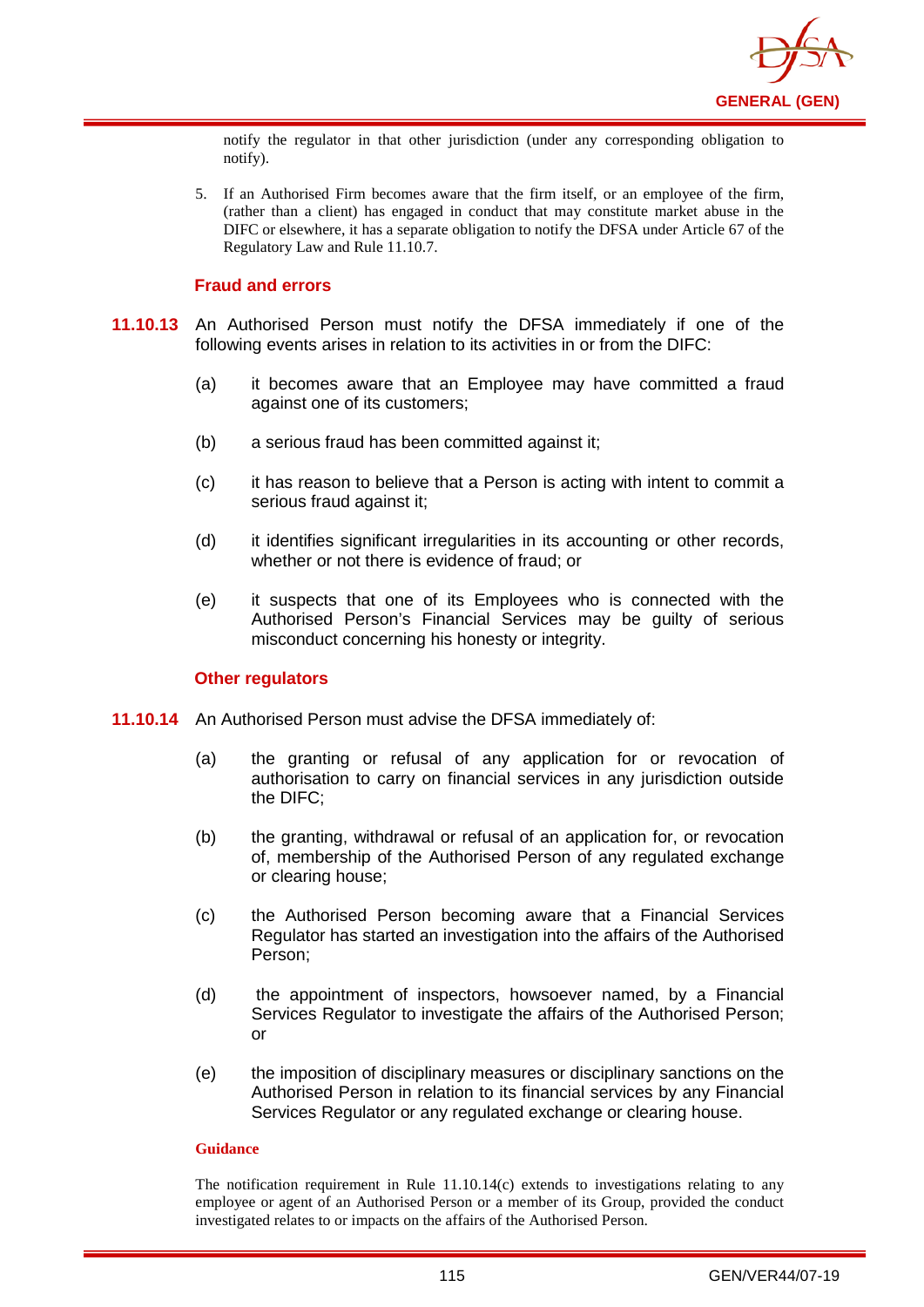

## **Action against an Authorised Person**

- **11.10.15** An Authorised Person must notify the DFSA immediately if:
	- (a) civil proceedings are brought against the Authorised Person and the amount of the claim is significant in relation to the Authorised Person's financial resources or its reputation; or
	- (b) the Authorised Person is prosecuted for, or convicted of, any offence involving fraud or dishonesty, or any penalties are imposed on it for tax evasion.

## **Winding up, bankruptcy and insolvency**

- **11.10.16** An Authorised Person must notify the DFSA immediately on:
	- (a) the calling of a meeting to consider a resolution for winding up the Authorised Person;
	- (b) an application to dissolve the Authorised Person or to strike it from the register maintained by the DIFC Registrar of Companies, or a comparable register in another jurisdiction;
	- (c) the presentation of a petition for the winding up of the Authorised Person;
	- (d) the making of, or any proposals for the making of, a composition or arrangement with creditors of the Authorised Person; or
	- (e) the application of any person against the Authorised Person for the commencement of any insolvency proceedings, appointment of any receiver, administrator or provisional liquidator under the law of any country.

## **Accuracy of information**

- **11.10.17** An Authorised Person must take reasonable steps to ensure that all information that it provides to the DFSA in accordance with any legislation applicable in the DIFC is:
	- (a) factually accurate or, in the case of estimates and judgements, fairly and properly based; and
	- (b) complete, in that it should include anything of which the DFSA would reasonably expect to be notified.
- **11.10.18** (1) An Authorised Person must notify the DFSA immediately it becomes aware, or has information that reasonably suggests, that it:
	- (a) has or may have provided the DFSA with information which was or may have been false, misleading, incomplete or inaccurate; or
	- (b) has or may have changed in a material particular.
	- (2) Subject to (3), the notification in (1) must include details of the information which is or may be false or misleading, incomplete or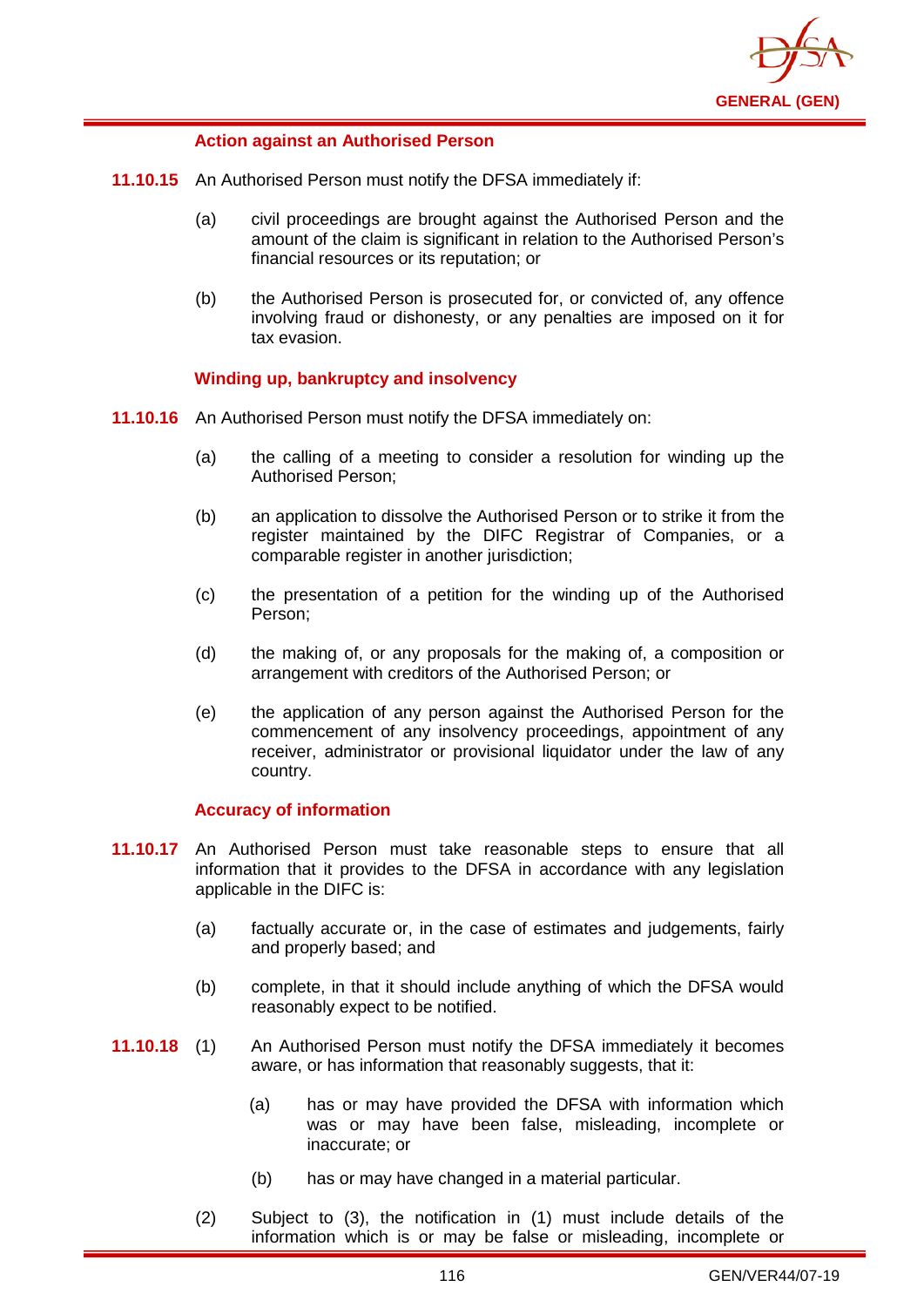

inaccurate, or has or may have changed and an explanation why such information was or may have been provided and the correct information.

- (3) If the correct information in (2) cannot be submitted with the notification it must be submitted as soon as reasonably possible.
- **11.10.19** In the case of an Insurer which is a Protected Cell Company, an Insurer must advise the DFSA immediately it becomes aware of any actual or prospective significant change in the type or scale of the business conducted through a Cell, or the ownership of the Cell shares.

## **Information relating to corporate governance and remuneration**

- **11.10.20** (1) Subject to (2), an Authorised Firm must provide to the DFSA notice of any significant changes to its corporate governance framework or the remuneration structure or strategy as soon as practicable.
	- (2) An Authorised Firm which is a Branch must provide notice of any significant changes to its corporate governance framework or the remuneration structure or strategy only if the changes are relevant to the activities and operations of the Branch.

- 1. The purpose of these notifications is to ensure that the DFSA is informed of any significant changes to the Authorised Firm's corporate governance framework and remuneration structure and strategies.
- 2. Significant changes that the DFSA expects Authorised Firms to notify the DFSA pursuant to Rule 11.10.20 generally include:
	- a. any major changes to the composition of the Governing Body;
	- b. any changes relating to Persons Undertaking Key Control Functions, such as their removal or new appointments or changes in their reporting lines; and
	- c. significant changes to the remuneration structure that apply to the members of the Governing Body, senior management, Persons Undertaking Key Control Functions and major risk taking Employees.
- 3. The DFSA expects Branches to provide to the DFSA notification of significant changes that are relevant to the Branch operations.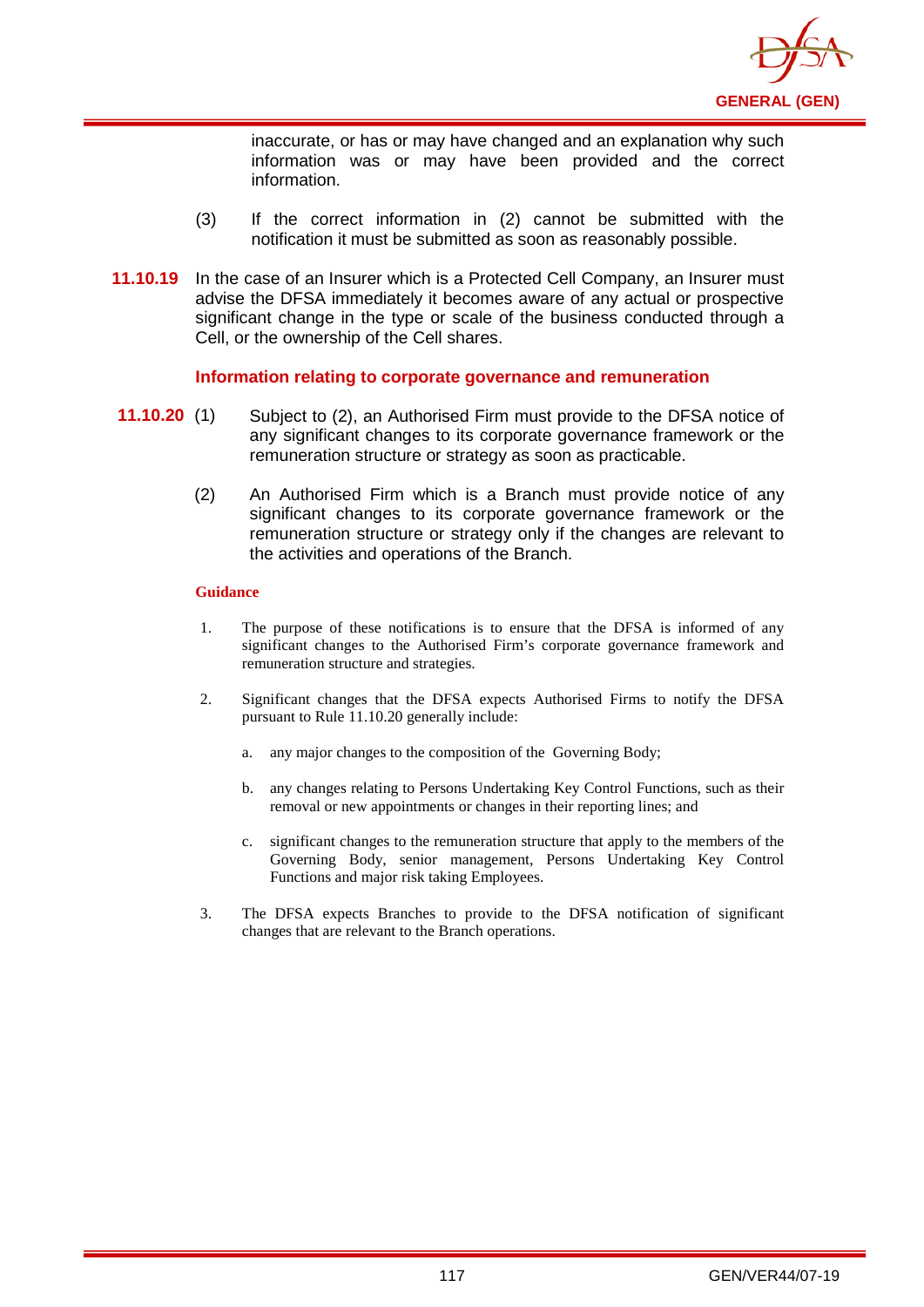

# **11.12 Requirement to provide a report**

**11.12.1** This section applies to every Authorised Person.

### **Guidance**

- 1. Under Article 74, the DFSA may require an Authorised Person to provide it with a report on any matter. The Person appointed to make a report must be a Person nominated or approved by the DFSA. This Person will be referred to throughout the Rulebook as an independent expert.
- 2. When requesting a report under Article 74, the DFSA may take into consideration the matters set out in the RPP Sourcebook.

## **Independent Expert**

- **11.12.2** (1) The DFSA may, by sending a notice in writing, require an Authorised Person to provide a report by an independent expert. The DFSA may require the report to be in whatever form it specifies in the notice.
	- (2) The DFSA will give written notification to the Authorised Person of the purpose of its report, its scope, the timetable for completion and any other relevant matters.
	- (3) The independent expert must be appointed by the Authorised Person and be nominated or approved by the DFSA.
	- (4) The Authorised Person must pay for the services of the independent expert.

- 1. If the DFSA decides to nominate the independent expert, it will notify the Authorised Person accordingly. Alternatively, if the DFSA is content to approve the independent expert selected by the Authorised Person it will notify it of that fact.
- 2. The DFSA will only approve an independent expert that in the DFSA's opinion has the necessary skills to make a report on the matter concerned.
- **11.12.3** When an Authorised Person appoints an independent expert, the Authorised Person must ensure that:
	- (a) the independent expert co-operates with the DFSA; and
	- (b) the Authorised Person provides all assistance that the independent expert may reasonably require.
- **11.12.4** When an Authorised Person appoints an independent expert, the Authorised Person must, in the contract with the independent expert:
	- (a) require and permit the independent expert to co-operate with the DFSA in relation to the Authorised Person and to communicate to the DFSA information on, or his opinion on, matters of which he has, or had, become aware in his capacity as an independent expert reporting on the Authorised Person in the following circumstances: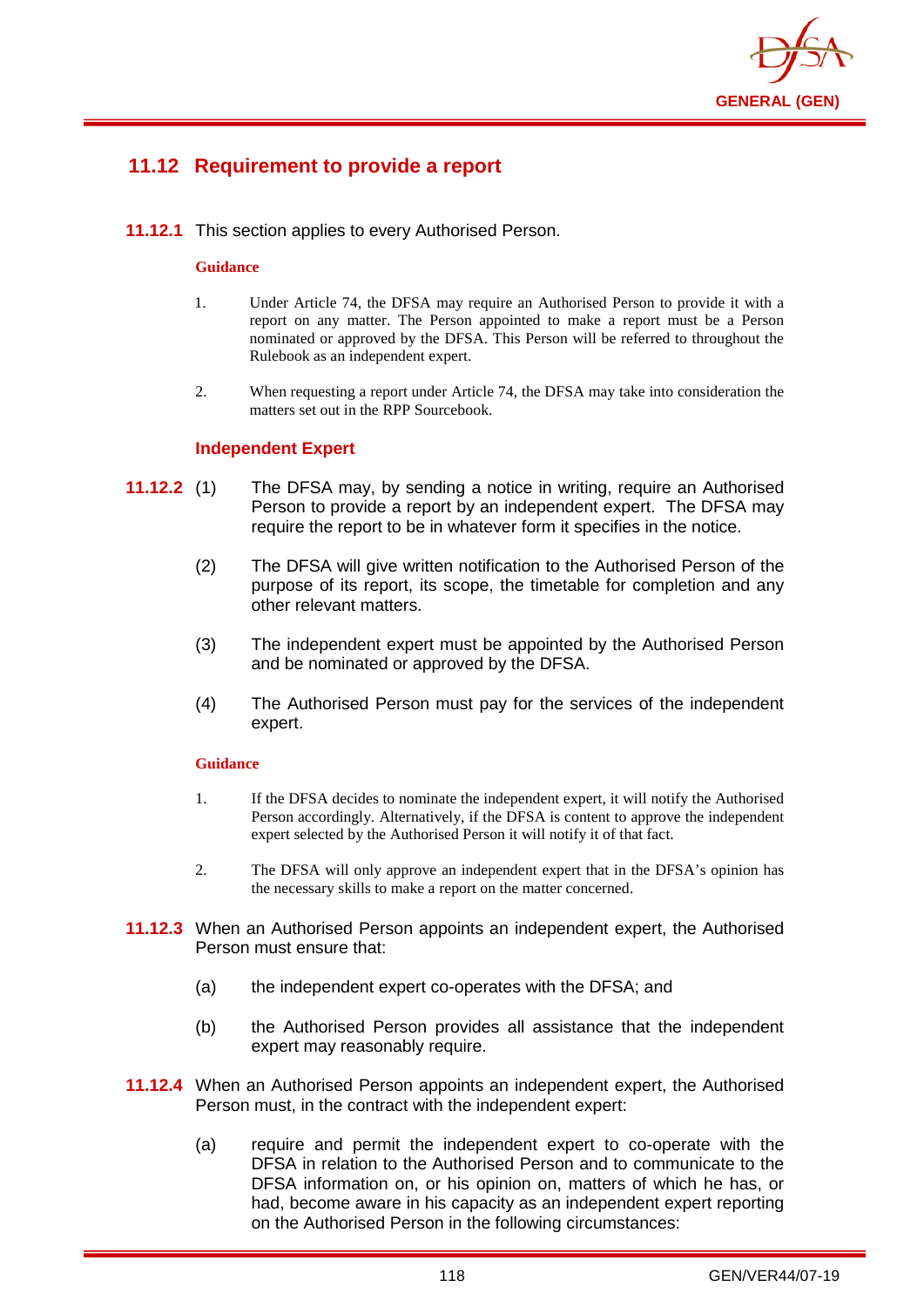

- (i) the independent expert reasonably believes that, as regards the Authorised Person concerned:
	- (A) there is or has been, or may be or may have been, a contravention of any relevant requirement that applies to the Authorised Person concerned; and
	- (B) that the contravention may be of material significance to the DFSA in determining whether to exercise, in relation to the Authorised Person concerned, any powers conferred on the DFSA under any provision of the Regulatory Law 2004;
- (ii) the independent expert reasonably believes that the information on, or his opinion on, those matters may be of material significance to the DFSA in determining whether the Authorised Person concerned satisfies and will continue to satisfy the fit and proper requirements; or
- (iii) the independent expert reasonably believes that the Authorised Firm is not, may not be, or may cease to be, a going concern;
- (b) require the independent expert to prepare a report within the time specified by the DFSA; and
- (c) waive any duty of confidentiality owed by the independent expert to the Authorised Person which might limit the provision of information or opinion by that independent expert to the DFSA in accordance with (a) or  $(b)$ .
- **11.12.5** An Authorised Person must ensure that the contract required under Rule 11.12.4:
	- (a) is governed by the laws of the DIFC;
	- (b) expressly provides that the DFSA has a right to enforce the provisions included in the contract under Rule 11.12.4;
	- (c) expressly provides that, in proceedings brought by the DFSA for the enforcement of those provisions, the independent expert is not to have available by way of defence, set-off or counter claim any matter that is not relevant to those provisions;
	- (d) if the contract includes an arbitration agreement, expressly provides that the DFSA is not, in exercising the right in (b) to be treated as a party to, or bound by, the arbitration agreement; and
	- (e) provides that the provisions included in the contract under Rule 11.12.4 are irrevocable and may not be varied or rescinded without the DFSA's consent.

## **11.13 Imposing Restrictions on an Authorised Person's business or on an Authorised Person dealing with property**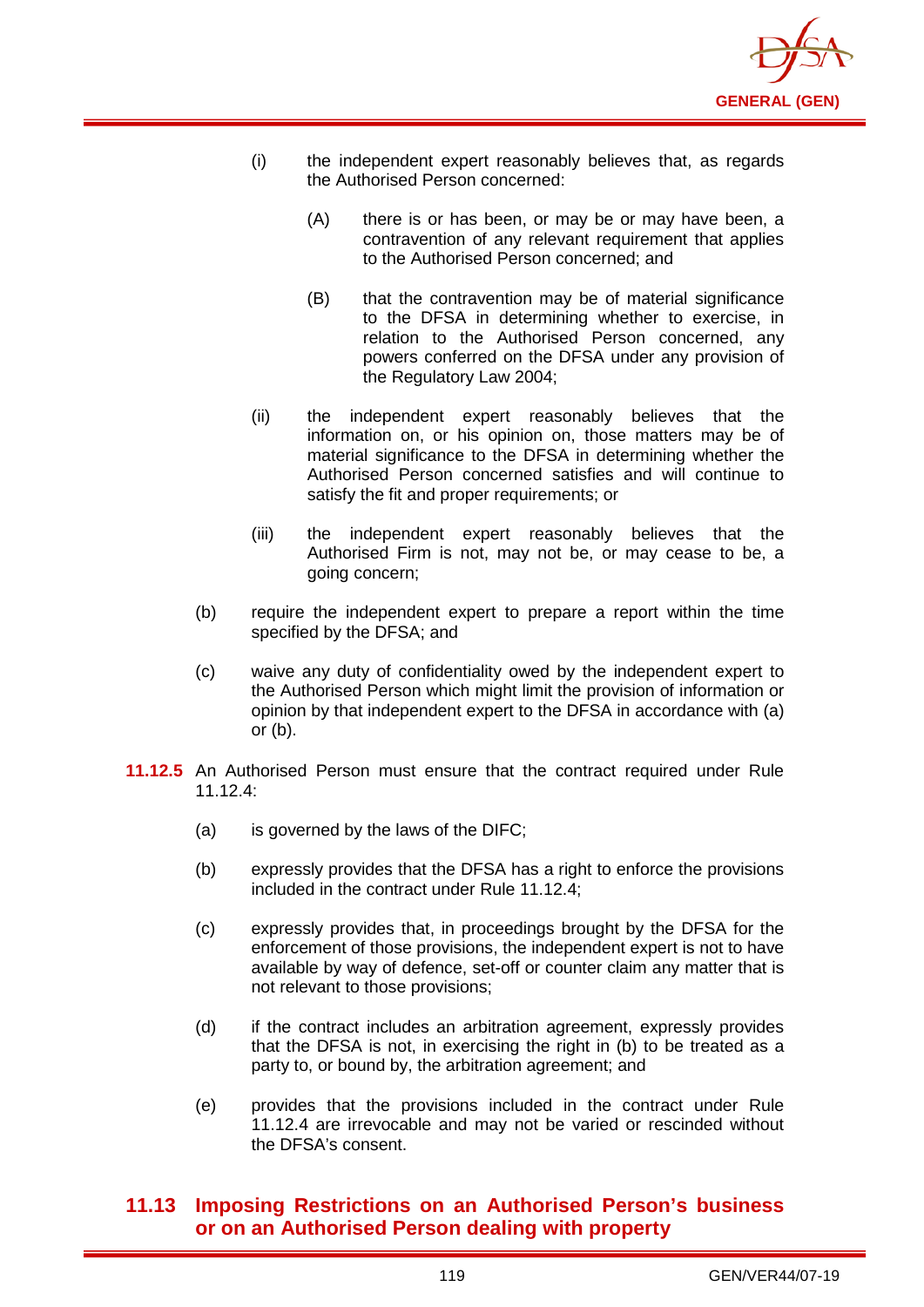

- **11.13.1** The DFSA has the power to impose a prohibition or requirement on an Authorised Person in relation to the Authorised Person's business or in relation to the Authorised Person's dealing with property under Article 75 or Article 76 in circumstances where:
	- (a) there is a reasonable likelihood that the Authorised Person will contravene a requirement of any legislation applicable in the DIFC;
	- (b) the Authorised Person has contravened a relevant requirement and there is a reasonable likelihood that the contravention will continue or be repeated;
	- (c) there is loss, risk of loss, or other adverse effect on the Authorised Person's customers;
	- (d) an investigation is being carried out in relation to an act or omission by the Authorised Person that constitutes or may constitute a contravention of any applicable law or Rule;
	- (e) an enforcement action has commenced against the Authorised Person for a contravention of any applicable law or Rule;
	- (f) civil proceedings have commenced against the Authorised Person;
	- (g) the Authorised Person or any Employee of the Authorised Person may be or has been engaged in market abuse;
	- (h) the Authorised Person is subject to a merger;
	- (i) a meeting has been called to consider a resolution for the winding up of the Authorised Person;
	- (j) an application has been made for the commencement of any insolvency proceedings or the appointment of any receiver, administrator or provisional liquidator under the law of any country for the Authorised Person;
	- (k) there is a notification to dissolve the Authorised Person or strike it from the DIFC register of Companies or the comparable register in another jurisdiction;
	- (l) there is information to suggest that the Authorised Person is involved in financial crime; or
	- (m) the DFSA considers that this prohibition or requirement is necessary to ensure customers, Authorised Persons or the financial system are not adversely affected.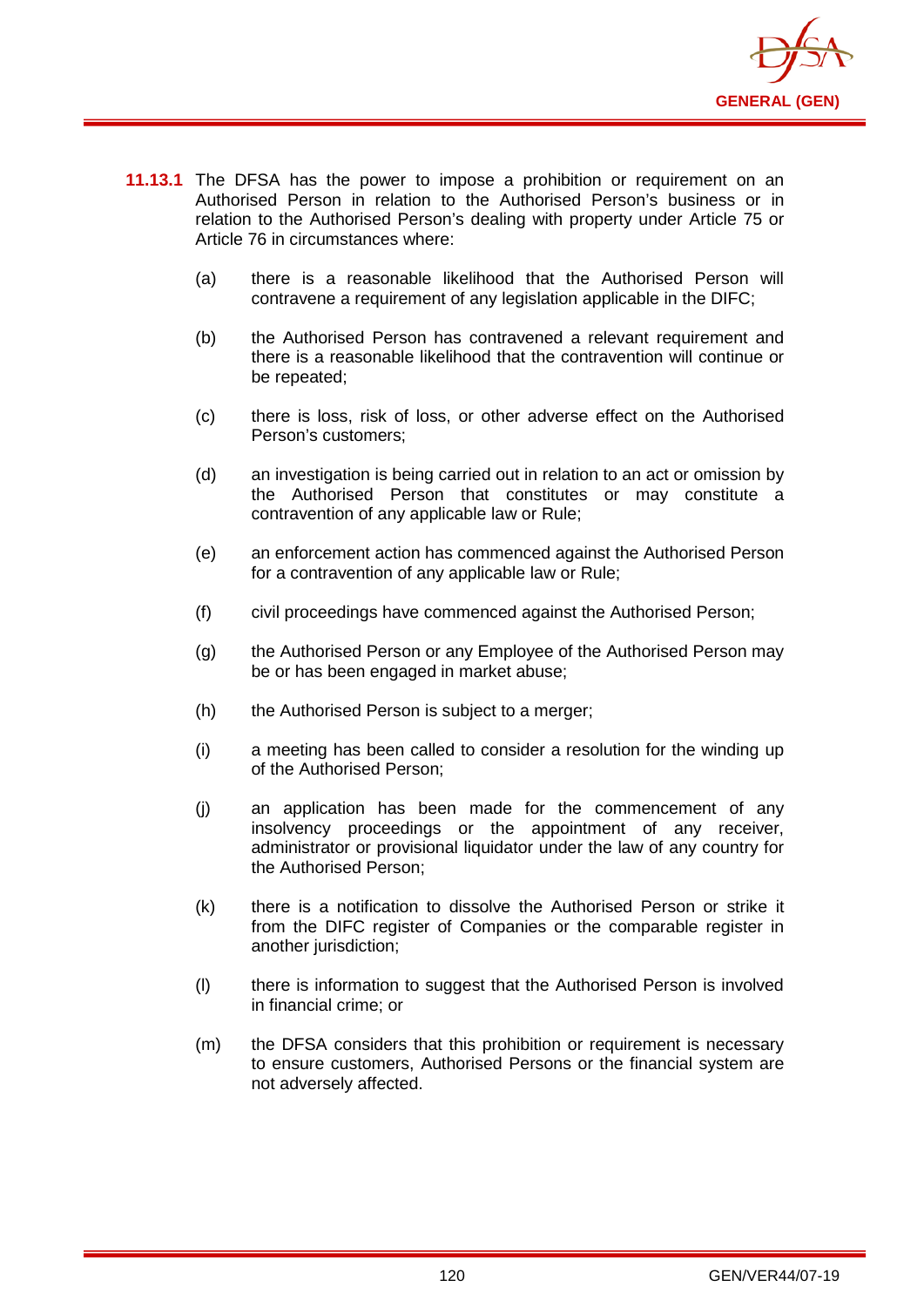

# **12 BUSINESS TRANSFER SCHEMES**

### **Guidance**

- 1. Part 9 of the Regulatory Law ("Part 9") sets out provisions relating to financial services business transfer schemes ("transfer schemes"). Article 106 provides that no transfer scheme is to have effect unless a Court order has been made in relation to the scheme. Article 108 provides that the Court may make an order sanctioning a transfer scheme.
- 2. The DFSA may under Article 113 of the Regulatory Law make Rules providing for provisions of Part 9 to have effect in specified cases with modifications. This chapter sets out such Rules.
- 3. The intended effect of the Rules in this chapter when read with Part 9 is that:
	- (a) a Banking transfer scheme and an Insurance transfer scheme (as defined in this chapter) must continue to comply with all relevant requirements in Part 9 and such a scheme does not take effect unless a Court order has been made in relation to it under Article 108; and
	- (b) a transfer scheme, other than a scheme referred to in (a) or a scheme relating to a Domestic Fund, is not required to be sanctioned by a Court order under Article 108 if certain conditions set out in Rule 12.1.4 are met.
- 4. The Rules in this chapter do not prevent an Authorised Firm or transferee applying for a Court order sanctioning a transfer scheme under Part 9 if they consider it appropriate to do so, for example, if the scheme is complex, is likely to be contentious or if additional legal certainty is sought.

# **12.1 Modifications applying to transfer schemes**

- **12.1.1** The Rules in this chapter are prescribed under Article 113 of the Regulatory Law and Part 9 of that Law is to be read as if it was modified, in relation to the cases set out in Rule 12.1.4, as specified in this chapter.
- **12.1.2** In this chapter:
	- (a) "Banking transfer scheme" means a transfer scheme where the whole or part of the business to be transferred relates to the Authorised Firm's business of Accepting Deposits;
	- (b) "Court order" means a Court order under Article 108 of the Law;
	- (c) "Fund transfer scheme" means a transfer scheme relating to the Fund Property of a Domestic Fund or of a sub-fund of an Umbrella Fund that is a Domestic Fund;
	- (d) "Insurance transfer scheme" means a transfer scheme where the whole or part of the business to be transferred relates to the Authorised Firm's Insurance Business;
	- (e) "the Law" means the Regulatory Law; and
	- (f) "transfer scheme" has the meaning given in Article 106 of the Law.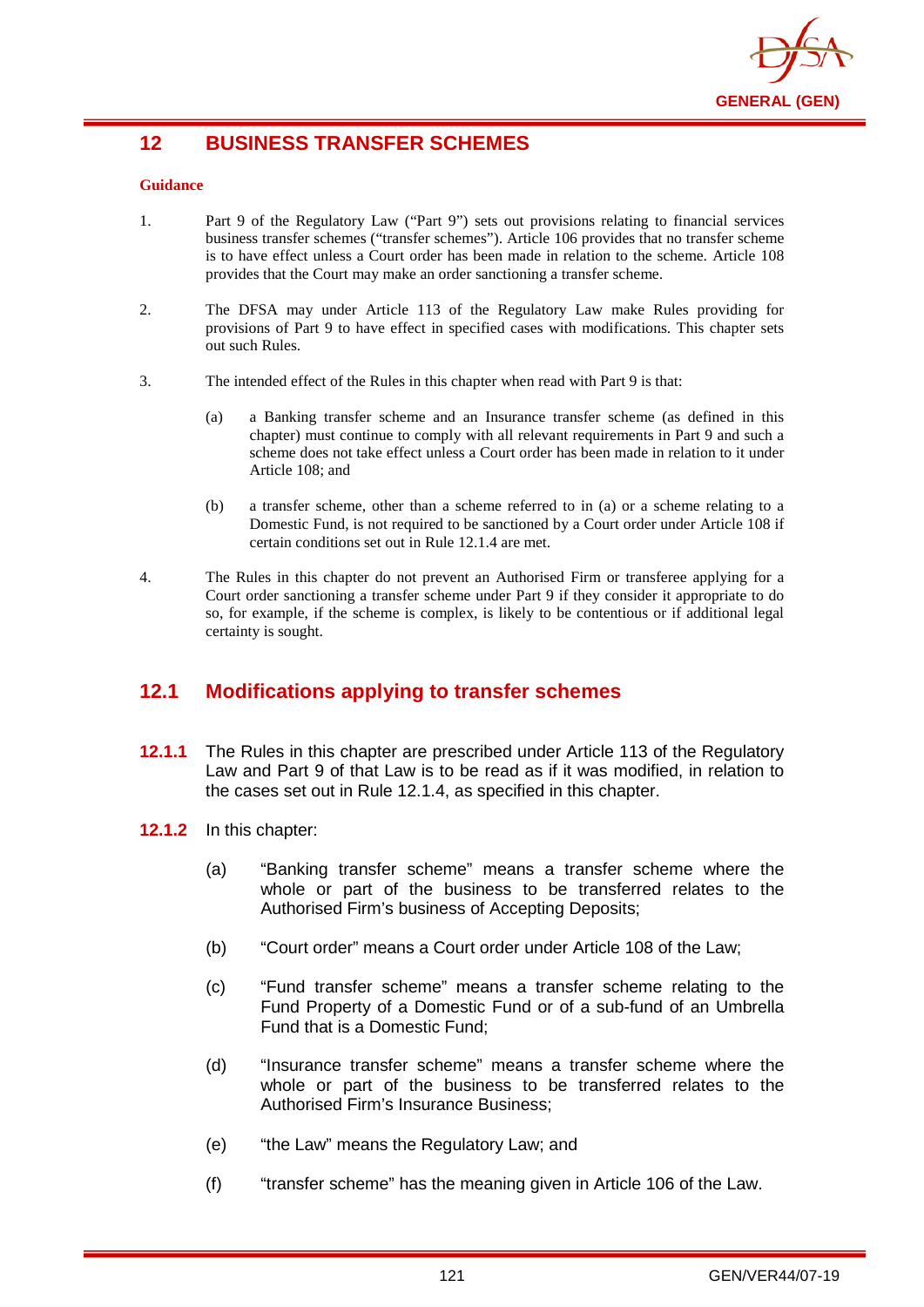

- **12.1.3** The Rules in this chapter do not modify the provisions of Part 9 of the Law so far as they apply to any of the following:
	- (a) a Banking transfer scheme;
	- (b) an Insurance transfer scheme; or
	- (c) a Fund transfer scheme.
- **12.1.4** A transfer scheme, other than a scheme referred to in Rule 12.1.3, is not required to be sanctioned by a Court order to be effective if:
	- (a) all of the Clients of the Authorised Firm who will be affected by the transfer scheme have consented to it;
	- (b) the transfer scheme is expressly permitted under agreements between the Authorised Firm or transferee and the Clients of the Authorised Firm who will be affected by the scheme and any procedures in the agreements for giving effect to the scheme have been complied with; or
	- (c) the DFSA has consented in writing to the transfer scheme under Rule 12.1.5.
- **12.1.5** (1) An Authorised Firm or transferee may apply in writing to the DFSA seeking its consent to a transfer scheme.
	- (2) The DFSA may consent in writing to the transfer scheme if it is reasonably satisfied that:
		- (a) the scheme is not a transfer scheme referred to in Rule 12.1.3;
		- (b) it is more appropriate and proportionate, and in the overall interests of Clients affected by the scheme, for the Authorised Firm or transferee to seek the DFSA's consent rather than applying to the Court for an order sanctioning the scheme;
		- (c) the Authorised Firm or transferee has taken all reasonable steps to pursue other options for giving effect to the scheme;
		- (d) the scheme is not likely to result in any material prejudice to the interests of Clients of the Authorised Firm; and
		- (e) implementation of the scheme will not result in the Authorised Firm or transferee contravening any applicable law or Rule.
	- (3) The procedures in Schedule 3 to the Law apply to a decision of the DFSA under (2) to refuse to give its consent to a transfer scheme.
	- (4) If the DFSA decides to refuse to give its consent under this Rule, the Authorised Firm may refer the matter to the FMT for review.

1. The DFSA expects to receive applications seeking its consent to a transfer scheme only in limited circumstances, and if the scheme is not complex or contentious. If a scheme is likely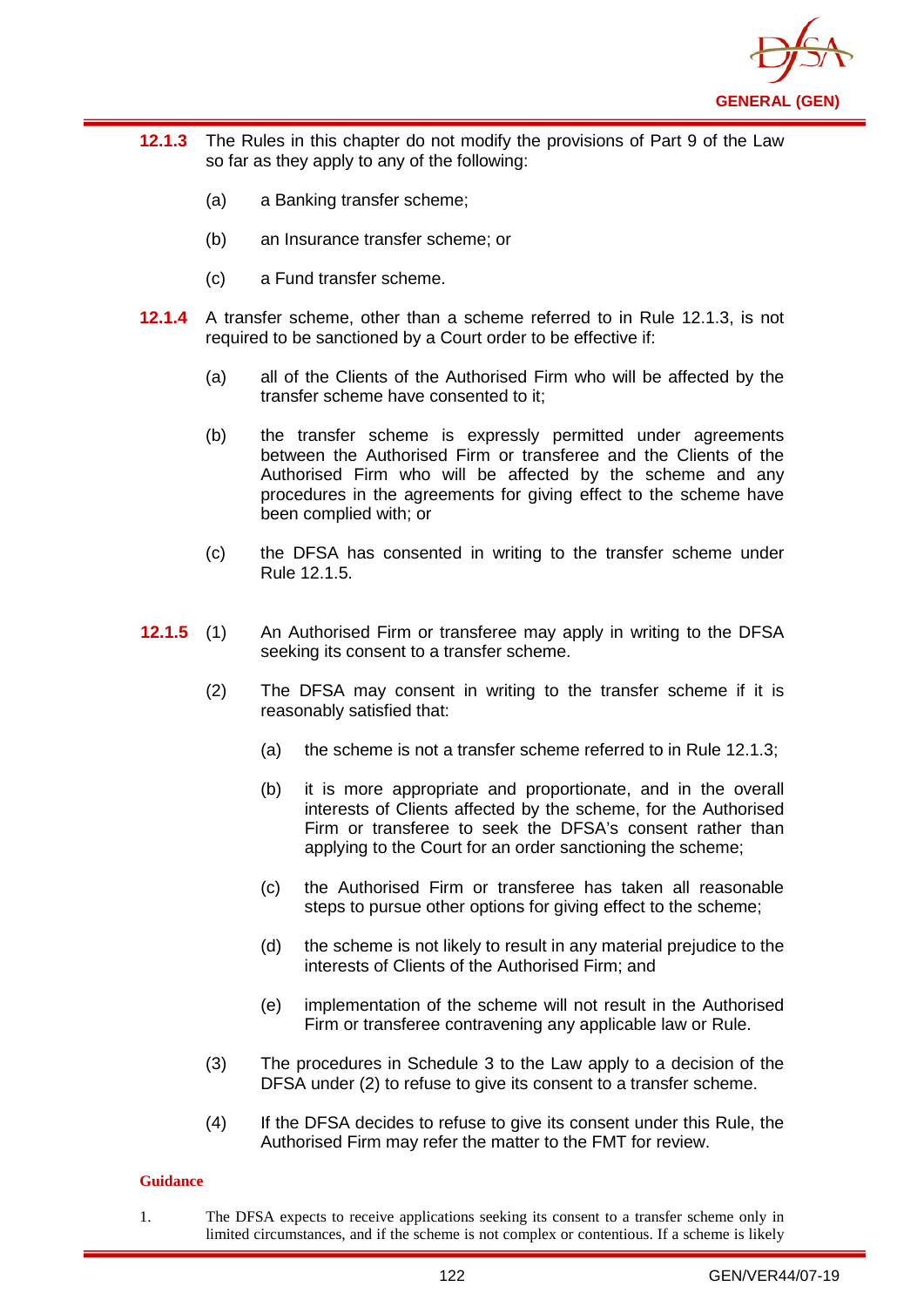

to be contentious or complex, then it is more appropriate for an application to be made to the Court.

- 2. The DFSA will not give its consent unless the applicant can demonstrate that it has taken all reasonable steps to pursue other options for implementing the scheme, such as seeking the consent of affected Clients or using existing agreements with Clients.
- 3. The DFSA also will not give its consent in cases such as where:
	- (a) the transfer scheme is likely to materially prejudice the interests of Clients;
	- (b) due to the complexity of the transfer scheme it is unclear what the precise impact of the scheme will be on Clients or whether it will be legally effective; or
	- (c) implementation of the transfer scheme will result in the Authorised Firm or transferee breaching a requirement in a law or Rule, for example, if the transferee does not have the necessary authorisation to conduct that business or if the transfer will result in the Authorised Firm or transferee breaching a prudential requirement.
- 4. The type of case where the DFSA anticipates giving its consent to a transfer scheme is where the scheme is relatively simple and the applicant has taken all reasonable steps to pursue other options but has been unable to complete the necessary processes because, for example, a small number of Clients do not respond.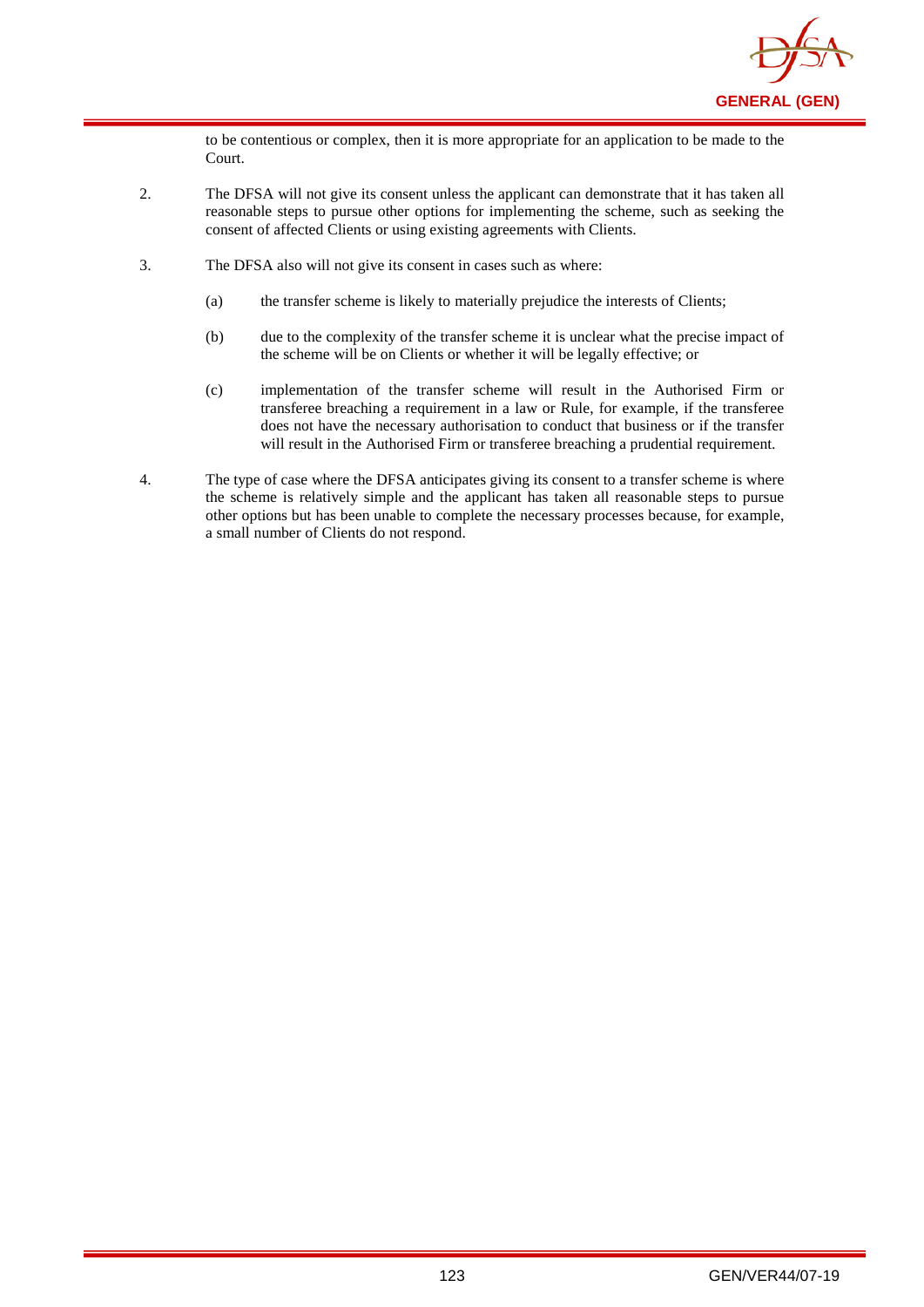

# **13. FACILITATING FINTECH INNOVATION**

### **Guidance**

### **Introduction**

- 1. This chapter sets out the DFSA's approach to dealing with businesses that wish to test innovative financial technology (Fintech) in or from the DIFC. In particular, it sets out how the DFSA will consider using its powers to waive or modify Rules for businesses that are testing innovative Fintech.
- 2. In this way the DFSA may create a simplified regulatory framework tailored to the specific Fintech business proposal. This will allow the business operator (the Fintech Operator) to test innovative products, services and business models without having to comply with Rules that may be inappropriate or disproportionate given the innovative nature of the business and that it is only at a testing stage.
- 3. The DFSA would however expect a Fintech business, once it is fully operational, to be able to comply with all relevant Rules applicable to the type of activities it carries on.

### **Fintech businesses that can use this approach**

- 4. To be considered for this facilitative approach, a business should meet the following criteria:
	- (a) it must involve the use of innovative Fintech, by offering a new type of product or service or applying innovative Fintech to an existing product or service;
	- (b) it must involve an activity that, if carried on in or from the DIFC, is a Financial Service (i.e. it is within the scope of the activities that the DFSA regulates);
	- (c) the Fintech Operator must be ready to start live-testing of its Fintech business with customers; and
	- (d) the Fintech Operator must intend to roll-out its Fintech business on a broader scale in or from the DIFC once it has successfully completed testing.
- 5. In assessing if a business involves innovative Fintech, the DFSA will consider if the product or service uses new or emerging technology or uses technology in an innovative way and also if it addresses a problem or brings potential benefits to consumers or industry. That is, the Fintech Operator must be able to demonstrate that the business uses innovative Fintech.
- 6. The DFSA will also assess the stage of development of the product or service to check that it is ready to start-live testing with customers. If a Fintech proposal is only at a conceptual stage and not yet ready to start testing, then it is unlikely a Licence will be required as no Financial Service is being carried on. By contrast, if the Fintech business is already fully operational, then the Fintech Operator should apply for a Licence under the normal application processes (and not in accordance with this Guidance).

### **Authorisation**

- 7. If a Fintech business involves an activity that is a Financial Service in the DIFC, and the Fintech Operator is not an Authorised Firm, it will need to obtain a Licence before it can start testing its product or service. The DFSA will assist an operator to identify what Financial Service it may be carrying on. If the Fintech Operator is already an Authorised Firm, it should refer to the Guidance in paragraphs 26 to 28. If a Fintech business does not involve a Financial Service, a DFSA Licence will not be required to test or carry on the business in the DIFC (although other DIFC approvals may still be needed).
- 8. An applicant will need to satisfy the requirements in GEN chapter 7 to be authorised. For example, it will need to demonstrate that it is fit and proper and has adequate resources. In assessing the application, the DFSA, where appropriate, will take into account the limited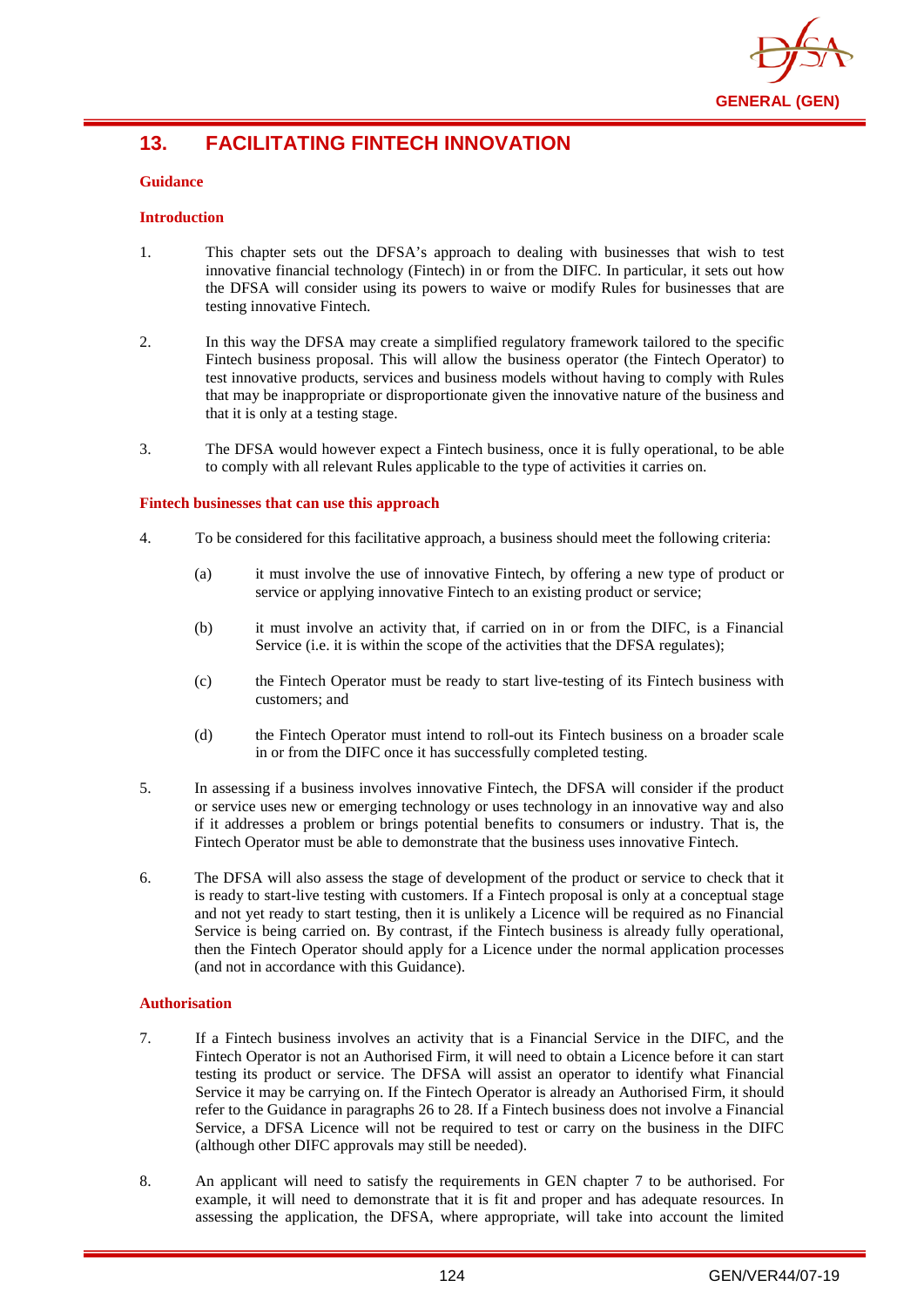

nature of the authorisation that is being sought, that the business is only at a testing stage and the simplified regulatory requirements that are, therefore, likely to apply.

9. The DFSA may also consider if it is appropriate to grant relief from certain prudential requirements (i.e. PIB or PIN Rules) or corporate governance arrangements, for example, taking into account that management control of a new Fintech business usually lies with one or two individuals.

### **Licence Application and Test Plan**

- 10. A potential Licence applicant should discuss its Fintech proposal with the DFSA at an early stage.
- 11. The applicant will then need to complete a special application form designed for Fintech Operators that wish to apply for the restricted Licence to test their products or services.
- 12. The applicant will need to provide a detailed test plan (a Test Plan) with its Licence application. The Test Plan must clearly describe:
	- (a) the business and the proposed innovative Fintech product or service;
	- (b) the objectives and parameters for the testing of the product or service;
	- (c) the timeline and key milestones for testing;
	- (d) the number and type of customers that will take part in testing and how they will be sourced;
	- (e) the key risks of testing and how they will be mitigated;
	- (f) how the Fintech Operator will ensure that customers understand that the product or service is being tested and the resulting risks;
	- (g) the safeguards that will be put in place to adequately protect customers in the event of a problem arising from use of the technology or the business failing;
	- (h) how communications with customers will be handled before, during and after testing, including how the Fintech Operator will deal with queries, feedback and complaints;
	- (i) how the success of the testing will be measured;
	- (j) how testing progress will be reported to the DFSA;
	- (k) the next steps if the testing is successful; and
	- (l) a clear exit plan if the testing is not successful, including how the Fintech Operator will fulfil its obligations to its testing customers.
	- 13. The DFSA will try to assist the applicant to understand what information needs to be included in the application form and in its Test Plan.
	- 14. The DFSA will need to be satisfied that the information in the application and the Test Plan is appropriate and complete before it considers the Licence application.

#### **Creating a simplified regulatory framework**

- 15. The DFSA will work with the applicant to understand its business proposal and to establish, on a case-by-case basis, what Rules should apply to that business.
- 16. While the DFSA will consider giving relief from various parts of the Rulebook, it is not likely to waive or modify certain key requirements, for example, Rules relating to: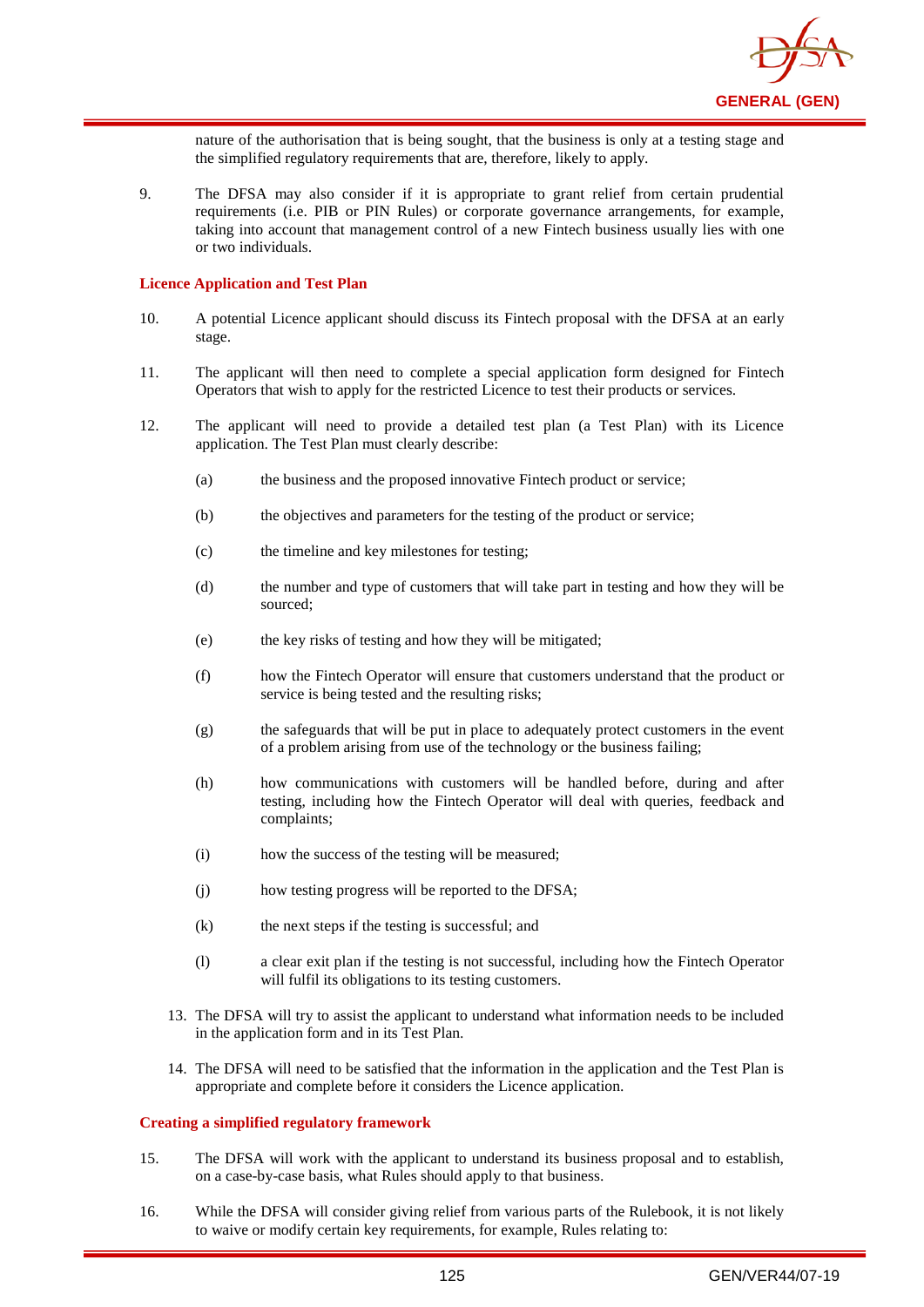

- (a) fitness and propriety (see Rule 7.2.5);
- (b) acting with integrity and with due skill, care and diligence (see Rules 4.2.1 and 4.2.2);
- (c) having due regard to customers' interests and communicating information in a way that is fair, clear and not misleading (see Rule 4.2.6);
- (d) being open and co-operative with the DFSA (e.g. Rule 4.2.10 and section 11.1);
- (e) Financial Promotions (see chapter 3); and
- (f) holding and controlling Client Assets (COB sections 6.11 to 6.13).
- 17. The DFSA will also not waive or modify requirements based on Federal Law requirements, for example, Rules relating to:
	- (a) not accepting Deposits from the State's markets or carrying on currency exchange involving the Dirham (see COB Rules 4.2.1 and 4.3.1);
	- (b) having an office in the DIFC (see Rule 6.5.1); and
	- (c) AML requirements.

#### **Restrictions and conditions**

- 18. If the DFSA grants a Licence to the Fintech Operator, it is likely to impose appropriate restrictions including, for example, restricting:
	- (a) the business that may be carried on under the Licence to testing the specific Fintech product or service;
	- (b) the number and type of customers that may take part in the testing; and
	- (c) the period during which it may carry on testing.
- 19. The DFSA is also likely to impose conditions on the Licence, for example, requiring the Fintech Operator:
	- (a) to comply with its Test Plan;
	- (b) to disclose in any communications that it is only authorised by the DFSA to test its product or service; and
	- (c) within a reasonable period after the test period ends, either to demonstrate it can comply fully with all regulatory requirements or to cease carrying on its activities.

### **Completion of testing**

- 20. As the purpose of the DFSA's approach is to allow a Fintech Operator to test and develop its Fintech business, and not to carry on a fully operational business, the DFSA would expect the Person to use the simplified regulatory framework only for a limited period. It is, therefore, likely to grant waivers and modifications only for a finite period, normally six to twelve months. In exceptional cases, it may consider extending that period.
- 21. When the testing period ends, the Fintech Operator would be expected either:
	- (a) if the testing is successful, to carry on its Fintech business on a broader scale, in which case it will need to demonstrate to the DFSA's satisfaction that it is able to comply fully with relevant legal and regulatory requirements before the DFSA will remove the various restrictions and conditions; or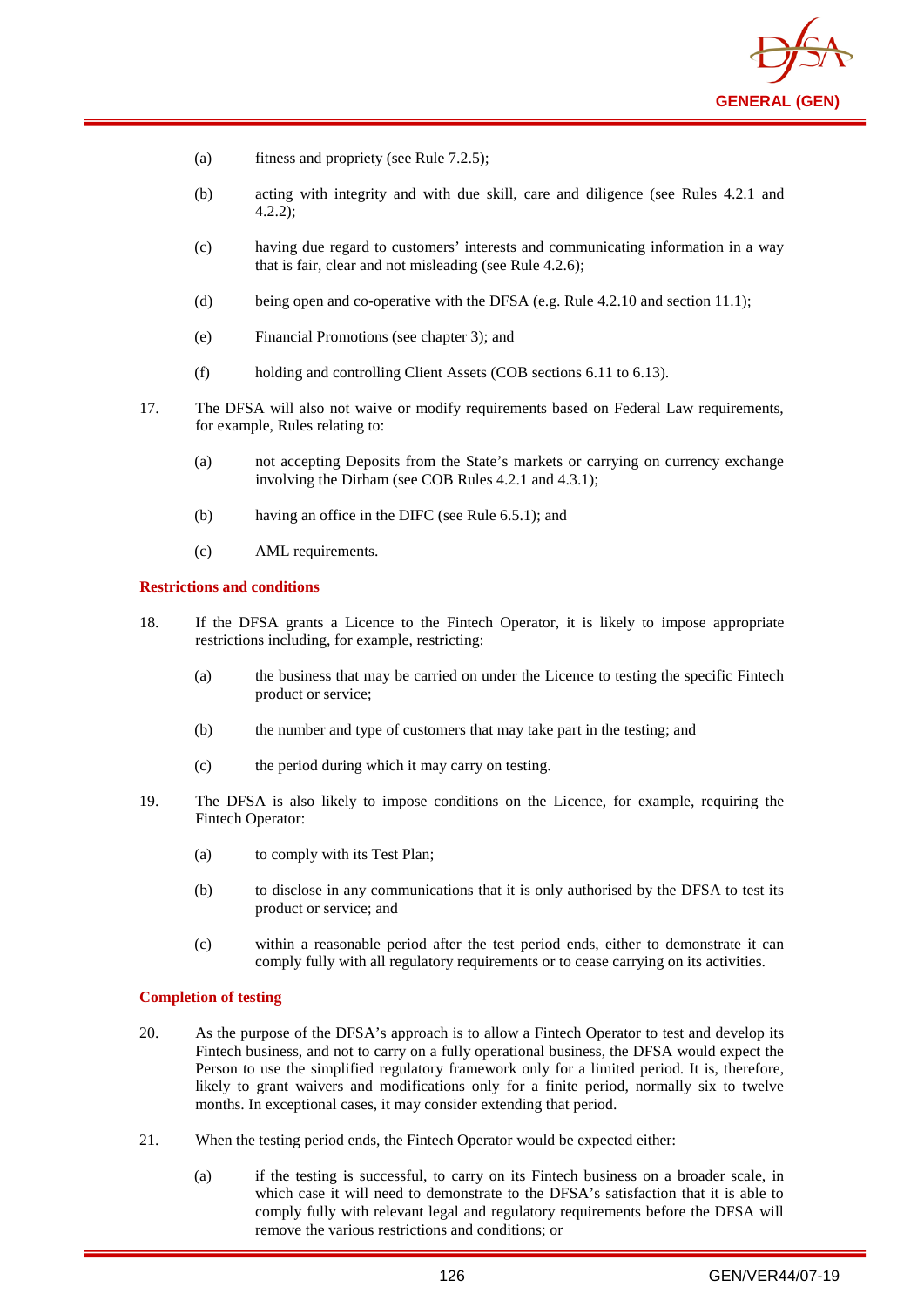

- (b) to cease carrying on activities in the DIFC, in which case it should implement its exit plan and ensure that all obligations to customers are fulfilled.
- 22. The DFSA will not permit a Licensee that has completed testing to continue to hold a restricted Licence (i.e. that only permits it to carry on testing). At this point the Licensee will be required either to apply to remove the restrictions or to apply to have the Licence withdrawn.
- 23. In appropriate cases, if testing is successful, the DFSA may consider granting further waivers or modifications to the Fintech Operator if the innovative nature of its business model, once fully operational, means that certain Rules are either not appropriate or disproportionate.

### **Withdrawal of Licence**

- 24. Without limiting any other grounds on which it may act, the DFSA may take action to withdraw a restricted Licence at any time if the Fintech operator:
	- (a) is no longer fit and proper to hold a Licence;
	- (b) has breached any restrictions or conditions imposed on the Licence;
	- (c) has breached the Law or any Rules;
	- (d) is not carrying on testing under the Licence as set out in its Test Plan; or
	- (e) has completed its testing but has not promptly taken steps either to apply to remove the restrictions or to withdraw its Licence.

#### **Fees**

25. The normal fees that are payable by a Licensee are set out in FER. The precise fee calculation will depend on the nature of the activities being carried on. The DFSA will consider reducing or waiving fees for Fintech applicants given the 'start-up' nature of many businesses. However, once the Fintech operator has completed testing, it will be expected to pay the standard fees set out in FER.

#### **Existing Authorised Firms that wish to test Fintech**

- 26. If an existing Authorised Firm wishes to test an innovative Fintech proposal, it will not need to apply for a Licence. Instead, if it has authorisation for the activity it wishes to carry on, it may carry on the activity. Alternatively, if it does not have the relevant authorisation for the activity, it will need to apply to amend its Licence to obtain that authorisation.
- 27. If the Authorised Firm considers that there are Rules that are not appropriate or are disproportionate to the testing of its Fintech proposal, it can apply to the DFSA for a waiver or modification of the Rules. Again, if the DFSA grants waivers or modifications, it will do so only for a finite period (the period during which testing is to take place).
- 28. An Authorised Firm that wishes to test an innovative Fintech proposal should discuss its proposal with the DFSA at an early stage.

#### **Partnerships with existing Authorised Firms**

29. In some cases, a Person wishing to test a Fintech proposal may seek to do so in partnership with an Authorised Firm. If that is the case, and the activity is to be carried out under the Licence of the Authorised Firm, paragraphs 26 to 28 will be relevant. Alternatively, if the Person wishes to carry on the business in its own right, it will need to apply for a Licence.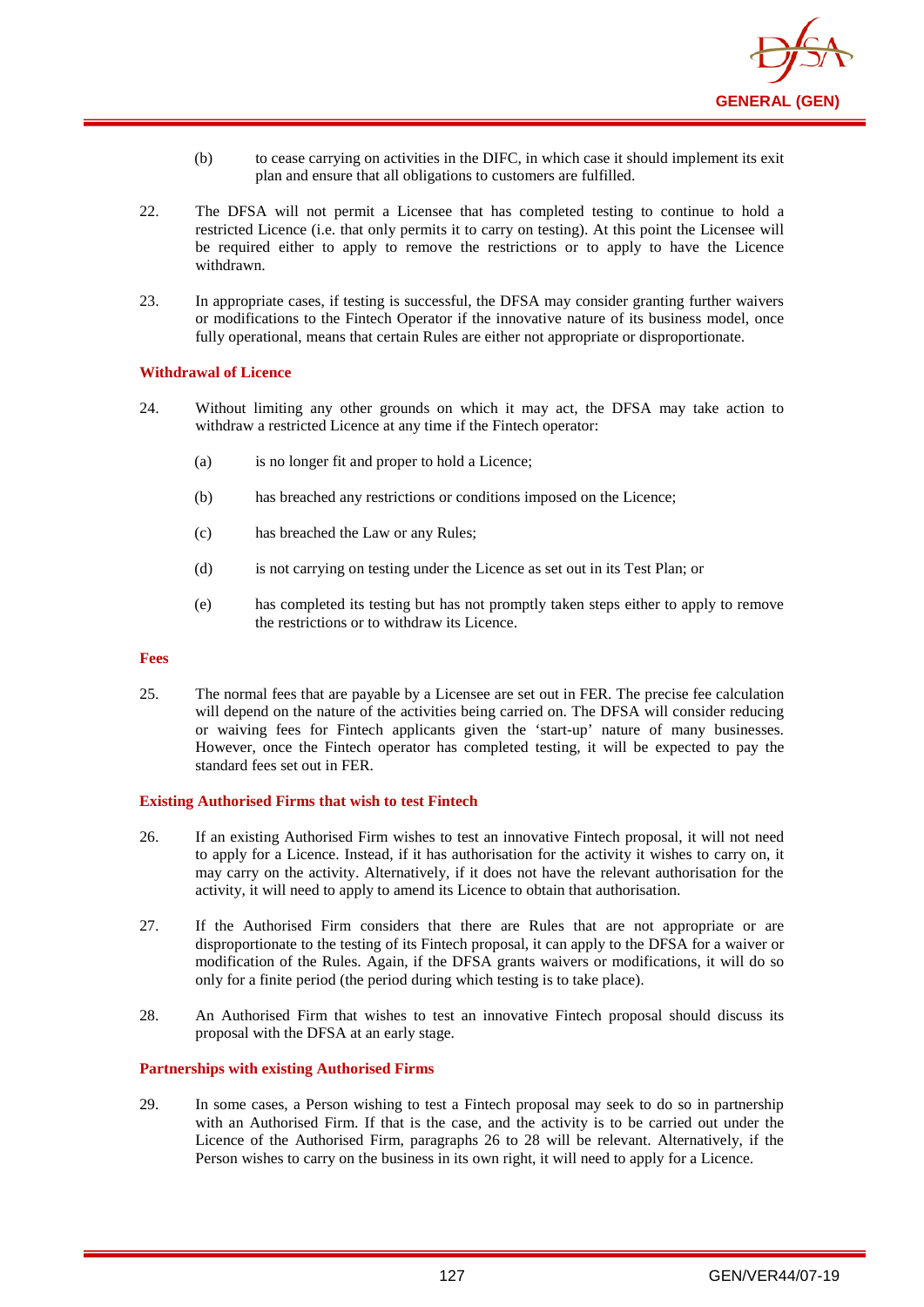

# **APP1 DEPOSITS**

# **A1.1 Definition of a deposit**

- **A1.1.1** (1) A Deposit means a sum of money paid on terms:
	- (a) under which it will be repaid, with or without interest or a premium, and either on demand or at a time or in circumstances agreed by or on behalf of the Person making the payment and the Person receiving it; and
	- (b) which is not referable to the provision of property (other than currency) or services or the giving of security.
	- (2) In (1) money is paid on terms which are referable to the provision of property or services or the giving of security if:
		- (a) it is paid by way of advance or part payment under a contract for the sale, hire or other provision of property or services, and is repayable only in the event that the property or services are not in fact sold, hired or otherwise provided;
		- (b) it is paid by way of security for the performance of a contract or by way of security in respect of loss which may result from the non-performance of a contract; or
		- (c) without prejudice to (b), it is paid by way of security for the delivery up of property, whether in a particular state of repair or otherwise.

## **Exclusions**

- **A1.1.2** A sum is not a Deposit if it is paid:
	- (a) by a Person in the course of carrying on a business consisting wholly or to a significant extent of lending money;
	- (b) by one company to another at a time when both are members of the same Group;
	- (c) by an Authorised Firm authorised under its Licence to carry on the following Financial Services:
		- (i) Accepting Deposits;
		- (ii) Effecting Contracts of Insurance; or
		- (iii) Carrying Out Contracts of Insurance; or
	- (d) by a Person who is a close relative of the Person receiving it or who is a director, manager or Controller of that Person.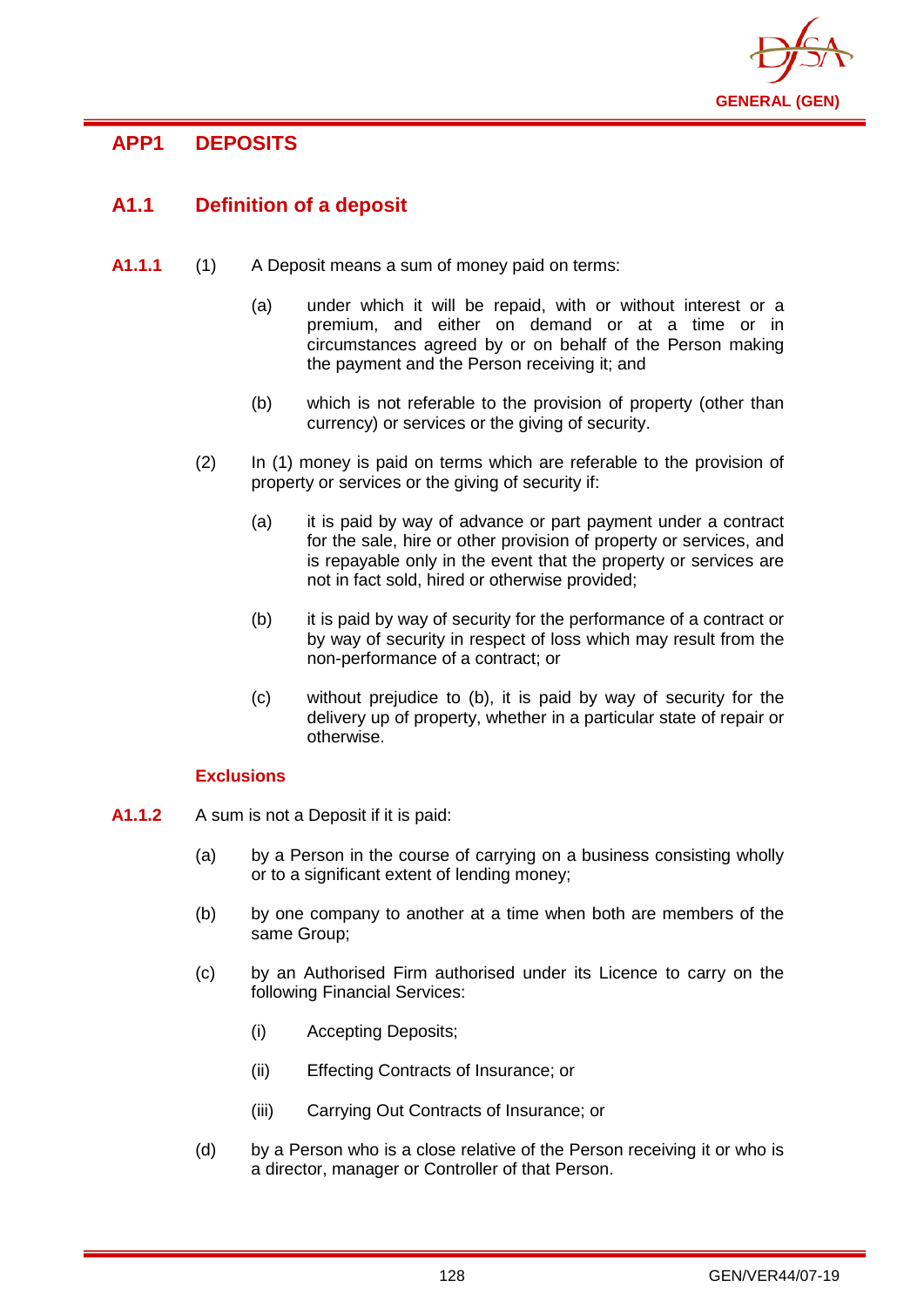

| A1.1.3 | A sum is not a Deposit if it is received: |
|--------|-------------------------------------------|
|--------|-------------------------------------------|

- (a) by a lawyer acting in his professional capacity;
- (b) by an accountant acting in his professional capacity;
- (c) by an Authorised Firm or an Authorised Market Institution authorised under its Licence to carry on any one or more of the following Financial Services:
	- (i) Dealing in Investments as Principal;
	- (ii) Dealing in Investments as Agent;
	- (iii) Arranging Deals in Investments;
	- (iv) Managing Assets;
	- (v) Operating a Collective Investment Fund;
	- (vi) Effecting Contracts of Insurance;
	- (vii) Carrying Out Contracts of Insurance;
	- (viii) Operating an Exchange;
	- (ix) Operating a Clearing House;
	- (x) Insurance Intermediation;
	- (xi) Insurance Management;
	- (xii) Managing a Profit Sharing Investment Account;
	- (xiii) Providing Trust Services;
	- (xiv) Arranging Credit and Advising on Credit; or
	- (xv) Operating a Crowdfunding Platform,

in the course of or for the purpose of any such Financial Service disregarding any applicable exclusions in chapter 2; or

(d) by a Person as consideration for the issue by him of a Debenture.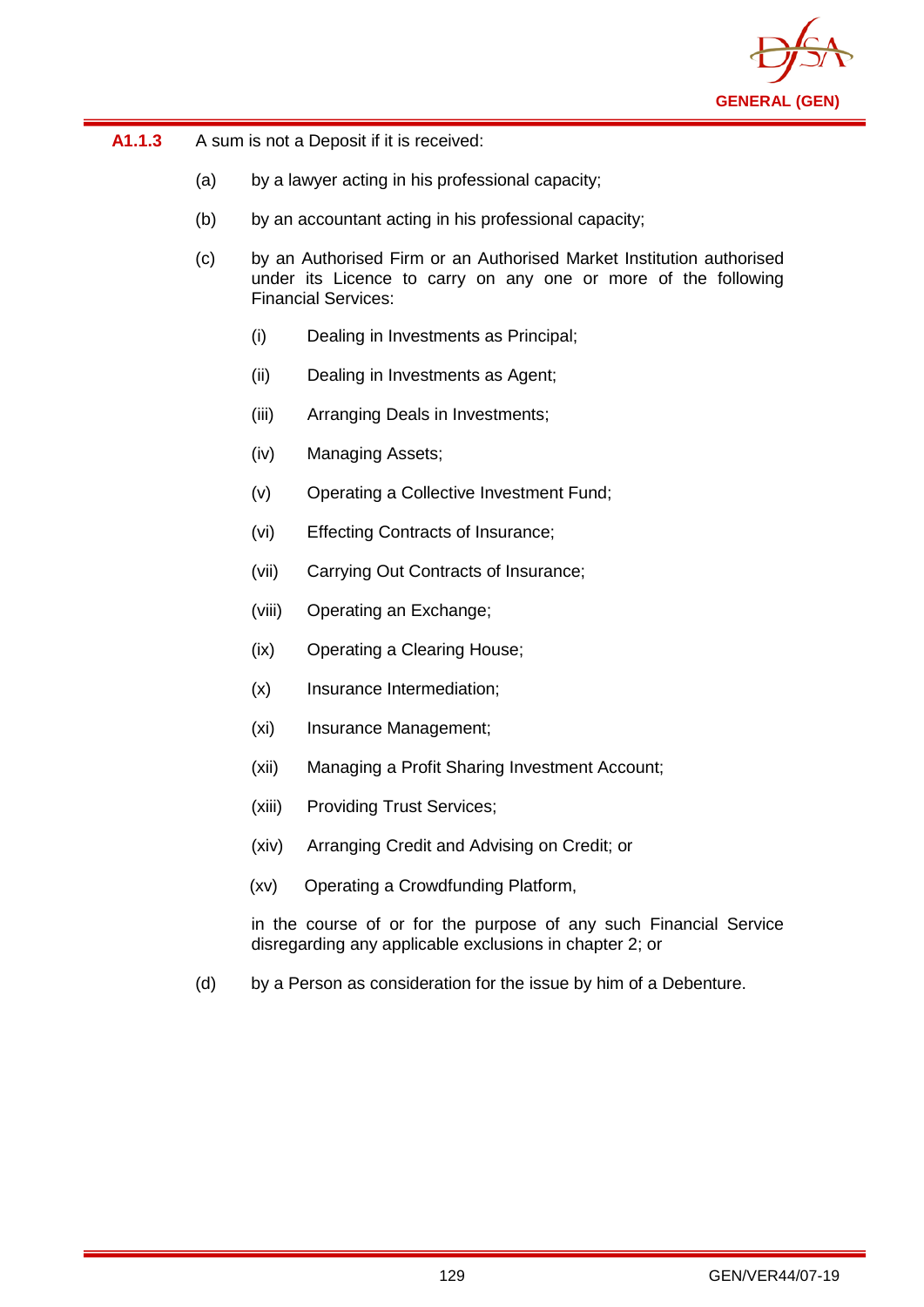

# **APP2 INVESTMENTS**

# **A2.1 General definition of investments**

## **Investments**

- **A2.1.1** (1) An Investment is, subject to (3), either:
	- (a) a Security; or
	- (b) a Derivative,

as defined in Rule A2.1.2 or Rule A2.1.3.

- (2) Such a Security or Derivative includes:
	- (a) a right or interest in the relevant Security or Derivative; and
	- (b) any instrument declared as a Security or Derivative pursuant to Rule A2.4.1(1).
- (3) Where a Rule provides that a Security or Derivative has a different classification for a specified purpose, it shall have that effect for that specified purpose and no other purpose.

## **Guidance**

An example of the application of Rule  $A2.1.1$  (3) is Rule  $A2.1.2(2)$ , where a Derivative is treated as a Security for the purposes of the requirements in PIB.

## **Security**

- **A2.1.2** (1) For the purposes of Rule A2.1.1(1)(a), a Security is:
	- (a) a Share;
	- (b) a Debenture;
	- (c) a Warrant;
	- (d) a Certificate;
	- (e) a Unit; or
	- (f) a Structured Product.
	- (2) For the purposes of the requirements in PIB, each Derivative specified in Rule A2.1.3 is to be treated as a Security.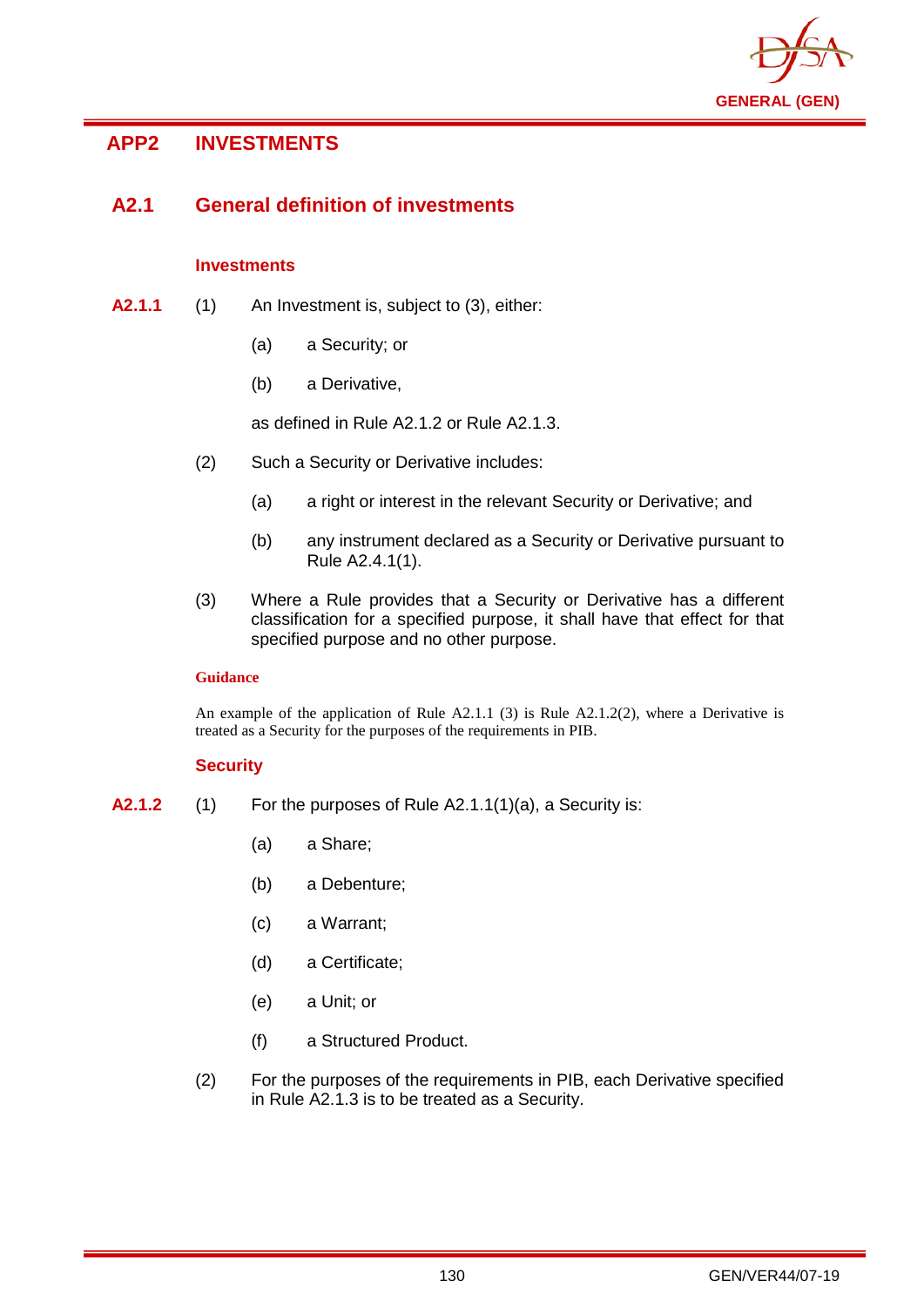

## **Derivative**

- **A2.1.3** For the purposes of Rule A2.1.1(1)(b), a Derivative is:
	- (a) an Option; or
	- (b) a Future.

## **A2.2 Definitions of specific securities**

**A2.2.1** For the purposes of Rule A2.1.2:

## **Shares**

(a) a Share is a share or stock in the share capital of any Body Corporate or any unincorporated body but excluding a Unit;

## **Debentures**

- (b) a Debenture is an instrument creating or acknowledging indebtedness, whether secured or not, but excludes:
	- (i) an instrument creating or acknowledging indebtedness for, or for money borrowed to defray, the consideration payable under a contract for the supply of goods or services;
	- (ii) a cheque or other bill of exchange, a banker's draft or a letter of credit (but not a bill of exchange accepted by a banker);
	- (iii) a banknote, a statement showing a balance on a bank account, or a lease or other disposition of property; and
	- (iv) a Contract of Insurance;
	- (v) a Crowdfunding Loan Agreement;

## **Guidance**

- 1. A Debenture may include a bond, debenture stock, loan stock or note. Certain Islamic products ("Sukuk") structured as a debt instrument can also fall within this definition.
- 2. If the interest or financial return component on a debt instrument is to be calculated by reference to fluctuations of an external factor such as an index, exchange rate or interest rate, that does not prevent such an instrument being characterised as a Debenture.

## **Warrants**

(c) a Warrant is an instrument that confers on the holder a right entitling the holder to acquire an unissued Share, Debenture or Unit;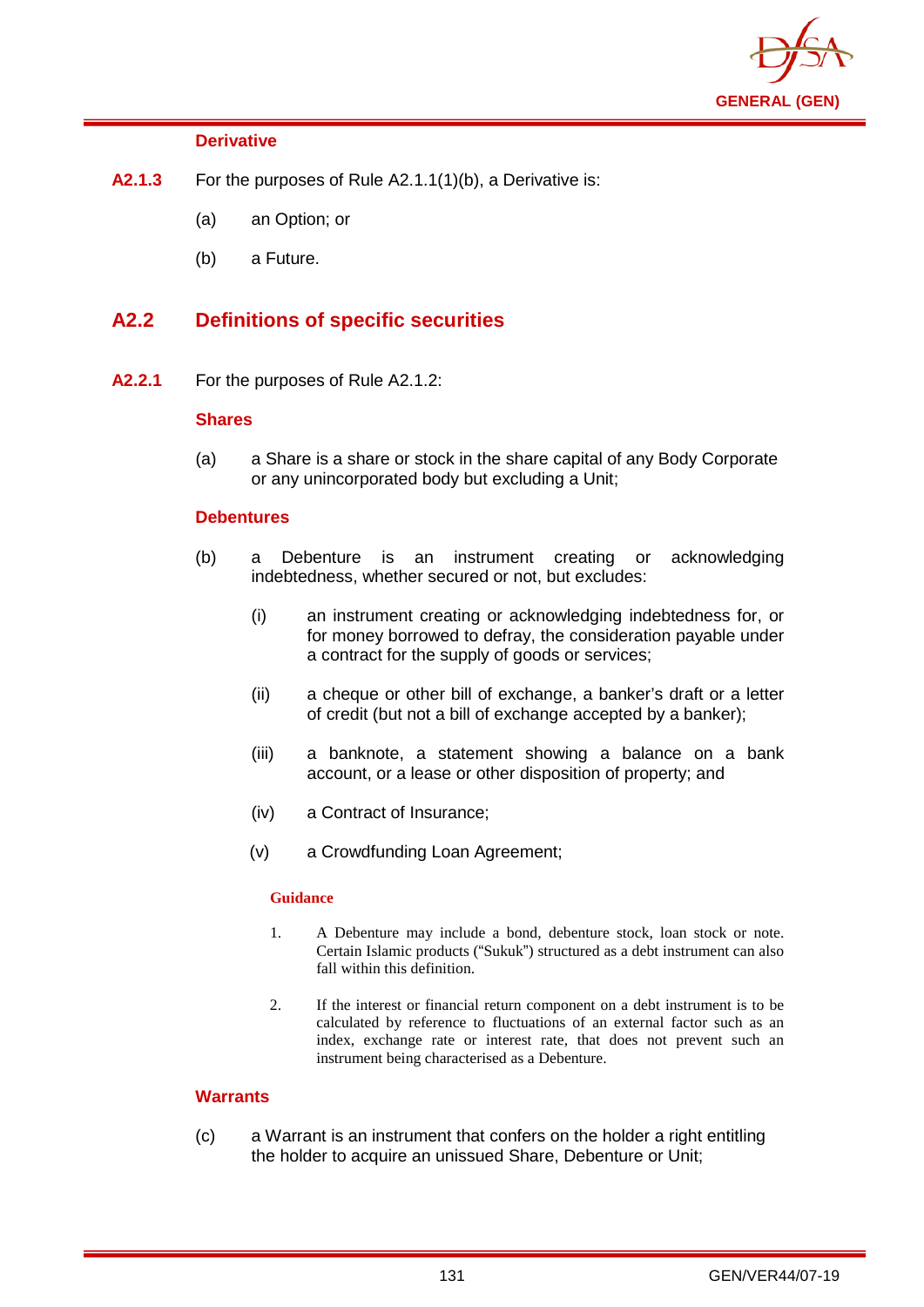

A Warrant confers on the holder an entitlement (but not an obligation) to acquire an unissued Share, Debenture or Unit, thereby distinguishing it from a call Option which entitles the holder, upon exercise, to acquire an already issued (i.e. existing) Security.

## **Certificates**

- (d) a Certificate is an instrument:
	- (i) which confers on the holder contractual or property rights to or in respect of a Share, Debenture, Unit or Warrant held by a Person; and
	- (ii) the transfer of which may be effected by the holder without the consent of that other Person;

but excludes rights under an Option;

### **Guidance**

Certificates confer rights over existing Shares, Debentures, Units or Warrants held by a Person and include receipts, such as Global Depository Receipts (i.e. GDRs).

## **Units**

(e) a Unit is a unit in or a share representing the rights or interests of a Unitholder in a Fund; and

## **Structured Products**

- (f) a Structured Product is an instrument comprising rights under a contract where:
	- (i) the gain or loss of each party to the contract is ultimately determined by reference to the fluctuations in the value or price of property of any description, an index, interest rate, exchange rate or a combination of any of these as specified for that purpose in the contract ("the underlying factor") and is not leveraged upon such fluctuations;
	- (ii) the gain or loss of each party is wholly settled by cash or setoff between the parties;
	- (iii) each party is not exposed to any contingent liabilities to any other counterparty; and
	- (iv) there is readily available public information in relation to the underlying factor;

but excludes any rights under an instrument:

- (v) where one or more of the parties takes delivery of any property to which the contract relates;
- (vi) which is a Debenture; or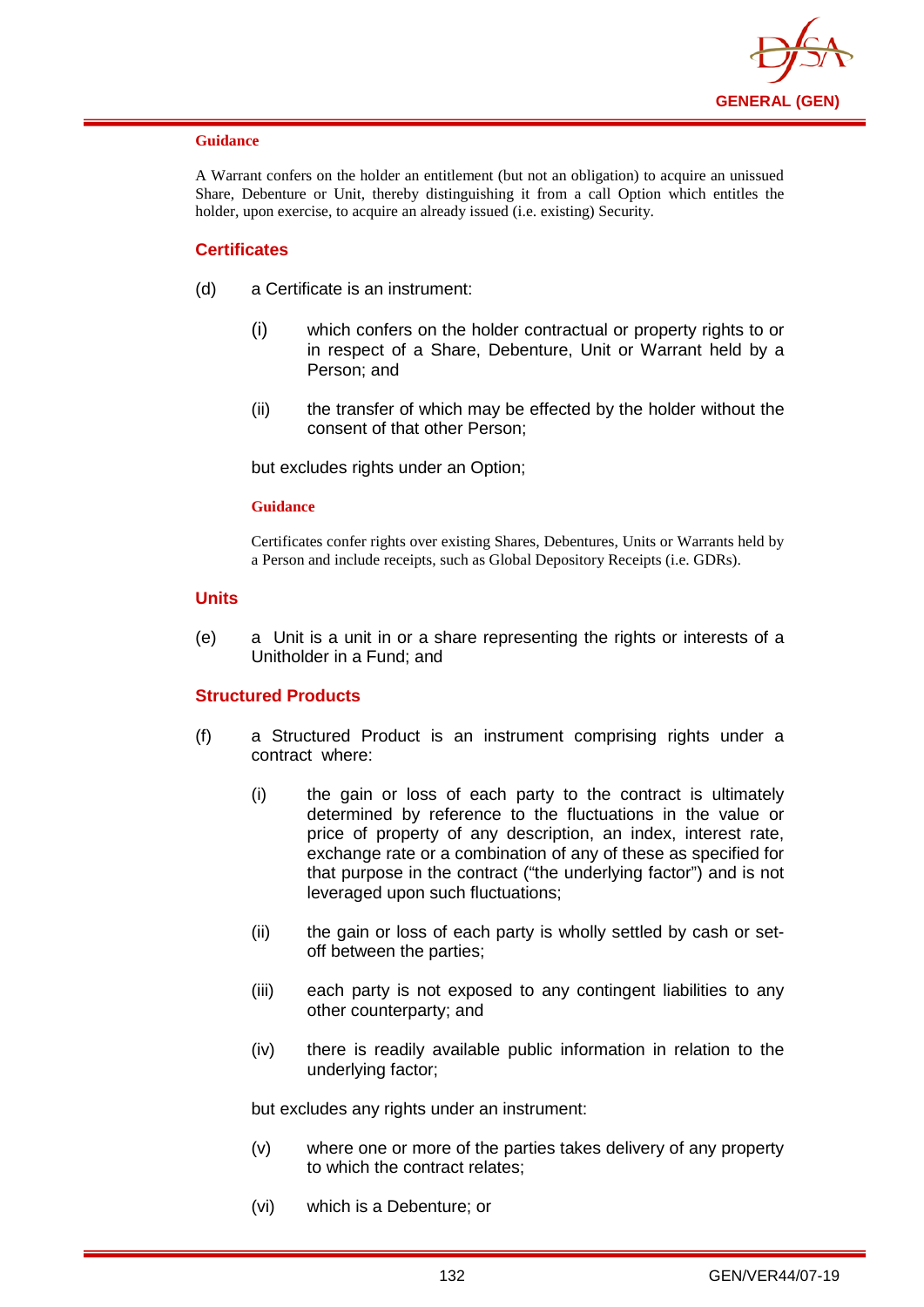

(vii) which is a Contract of Insurance.

### **Guidance**

- 1. Instruments previously known as Designated Investments are now included within the definition of Structured Products.
- 2. The reference in Rule A2.2.1(f)(i) to "property of any description" covers tangible or intangible property, including Securities.

# **A2.3 Definitions of specific derivatives**

**A2.3.1** For the purposes of Rule A2.1.3:

## **Options**

- (a) An Option is an instrument that confers on the holder, upon exercise, rights of the kind referred to in any of the following:
	- (i) a right to acquire or dispose of:
		- (A) a Security (other than a Warrant) or contractually based investment;
		- (B) currency of any country or territory;
		- (C) a commodity of any kind;
	- (ii) a right to receive a cash settlement, the value of which is determined by reference to:
		- (A) the value or price of an index, interest rate or exchange rate; or
		- (B) any other rate or variable; or
	- (iii) a right to acquire or dispose of another Option under (i) or (ii).

- 1. For example, a call Option confers on the holder, upon exercise, a right but not an obligation to acquire an issued (i.e. existing) Security, thereby distinguishing it from a Warrant which entitles the holder, upon exercise, to acquire an unissued Share, Debenture or Unit.
- 2. Options over a 'contractually based investment' referred to in Rule A2.3.1(a)(i)(A) covers Options over Futures.
- 3. Cash settled Options such as Index Options are covered under Rule A2.3.1(a)(ii). Other cash settled Options that are covered under this Rule include instruments which confer rights determined by reference to climatic variables, inflation or other official economic statistics, freight rates or emission allowances.
- 4. Options over Options are covered under A2.3.1(a)(iii).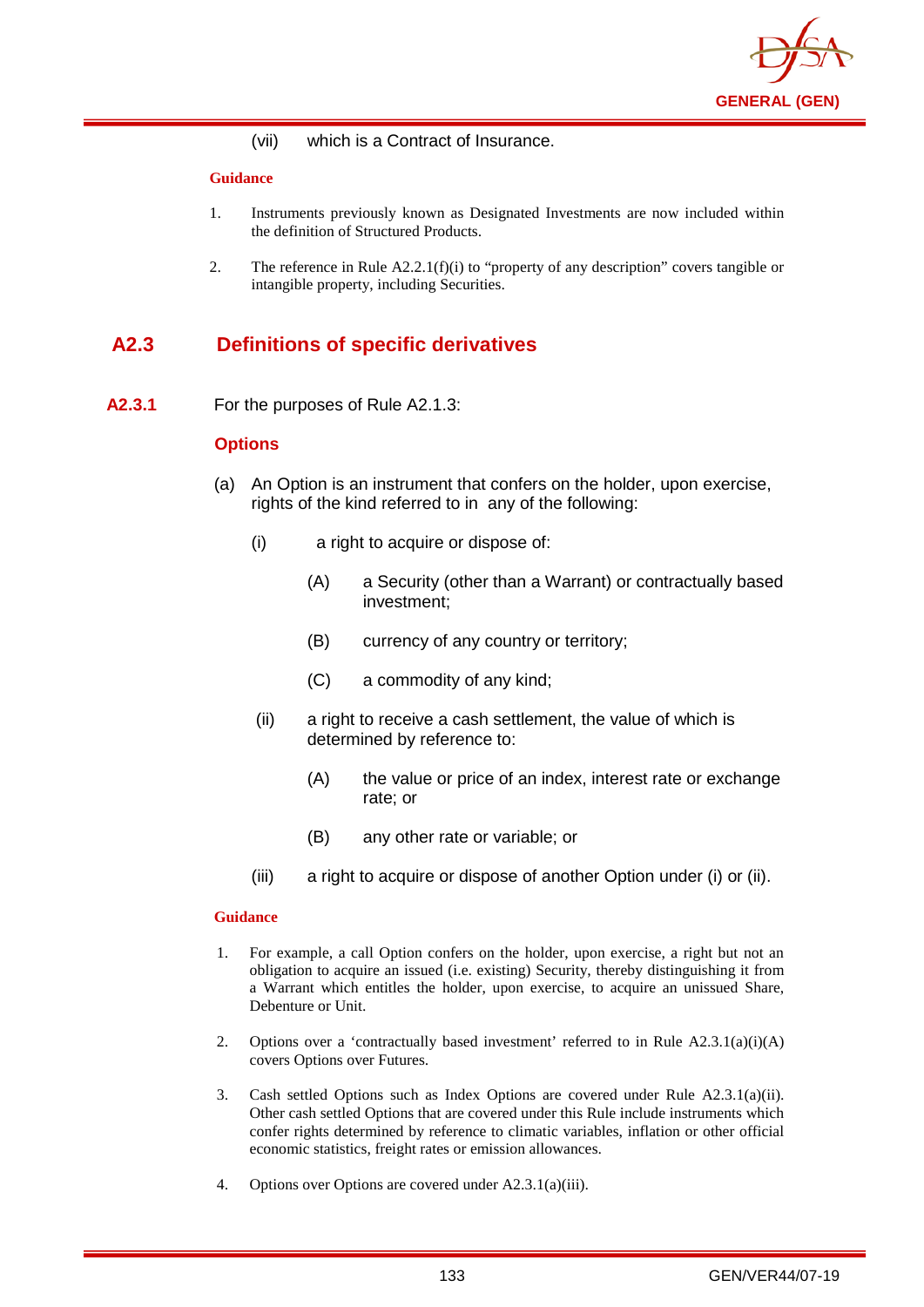

## **Futures**

- (b) a Future is an instrument comprising rights under a contract:
	- (i) for the sale of a commodity or property of any other description under which delivery is to be made at a future date and at a price agreed on when the contract is made, and that contract:
		- (A) is made or traded on a regulated exchange;
		- (B) is made or traded on terms that are similar to those made or traded on a regulated exchange; or
		- (C) would, on reasonable grounds, be regarded as made for investment and not for commercial purposes; or
	- (ii) where the value of the contract is ultimately determined by reference, wholly or in part, to fluctuations in:
		- (A) the value or price of property of any description; or
		- (B) an index, interest rate, any combination of these, exchange rate or other factor designated for that purpose in the contract; and

which is wholly settled by cash or set-off between the parties but excludes:

- (C) rights under a contract where one or more of the parties takes delivery of any property to which the contract relates;
- (D) a contract under which money is received by way of deposit or an acknowledgement of a debt on terms that any return to be paid on the sum deposited or received will be calculated by reference to an index, interest rate, exchange rate or any combination of these or other factors; or
- (E) a Contract of Insurance.

- 1. An over the counter (OTC) contract may qualify as a Future under Rule  $A2.3.1(b)(i)(C)$  if it can reasonably be regarded as being made for investment and not for commercial purposes. Some of the indicative factors that such a contract is reasonably likely to be made for commercial rather than investment purposes include the following:
	- a. a party to the contract is the producer or a user of the underlying commodity;
	- b. the delivery of the underlying commodity is intended to take place within 7 days of the date of the contract;
	- c. there is no provision made in the contract for margin arrangements; and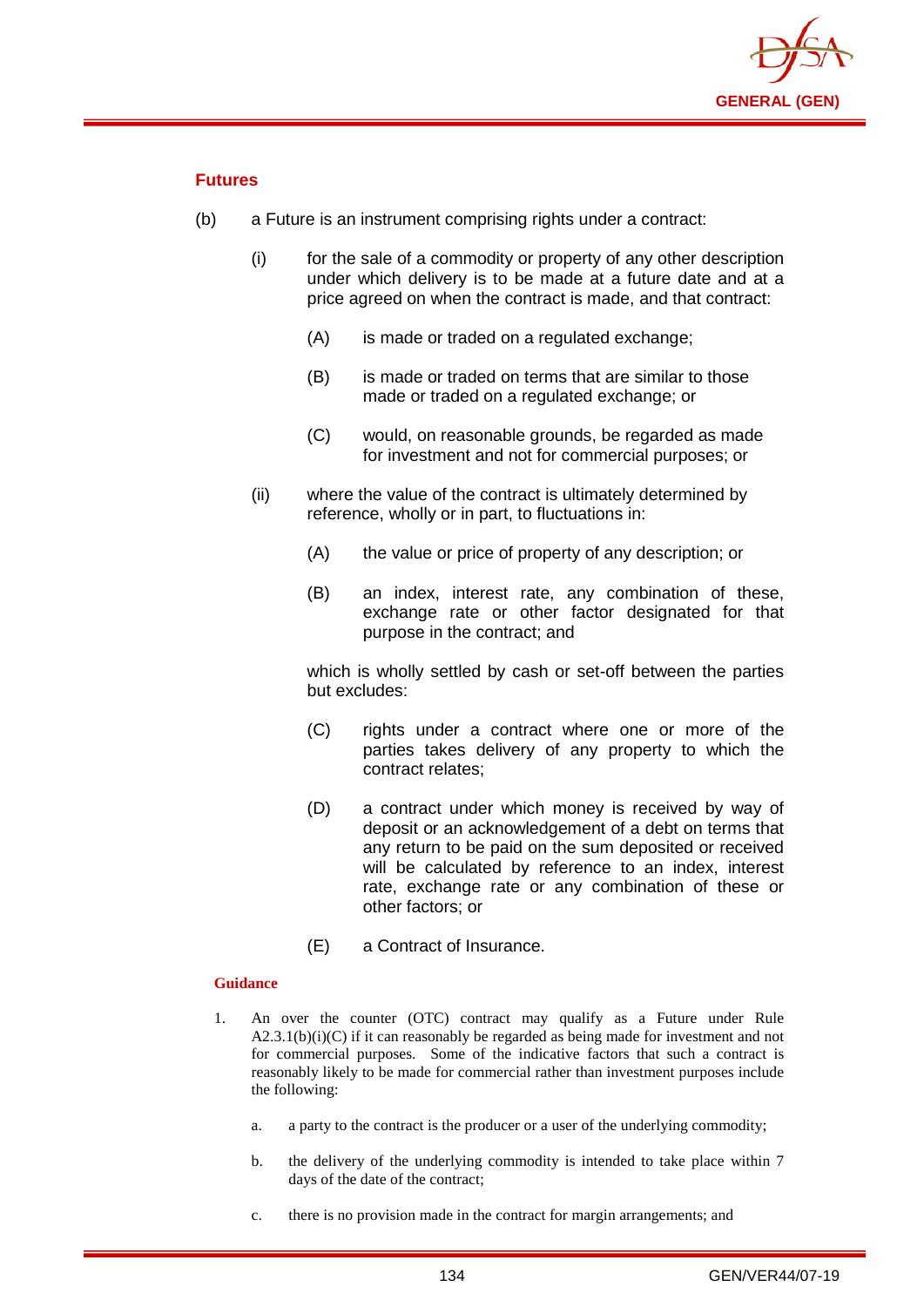

- d. the terms of the contract are not standardised terms.
- 2. A contract under Rule A2.3.1(b)(i) can provide for the physical delivery of the underlying commodity or property. Further, the price agreed under such a contract can be by reference to an underlying factor, such as by reference to an index or a spot price on a given date.
- 3. Contracts for differences (CFDs) fall under the definition in A2.3.1(b)(ii) and may include credit default swaps (CDSs) and forward rate agreements (FRAs). More exotic types of Derivative contracts may also fall within the definition in A2.3.1(b)(ii). These can include weather or electricity derivatives where the underlying factor by reference to which the parties' entitlements are calculated can be the number of days in a period in which the temperature would reach below or above a specified level.

## **A2.4 Financial instrument declared as an investment**

- **A2.4.1** (1) The DFSA may, subject to (5), declare by written notice any financial instrument or class of financial instruments to be a particular type of an existing Security or Derivative as defined in these Rules or a new type of a Security or Derivative. It may do so on such terms and conditions as it considers appropriate.
	- (2) The DFSA may exercise the power under (1) either upon written application made by a Person or on its own initiative.
	- (3) Without limiting the generality of the matters that the DFSA may consider when exercising its power under (1), it must consider the following factors:
		- (a) the economic effect of the financial instrument or class of financial instruments;
		- (b) the class of potential investors to whom the financial instrument is intended to be marketed;
		- (c) the treatment of similar financial instruments for regulatory purposes in other jurisdictions; and
		- (d) the possible impact of such a declaration on any person issuing or marketing such a financial instrument.
	- (4) A Person who makes an application for a declaration under (1) must address, as far as practicable, the factors specified in (3).
	- (5) The DFSA must publish any proposed declaration under (1) for public consultation for at least 30 days from the date of publication, except where:
		- (a) it declares a financial instrument to be a particular type of an existing Security or Derivative;
		- (b) it determines that any delay likely to result from public consultation is prejudicial to the interests of the DIFC; or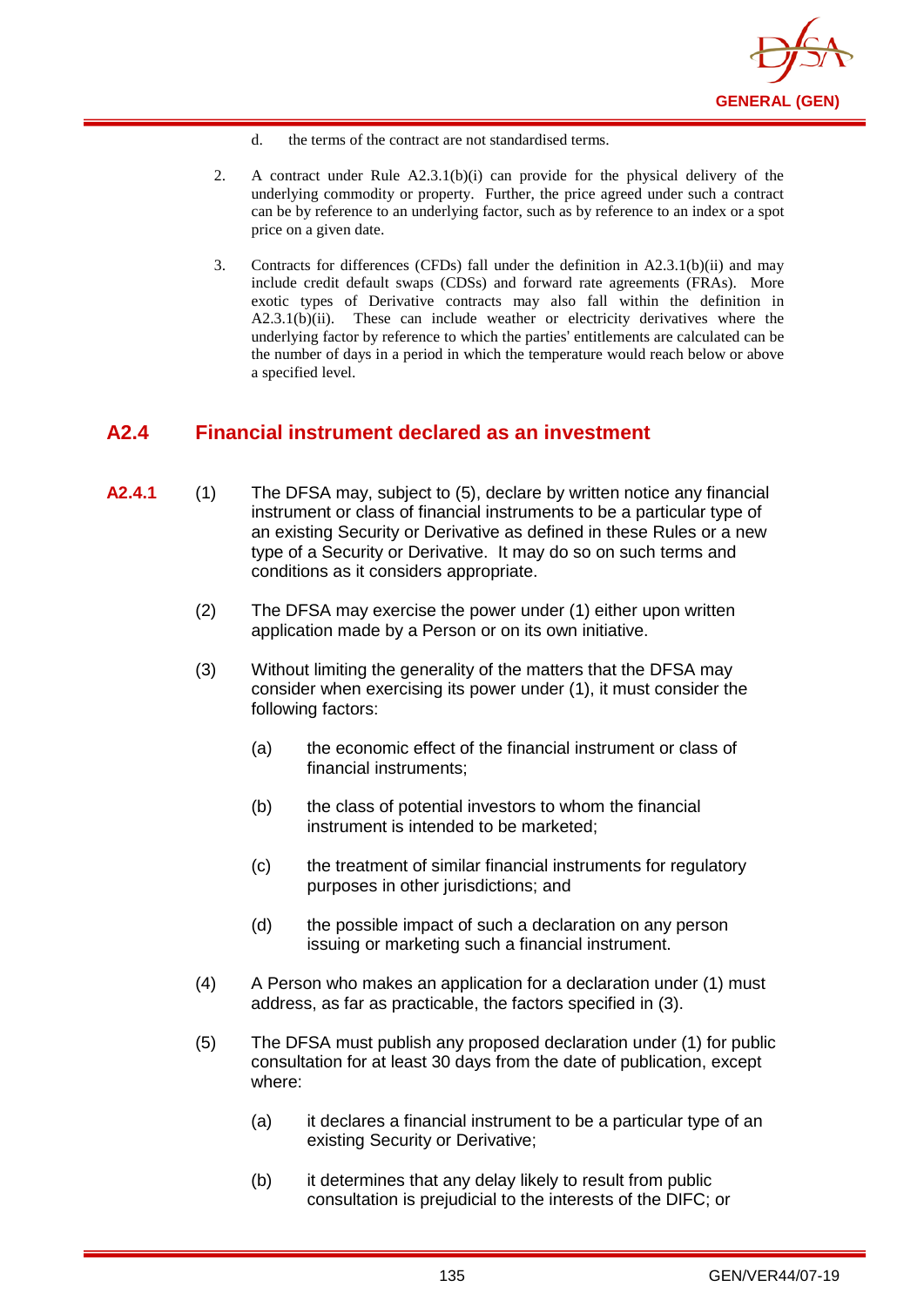

(c) it determines that there is a commercial exigency that warrants such a declaration being made without any, or shorter than 30 day, public consultation.

- 1. The terms and conditions that may be imposed on a declaration made by the DFSA under Rule A2.4.1(1) can include who should be the Reporting Entity and the type of disclosure requirements that should apply to that Reporting Entity.
- 2. If any issuer of a new financial instrument has any doubt as to whether that instrument can be included in an Official List of Securities as a particular type of a Security, that Person should first raise those issues with the relevant Authorised Market Institution before making an application to the DFSA for the exercise of the declaration power under this Rule. The DFSA has a discrete power to object to any proposed inclusion of a Security in an Official List of Securities of an Authorised Market Institution (see Article 34(1) of the Markets Law 2012).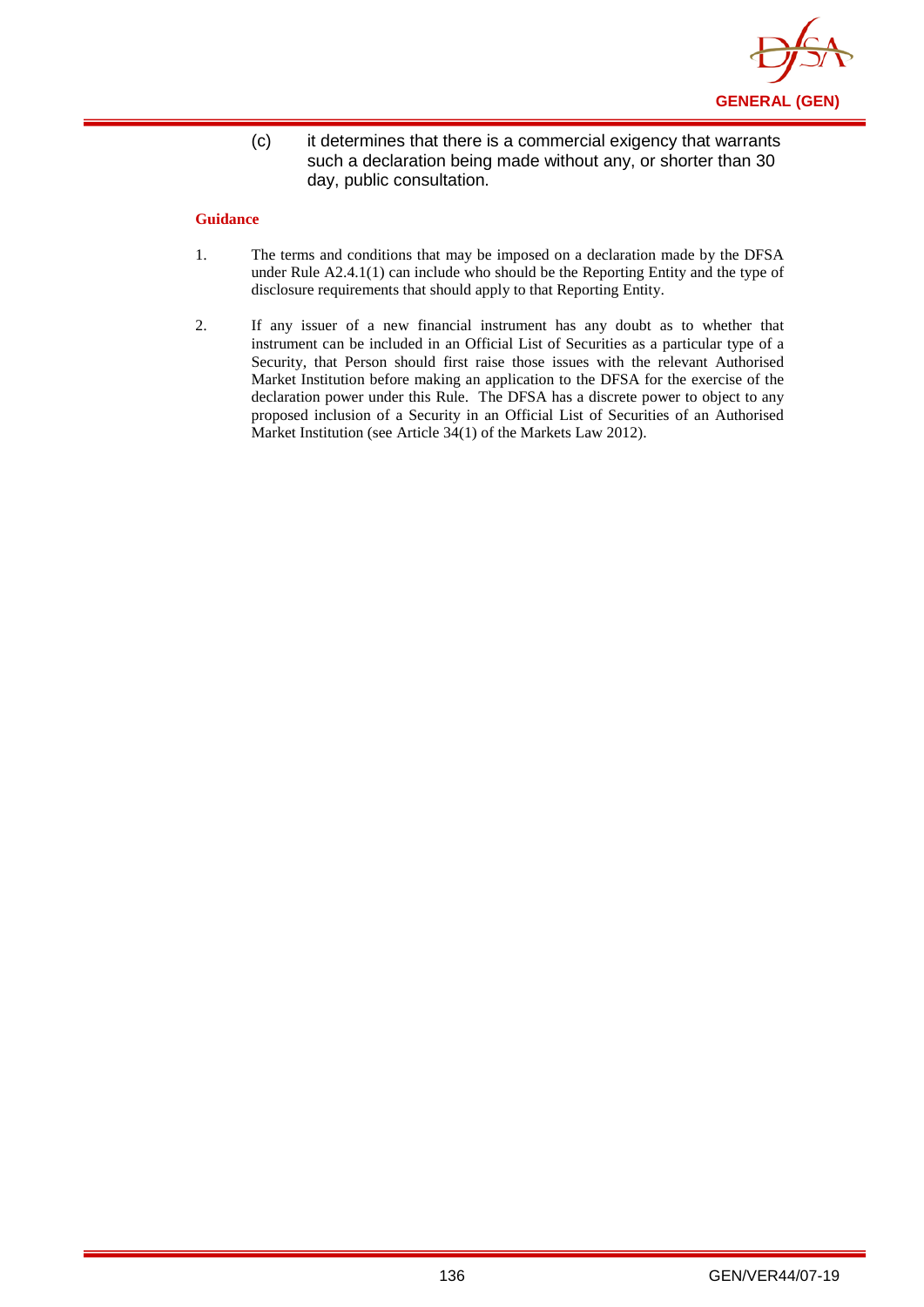

## **APP3 BEST PRACTICE RELATING TO CORPORATE GOVERNANCE AND REMUNERATION**

## **A3.1 Best practice relating to corporate governance**

### **Guidance**

### **Roles of the Governing Body and the senior management**

- 1. The Governing Body should adopt a rigorous process for setting and approving and overseeing the implementation of, the Authorised Person's overall business objectives and risk strategies, taking into account the long term financial safety and soundness of the firm as a whole, and the protection of its customers and stakeholders. These objectives and strategies should be adequately documented and properly communicated to the firm's senior management, Persons Undertaking Key Control Functions (such as the heads of risk management and compliance) and all the other relevant Employees. Senior management should ensure the effective implementation of such strategies in carrying out the day-to-day management of the Authorised Person's business.
- 2. The Governing Body, with the support of the senior management, should take a lead in setting the "tone at the top", including by setting the fundamental corporate values that should be pursued by the Authorised Person. These should, to the extent possible, be supported by professional standards and codes of ethics that set out acceptable and unacceptable conduct. Such professional standards and codes of ethics should be clearly communicated to those individuals involved in the conduct of business of the firm.
- 3. The Governing Body should review the overall business objectives and strategies at appropriate intervals (at least annually) to ensure that they remain suitable in light of any changes in the internal or external business and operating conditions.
- 4. The Governing Body should also ensure that the senior management is effectively discharging the day-to-day management of the Authorised Person's business in accordance with the business objectives and strategies that have been set or approved by the Governing Body. For this purpose, the Governing Body should ensure that there are clear and objective performance goals and measures (and an objective assessment against such criteria at reasonable intervals), for the Authorised Person and the members of its Governing Body and the senior management to ascertain whether the firm's business objectives and risk strategies are implemented effectively and as intended.

### **Internal governance of the Governing Body**

- 5. The Governing Body should have appropriate practices and procedures for its own internal governance, and ensure that these are followed, and periodically reviewed to ensure their effectiveness and adequacy. These policies and procedures should cover a formal and transparent process for nomination, selection, and removal of the members of the Governing Body (see paragraph 2.2.14 of the RPP Sourcebook), and a specified term of office as appropriate to the roles and responsibilities of the member, particularly to ensure the objectivity of his decision making and judgement. Appropriate succession planning should also form part of the Governing Body's internal governance practices.
- 6. The Governing Body should meet sufficiently regularly to discharge its duties effectively. There should be a formal schedule of matters specifically reserved for its decision. The working procedures of the Governing Body should be well defined.
- 7. The Governing Body should also ensure that when assessing the performance of the members of the Governing Body and its senior managers and Persons Undertaking Key Control Functions, the independence and objectivity of that process is achieved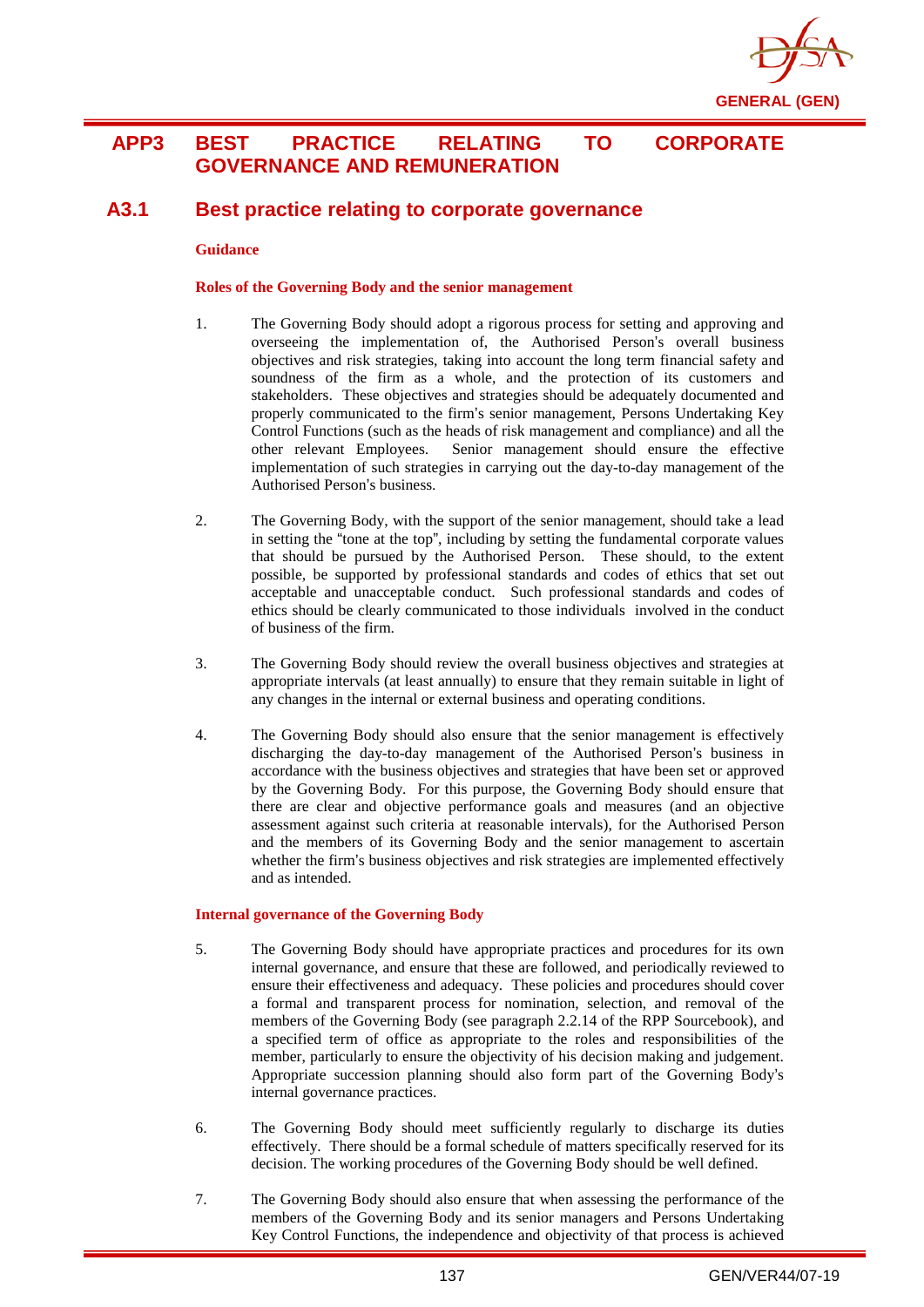

through appropriate mechanisms, such as the assignment of the performance assessment to an independent member of the Governing Body or a committee of the Governing Body comprising a majority of independent members. See paragraph 2.2.15(b)(iii) of the RPP Sourcebook for the independence criteria for Authorised Firms and paragraphs 2.2.16 and 2.2.18 of the RPP Sourcebook for the independence criteria for Authorised Market Institutions.

### **Committees of the Governing Body**

8. To support the effective discharge of its responsibilities, the Governing Body should establish its committees as appropriate. The committees that a Governing Body may commonly establish, depending on the nature, scale and complexity of its business and operations, include the audit, remuneration, ethics/compliance, nominations and risk management committees. Where committees are appointed, they should have clearly defined mandates, authority to carry out their respective functions, and the degree of independence and objectivity as appropriate to the role of the committee. If the functions of any committees are combined, the Governing Body should ensure such a combination does not compromise the integrity or effectiveness of the functions so combined. In all cases, the Governing Body remains ultimately responsible for the matters delegated to any such committees.

### **Independence and objectivity**

9. The Governing Body should establish clear and objective independence criteria which should be met by a sufficient number of members of the Governing Body to promote objectivity and independence in decision making by the Governing Body. See paragraph 2.2.15(b)(iii) of the RPP Sourcebook for independence criteria).

#### **Powers of the Governing Body**

10. To be able to discharge its role and responsibilities properly, the Governing Body should have adequate and well-defined powers, which are clearly set out either in the legislation or as part of the constituent documents of the Authorised Person (such as the constitution, articles of incorporation and organisational rules). These should, at a minimum, include the power to obtain timely and comprehensive information relating to the management of the firm, including direct access to relevant persons within the organisation for obtaining information such as its senior management and Persons Undertaking Key Control Functions (such as the head of compliance, risk management or internal audit).

#### **Role of user committees**

- 11. An Authorised Market Institution should consider all relevant stakeholders' interests, including those of its Members and other participants, and issuers, in making major decisions, such as those relating to its system's design, overall business strategy and rules and procedures. An Authorised Market Institution which has cross-border operations should ensure that full range of views across jurisdictions in which it operates is appropriately considered in its decision-making process.
- 12. In some instances, an Authorised Market Institution may be required under the applicable Rules to undertake public consultation in relation to certain matters, such as any proposed amendments to its Business Rules under AMI Rule 5.6.5.
- 13. Effective mechanisms for obtaining stakeholder input to the Authorised Market Institution's decision-making process, including where such input is mandatory, include the establishment of, and consultation with, user committees. As opinions among interested parties are likely to differ, an Authorised Market Institution should have clear processes for identifying and appropriately managing the diversity of stakeholder views and any conflicts of interest between stakeholders and the Authorised Market Institution.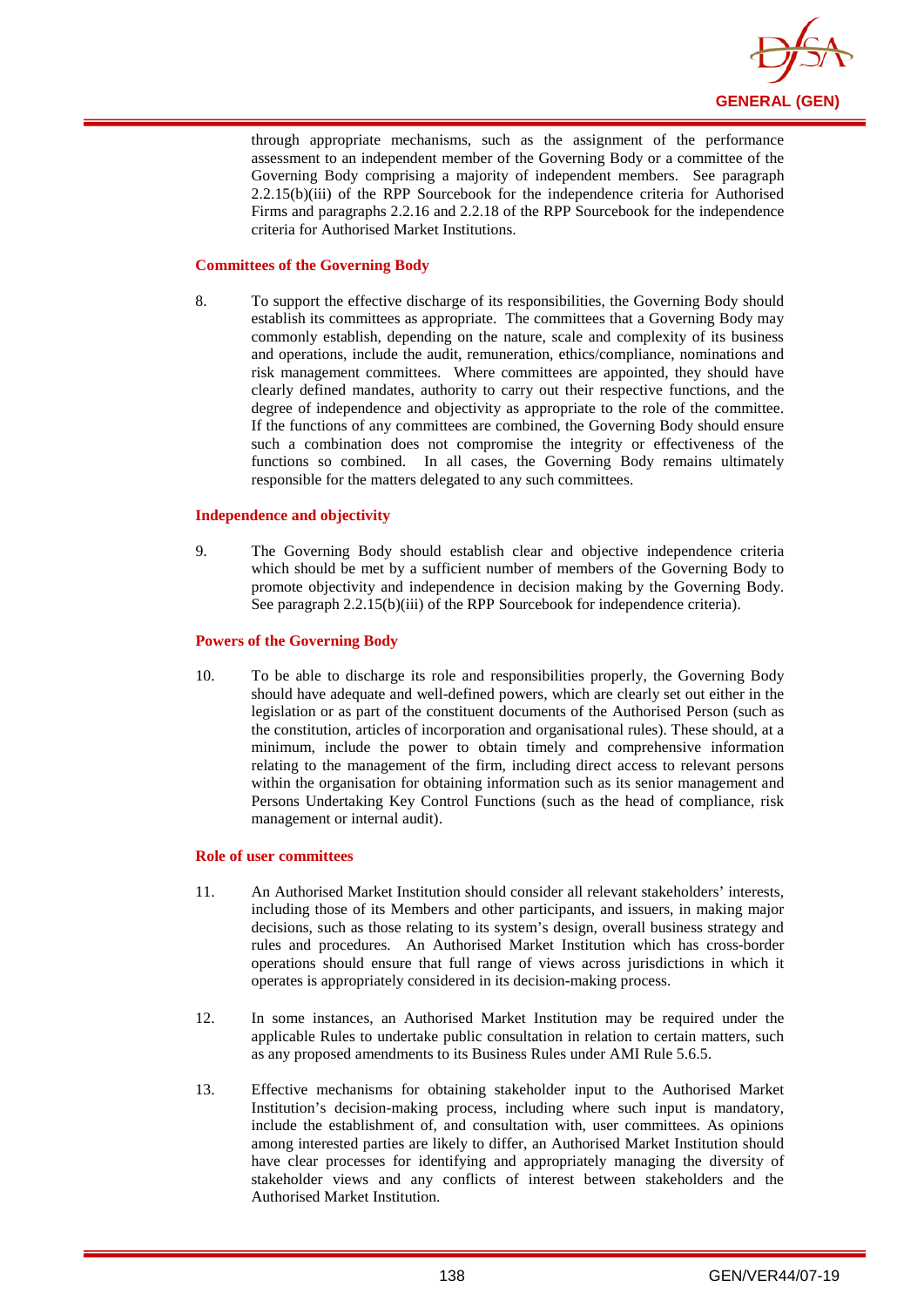

- 14. Where an Authorised Market Institution establishes user committees to obtain stakeholder input to its decision making, to enable such committees to be effective, an Authorised Market Institution should structure such committees to:
	- a. have adequate representation of the Authorised Market Institution's Members and other participants, and stakeholders including issuers. The other stakeholders of an Authorised Market Institution may include clients of its Members or participants, custodians and other service providers;
	- b. have direct access to the members of the Authorised Market Institution's Governing Body and members of the senior management as appropriate;
	- c. not be subject to any direct or indirect influence by the senior management of the Authorised Market Institution in carrying out their functions; and
	- d. have clear terms of reference (mandates) which include matters on which the advice of user committees will be sought. For example, the criteria for selecting Members, setting service levels and pricing structures and for assessing the impact on Members and other stakeholders of any proposed material changes to the Authorised Market Institution's existing arrangements (section 4.3 of AMI) and any amendments to its Business Rules (AMI Rule 5.6.4); and
	- e. have adequate internal governance arrangements (such as the regularity of committee meetings and the quorum and other operational procedures).

## **A3.2 Best practice relating to remuneration**

### **Guidance**

### **Development and monitoring of the remuneration structure**

- 1. To ensure that the remuneration structure and strategies of the Authorised Person are appropriate to the nature, scale and complexity of the Authorised Person's business, the Governing Body should take account of the risks to which the firm could be exposed as a result of the conduct or behaviour of its Employees. The Governing Body should play an active role in developing the remuneration strategy and policies of the Authorised Person. A remuneration committee of the Governing Body could play an important role in the development of the firm's remuneration structure and strategy.
- 2. For this purpose, particularly where remuneration structure and strategies contain performance based remuneration (see also Guidance no 7 and 8 below), consideration should be given to various elements of the remuneration structure such as:
	- a. the ratio and balance between the fixed and variable components of remuneration and any other benefits;
	- b. the nature of the duties and functions performed by the relevant Employees and their seniority within the firm;
	- c. the assessment criteria against which performance based components of remuneration are to be awarded; and
	- d. the integrity and objectivity of the process of performance assessment against the set criteria.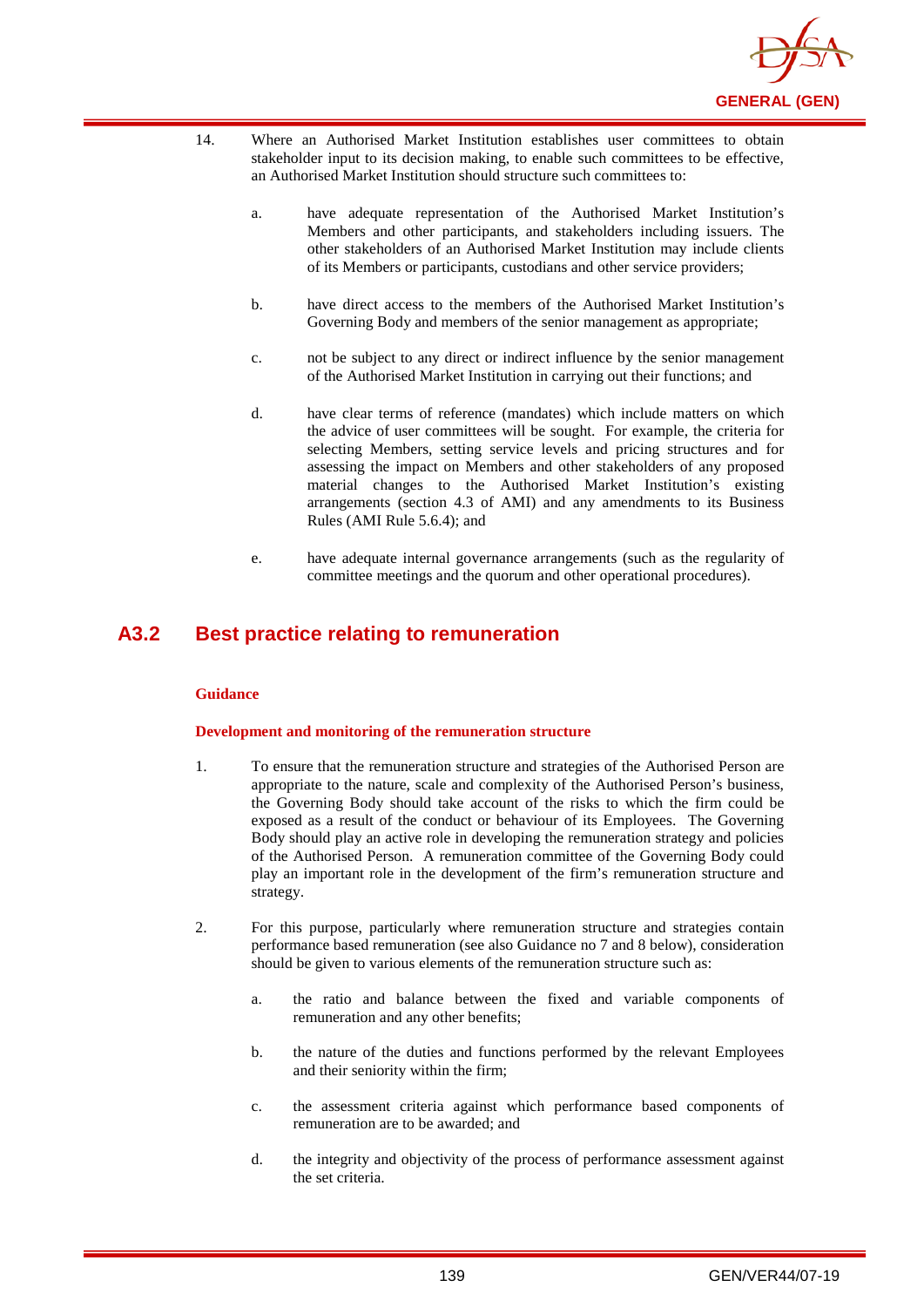

3. Generally, not only the senior management but also the Persons Undertaking Key Control Functions should be involved in the remuneration policy-setting and monitoring process to ensure the integrity and objectivity of the process.

### **Who should be covered by remuneration policy**

4. An Authorised Person's remuneration policy should, at a minimum, cover those specified in Rule  $5.3.31(1)(c)$ . Accordingly, the members of the Governing Body, the senior management, the Persons Undertaking Key Control Functions and any major risk taking Employees should be included in the firm's remuneration policy. With the exception of the 'senior management', all the other three categories attract their own definitions. Although the expression "senior management" carries its natural meaning, Rule 5.3.30(3) describes the senior management's role as the "dayto-day management of the firm's business…" Guidance No. 3 under Rule 5.3.3 gives further clarification as to who may perform senior management functions.

### **Remuneration of Persons Undertaking Key Control Functions**

5. Any performance based component of remuneration of Persons Undertaking Key Control Functions as well as other Employees undertaking activities under the direction and supervision of those Persons should not be linked to the performance of any business units which are subject to their control or oversight. For example, where risk and compliance functions are embedded in a business unit, a clear distinction should be drawn between the remuneration structure applicable to those Persons Undertaking Key Control Functions and the Employees undertaking activities under their direction and supervision on the one hand and the other Employees in the business unit on the other hand This may be achieved by separating the pools from which remuneration is paid to the two groups of Employees, particularly where such remuneration comprises performance based variable remuneration.

#### **Use of variable remuneration**

- 6. Where an Authorised Person includes in its remuneration structure performance based variable components (such as bonuses, equity participation rights such as share based awards or other benefits), especially if they form a significant portion of the overall remuneration structure, or remuneration of any particular Employees or class of Employees, the Governing Body should ensure that there are appropriate checks and balances relating to their award. This is because, while such performance based remuneration is an effective tool in aligning the interests of the Employees with the interests of the firm, if used without necessary checks and balances, it could lead to inappropriate risk taking by Employees.
- 7. Therefore, the Governing Body should, when using any performance based variable component in the Authorised Person's remuneration structure, ensure that:
	- a. the overall remuneration structure contains an appropriate mix of fixed and variable components. For example, if the fixed component of remuneration of an Employee is very small relative to the variable (eg. bonus) component, it may become difficult for the firm to reduce or eliminate bonuses even in a poor performing financial year;
	- b. there are clear and objective criteria for allocating performance based remuneration (see below in Guidance note (7);
	- c. there are appropriate adjustments for the material 'current' and 'future' risks associated with the performance of the relevant Employee, as the time horizon in which risks could manifest themselves may vary. For example, where practicable, the measurement of performance should be set in a multiyear framework. If this is not practicable, there should be deferral of vesting of the benefits or retention or claw-back arrangements applicable to such components as appropriate;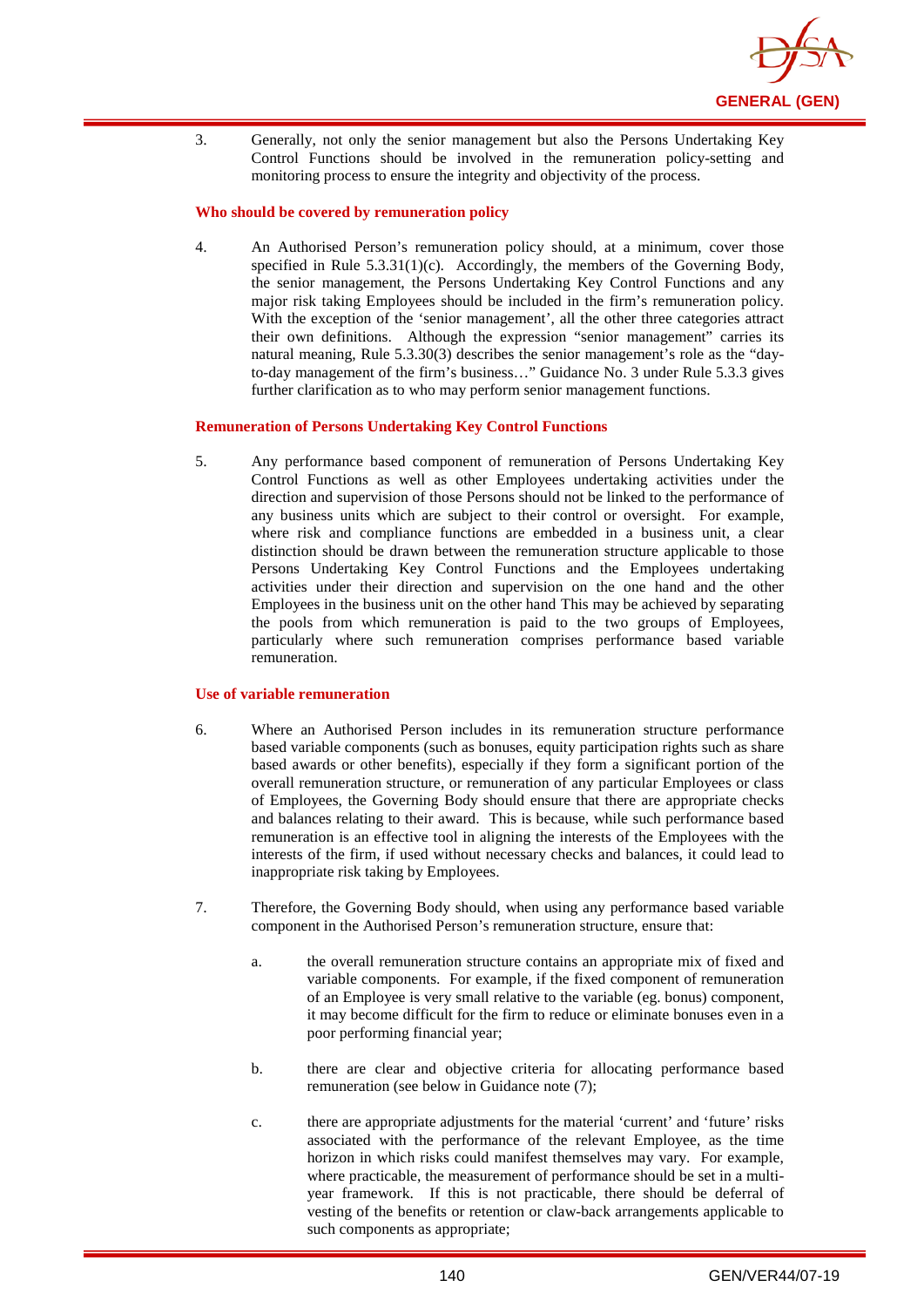

- d. there are appropriate prudential limits, consistent with the Authorised Person's capital management strategy and its ability to maintain a sound capital base taking account of the internal capital targets or regulatory capital requirements;
- e. in the case of Employees involved in the distribution of financial products whose remuneration is commission based, there are adequate controls and monitoring to mitigate marketing which is solely commission driven; and
- f. the use of guaranteed bonuses is generally avoided as such payments are not consistent with sound risk management and performance based rewards. However, there may be circumstances where such guaranteed bonuses may be paid to attract new Employees (for example to compensate bonuses forfeited from the previous employer).

#### **Performance assessment**

- 8. The performance criteria applicable, particularly relating to the variable components of remuneration, as well as the performance assessment against such criteria, contribute to the effectiveness of the use of performance based remuneration. Therefore, the Governing Body should ensure that such criteria:
	- a. are clearly defined and objectively measurable;
	- b. include not only financial but also non-financial elements as appropriate (such as compliance with regulation and internal rules, achievement of risk management goals as well as compliance with market conduct standards and fair treatment of customers);
	- c. take account of not only the individual's performance, but also the performance of the business unit concerned and the overall results of the firm and if applicable the Group; and
	- d. do not treat growth or volume as an element in isolation from other performance measurements included in the criteria.

#### **Severance payments**

9. Where an Authorised Person provides discretionary payouts on termination of employment ("severance payments", also called "golden parachutes"), such payment should generally be subject to appropriate limits or shareholder approval. In any case, such payouts should be aligned with the firm's overall financial condition and performance over an appropriate time horizon and should not be payable in the case of failure or threatened failure of the firm, particularly to an individual whose actions may have contributed to the failure or potential failure of the firm.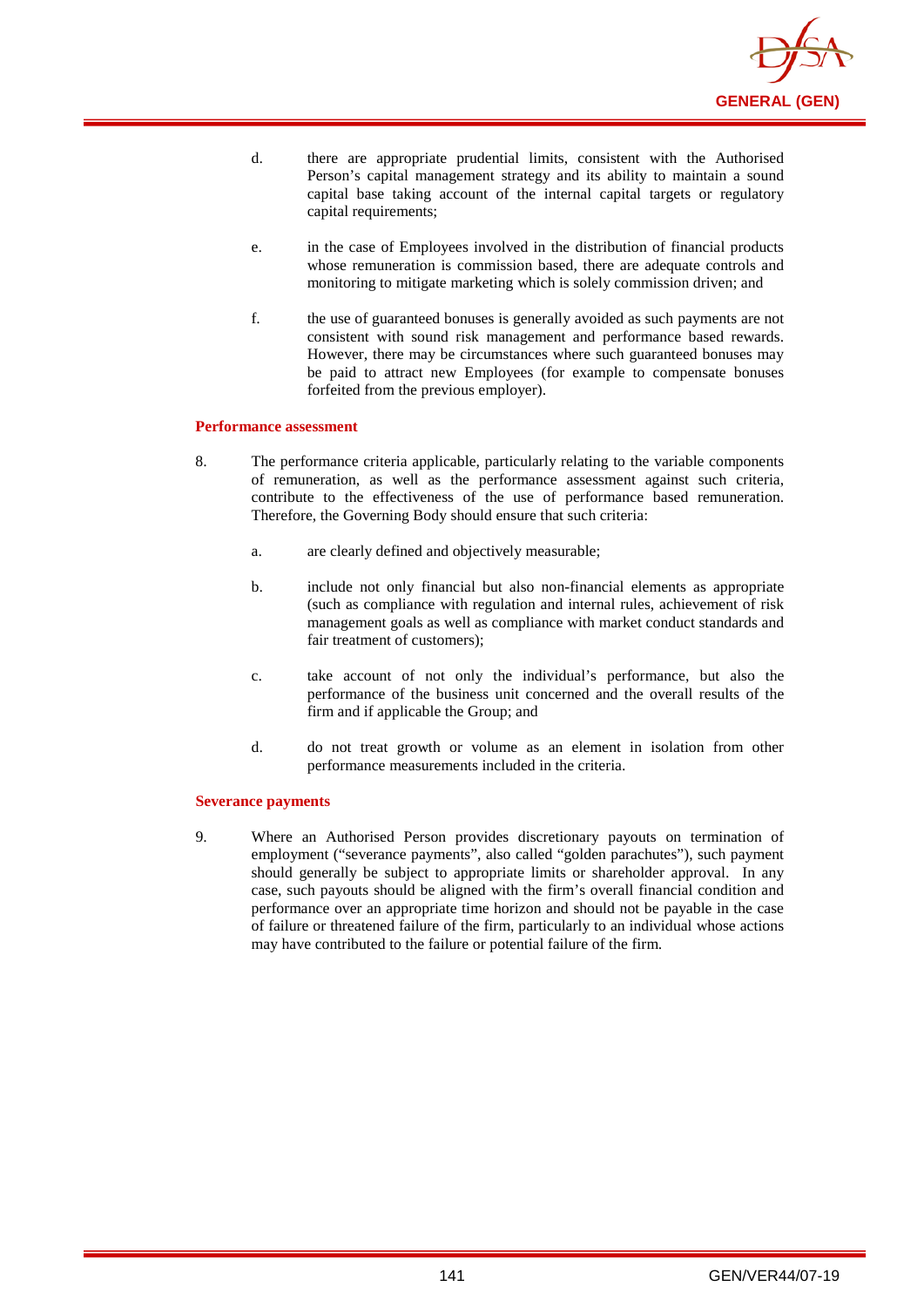

# **APP4 CONTRACTS OF INSURANCE**

# **A4.1 Definition of a contract of insurance**

- **A4.1.1** A Contract of Insurance means any contract of insurance or contract of reinsurance.
- **A4.1.2** The classes of life insurance are as follows:

#### **Class I – Life and annuity**

(a) Contracts of insurance on human life or contracts to pay annuities on human life, but excluding, in each case, contracts within (c).

#### **Class II – Marriage and birth**

(b) Contracts of insurance to provide a sum on marriage or on the birth of a child, being contracts expressed to be in effect for a period of more than one year.

#### **Class III – Linked long term**

(c) Contracts of insurance on human life or contracts to pay annuities on human life where the benefits are wholly or partly to be determined by reference to the value of, or the income from, property of any description (whether or not specified in the contracts) or by reference to fluctuations in, or in an index of, the value of property of any description (whether or not so specified).

## **Class IV – Permanent health**

- (d) Contracts of insurance providing specified benefits against risks of individuals becoming incapacitated in consequence of sustaining injury as a result of an accident or of an accident of a specified class or of sickness or infirmity, being contracts that:
	- (i) are expressed to be in effect for a period of not less than five years, or until the normal retirement age for the individuals concerned, or without limit of time; and
	- (ii) either are not expressed to be terminable by the Insurer, or are expressed to be so terminable only in special circumstances mentioned in the contract.

## **Class V - Tontines**

(e) Tontines.

## **Class VI - Capital redemption**

(f) Contracts, other than contracts in (a) to provide a capital sum at the end of a term.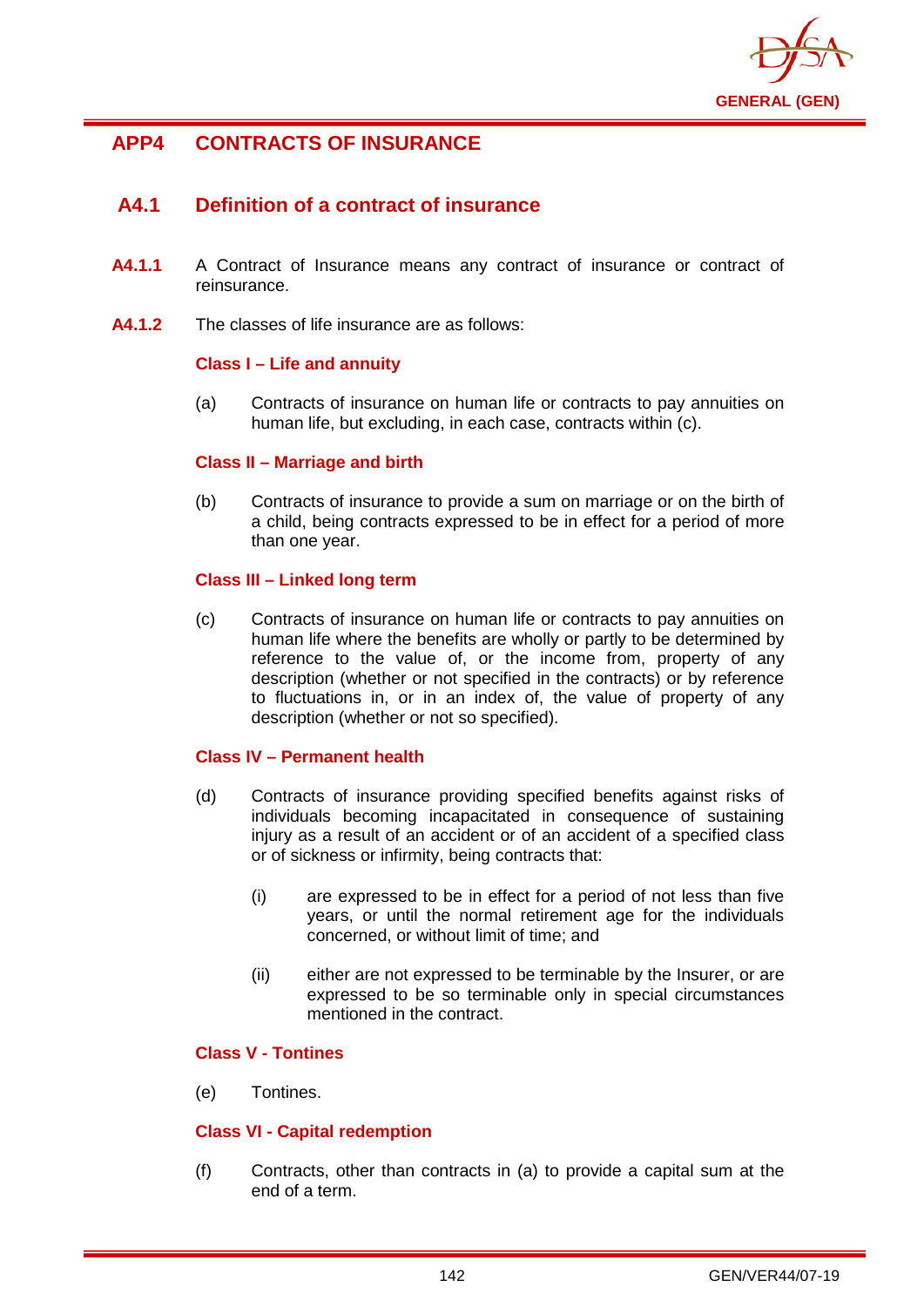

## **Class VII – Pension fund management**

- (g) (i) pension fund management contracts; or
	- (ii) contracts of the kind mentioned in (i) that are combined with contracts of insurance covering either conservation of capital or payment of a minimum interest.
- **A4.1.3** The classes of non-life insurance are as follows:

## **Class 1 – Accident**

- (a) Contracts of insurance providing fixed pecuniary benefits or benefits in the nature of indemnity, or a combination of both, against risks of the Person insured:
	- (i) sustaining injury as the result of an accident or of an accident of a specified class;
	- (ii) dying as the result of an accident or of an accident of a specified class; or
	- (iii) becoming incapacitated in consequence of disease or of disease of a specified class;

inclusive of contracts relating to industrial injury and occupational disease.

## **Class 2 – Sickness**

(b) Contracts of insurance providing fixed pecuniary benefits or benefits in the nature of indemnity, or a combination of the two, against risks of loss to the Persons insured attributable to sickness or infirmity.

## **Class 3 – Land vehicles**

(c) Contracts of insurance against loss of or damage to vehicles used on land, including motor vehicles but excluding railway rolling stock.

## **Class 4 – Marine, aviation and transport**

- (d) Contracts of insurance:
	- (i) against loss of or damage to railway rolling stock;
	- (ii) upon aircraft or upon the machinery, tackle, furniture or equipment of aircraft;
	- (iii) upon vessels used on the sea or on inland water, or upon the machinery, tackle, furniture or equipment of such vessels; or
	- (iv) against loss of or damage to merchandise, baggage and all other goods in transit, irrespective of the form of transport.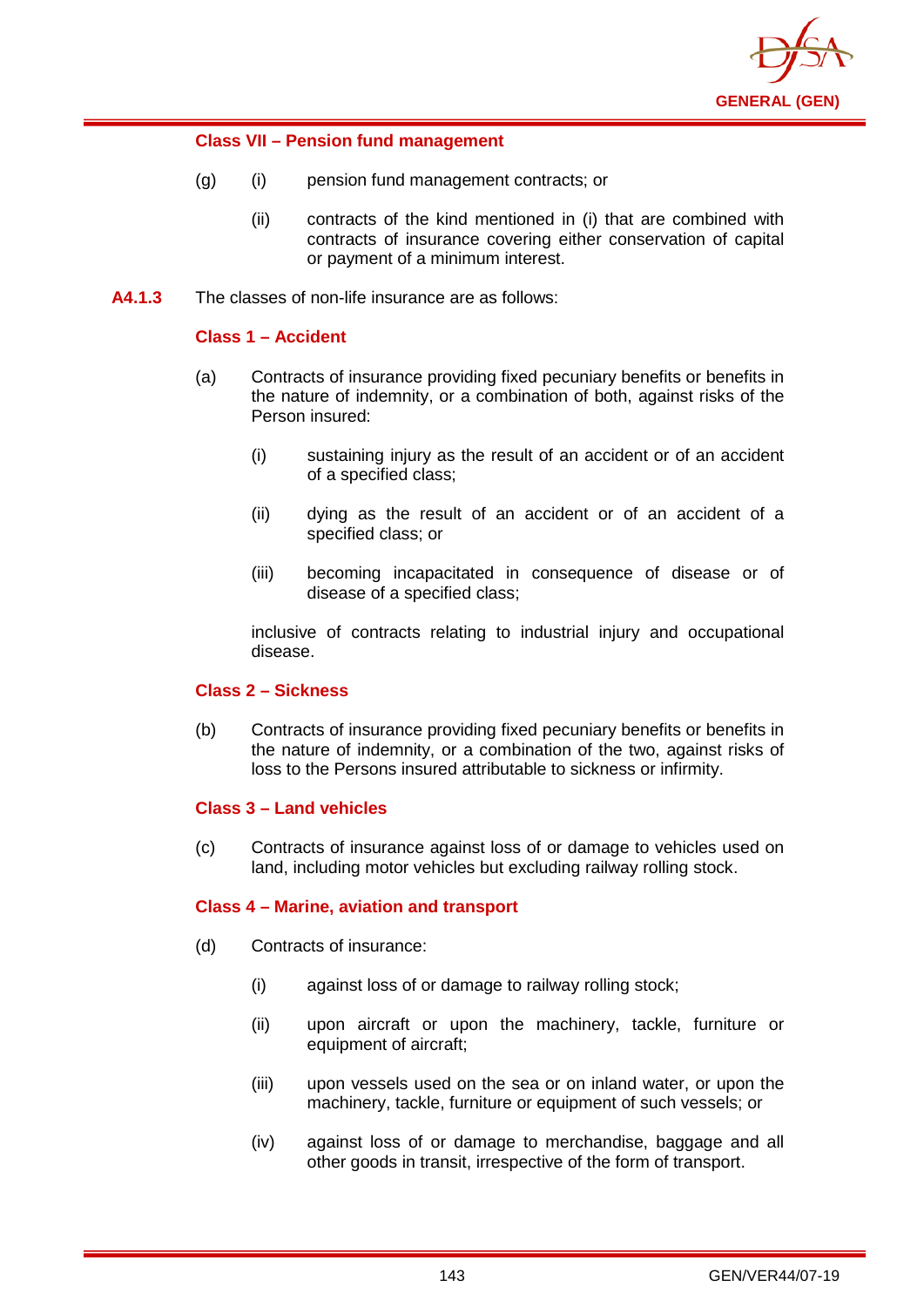

## **Class 5 – Fire and other property damage**

(e) Contracts of insurance against loss of or damage to property, other than property to which classes 3 and 4 relate, due to fire, explosion, storm, natural forces other than storm, nuclear energy, land subsidence, hail, frost or any event, such as theft.

#### **Class 6 – Liability**

(f) Contracts of insurance against risks of the Persons insured incurring liabilities to third parties, including risks of damage arising out of or in connection with the use of motor vehicles on land, aircraft and vessels on the sea or on inland water, including third-party risks and carrier's liability.

#### **Class 7a – Credit**

(g) contracts of insurance against risks of loss to the Persons insured arising from the insolvency of debtors of theirs or from the failure, otherwise than through insolvency, of debtors of theirs to pay their debts when due;

## **Class 7b – Suretyship**

- (h) (i) contracts of insurance against risks of loss to the Persons insured arising from their having to perform contracts of guarantee entered into by them; or
	- (ii) contracts for fidelity bonds, performance bonds, administration bonds, bail bonds or customs bonds or similar contracts of guarantee.

#### **Class 8 – Other**

- (i) Contracts of Insurance:
	- (i) against risks of loss to the Persons insured attributable to interruptions of the carrying on of business carried on by them or to reduction of the scope of business so carried on;
	- (ii) against risks of loss to the Persons insured attributable to their incurring unforeseen expense;
	- (iii) against risks of loss to the Persons insured attributable to their incurring legal expenses, including costs of litigation; and
	- (iv) providing assistance, whether in cash or in kind, for Persons who get into difficulties, whether while travelling, while away from home, while away from their permanent residence, or otherwise.